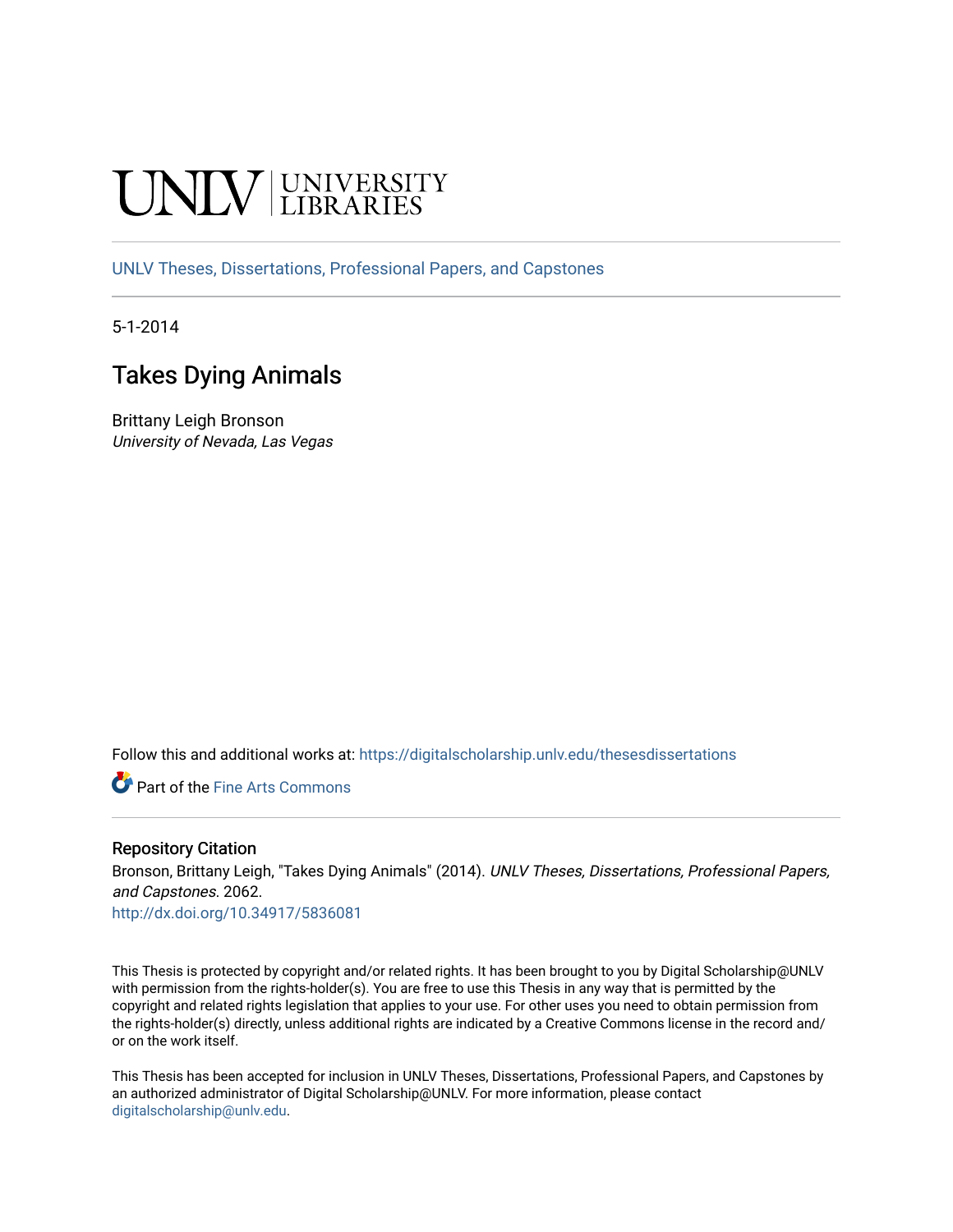## TAKES DYING ANIMALS

By

Brittany Leigh Bronson

Bachelor of Arts in English Wheaton College 2010

A thesis submitted in partial fulfillment of the requirements for the

Master of Fine Arts – Creative Writing

Department of English

College of Liberal Arts

The Graduate College

University of Nevada, Las Vegas

May 2014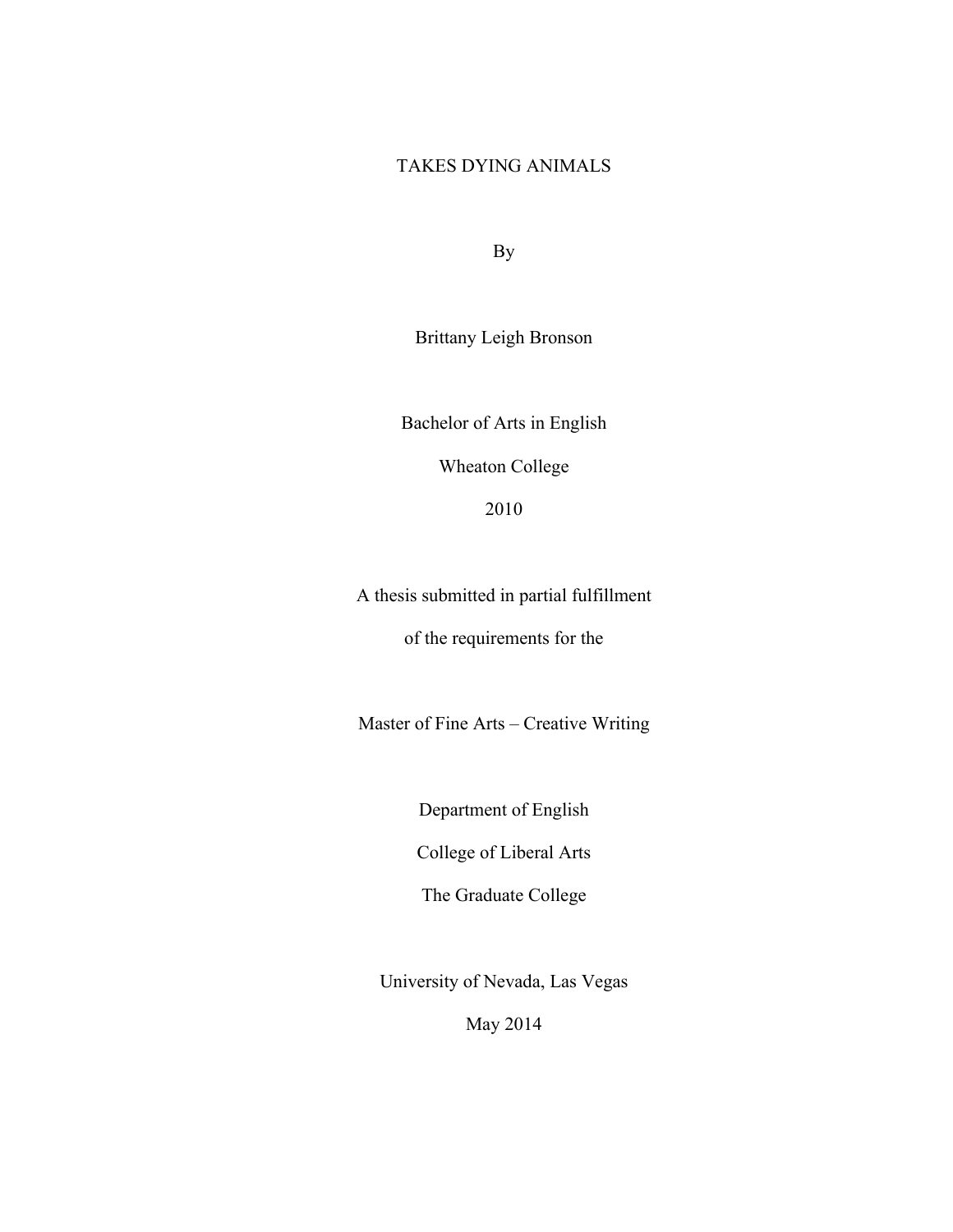Copyright by Brittany Leigh Bronson, 2014

All Rights Reserved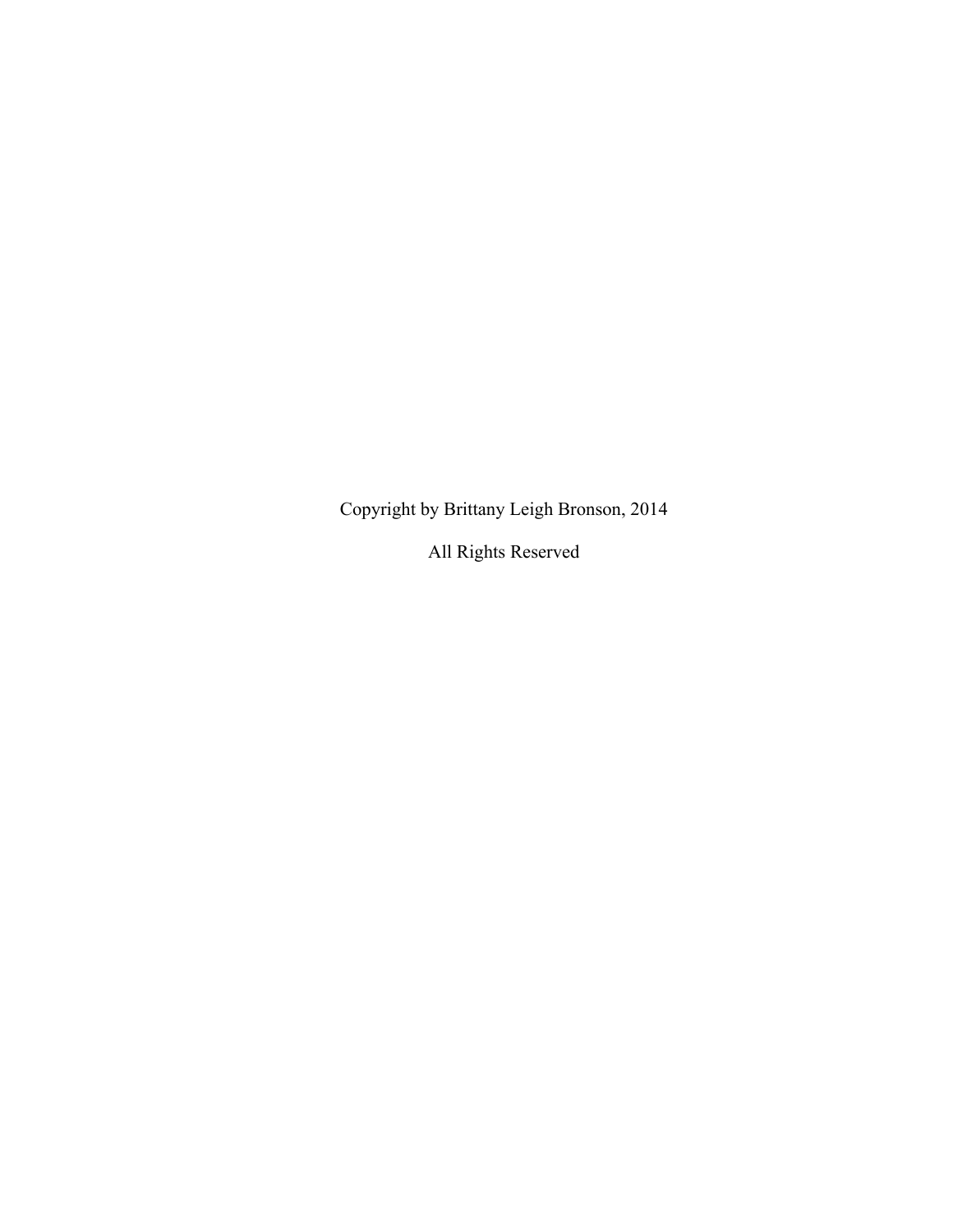

## THE GRADUATE COLLEGE

We recommend the thesis prepared under our supervision by

# **Brittany Leigh Bronson**

entitled

## **Takes Dying Animals**

is approved in partial fulfillment of the requirements for the degree of

# **Master of Fine Arts - Creative Writing Department of English**

Douglas Unger, M.F.A., Committee Chair

Maile Chapman, Ph.D., Committee Member

Richard Wiley, M.F.A., Committee Member

Barbara Brents, Ph.D., Graduate College Representative

Kathryn Hausbeck Korgan, Ph.D., Interim Dean of the Graduate College

**May 2014**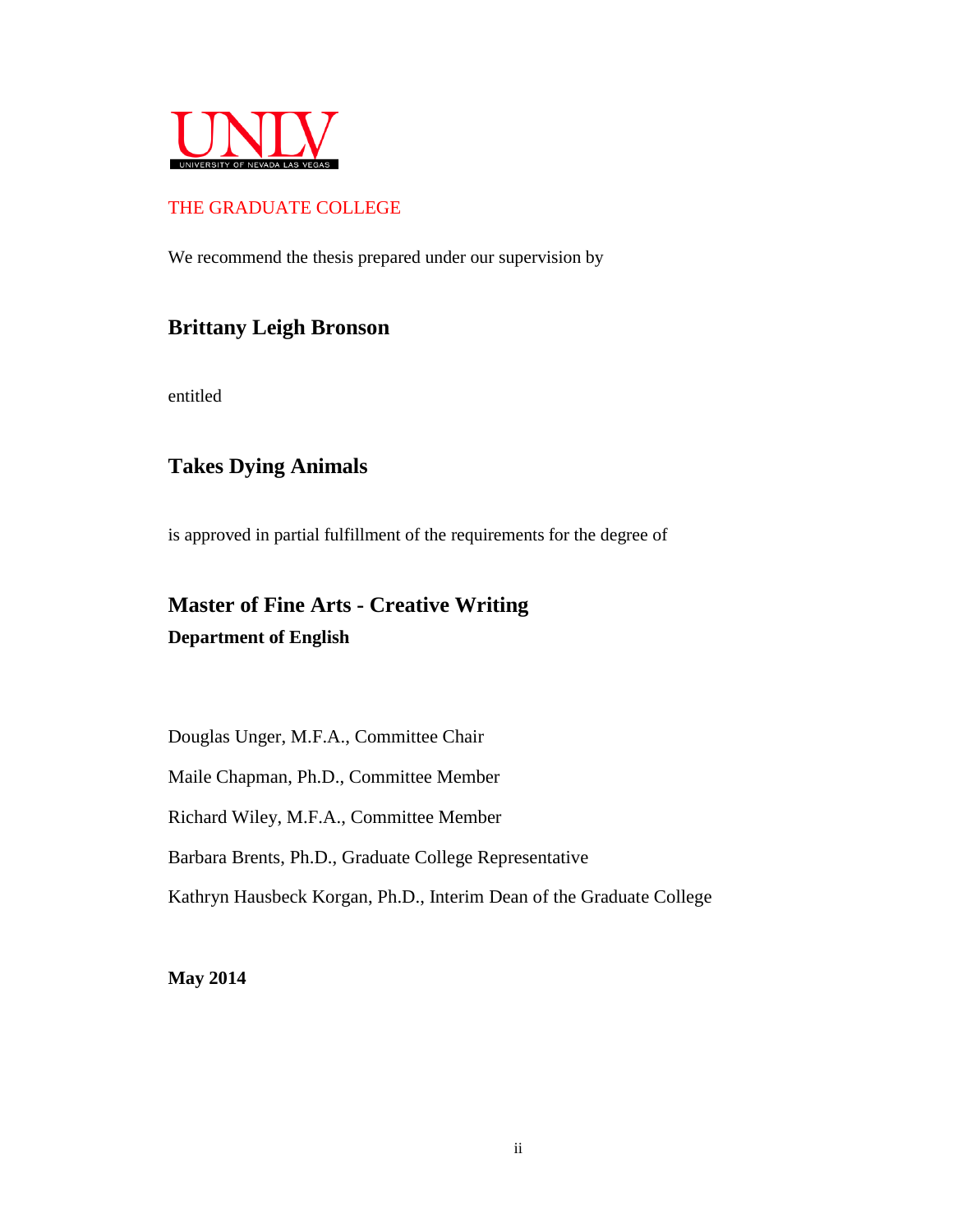#### ABSTRACT

#### **Takes Dying Animals**

By Brittany Leigh Bronson

Prof. Douglas Unger Professor of English University of Nevada Las Vegas

The following collection represents three years of creative work in the Masters of Fine Arts-Fiction program at the University of Nevada Las Vegas. The majority of these stories operate in the realm of the surreal with comic and farcical leanings. All of the characters portrayed deal with death in some way—whether it a parent, a marriage, an animal, or a friend—and each cope their loss by pushing grief to the periphery, often masking it with humor or denial, until the story requires them to consciously confront it. These stories should not be considered finished work, but as a summation of the stylistic and craft choices I have developed and nurtured throughout my workshops, thesis hours, and personal writing work. I hope these stories entertain—which is the original instinct that drew me to fiction—but more importantly, like all great literature, speak to the human condition in a meaningful and memorable way. I believe most of these stories are still drafts away from completion, but proudly present them here, confident they are well on their way to becoming the best versions of themselves.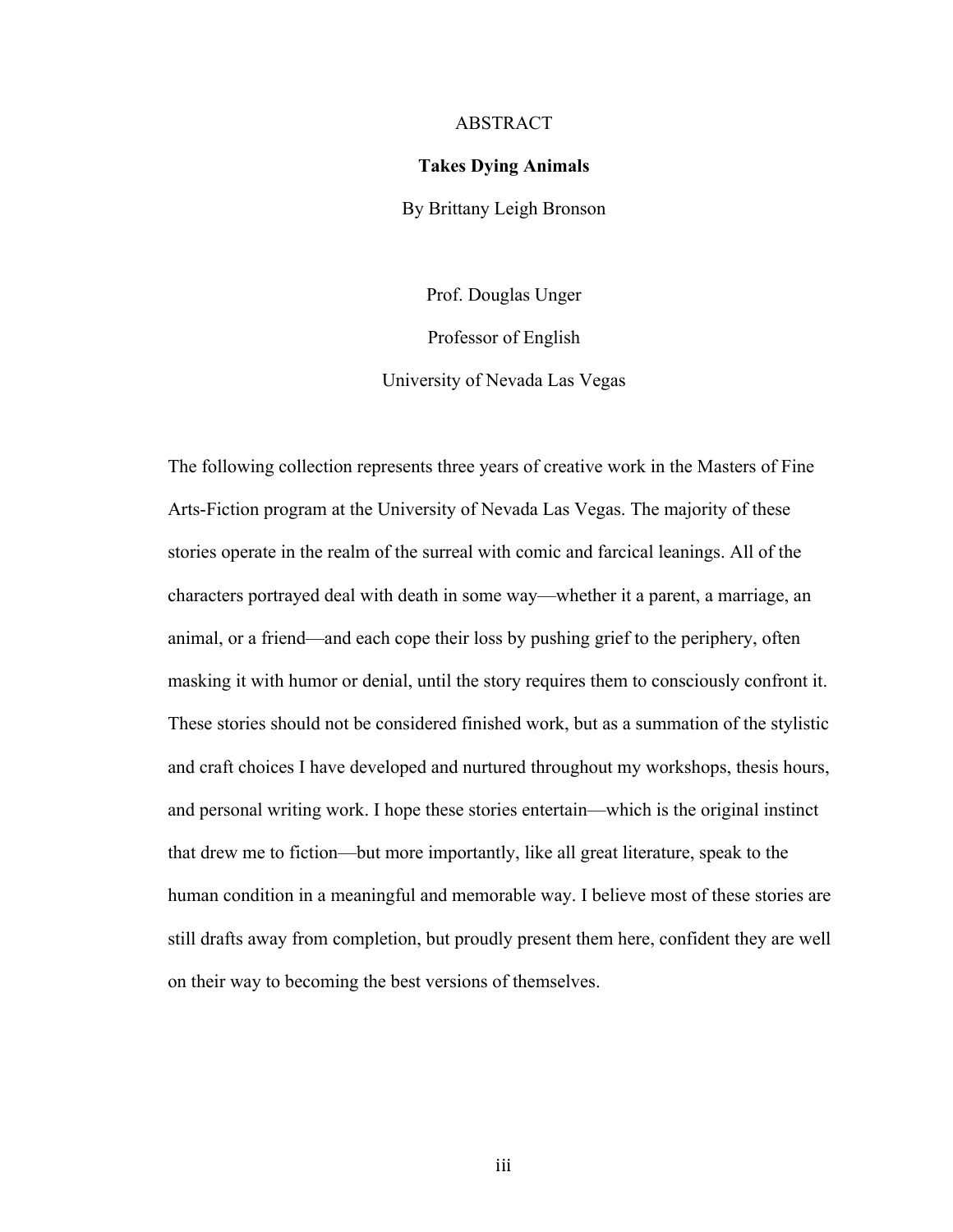# TABLE OF CONTENTS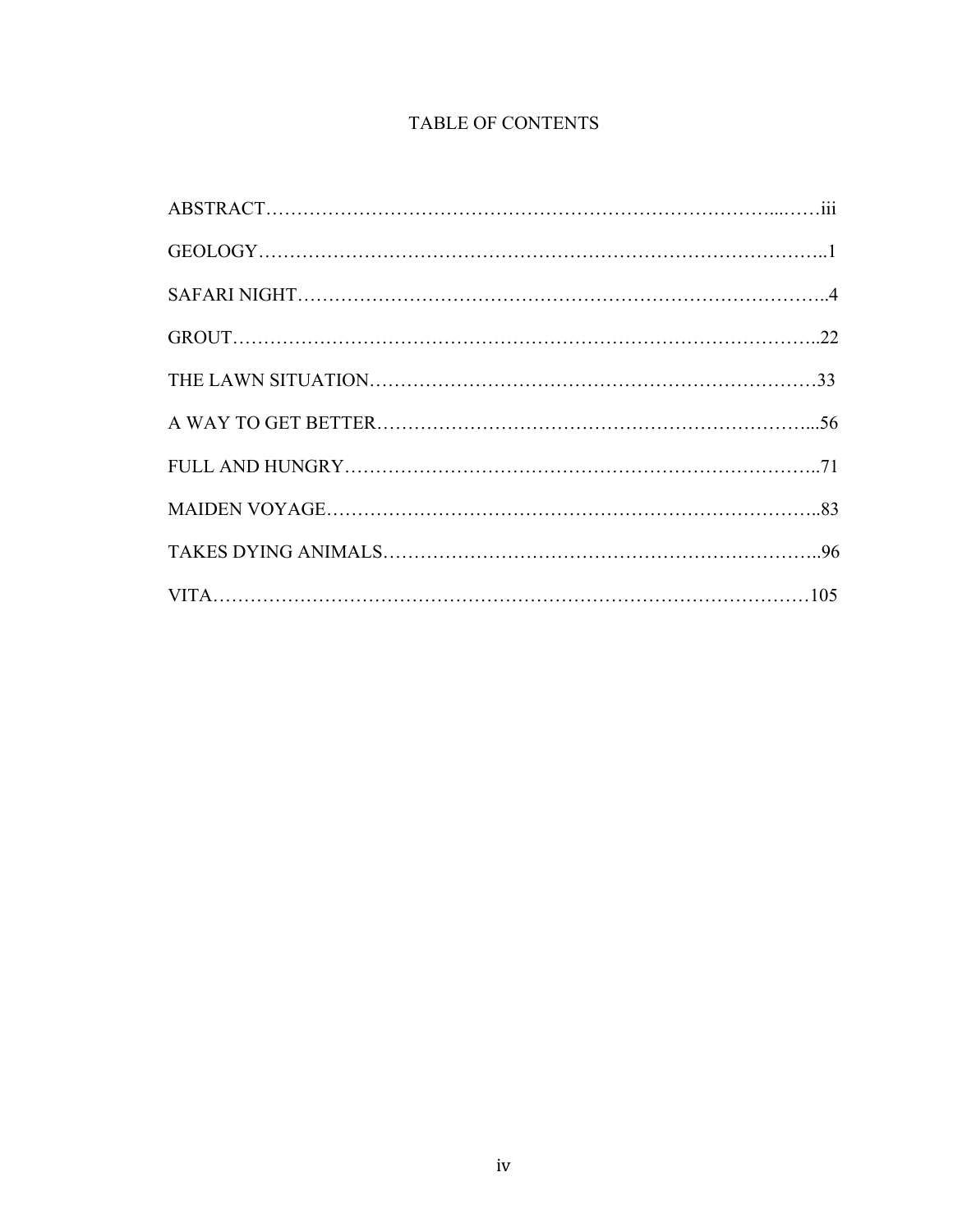# Geology

My friend Gabe stayed over on his way through Bend and brought his new EP. He plays an acoustic guitar that he always brings to parties, and at first you think, "Oh great, another guitar guy at the party," but then you find out Gabe keeps weed inside his guitar that he likes to share, so instead you think, "This is a good deal." Gabe knows strange facts about the planet that always get people thinking. He inserts them in conversations the way strangers do the weather. Gabe is the one who told me that in two hundred million years, our continent will collide with Asia. All that tectonic mass will burgeon artic mountains high enough to shadow the Himalayas.

I thought Gabe might perform a song from the new album, but he just strummed the same minor chord while he talked about the ground.

"It's shifting right now," he said, "But we can't even feel it."

"Trippy."

"And the plates? They move as fast as our fingernails grow."

Gabe and I met at a party in Portland when I used to live there. He was the best guitar guy out of all the guitar guys there, the kind you listen to and think, this has nothing to do with girls. It was the rain that made me move. It mutated my desert skin into an oily, amphibian layer, and each day, my life slipped from me until my whole body lost traction. Gabe didn't mind the rain and decided to move because all his friends thought him pretentious and claimed he couldn't be trusted. He seemed harmless to me, and I enjoyed sitting with him for hours, thinking about the dirt.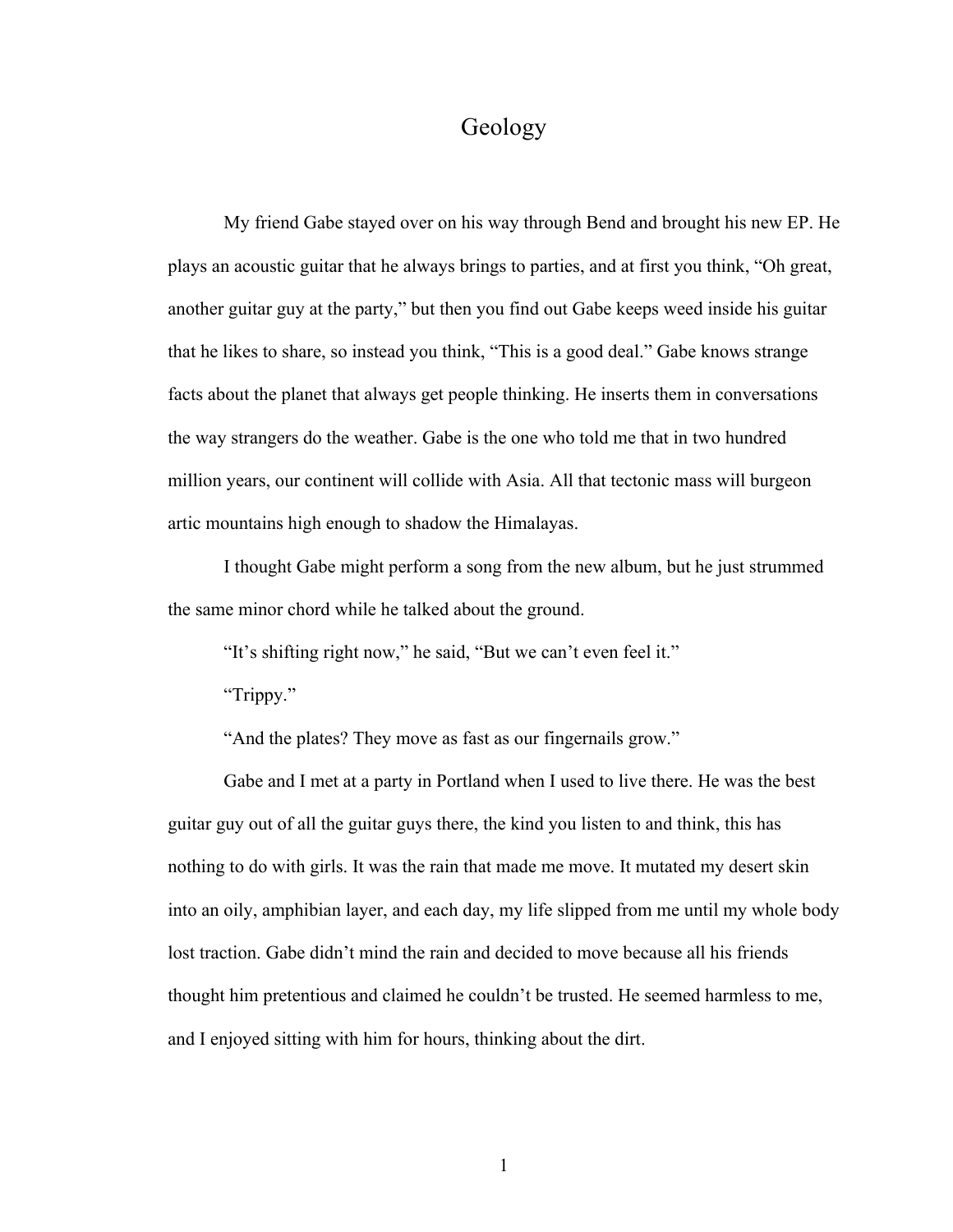"You know what I want to do?" he said. "I want to track down one of those people with the worlds longest fingernails."

To demonstrate, he set down his guitar and curled all ten fingers into claws. He held his elbows high and away from his body in nonfunctional wings, his mobility now limited. His eyes traced the invisible length of his talons.

"I'd ask them to lay their hands down for just a second," he said, "Then I'd walk the length of their nails to see how far I made it. Take the whole thing in. My ten-meter long life."

Like that, Gabe's arms evolved to normal. He played the album from his muffled cellphone speakers and picked up his guitar. Recorded Gabe belted tenor melodies and strummed lead guitar, while live Gabe sang harmony and picked a rhythmic bass line. I swam above it all, listening to Gabe split his own molecules and multiply in my apartment.

I emerged from my cold shower this morning to discover that Gabe took all the money in my wallet and left the coffee burner on with no coffee left. There wasn't much I could do—he was already hours south to California where he planned to live in a trailer along the San Andreas vault—so I stepped outside to dry out in the bald sun.

My elderly neighbor, Arlie, was also outside, watering his garden with a milk carton. His garden is actually just several Lava rocks he spray-paints different colors.

"Good morning, Arlie," I said.

"Everything's dying," he said.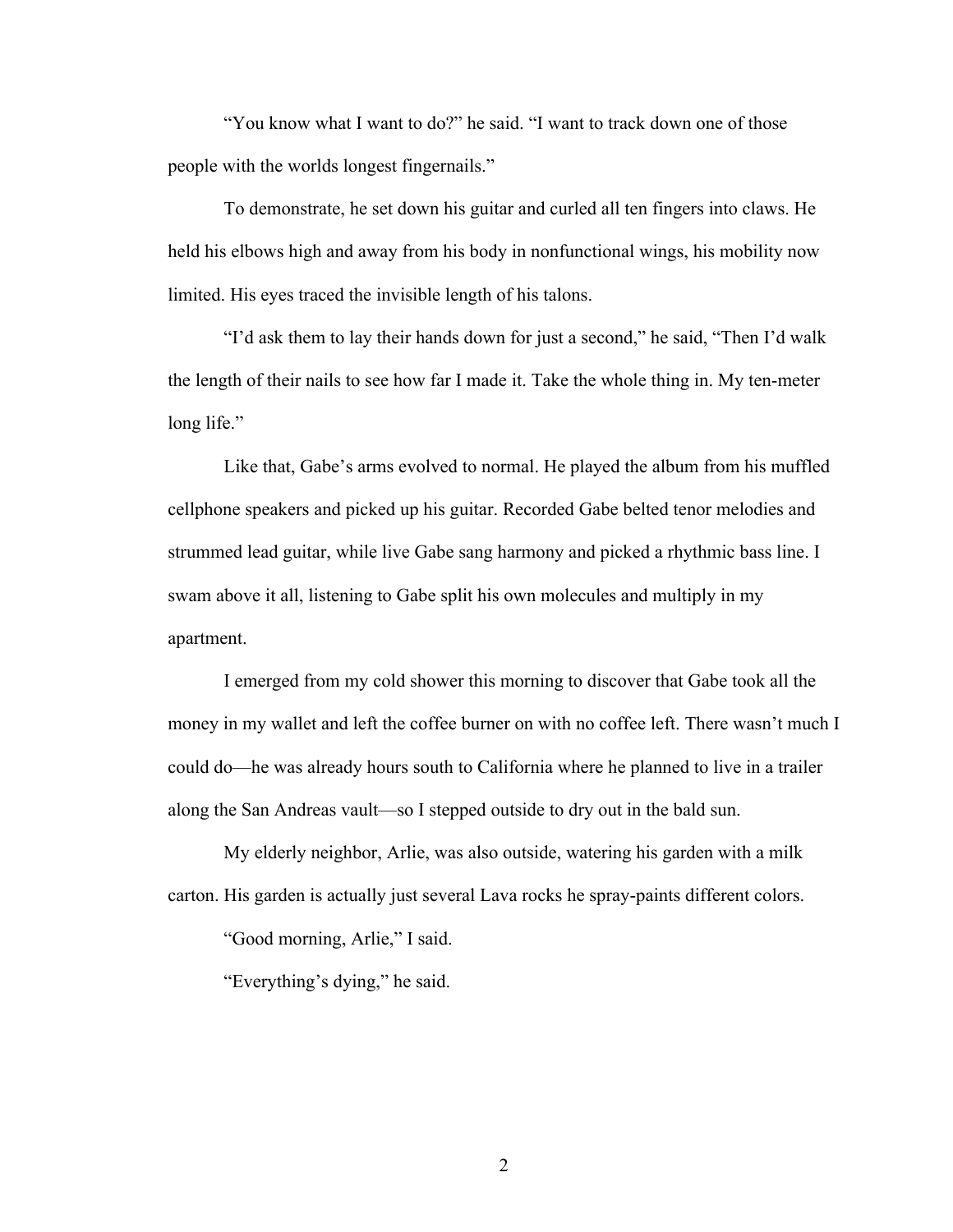Arlie's rocks were in need of a fresh coat. He fears the desert, and tends to overwater. This makes the colors wilt quickly, but whenever he does repaint, he calls the painting *sowing*, and I always make sure to comment on the new buds.

I was unfamiliar with the forecast, but I wanted him to feel hopeful.

"Rain is on the way," I said.

Arlie's bathrobe draped open, the fabric belt off-center with one end trailing behind him while the other hovered dangerously close to the loop. He tilted toward the sky and made eyes at the blue like he could tempt it to storm. "She does what she wants," he said, then emptied the carton over his magenta Lava rock. It was the largest of all the rocks, and I think in Arlie's eyes, the most beautiful. When the sun slipped over the awning, it reflected off the water and sharpened the faded pink to a redder tint, the color it must have been when it first bloomed from the volcanic earth.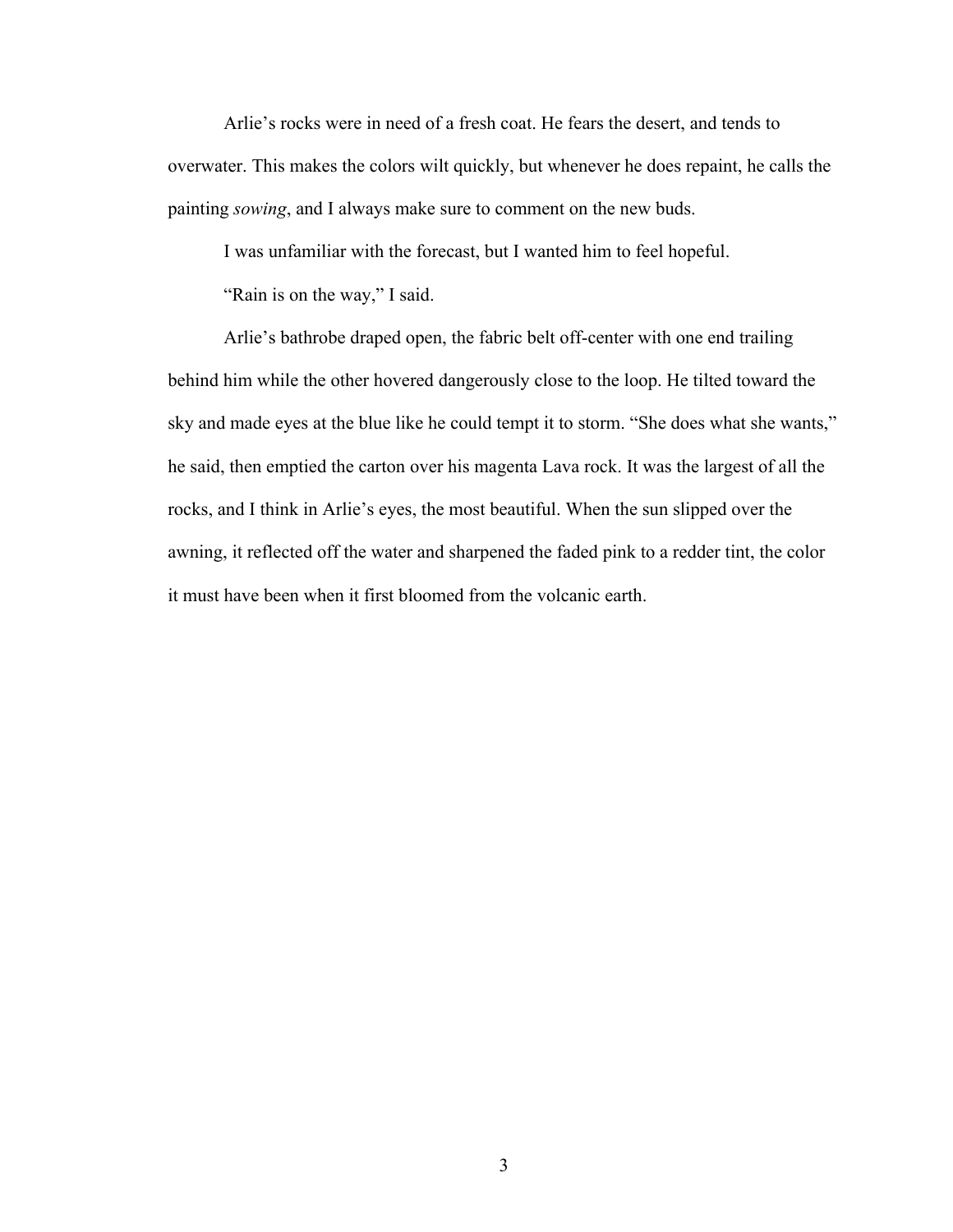# Safari Night

At the Meet-Up event, most of the women wore sexy tribal costumes, but I dressed up as Pumba from the Lion King. My snout kept falling down over my mouth. I had trouble holding a conversation with anyone. Julio sat next to me in the bar and lifted the snout over my eyes. "Hakuna Matata," he said. He was the only one not dressed up, and when I asked why he wasn't an animal, he said, "I am an animal," which shut me up pretty quick.

Julio asked how I made the warthog head—turns out he's something of a seamster himself. "I made this poncho," he said, extending his arms to showcase the sleeves fraying yarn at the hems. A troublesome purple collar was imprinted into his neck.

"The head opening is too small," I said.

Julio explained this was intentional, then rolled his neck with adequate circulation. "I'll vote for you," he said. He waved his paper ballot around to show me, but when a herd of women in zebra-printed spandex grazed by, didn't write on it. Julio observed them migrate until their camouflage kicked in at the bar, where they blended into a solitary white stripe.

"How'd they do that?" I asked.

"I'm not sure," Julio said, smiling. He didn't seem aroused but was definitely looking.

My mother designed my costume during a three-month sewing class at her nursing home and it took her all that time to do the detailing on the removable snout. She watched the movie six times with the taxidermist at the end of her hall, who assisted with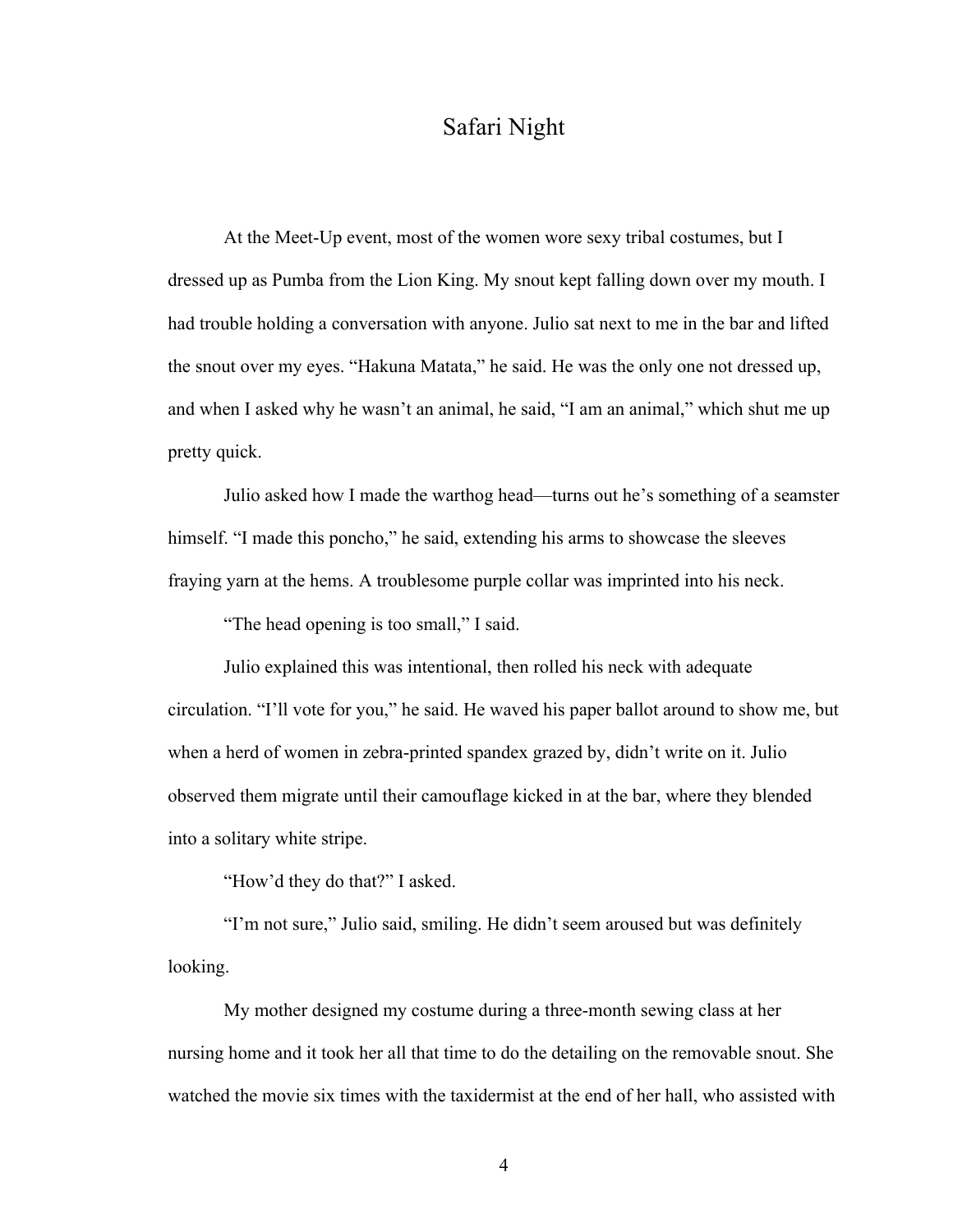the intricate molding for the head. For the stomach, she used textured burlap with a leathery smell that created the likeness of hide. Before I left home, my roommate added one of her signature bows to soften the masculine ears.

Everyone was impressed, yet best costume went to the guy with an elephant mask tied to his belt. The trunk fell all the way to his knees. Women leashed him around by it all evening, which most people found hilarious.

"Real original," I told Julio, but he studied the guy and said quietly, "I respect that"

Julio lived next door to the bar and invited me to his apartment, a studio, where African masks stared down from the walls. One had condoms hanging from the empty eyeholes. I removed my warthog head for a better look as I moved around the apartment.

"This is interesting," I said, pointing at the condoms.

"It's abstract," he said. "Tusks."

"Ah," I said.

"You want to see something else cool?"

"Sure," I said, sitting on the couch. I tried to cross my legs in a sexy way, but my toe hit my lemonade and knocked it off the table. "Sorry about that."

"That's okay," he said. The glass rolled to a stop beneath a dying Acacia tree sodded into the carpet. Julio retrieved what looked like a rolled up parchment from the bookshelf. "I bought this from a guy who went to Africa," he said. We each grabbed one end of the parchment and walked backward away from each other. The parchment was actually the skin of a giant snake, and soon, we stood at polar ends of the apartment with a giant snakeskin spread out across the floor.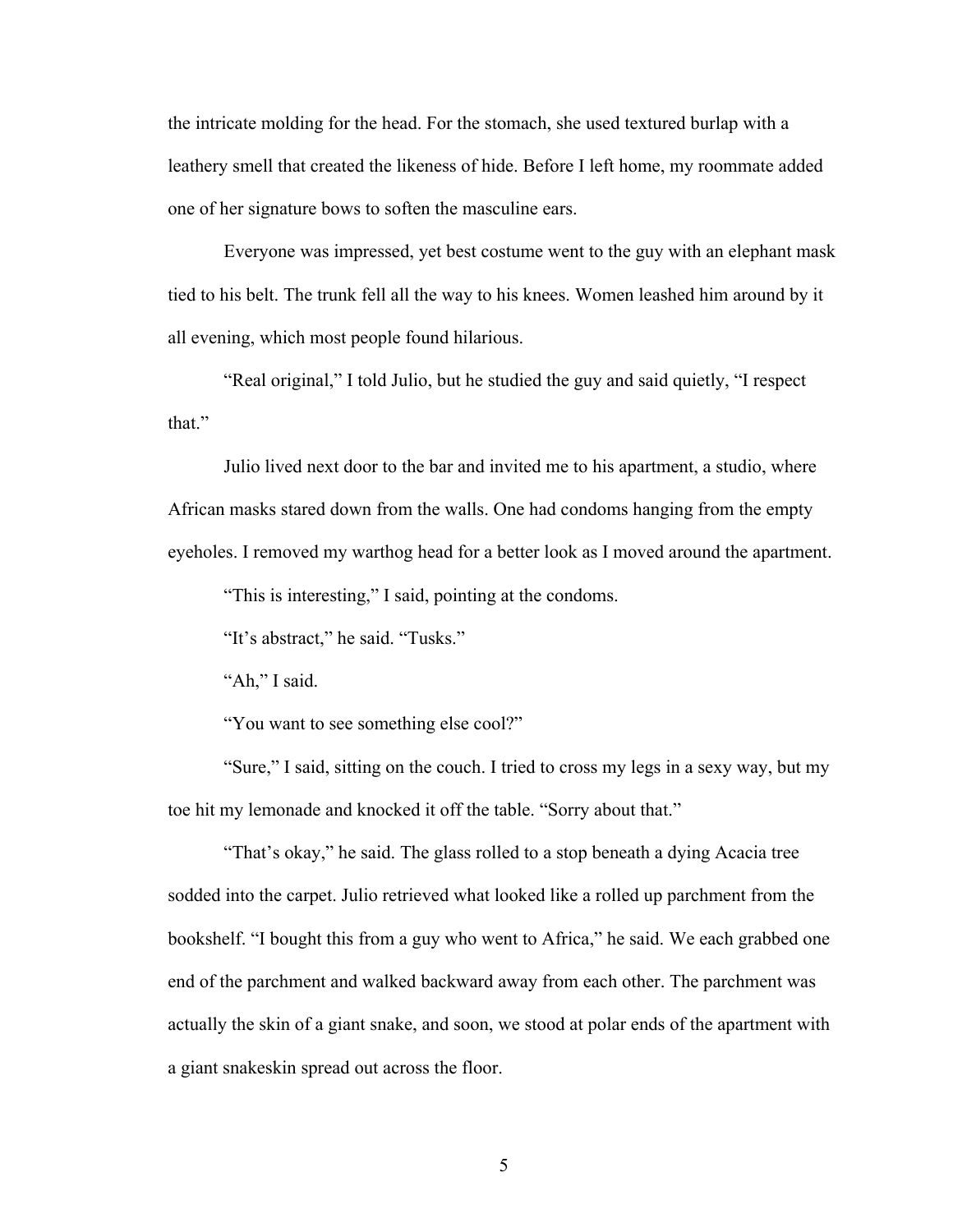"Sweet, right?" Julio yelled. He scanned the length of the snakeskin, clearly awed, until his gaze funneled up the tail and curled warmly around me. I wondered if this was one of those fetish things.

"Sometimes the men call me a snake," I said, still trying to be sexy.

"Do they call you a twenty foot boa constrictor?"

"No," I said. Once a man called me a guinea fowl, but I didn't tell Julio that because that's pillow talk, and it's personal.

There was also a small bag of weed rolled into the snakeskin, so Julio turned on some music while we smoked it. The vacant-eyed masks swirled around the apartment with the recorded chanting, a blurred streak of expressionless faces that cast their judgments like gods. Julio's end table was a bongo drum as well, and at a deep crescendo, he pushed away the lamp and started pounding along off-rhythm. Later, he tried on my warthog head. He claimed that at the bar, his routine prowl was rattled when he saw the petite yellow bow crowning the warthog's ears. We took turns wearing the head until for some reason, we retired it to the bathroom sink. The faucet protruded from the mouth like a reptilian, silver tongue. Julio turned the water on and off, laughing.

"Check it out," he said, "It's drooling."

Julio asked if he could keep the warthog head. He seemed to have developed a certain kinship with it and consummated his ownership by tying a bandana around its forehead to make it look more intimidating. I scavenged the kitchen then stuck a butter knife behind its ear so it stuck up through the bandana like a switchblade.

"My costume is wearing a costume," I said, thinking it ironic.

"He's a killer now."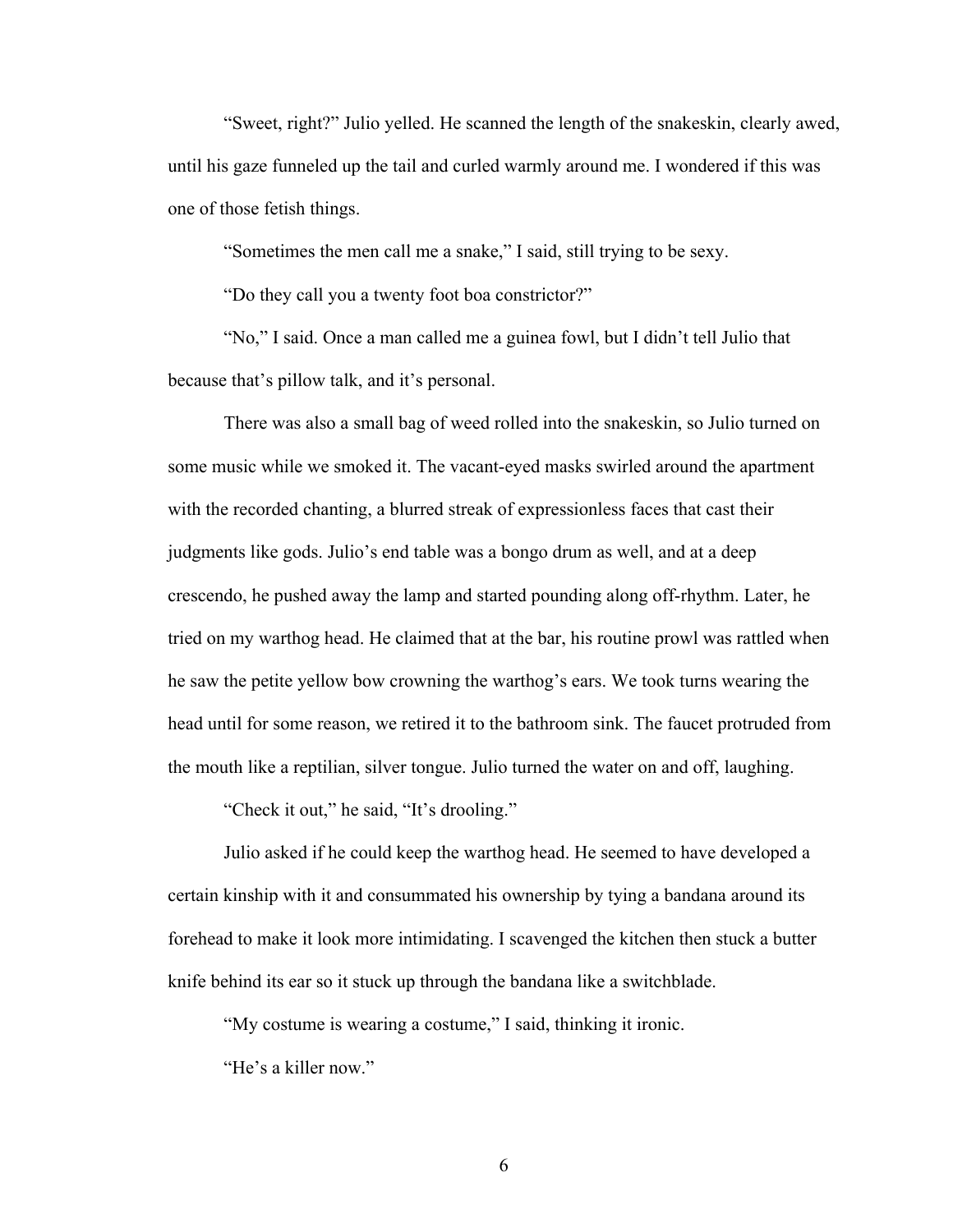With Julio's additions, the two pearls framing the nostrils looked more like piercings. The violent associations bothered me, and I gave the warthog head a tender pat on the nose. Julio explained that in the wild, warthogs are fairly fierce creatures. He was confident of this fact due to his whole shelf of books devoted to the world's deadliest beasts. The shelf also had an album from his recent photo shoot at the Mountain View Mall, which he kept on hand for whenever strangers accosted him for modeling. The pictures were all of Julio wearing speedos and posing Tarzan-like in front of golden desert landscapes. In every picture, a tattoo ran from his collarbone all the way down his chest and spread out in a fork over his belly button.

"That's me and the pyramids," he said, pointing out the hazy triangles. He turned the plastic pages until his speedo was a pastel blue color against a grainy background, stark white. "Me and the Sahara."

"That's a strange tattoo," I said.

Julio lifted his shirt to reveal the blackened scabs encrusted along his sternum. "It's a scar," he said. He explained scarification, an African tribal tradition, and how his friend helped him do it with a lighter and Swiss Army knife.

"It's Egyptian," he said. "Hieroglyphics."

"What do they say?"

"Fuck me like an Egyptian."

I thought that was a really sexy thing to say and felt turned on. Soon, both of us were naked and wearing masks from his wall. It was all very animalistic and sexy. We did the orangutan beneath the Acacia leaves and the gazelle on the plains of the couch. We were about to try something Julio called the Anaconda when he stood up from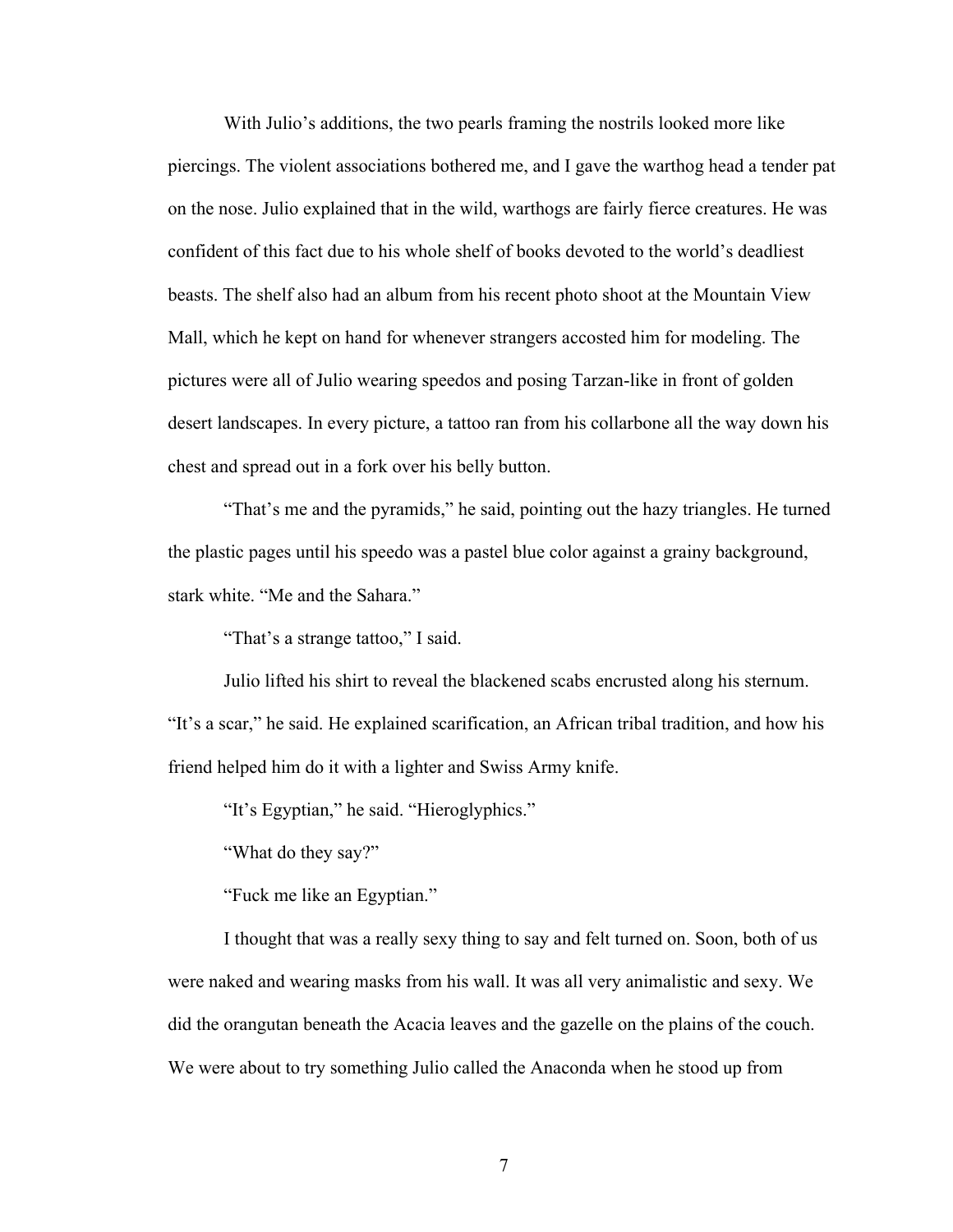straddling me. "That reminds me," he said.

Julio went to the bathroom to get some cream. The scar was still healing and required frequent moisturizing. "Got to keep this looking good," he said, which I thought was directed at me until he added, "Isn't that right, Poomdawg?"

Julio's chest and stomach were all slippery after that, which killed the mood for me. Also, he brought the warthog head from the bathroom and forced me to put it on. The fabric, damp with warm water, had bubbles lathering through the mouth and ears. Julio's palm remained suspended nearby, threatening to push down if I removed it.

"Do I really need it?" I asked. "For the Anaconda?"

He smiled before submerging my mouth beneath the snout. "*I'm* the anaconda."

It wasn't long before I went to the nursing home to tell my mother I met someone. "Mom, I'm in love!" I said. Tubes and bandages shielded her face and hid her excitement. While I chronicled Safari Night, she removed all of it, pulled the tubes from her mouth and nostrils one-by-one and piled them in her lap. Her fingers moved faster than they ever did in sewing class, and when she freed the last one from her throat, she said, "Stop calling me mom. I'm not your mother," then I walked down the hallway to find my actual mom's room.

Since finishing my costume, her room had overpopulated. Animal print baby blankets nestled into the recliner; infant hippo onesies drowned her habitat of sheets. She appeared to be sewing orange and yellow baby shoes with webbed toes.

"You're costume," she said. "It inspired me."

I held up one of the designs, a sage green baby sweater complete with crocodile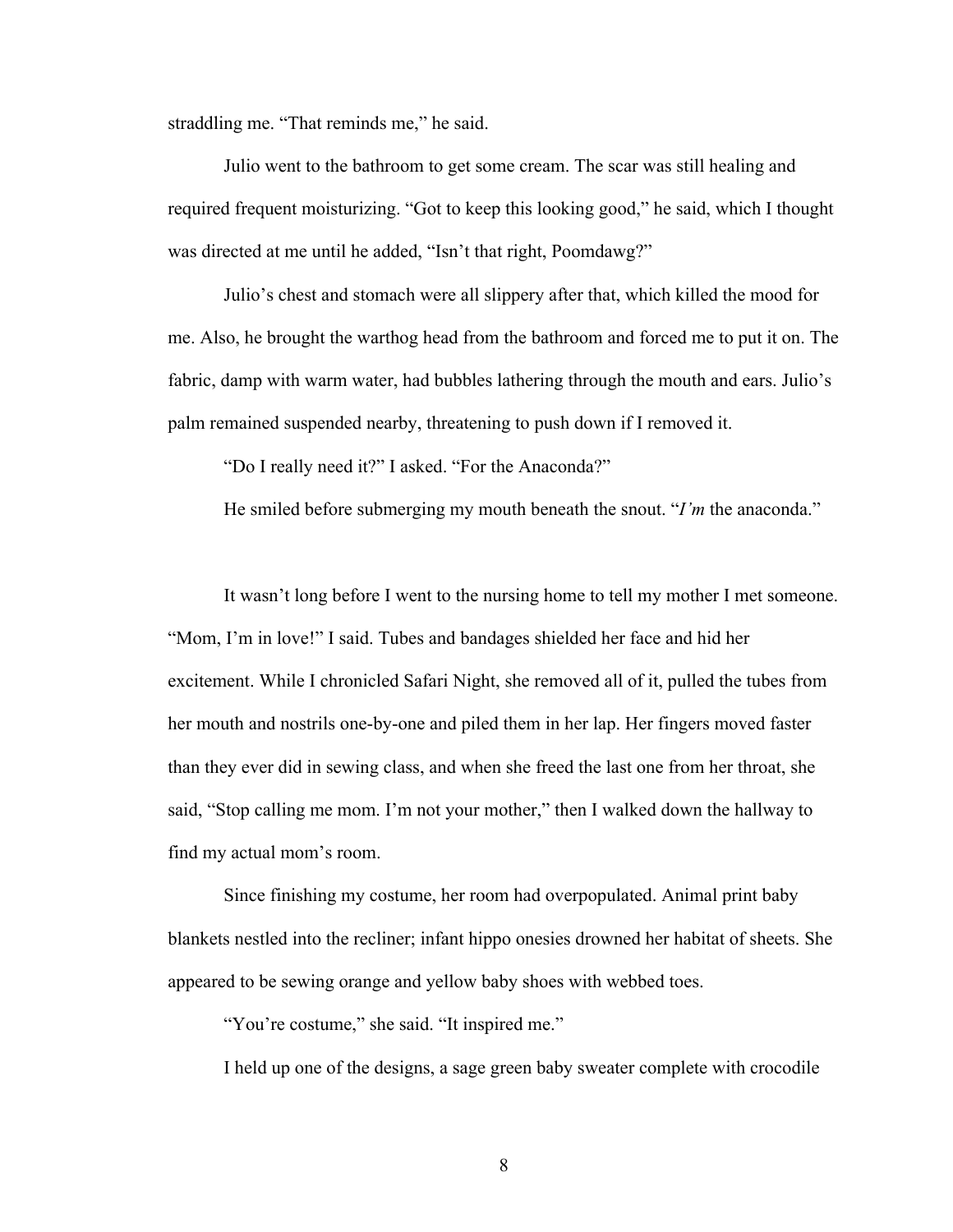hood and long tail partially grown from the bottom hem. The crocodile teeth were the same pearl beads she used on my warthog snout. "This is cute," I said, tracing my fingers over the teeth, imagining a little baby Julio cozied within the sweater. He made muffled crocodile sounds and kept reaching back to grab his tail. I dropped the sweater when I pictured Julio swaddling the crocodile baby inside the decomposing warthog head.

"You should stop," I said.

She continued her work on the shoelace holes that lined the webbed ridges. We were supposed to attend her favorite monthly luau concert in the cafeteria, but due to my late arrival, we missed it.

"There was traffic," I lied.

"The nurse already told me you got lost."

"These hallways are confusing."

"She also told me about Tubey," she added, then stuck two fingers up her nose and another down her mouth.

To appease her, we went to visit the taxidermist who lived a few rooms down. An unidentifiable animal was mounted to his door. It guarded the entrance like a mythological monster, with the head of a rabbit, the wings of a goose, and one large antler surfacing skyward like a trident.

"He calls them hybrids," she said. She knocked firmly beneath it, staring up to admire the evolutionary rebellion. The man was not much taller than my mother's chair. Beneath his oxygen tubing, a black substance spilled over his face like a severe equipment leakage.

"Hello, Elton," she said.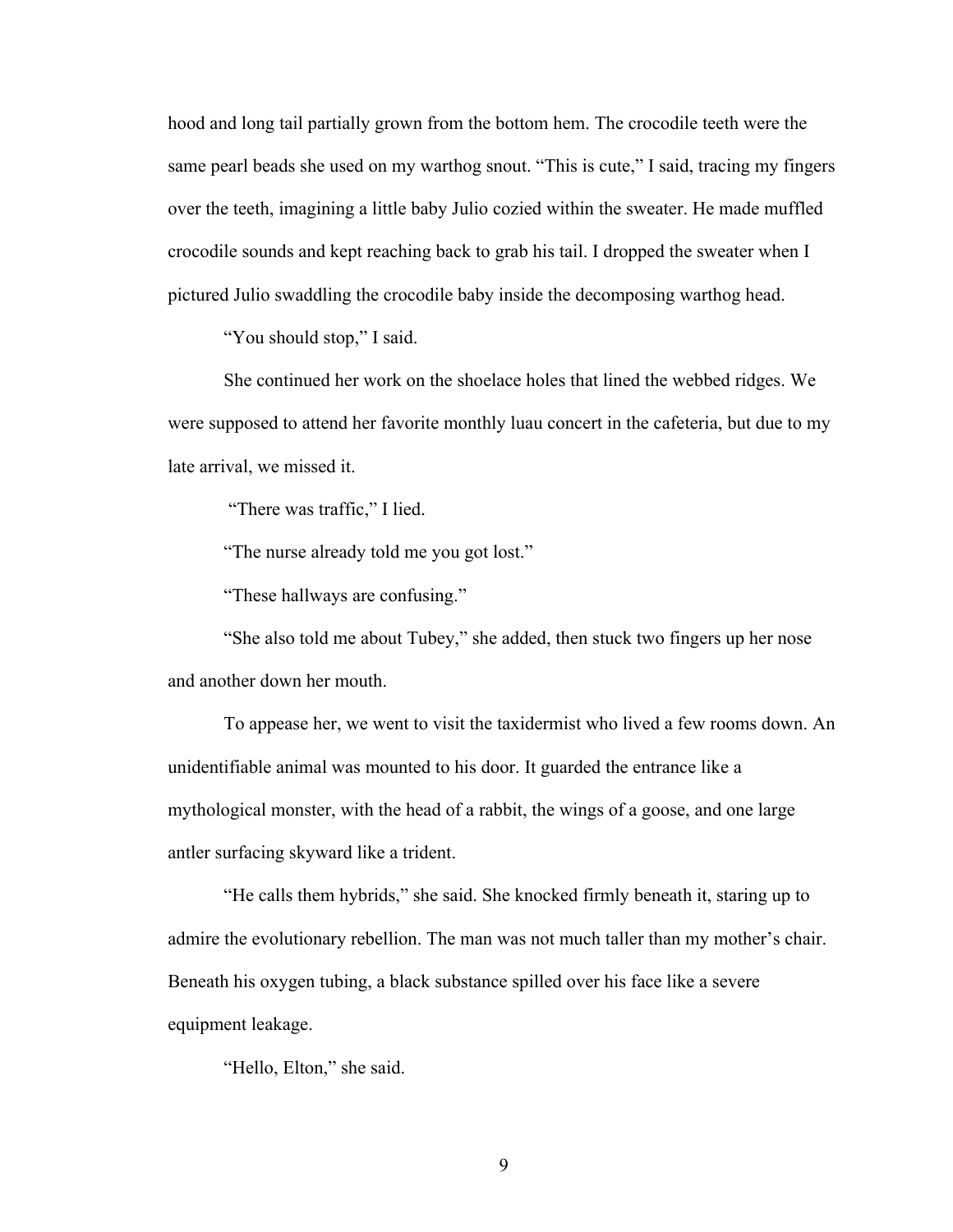Elton didn't respond. He alternated glances between my mother and me until he settled on the wheelchair, the only thing he clearly recognized. My mother suggested we go for a stroll, and despite his uncertainty, Elton followed. We took several laps through the yellow hallways, narrowing toward the oval windows that capped the ends. We clogged through, my mother slumped over and barking directions at the corners while Elton's oxygen tank dragged behind him like a dysfunctional third arm. Somewhere in the repetitive maze, my mother flipped her break, halting us. Elton trudged forward until his tank clipped her right wheel.

"You first," she said, looking at me. "Where's my room?"

In our general vicinity, all the doors were bare except for one with a palm tree air freshener dangling optimistically from the doorknob.

"No," she said. "Elton, where's your room?"

Elton looked around briefly before pointing to the same door.

My mother had certainly made her point. She said I couldn't return until I learned to distinguish her from the woman with the pasty, recessed corpse teats. The rest of the afternoon I felt pretty guilty about not recognizing my own mother, and later, I described the incident to Julio. "It's hard to see with all those tubes in a person's face," I said.

"Honest mistake," he reassured me. Julio claimed he also had a poor sense of direction and once guided a raft down an unmarked spillway. During the summers, he was what I understood to be a rafting guide, but Julio called, "hydro turbulence technician." He bought an old school bus that he drove outside the city to lead tourists down whatever river seemed to bear the strongest torrents. He briefly referenced some lawsuit going on but seemed very hush-hush about it.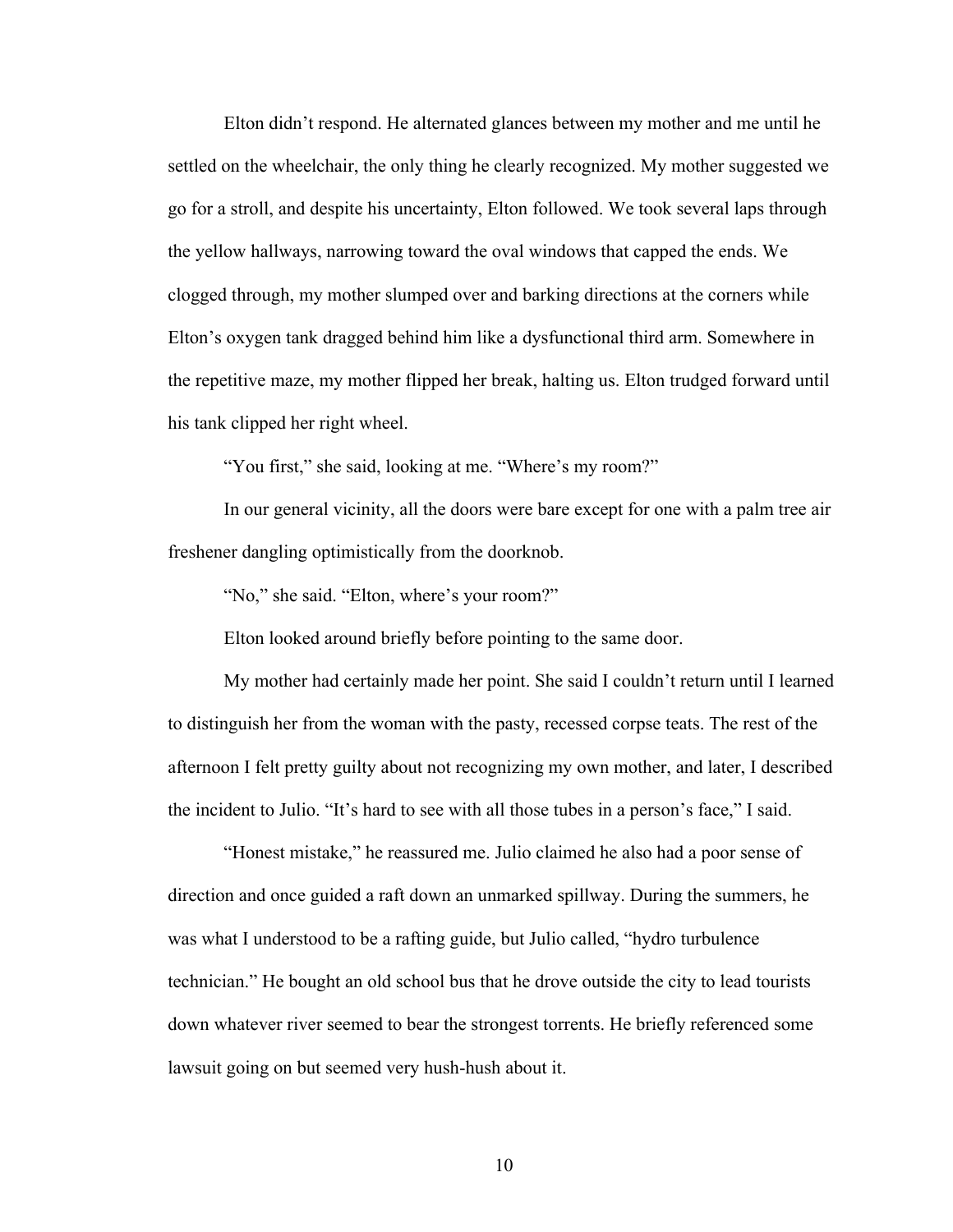"Where do you keep the bus?" I asked.

We walked two blocks from his apartment until we came upon a narrow alley. The school bus sat wedged between the brick walls with only inches of space on either side. The back was concealed by a large, orange tarp. "Nice," I said. Julio folded it neatly and stashed it in a nearby dumpster. He'd left the rooftop emergency exit open, so we scaled the sides and lowered ourselves in through the empty rectangle.

"I have to find a new spot every few days," he explained.

"Why?"

"People are suspicious of busses."

There was a wet, dingy smell throughout, but Julio draped all the lifejackets from the room, which projected a nice secure feeling. Most of the seats had torn pits in the centers from too much sitting. At the back of the bus, I found a man sleeping in the last seat. He was covered in what appeared to be one of Julio's homemade ponchos. I made a face at Julio and pointed at the man.

"*Shh,"* Julio said. "That's Tom."

"Oh," I said.

Julio settled in the driver's seat and showed me the controls. I sat in his lap while he rehearsed the safety protocol speech he gave to all the rafters.

"Wedge that foot securely down beneath," he began. "And be ready. Sometimes piranhas jump inside the raft and you'll need to smash them with the paddles."

"Wow," I said, imagining it.

For kicks, Julio spoke in an Australian accent that didn't sound that Australian at all. "Over here we have what looks like a giant graffiti!" He motioned to the block letters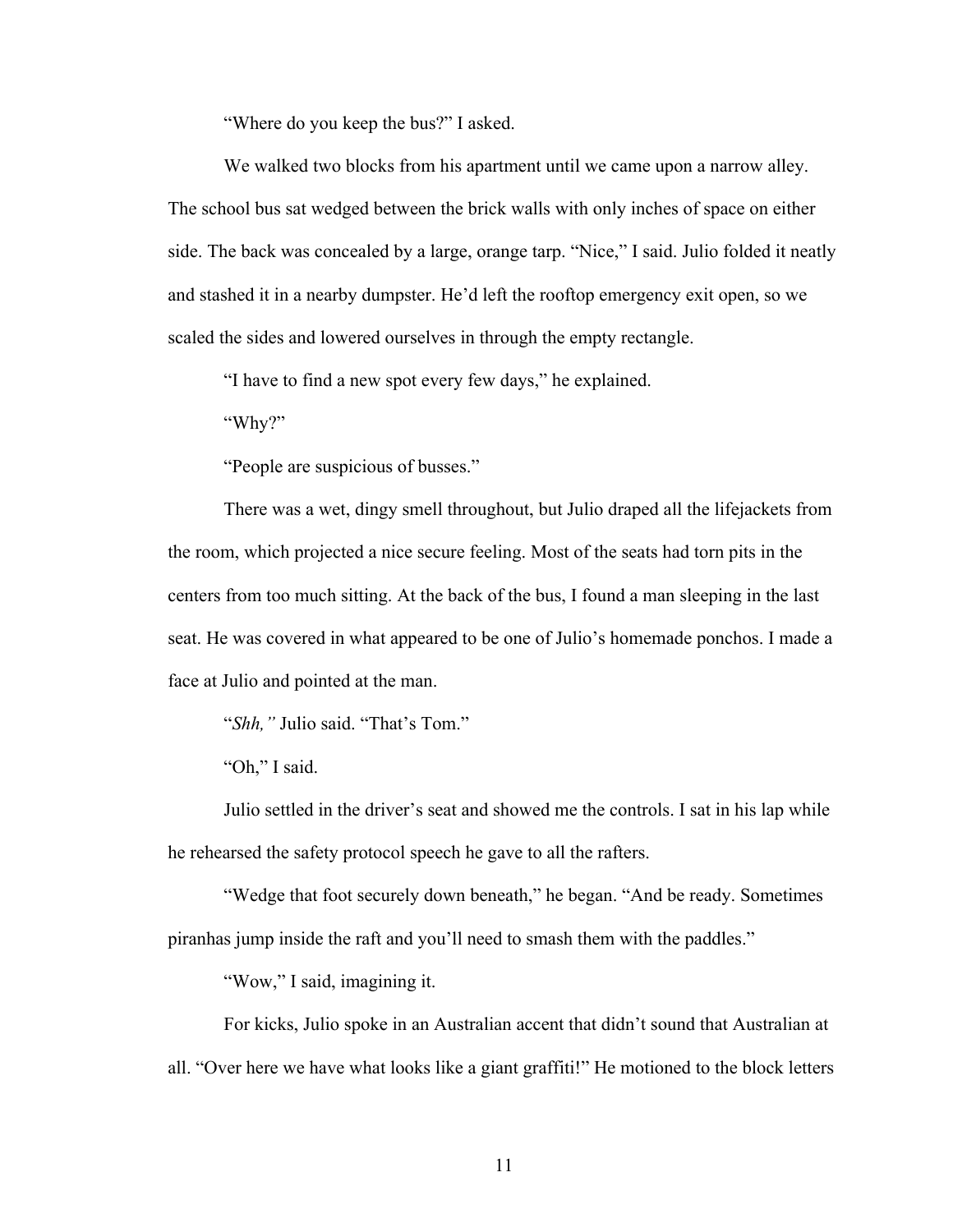spray-painted on the brick wall then fluttered his knees like we'd crossed into class four waters. The graffiti was the only thing to look at, so Julio decided to take the bus for a joyride. Some expert reversing and a carefully navigated underpass brought us to a small park. We didn't stay for long because the lot was crowded, allowing us only to circle the perimeter in search of a double space. Plus, Julio was right. All the mothers stared of accusingly. A group of them had collected at the sidewalk corner and fortressed around their strollers.

"Maybe we should leave," I said.

"We're not doing anything wrong," Julio argued.

But on our next loop, Julio spooked them by pulling parallel to the sidewalk and beating his fist against the horn. It worked. The pack of mothers scattered when all their babies started crying, except for one, a shorter woman with thick arms and pronounced chin who lifted her baby to my window in a defiant gesture. It goggled at me, limp arms and legs drooping down like a fleshy starfish. Julio made our getaway, and I watched the woman wither to the size of a raisin in the side mirror, baby still outstretched.

"A mother's love," I said.

Julio didn't know what to make of the whole scene. It took him over an hour to find a new spot for the bus because someone boarded up the alley in the short time we were away. By the time we arrived back at his apartment, Julio was convinced the prosecution had organized some kind of sting operation. We spent the next several hours lighting matches beneath official looking documents and disposing of several bags of weed down the sink. I thought the cleansing finished, but Julio grabbed his photo album from the bookshelf with a tortured look.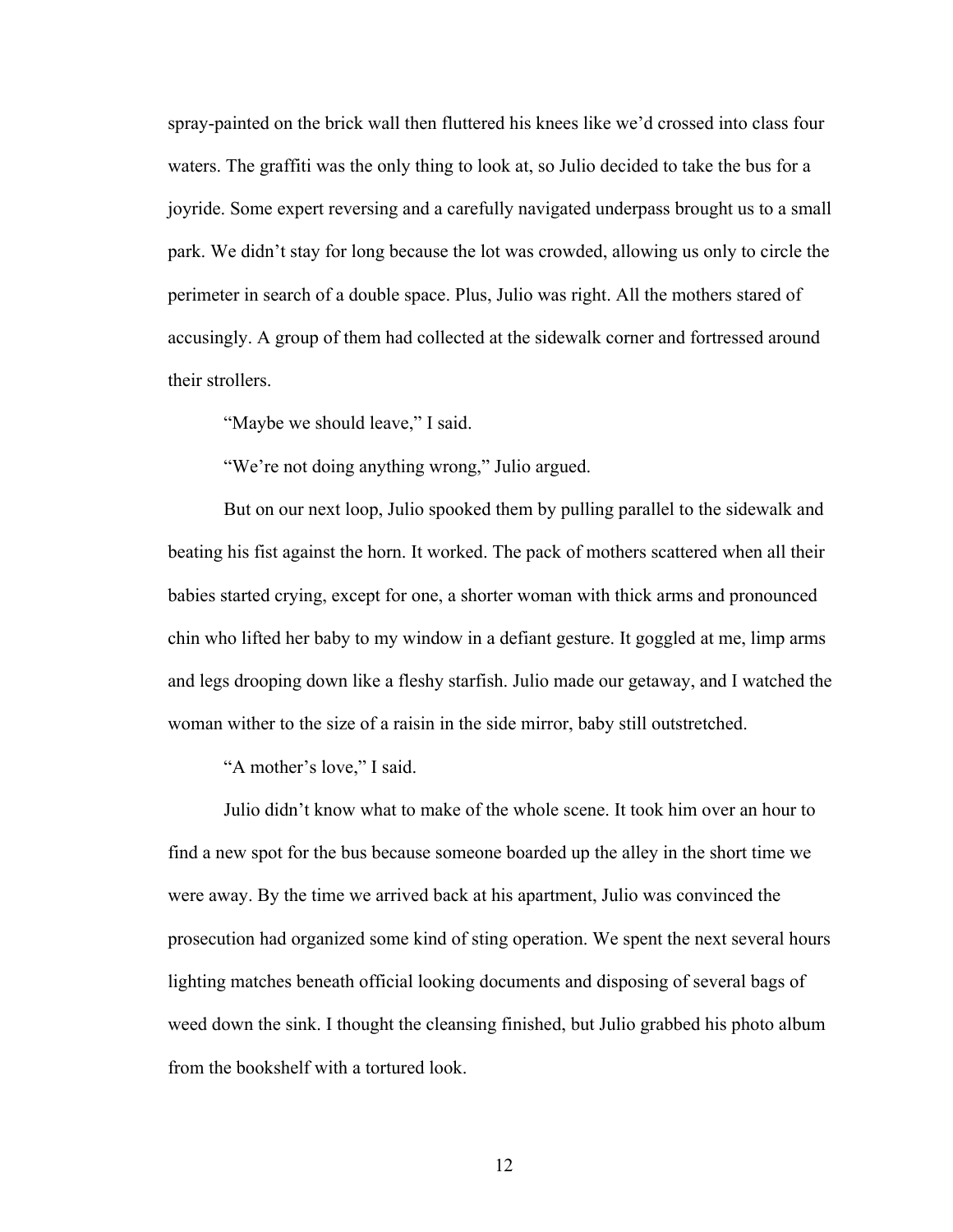"You can't," I said.

"It could be demonstrative evidence."

Julio used permanent marker to deface all the pictures then tore one into pieces that he attempted to swallow. The scraps descended along his throat in a bulge that would have consumed his Adam's apple if he hadn't hacked it back up in his palm. Julio entombed the saliva ball beneath the couch cushion. His blacked-out faces flowered the carpet with ancient hieroglyphs, and behind us, the coat rack speared the warthog head like a pagan shrine. If I were the stranger storming in, I would have little to make of it.

"We're safe now," Julio said.

Julio grew paranoid and wanted to camp over at my place. I sat on the couch waiting for him to arrive, while my roommate, Karen, sat on the carpet waxing her bikini line. She does this often, faces the television with her legs spread open and a tiny washcloth over her vagina. Sometimes we have entire conversations and she just tears away like Edward Scissorhands, the pieces of cloth making those ripping, Velcro noises. Karen was watching Ultimate Fighting and ripping away when Julio walked in.

"Hi, Karen," Julio said.

"Hi, Julio," Karen said. Her butt crack traveled from the bottom of her Desert Brawl T-shirt and disappeared into the cream carpet. Julio eyed the miniature bow tied loosely around her ponytail.

"Karen is just waxing," I told Julio.

Julio joined me on the couch and we watched the fight. He also watched Karen, but I didn't blame him. It was a fascinating sight—Karen's left hand spreading the wax,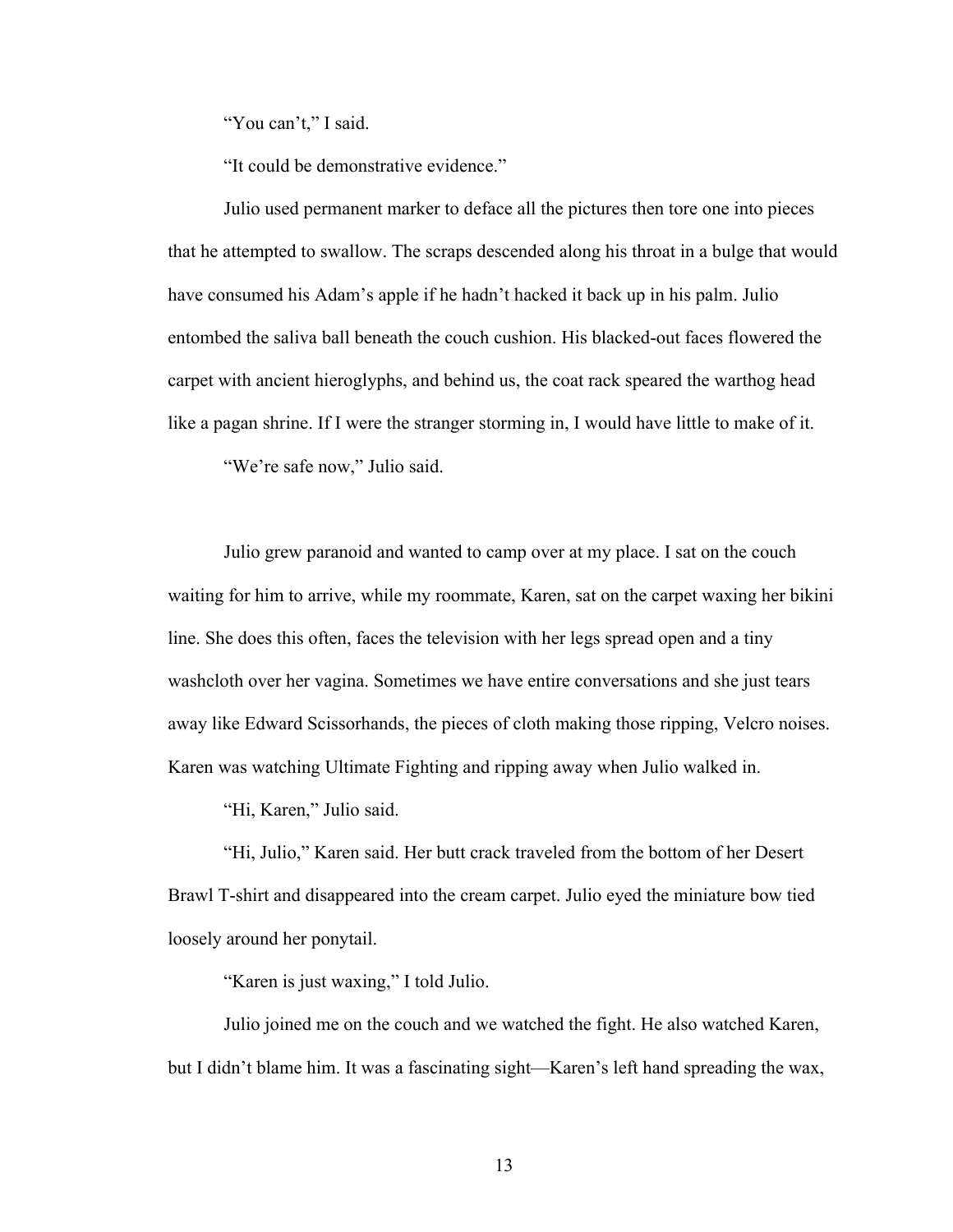her right tearing the cloths, a pile of hairy strips accumulating at her right butt cheek.

"I'm rooting for BJ Penn," she said.

"He's a great fighter," Julio said, removing my hand from where I'd stuck it down his pants. I was trying to get his attention back on me, but Karen started discussing her favorite fighters, glancing down at her labia between sentences. At one point in round three, Karen got very emotional and accidently knocked over her canister of hot wax. "Bad Call!" she screamed. She tried to clean the wax out of the carpet but it just clung to her fingers in thick goo that rapidly amassed all the dust bunnies.

"It's African Bee wax," she explained. After no success, Karen stood up and tried licking the wax from her forearms. Her tongue whirled around her arm hairs and lapped at her dusty paws like a skilled lioness.

Julio smiled. I could tell he liked the licking. On the surface of Karen's inner thighs, a hairless triangle of tiny red dots bubbled, and a single cloth strip still dangled from her skin. Julio motioned for Karen to step forward, and when she was close enough, pinched his fingers into fangs that snapped forward and removed it.

"Missed one," he said, handing it to Karen.

Karen welcomed the strip and surveyed it for hairs. She performed one last lick up the length of her middle finger before gathering her waxing items and disappearing into her bedroom. Later, I performed a sexy striptease for Julio, but stopped halfway through because every few minutes, he laughed and repeated, "That Karen," as if he hadn't mentioned her.

I didn't sleep at all, thinking about Julio thinking about Karen. I wanted us to do something romantic the next day, so I had Julio bus us to a carnival outside town. I fed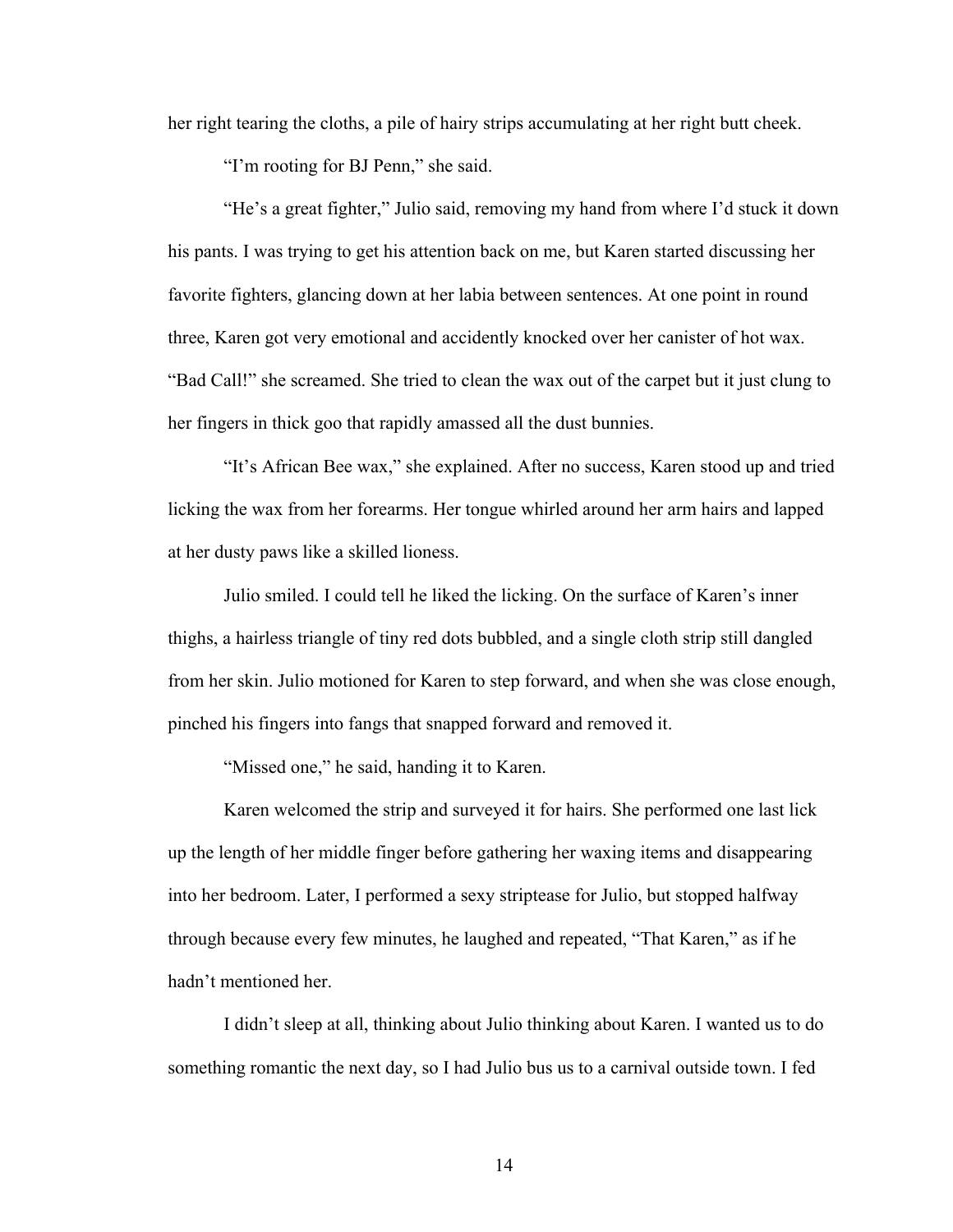him pieces of cotton candy as we walked through the rows, forcing my finger through his tight lips when he wouldn't open his mouth. We stopped at a Strongman hammer game, and I asked Julio to try and win me a giant, Rastafarian Banana.

"These games exploit masculinity," he said. "The probability of winning is quite  $low$ "

"Don't be silly," I said.

Days before, Julio would have volunteered to attempt the game shirtless, knowing that as he lifted the hammer over his head, all the miniature vipers and sphinxes would flex their arms across his chest.

"I'm not using eight tickets for this game," he said.

The carnival worker gnawed her gum loudly and stared at us. I turned and looked at her.

"Lover's feud," I explained.

"There are people waiting," she said.

The banana stared at me with its glazed, cartoon eyes, and I imagined spooning with the banana, wrapping my arms and thighs around its fuzzy peel and burying my nose in the dreadlocks.

"I really want this banana," I told Julio.

"No," he said, stuffing the strand of tickets down the front of his pants like that would stop me. Julio didn't realize I had my own tickets. I pulled them dramatically from the front of *my* pants just to spite him. A little girl in the bathroom asked me to hold them while she peed, and when she shut her stall, I ran out. I handed the tickets to the carnival worker and told her my boyfriend was going to win me all the prizes.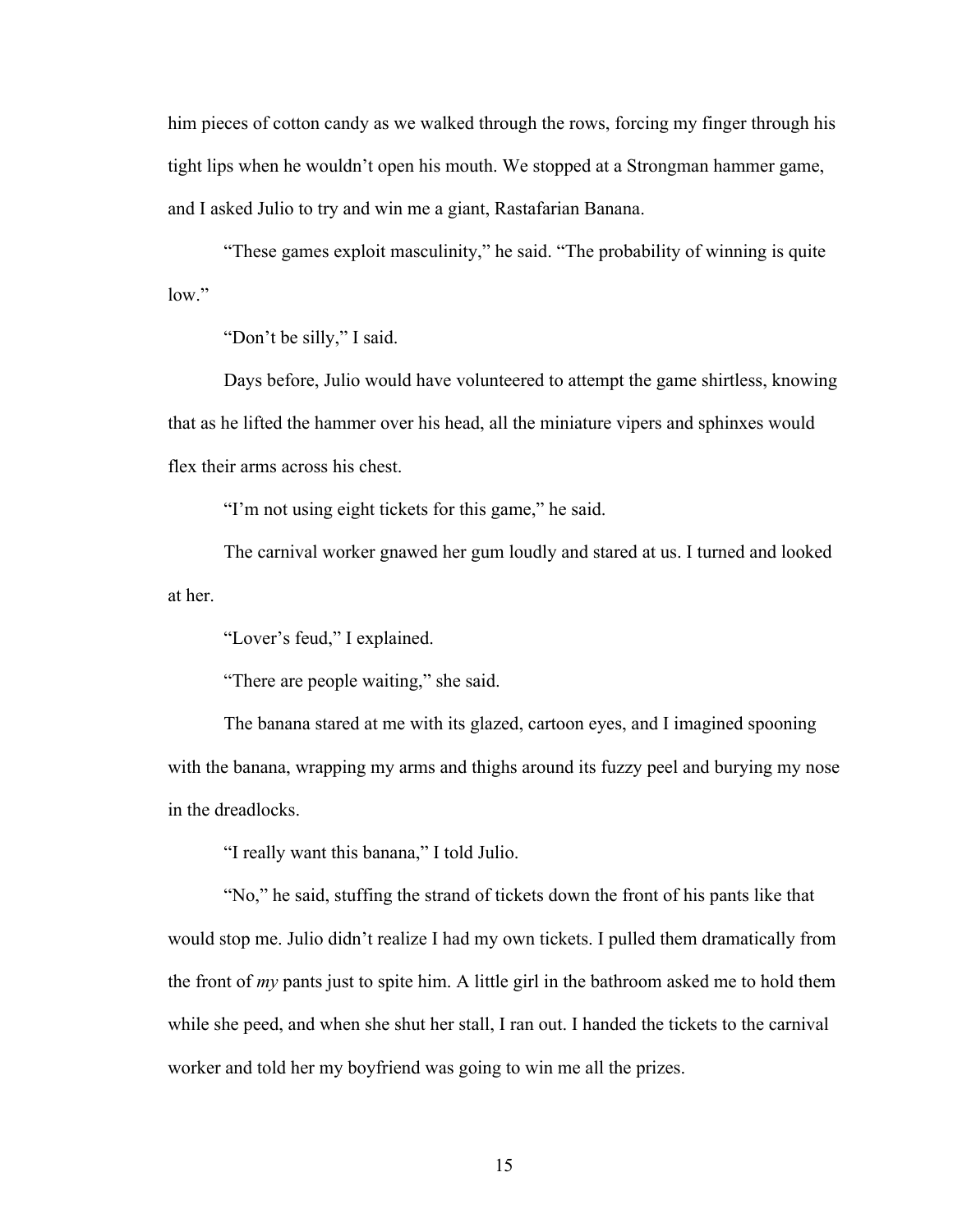"He looks kind of scrawny," she said.

From the side, Julio did look to have lost ten pounds overnight. He kept glancing back distractedly at the Wild n' Wet Adventure ride. He refused to take the hammer, so I began clawing at his t-shirt, even though there was nothing I could do with his arms crossed. I whined and begged while Julio stood there with his shirt pulled halfway over his head, not saying anything, until I realized I'd irritated the scar so much that blood soaked through his white shirt. He looked rather gruesome. Some of the parents had removed their children from the line.

I abandoned Julio and walked back to the carnival worker. "How many tries do I get?"

"One."

"For eight tickets?"

"This is our most popular game," she said, motioning to the line behind us.

"Because of the bananas."

When I raised the sledgehammer, I imagined Karen's perfectly Brazilian-waxed lady parts spread open on the target. I grunted as I swung it down, and the puck traveled all the way to the top and struck the bell. "Suck it!" I yelled, dropping the hammer at the worker's feet. She handed me a banana, still chewing. I ran to Julio for my congratulations, but he was angry.

"Where did you get those tickets?"

"I found them."

He sensed that I was lying but had no proof. "I think this is where it ends for us." "Why?"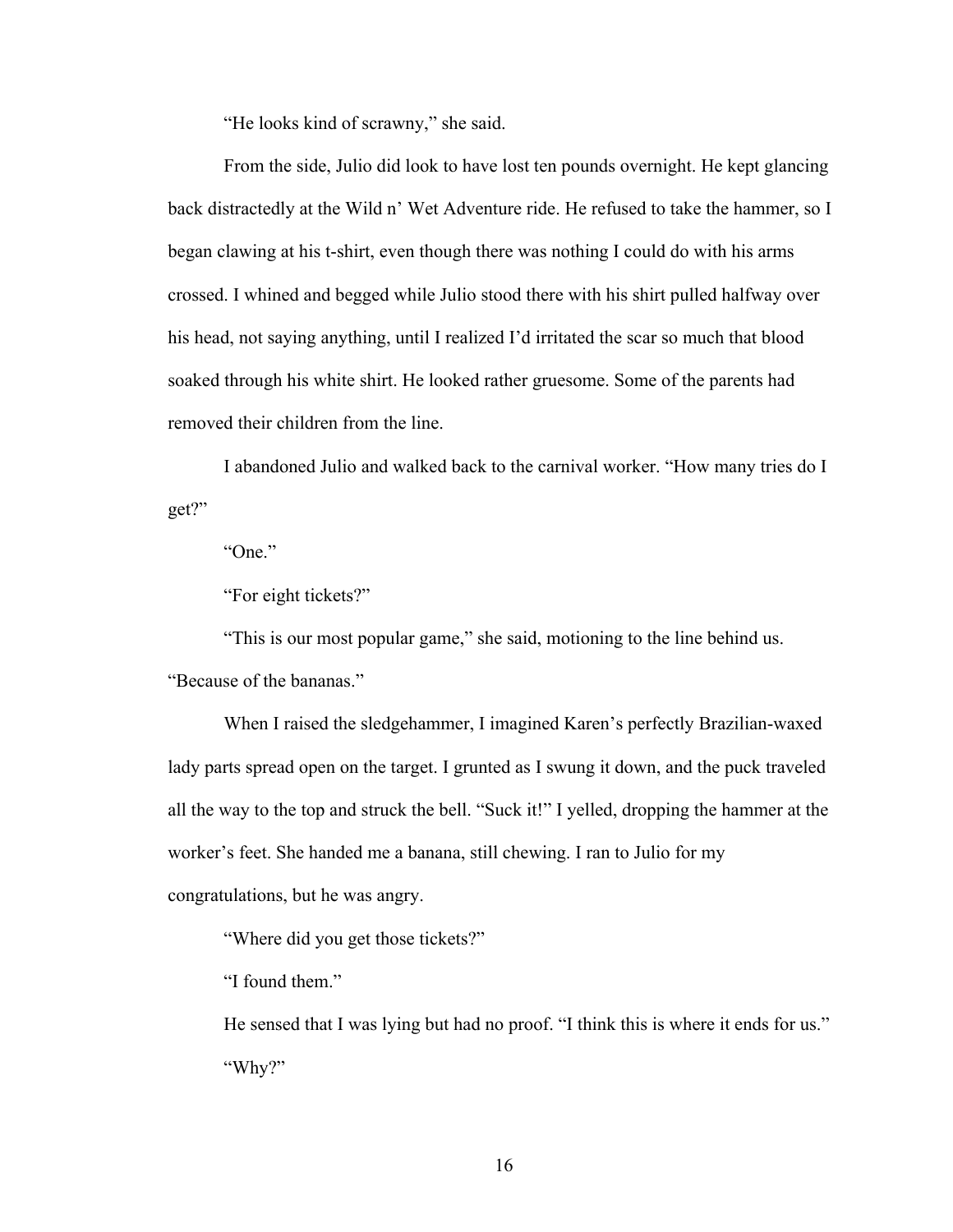He pointed to the blood drying across his chest. "You did this."

Julio gave me his tickets before he left, which was thoughtful. I spent the next two hours at the Giant Kurly Fries tent eating curly cues and hanging them from my ears, nostrils and the dreadlocks of my banana. The little girl from the bathroom was at the Gyro tent, and she tugged at her Dad's sleeve, pointing in my direction. I ran toward the parking lot with the banana draped over my shoulders, both ends securely tucked underneath my armpits and called a cab. I held it together until the driver tried to charge me for additional passengers, then I ran upstairs and smeared hot wax all over Karen's bathroom.

"I immediately regretted it," I told her after.

She surveyed the dust bunnies stuck to her bows and mirror and toothbrush.

"Breakups make people crazy," she said. When she grabbed one of the bows to examine the damage, it snaked around her fingers in a sappy tangle.

A few hours into the disaster relief, Julio showed up. Karen sat on the toilet lid monitoring my cleaning. "They always come crawling back," I told her before opening the door, although they usually do not. Julio was dressed in black clothing and carried a large duffle bag. His hair, recently bleached, had white splotches descending along his bangs like an accelerating mold.

"What do you want, Julio?" I asked.

"I left my phone here," he said.

"Oh," I said, and when I returned it, he threw it repeatedly against the ground until the mechanical guts spurted out from behind the battery pack. He pushed the phone scraps toward me with his foot, finished.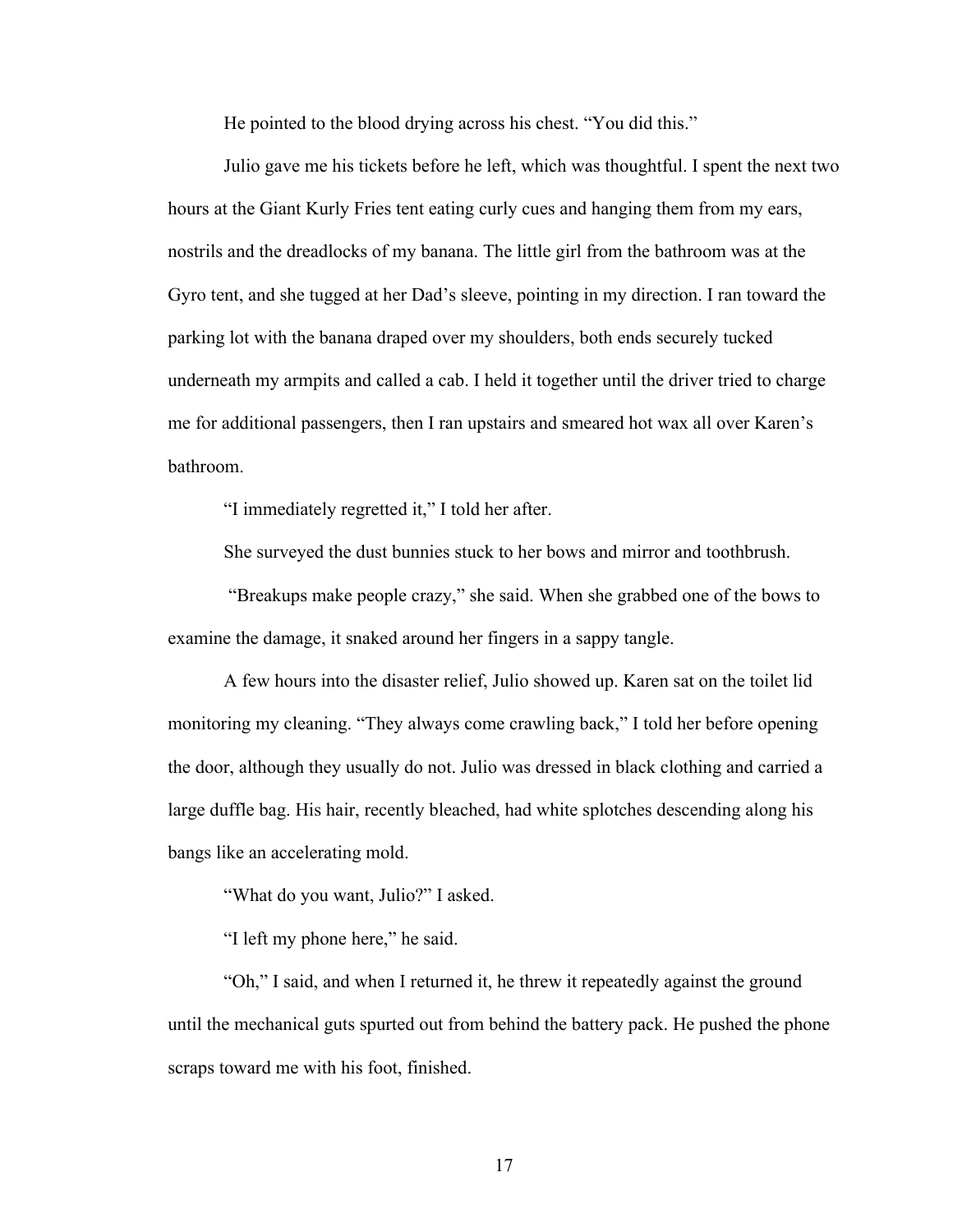"I'm leaving town," he said.

"Good," I said.

Karen's head emerged from the bathroom for a peek and I could tell she was impressed with my forcefulness. She gave Julio a what-a-nasty-dick-shit type look, so I knew she was on my side. Julio unzipped his duffle to reveal the warthog head, the costume now gone and its once perky ears wilting over Karen's squashed bow. Half the warthog skin had peeled away from the plaster molding. After Julio left, I wore the warthog head around for nostalgia. The bathroom overflowed a mixture of cleaners, and I pulled the snout down over my mouth like a gas mask.

"I forgive you," Karen said, handing me a rag. "For the wax."

"*Iwush upshut*," I said.

"What?"

I lifted the snout back up. "I was upset."

The next morning, the banana sat at the kitchen counter with a bowl of Raisin Bran. Karen propped him there to cheer me up. She put sunglasses on the banana and a tshirt that read, "It's Five O'clock Somewhere." I couldn't stand there too long without feeling sad. It was Julio's t-shirt. He left it on my floor after he used it to wipe cum off the ceiling. I never asked him how it got there. That's just how it was with Julio. It was *that* good.

I decided to visit my mother. I needed motherly words of wisdom. She sat in the cafeteria with Elton, who wore her most elaborate design yet—a gray tiger shark sweatshirt with orange stripes down the back, sleeves the shape of fins and a pointy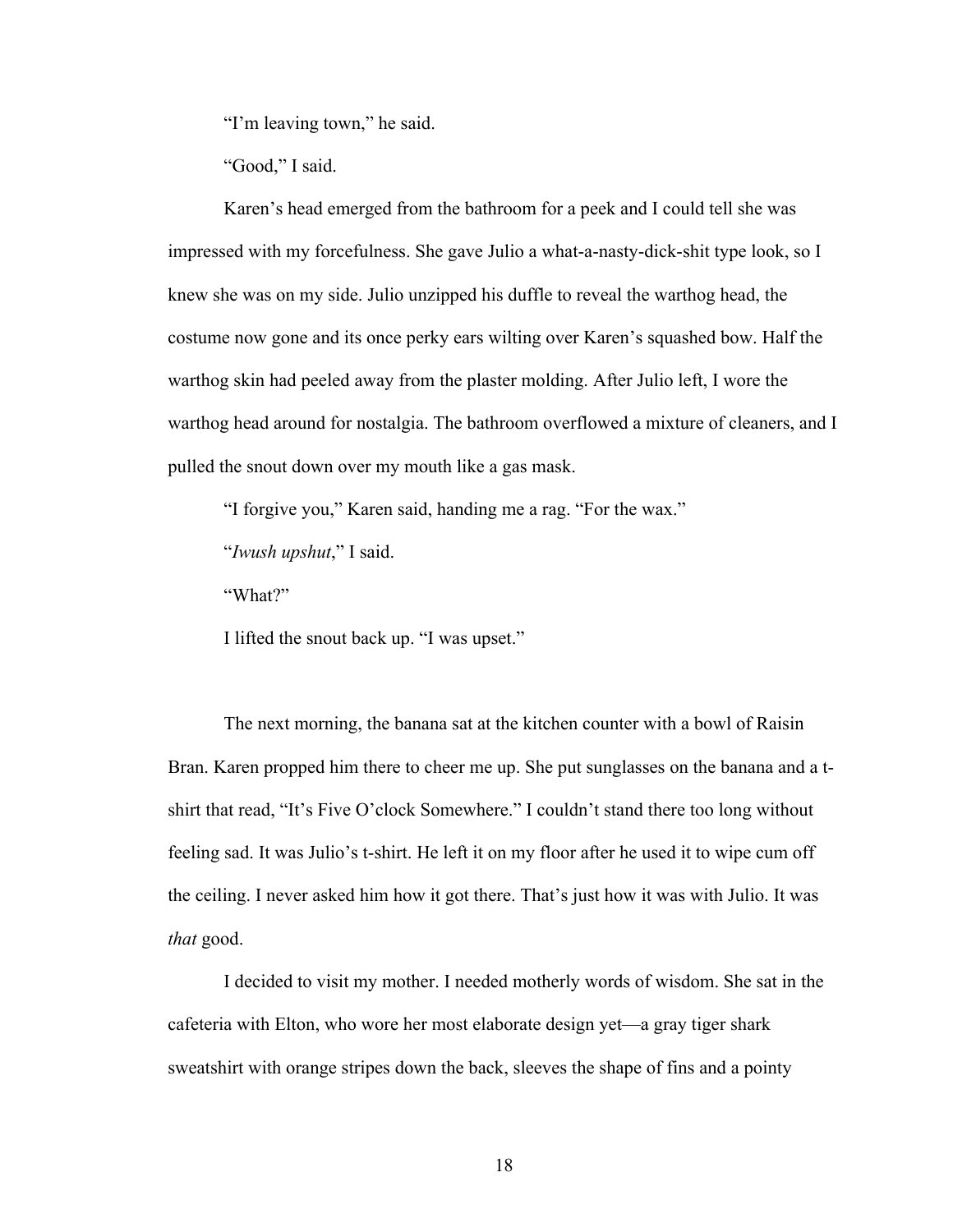dorsal hood. Two gray socks crowned the top of his oxygen tank, which my mother had sewed together in the shape of a tail fin.

"Hello, mother," I said.

She didn't respond. She poked at a yellow substance on her tray that looked like scrambled eggs.

"How's brunch?" I asked.

"They poisoned it."

"Oh, mother," I said, but Elton's fin nodded solemnly, confirming it. My mother lifted her sleeves to show me the rash breaking out all over her arms.

"That looks serious," I said.

"But the chicken is good," she said, taking another bite.

The whole nursing home was abandoned and I wandered the hallways searching for a nurse. It felt apocalyptic. The doors duplicated themselves endlessly down the curve of the hallways, passing over my shoulders like oncoming traffic. An unoccupied wheelchair waited outside one of the empty rooms, so I asked it, "What's going on here?" then pushed it down the hall just for the effect. It rolled on its own several yards in front of me, wheels squeaking each time they completed a rotation. I imagined my mother in the chair, her long white hair flowing behind her, hands and sewing needle outstretched, reaching toward the bright light of the common room. In my vision, her hair snagged in one of the spokes and jerked her head down until she had thrown herself from her own wheelchair entirely. Her wrinkled body lay still on the cold floor.

"Can I help you?"

I opened my eyes to a male nurse standing in front of me. The wheelchair was on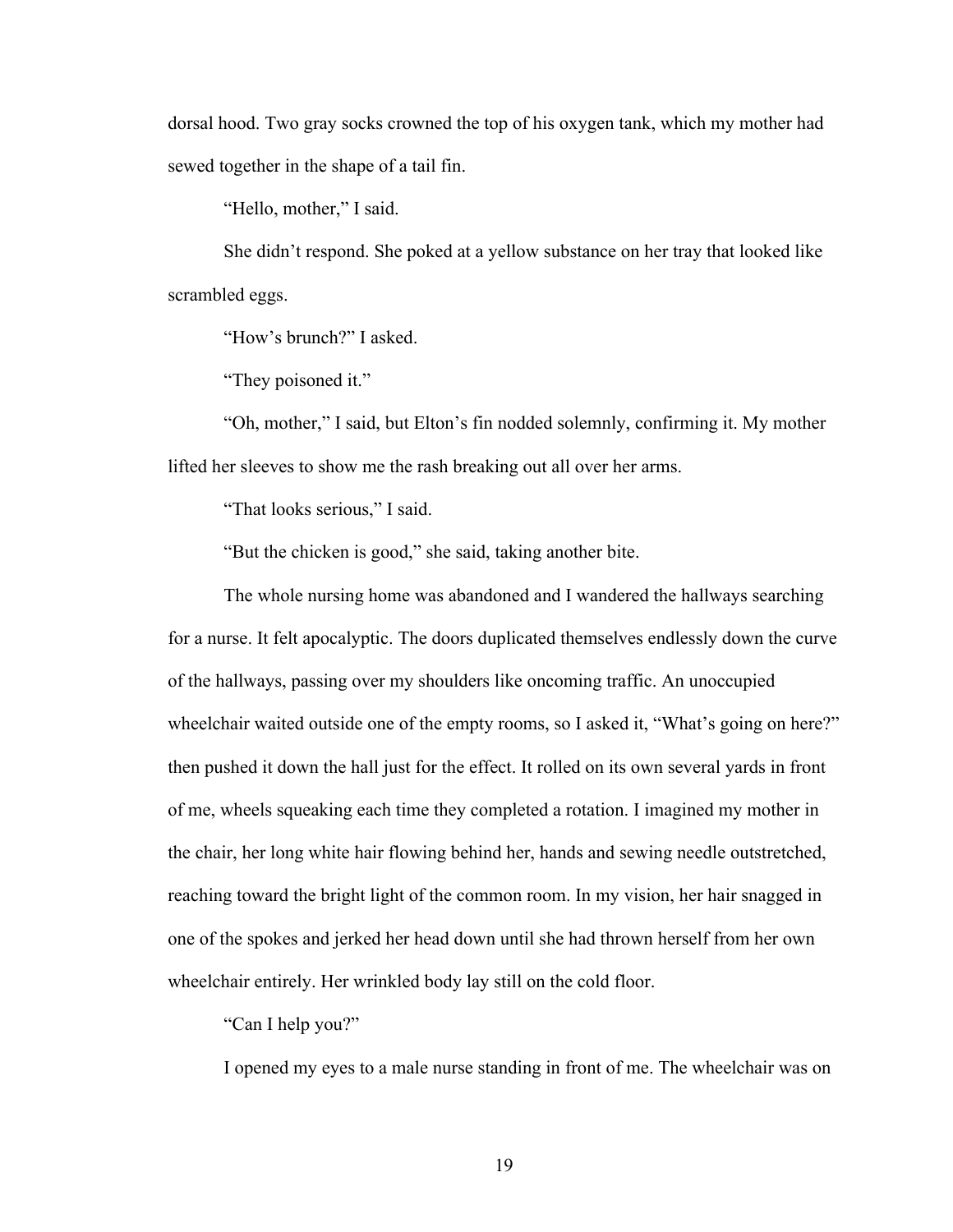its side. It appeared that I had slammed it into the wall.

"I need a nurse," I said.

"I'm a nurse," he said.

We walked together toward the cafeteria and the whole time, the nurse smiled at me without showing his teeth.

"Nice banana," he said.

"Thanks," I said, adjusting it against my hip. By the time we returned to the cafeteria, the bumps had traveled up my mother's arms and dispersed across her face. Elton, unconcerned, scraped my mother's non-poisoned food onto his tray. The nurse sat down next to my mother to check her pulse and take her temperature.

"She's been poisoned," I explained, motioning toward the eggs.

The nurse stabbed some with my mother's fork and lifted it below his nose, sniffing.

"That's poison alright," he said. He gave my mother a shot, and within minutes, the bumps swarmed down her arms and faded back into her wrists. "I'll look into this," the nurse said. He pushed the eggs onto a separate plate with the fork then collected Elton's, too. In defense, Elton attempted to poke the nurse's hand with his fork, but his trajectory was slow, and the nurse had already stood by the time Elton's fork landed somewhere around my mother's bacon.

Before the nurse left, he tugged on one of the banana's dreadlocks. "You behave," he said, winking, then, returning to his professional tone, added, "She might be a bit foggy for the next hour."

He was right. Halfway through dessert, my mother nudged me with her elbow and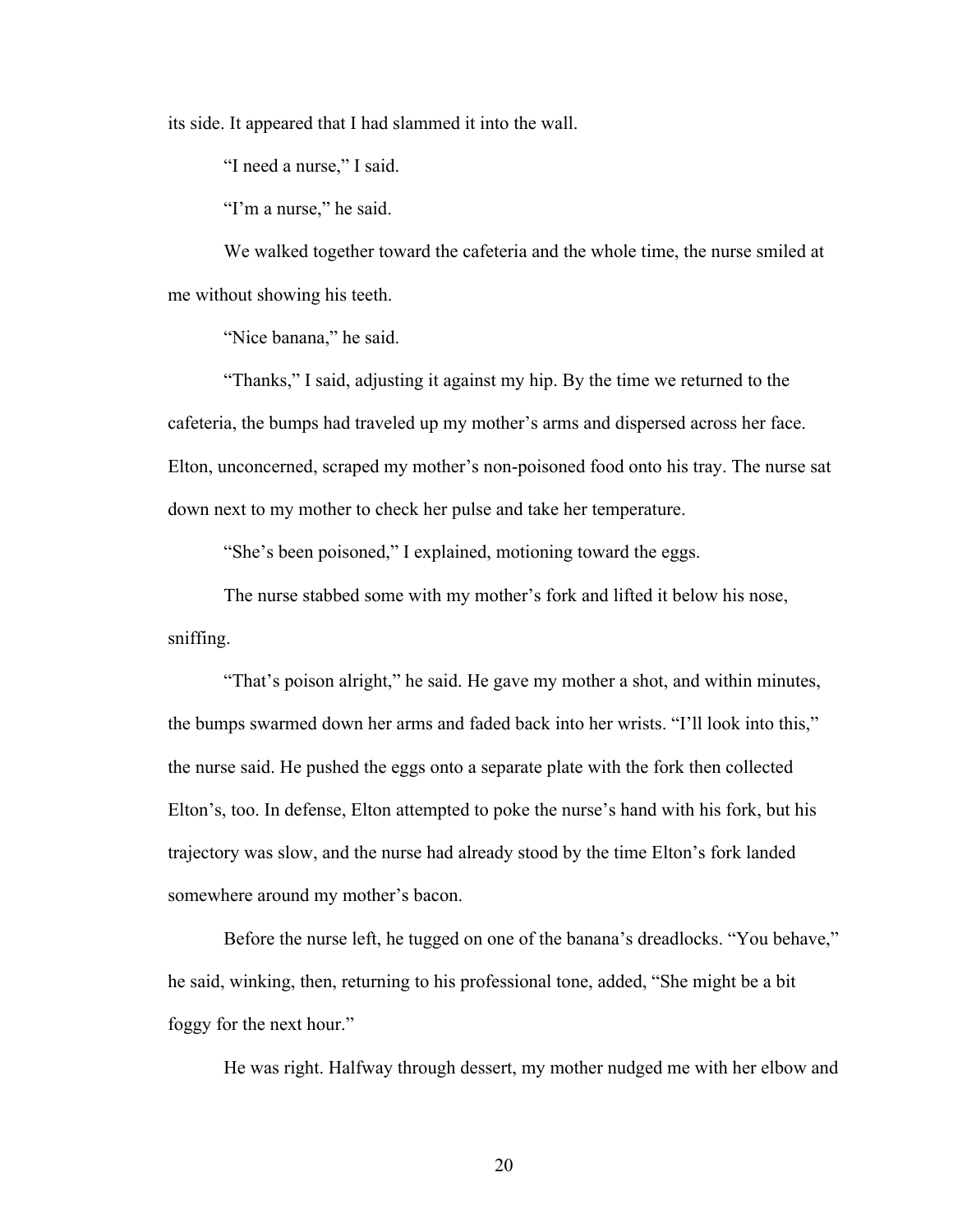asked, "Is this your boyfriend?"

"Oh, Mother,' I said, but it was too late.

My mother asked the banana about his job and career goals and where he grew up. She wanted to know if he could support her daughter and how he kept a job with that haircut. "Mother," I said, "That's rude." I reached over and patted what I thought might be the banana's shoulder. I answered her questions in my best impression of Julio, lifting my collar over my mouth to make my voice sound deeper and constantly adjusting my crotch to stay in character. She wanted to hear how we met, and I told her about Safari Night, how Julio saw the pearl tusks on the warthog head from all the way across the room.

"We do good work," she told the banana, then glanced at Elton whimsically. His raspberry jelly had attacked his chin and shoulders in translucent pink clumps. She retrieved the tail fin from Elton's oxygen tank and patted the jelly until it formed a bright pink stain across the width of his shoulders.

"How realistic!" she cried.

Elton glanced down at his chest to see the aftermath. His dorsal hood tilted threateningly toward my mother, who seemed thrilled by the destruction of her masterpiece. On our way back to my mother's room, I memorized the first two left turns, the long trek past the lobby, the seven identical doors we passed on the right, while the entire animal kingdom carried on, one more inhabitant of the wilderness adapting to endure the earth until extinction.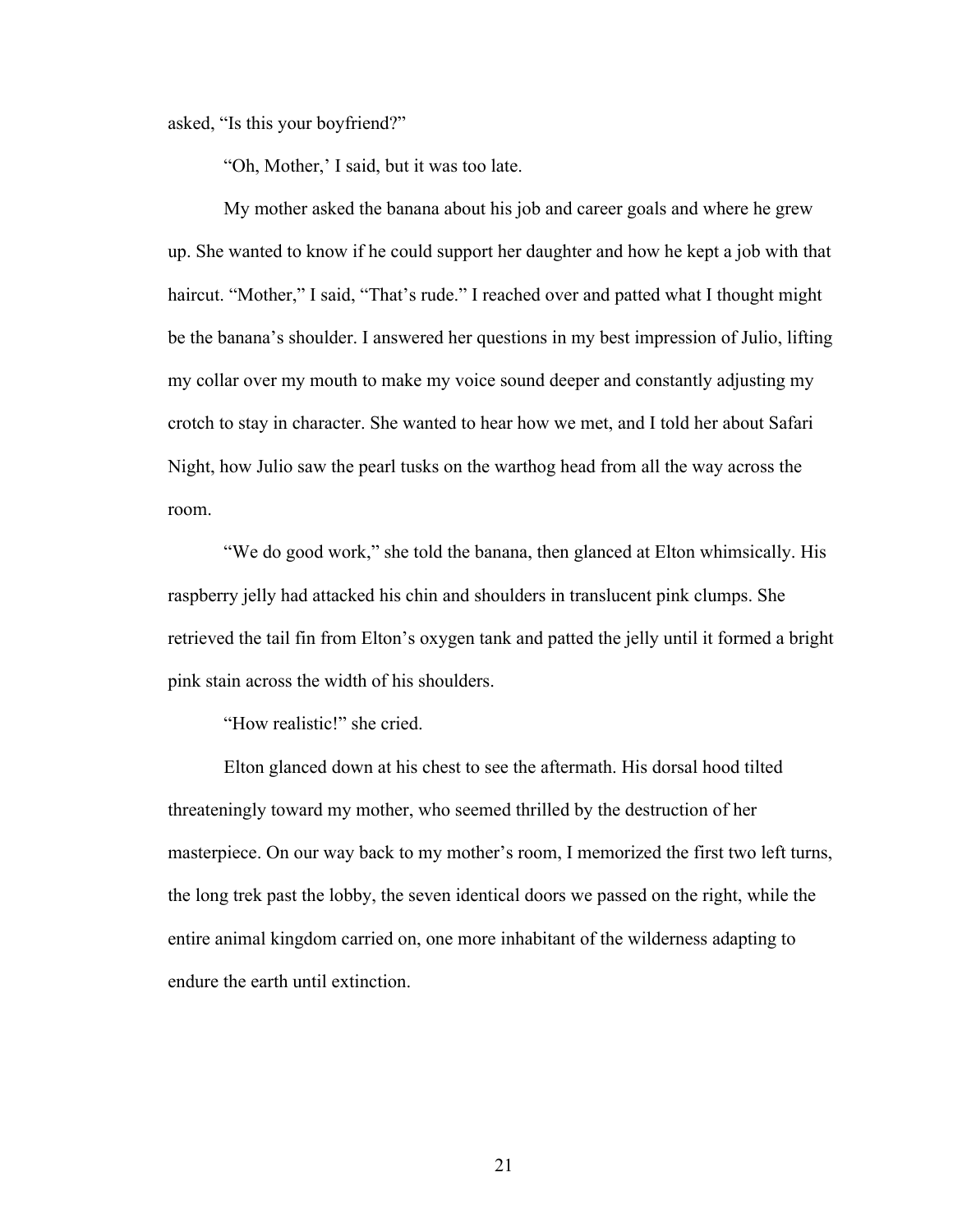## Grout

That afternoon, we went searching through the empty lot behind my cousin Jenny's old place. She recently stopped living with her husband and desired an antique desk. Most items in the lot were indistinguishable, with missing or broken parts, and we found what we recognized as an oversized wooden spool. Jenny was confident she could turn that spool into a table. She hadn't mentioned wanting a table, but it was one of those know-it-when-you-see-it moments, like that time I found the neon lamp shaped like a high-heeled shoe. I never imagined owning a lamp like that, but now when people come over, that's the first thing I show them.

After shoving it on its side, she said, "It could easily seat eight."

Jenny has the ability to see things for what they could be instead of what they are—the gift of do-it-yourselfing. One look at my Mona Lisa afghan, Jenny screamed, "Shower Curtain!" and now the Madonna smiles wryly from my bathtub, soaking up water like museum praise. Jenny studied the spool's knobs, the serrated edges, the large hole through the center the size of a large plate, then decided she could drape a tablecloth over the top and just remember to not put plates there.

"But there will always be that person," I said, picturing a casserole vanishing through the middle.

Jenny continued on in pursuit of an item that would fit nicely in the hole. The lot, divorced from Jenny's old cul-de-sac by a thick, stucco wall, was the last vacant property remaining in the development. Years ago, the street woke up to an abandoned water heater deserted in the middle. The metal cylinder stood alone for weeks, an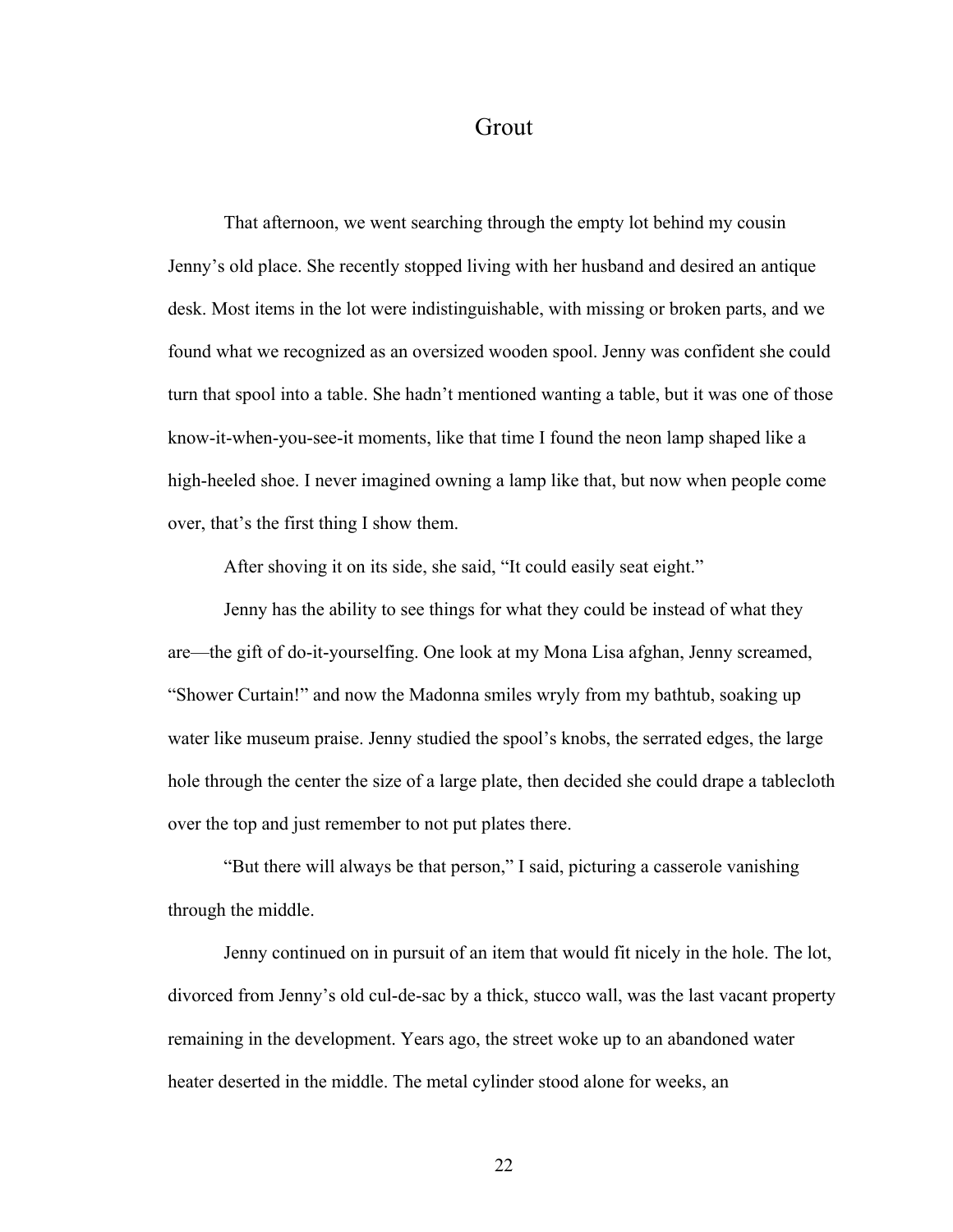extraterrestrial silo, while the homeowner's carried on. They rumored their newest resident a garden sculpture or a sign of contractors to come, until a midnight marauder added a dented washing machine. Almost immediately, the lot brimmed with dissolved scaffoldings of the neighborhood's once-was, used-to-be things.

Jenny tested different fillers for her table's black hole while a nearby homeowner pitched scratched records out his window. The discs flocked toward a distant furniture heap until a rogue one dove at Jenny.

"Watch it!" she yelled, then realized the record wedged inside the spool perfectly. There would be no additional hammering or gluing required, which Jenny interpreted as a kind of do-it-yourself miracle.

We turned that spool on its side and weaved it through burned out cars, over crushed cassette tapes, and through a gate of stainless steel refrigerator doors that reflected the rainy sky and captured clouds around our ankles. We rolled it into Jenny's old living room until it sat next to her previous dining room table like a recently discovered uncle.

"Don't touch anything," she warned.

Her old house was impeccably tidy because her husband likes to clean when he gets upset. I once heard him say, "I swear to God if my mother-in-law calls this house one more time I'll clean the fucking grout with a toothpick," and I don't think he was kidding around. The last six months of their marriage was full of bleach, empty cartons of it stacked up like lazily concealed affairs, and all their fights ending with her husband stripping the sheets for brutal, no-softener washings or nuking the sponges in the microwave to annihilate germs and grease.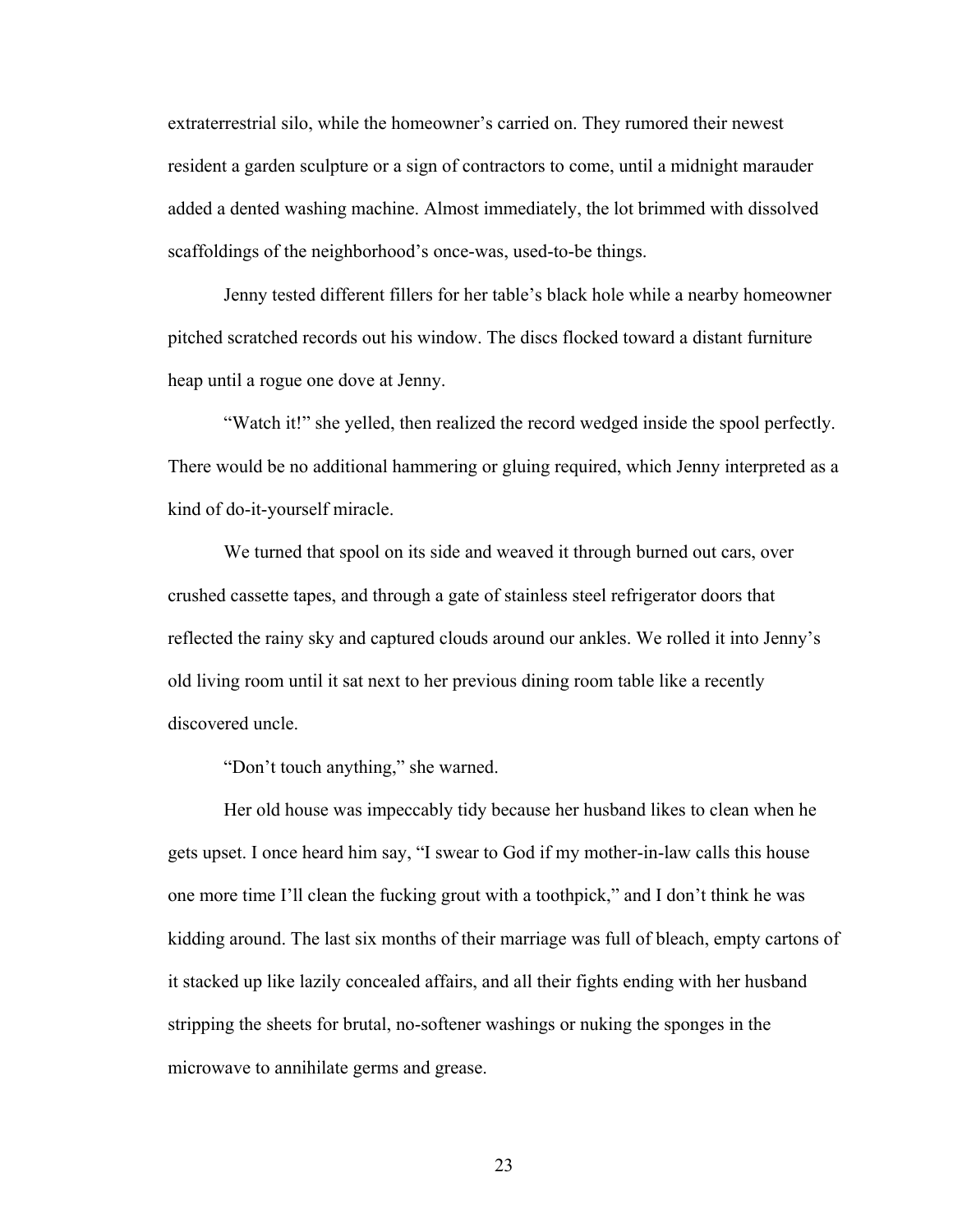Jenny's spool left a set of muddy railroad tracks traversing the white carpet. "Oh no," she said, spotting them. "He'll know we were here." She was so nervous about her husband, Tim, seeing the tracks, that she dimmed all the lights and lowered the blinds.

"That's better," she said.

But Tim just walked through the front door with his house key, looking neither surprised by the mess from the spool or the presence of his future ex-wife sneaking around her old but his current place. Jenny seemed irritated that Tim had entered his house through the front door, rather than the garage, which when it was their place instead of his, was his preferred entry of choice. They stared silently at each other for some time, which although uncomfortable for me, was some form of lucid communication between the two of them.

"It *will* be a table," Jenny said to whatever Tim had inaudibly, but coherently, communicated, then added threateningly, "*Soon*."

I repeated, "Soon," just to make sure Tim knew whose side I was on in this whole thing. The week before, I spotted him at the flea market, wandering the clothing tents and performing some therapeutic lint rolling. A woman in a thrifted motorcycle vest, and much less attractive than Jenny, tracked his freshly sheared path. In the leather lot, the woman bargained for some Hell's Angel's memorabilia, and I spied on Tim, who stood nearby looking depressed by the absence of suede or cotton. Then I proceeded to layer several coats over myself as a kind of disguise.

Tim was a small man with a thin blonde moustache that shaded his top lip like an awning, but one of those awnings where you still have to lean up against the wall to not get wet when it rains. Jenny once told me that when she looked at Tim she never saw that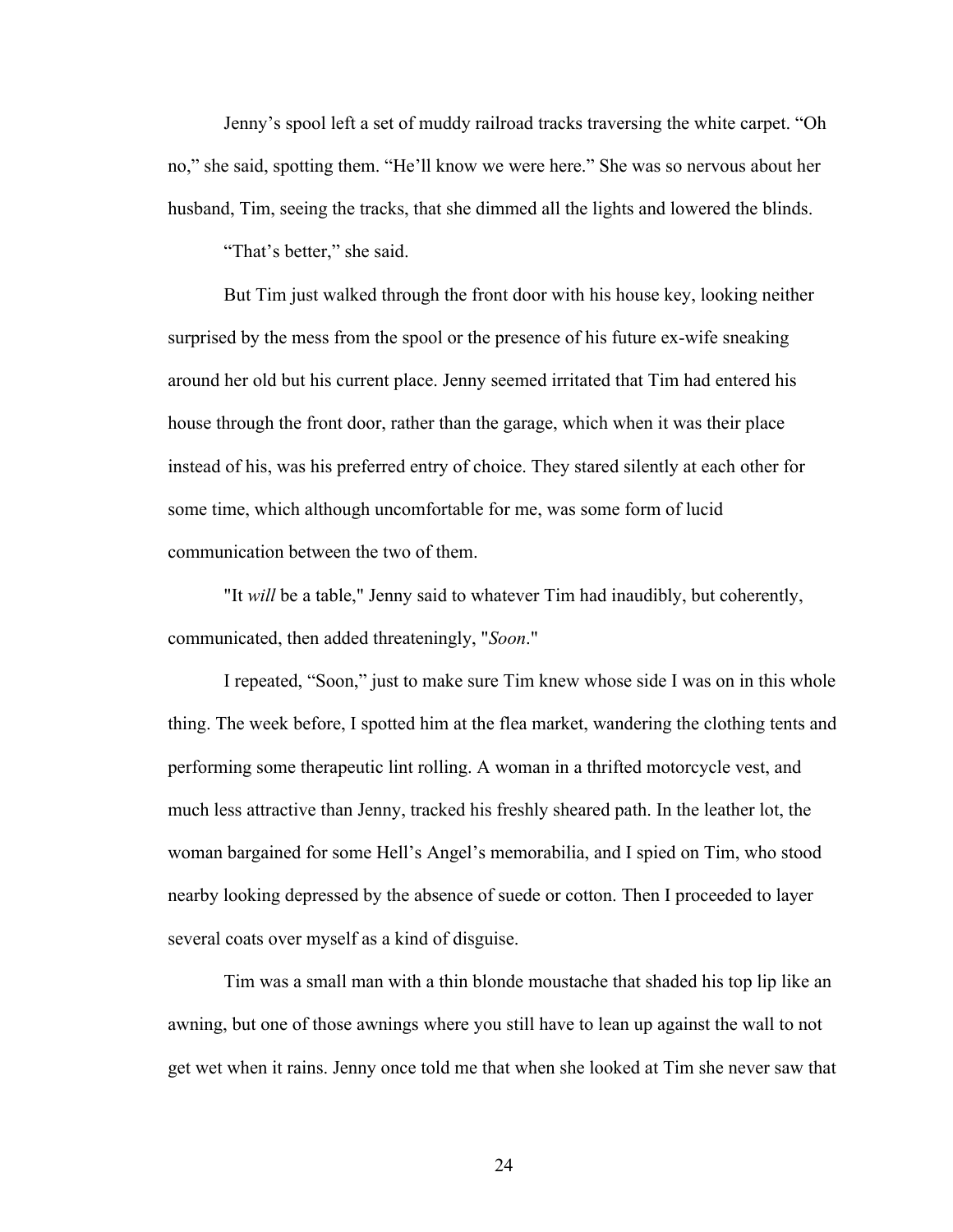moustache but a heavily bearded man with flannelled shoulders so broad he had to walk through doors sideways, or widen the doorways significantly with some aggressive swipes of his axe. She first introduced Tim at our family's spring picnic at Fort Rock Park, and we all joked about that moustache, yelled, "Hey, batter, batter, batter," at Tim, who, when at bat, was a good sport as Jenny's brother lowered to his knees for the pitch and all the nephews nicknamed him the caterpillar. It was a surprise when Jenny ended up marrying Tim and his moustache, which still makes me wonder if you can ever really know a person.

Jenny walked across the spool tracks indifferently, smearing them. "I'm going to keep it here until I find someone with a truck who can help me move it," she said.

"My truck's in the garage," Tim said. "I can deliver it tomorrow."

I thought the whole conflict resolved, but Jenny quickly rebutted, "No thanks."

We all seemed to at least agree the table shouldn't stay there, being shamed by all of Tim's actual furniture, so together, the three of us rolled it into the garage, forming a new set of tracks that grew from the other in tree branches. We brought the spool to a stop next to Tim's truck bed so that when Jenny met a different person with a truck, they could simply back it into her old driveway and the wooden spool would have a clear rolling pathway to it.

"Next up, chairs," Jenny said.

There's really no stopping her once she gets these things started. She usually proceeds forward before finishing prior steps. For their wedding reception, Jenny wanted to debut her crafting with her own birdhouse centerpieces, but she started painting before allowing the glue any time to dry. Her eager brushstrokes caved in the roof, than the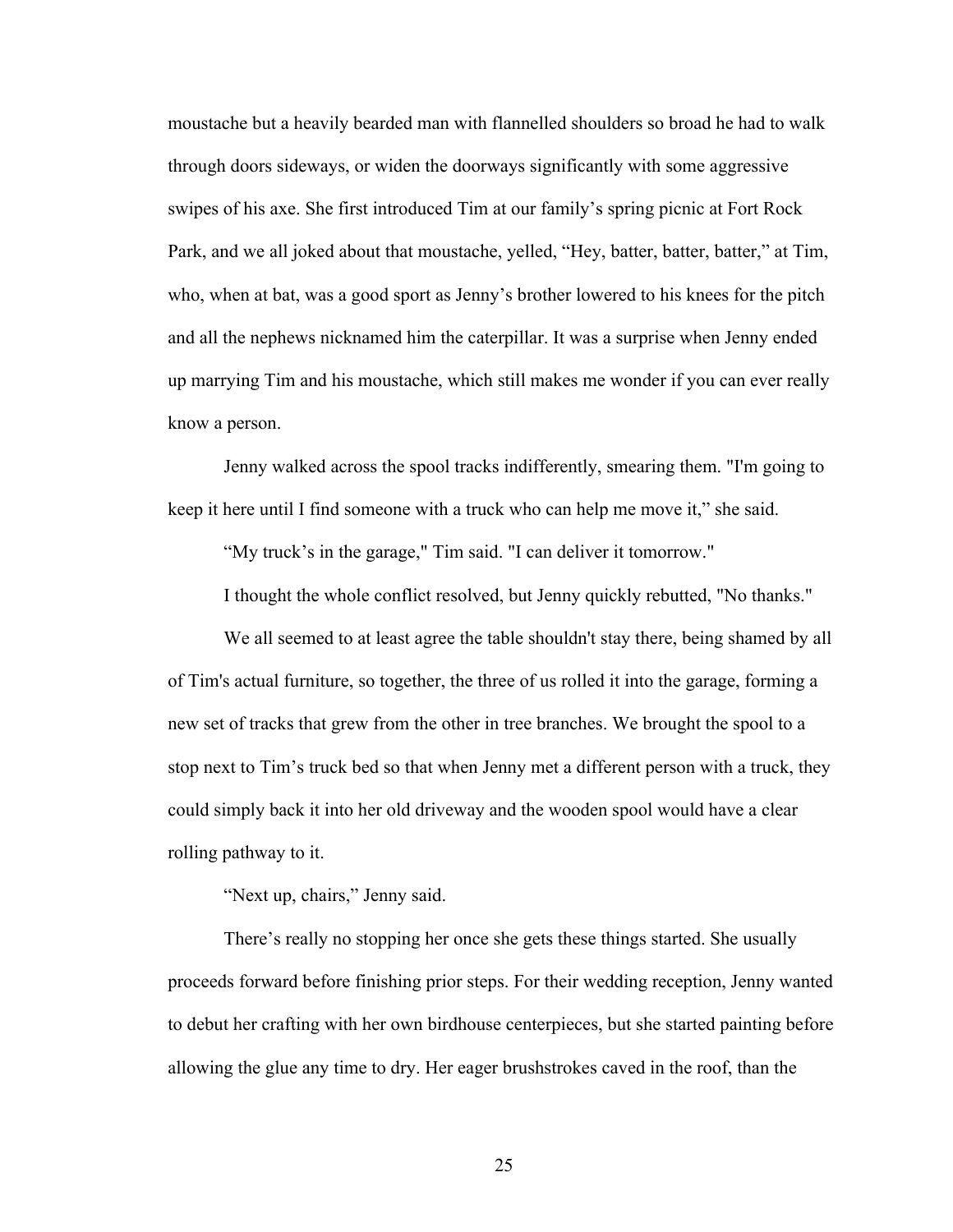walls, until she stepped back to admire her piles of bird bungalow, looking very proud.

Jenny guided me back to the lot, this time looking for chair-shaped items that she could classify as rustic chic. She described every item we passed with insults about her husband. Looking at a yellow bathtub with clawed feet—"Only Tim would clean a tub this ugly.' Uncovering an old computer monitor the size of a pizza oven—"Tim's facial hair is slower than this computer."

We scavenged along the base of the wall where Jenny had a history of prime discoveries. The people who drove in from town and other developments never journeyed far into the lot, simply dumped their items over the ledge and withheld from their junk the dignity of a final, solid throw. Jenny attributed this to everyone's fear that they were the ones who'd get caught, that someday a distinguished investor would arrive in a helicopter to retrieve his beloved water heater, only to find it buried beneath mounds of decomposing rot.

"Look at this," I said, unfolding a garbage bag filled with copper seashell drawer knobs. Underwater scenes with mermaids were carved into the copper, and Jenny brassknuckled several between her fingers like some vintage beach-gang paraphernalia.

"Bring it," she said.

No other worthwhile items turned up at the wall. Walking again to her old house, she frantically recited plans for the spool—"We'll stain it! A darker tone for the top. Maybe doilies as stencils? Lacy patterns around the foot!" There was no mention of the knobs in her brainstorming, but I dragged the trove behind me to avoid being discouraging. That table seemed like a new start for Jenny—a clean slate of cracked and mildewed oak! The mermaids screeched throughout their entire migration up Jenny's old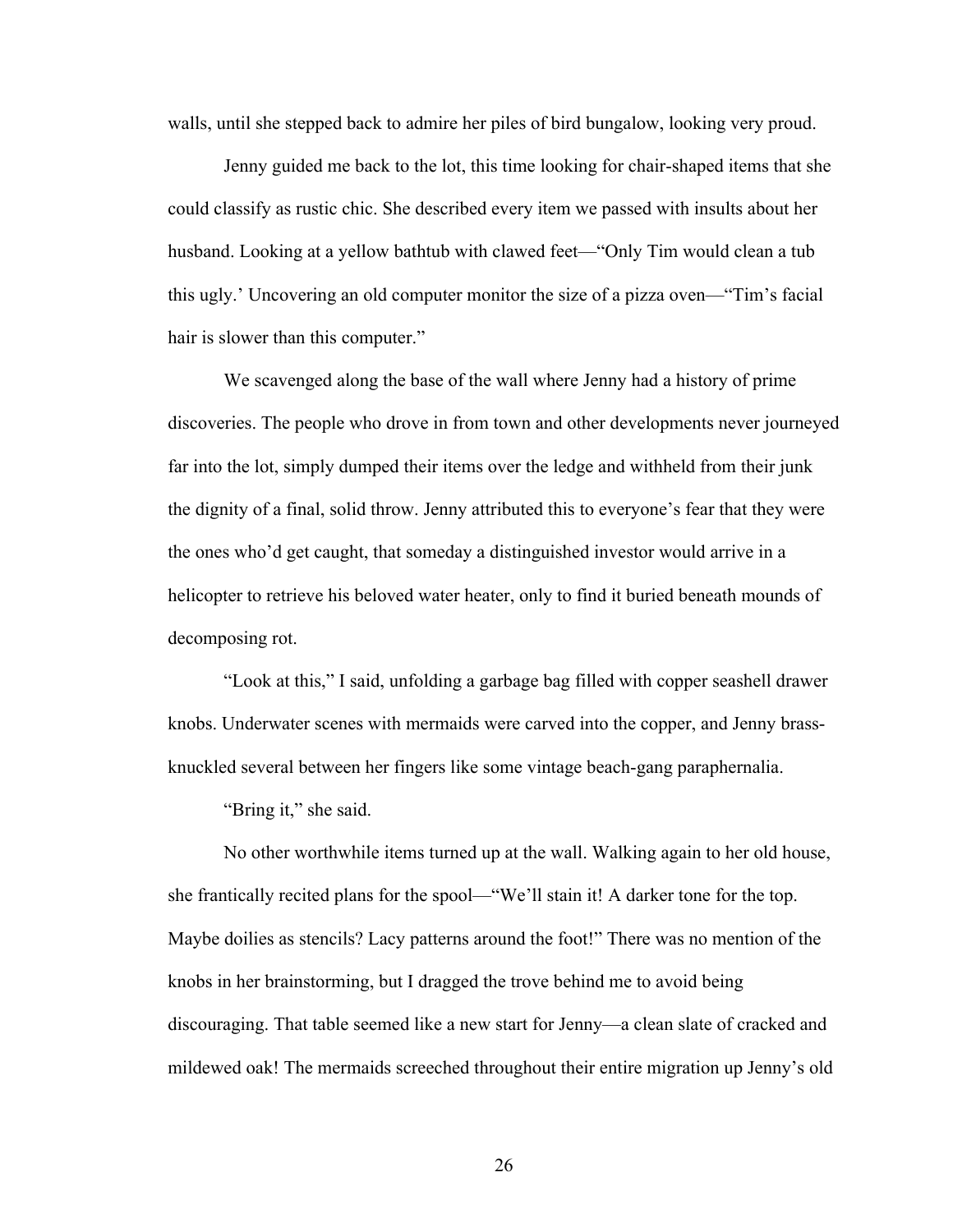driveway, and we returned to her old garage to find Tim standing next to the spool, wearing gloves and blue protective goggles, a glossy figure eight ocean suctioned to his face. His moustache puckered out beneath it like a disappointing beach.

"I sanded it," he explained.

"Why would you do that?" Jenny asked, but her anger quickly dissipated with intrigue at the significant improvement brought about by the sanding. The wavy edges were smoothed down to fine porcelain, and Jenny surfed her bare palm over them without a hitch. Tim returned the electric sander, which looked brand new and still had the plastic twist ties around the chord, to its thin plastic covering. Apparently Tim likes to store things the way they first came out of the box, in the original box they were purchased in. Jenny moved through the garage, opening drawers and cupboards, and her face grew dark red when she discovered the majority of them empty.

Meanwhile, I stayed with the knobs.

"Where's my paint?" Jenny asked.

"It was old," Tim said calmly. "I discarded it."

Jenny's face twisted into another unclear expression to which Tim offered a sarcastic laugh.

"What was I thinking!" he yelled. "You could have turned it into dinner!"

This caused Jenny to storm through the garage, opening and slamming everything in a minute-long percussion solo, the toolbox high hats, the cupboard door gongs, her feet stomping against the cement in the steady beats of the bass drum. She ripped something from a drawer that was not paint but came in a narrow tube and poured from the nozzle in a thick balsamic glaze. She circled the spool, garnishing it generously.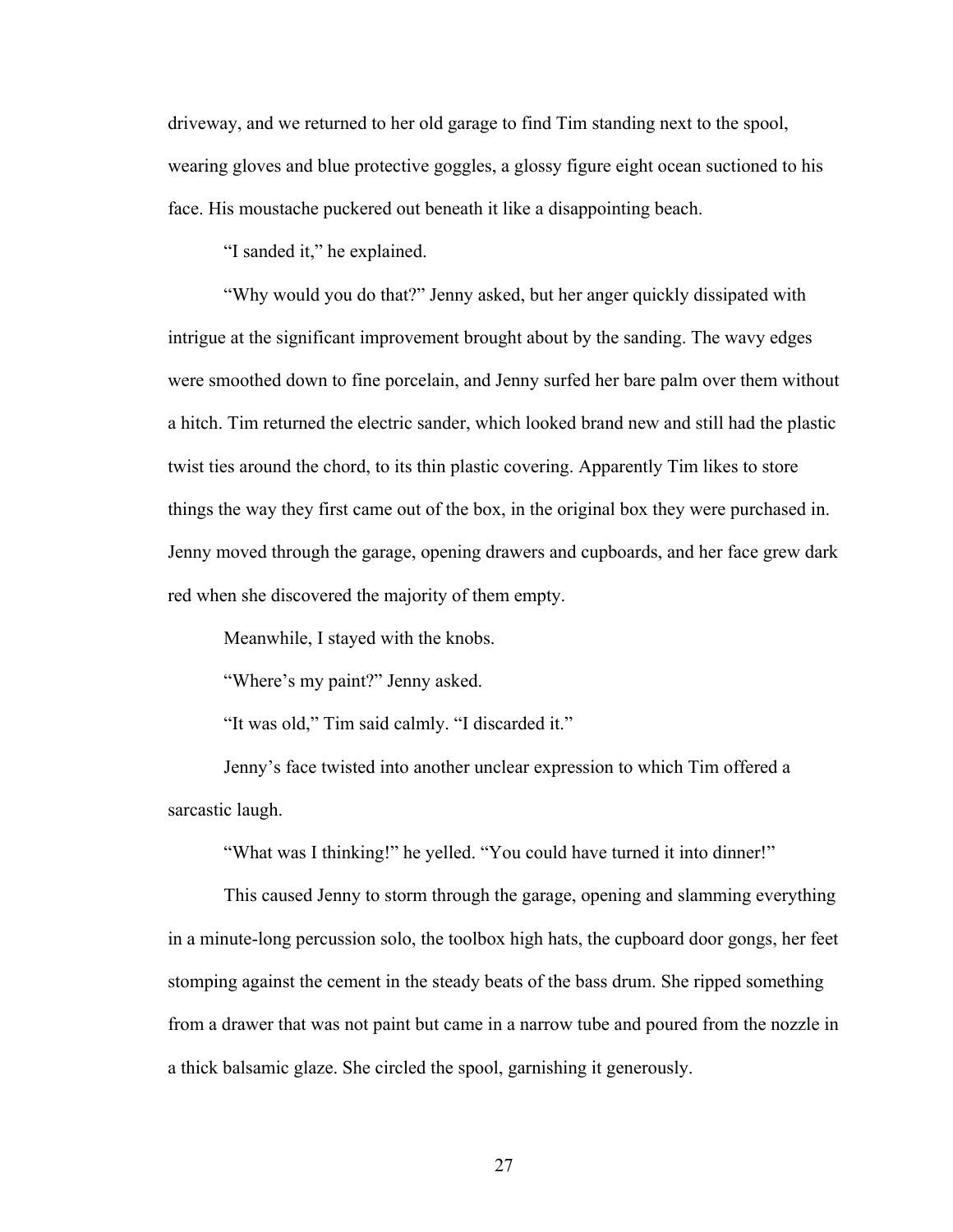"Ta-da!" she yelled. "I *love* it."

Tim claimed he had some cleaning to do and vanished into the house. He left the door open, and Jenny listened as he narrated the various hygienic states of the rooms— "Got to dust that fan. It's a giant fucking allergy. Dammit these tiles…Is that soap scum? Fuck. Scum. Where's my Swiffer?"

"I took it," she whispered.

"What?"

"It's not here."

Jenny searched through the cupboards for some kind of angled object to remove the liquid congealing over the surface in clumps. She then realized the seashell knobs had a curved shape that could be utilized as tools. They fit plush inside her palms, and I beheld her resourcefulness as she magically removed the liquid with firm, repeated strokes.

Jenny never did-it-herselfed anything before she got married and moved into Tim's place. She filled out all the registries, helped Tim meticulously unwrap and display the items in their happy marriage villa, and she enjoyed them for a while—New things! New boxes!—that Tim stored in such a way that Jenny could get those rush of brandnew-feelings more than just one time. But from their upstairs window, Jenny watched that lot multiply into a boundless field for crafting, then she fell for it more than Tim, and committed adultery on all their furniture.

Tim pounded something inside the house until it was overpowered by a highpitched squealing sound. Jenny hypothesized that Tim was kneeled on the kitchen tiles, excavating dried food particles via electric kitchen knife.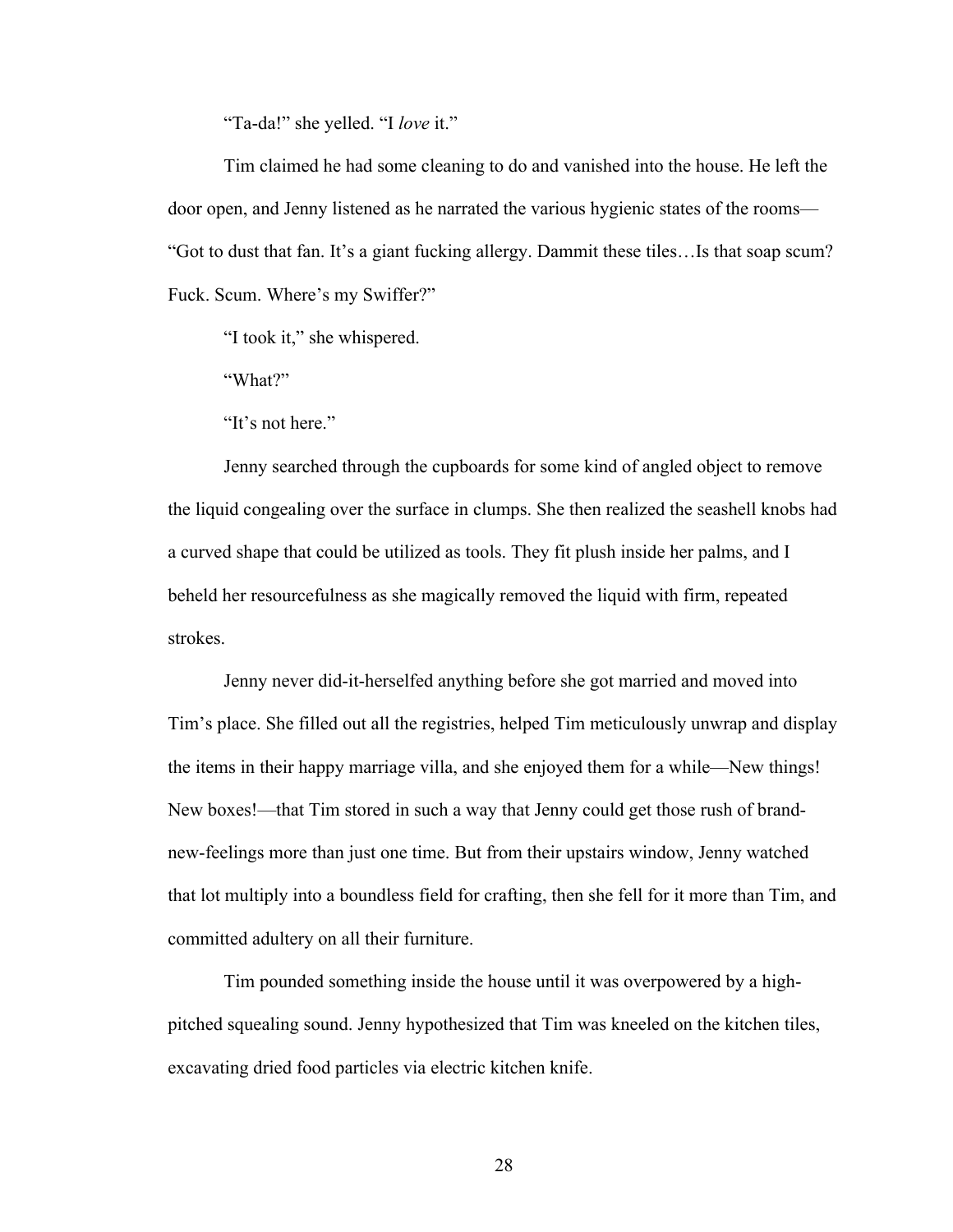"Go check," she said.

"Check what?"

"If he's upset."

The scratching accelerated into what resembled a small mammal's death.

"He's perfectly safe," she encouraged.

I wanted to stay put, remain the neutral party, but Tim was previous family and Jenny current family who had a reputation of holding grudges for years. The spool tracks curved through the house from the garage to the backdoor, and I meandered through the carefully staged furniture, searching for Tim from the safety of the marked path. Signs of binge cleaning were everywhere—sheets bleached to the point of yellowing, erractic vacuum prints soiled into the white carpet, and I imagined Tim enduring there for hours in a craze, sucking up the shadows of opposing carpet fibers instead of actual stains. The intersecting rectangles ceased at the tiled floors of the bathroom, where Tim stood on a stool, cleaning the mirror with sections of newspaper.

"It reduces streaks," he explained.

His proximity to the ceiling light caused his nose to cast a temporary shadow over his mouth, and I couldn't even see that moustache, might easily have mistaken it for a densely freckled upper lip.

"Does Jenny want to stay married?" he asked.

"I don't think so."

"She keeps showing up here."

"Well…"

"She misses me."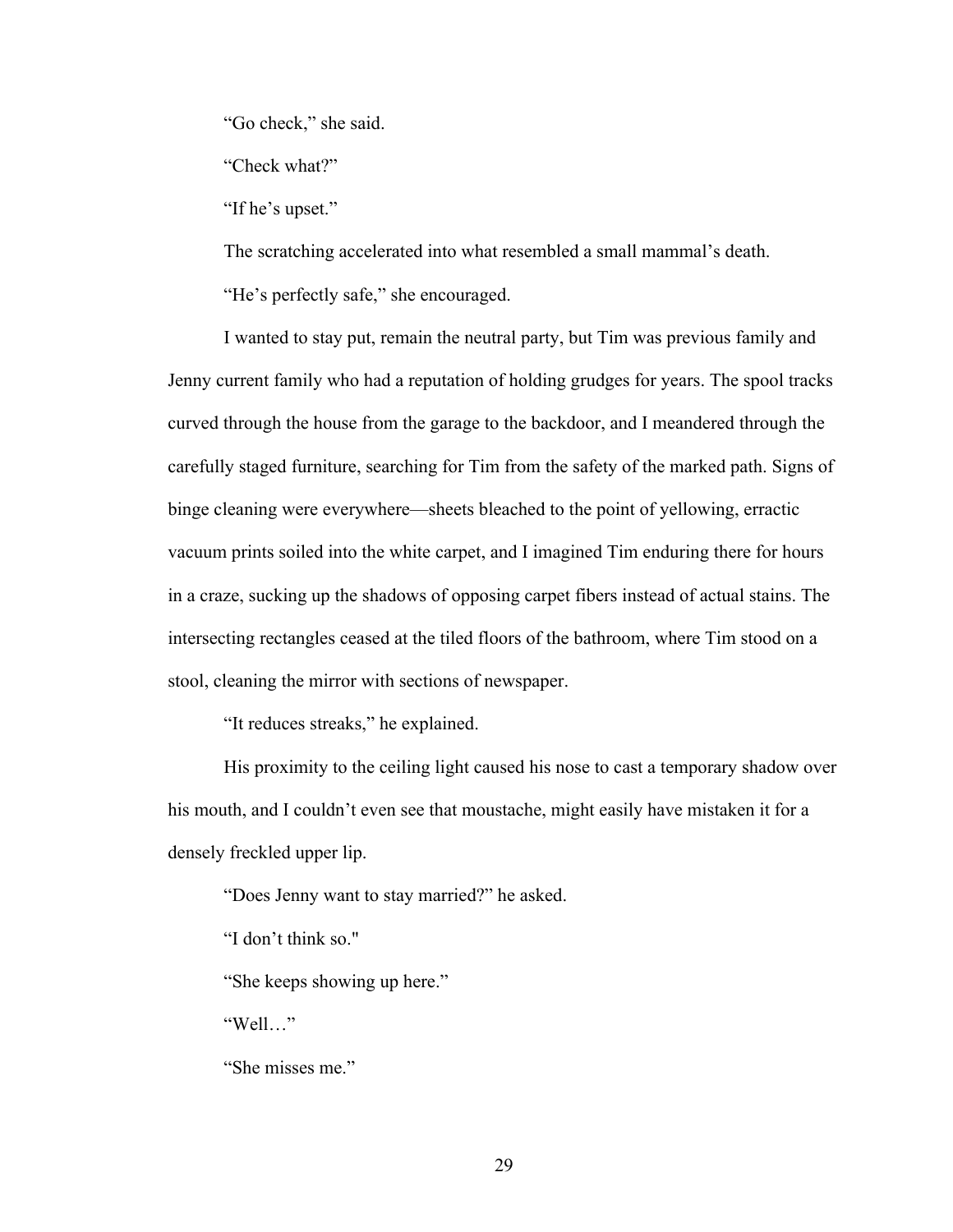Elevated to twice his size, Tim seemed like the man Jenny might imagine him to be, who would walk around on an average set of legs instead of his actual shrunken ones. What Jenny missed was the vacant lot, the exhilaration she got muddling through the world's disregarded things. After witnessing Tim's woodwork myself, I was convinced Jenny planned on leaving behind whatever she unearthed from the dirt, knowing Tim would never be able to keep himself from purging the filthiness from it.

"She's unhappy," he said, stepping off the chair. "I know it."

Folded back down to actual size, I could see Tim's knees growing straight from his ankles, bypassing the drama of shins, then watched his stunted legs strut toward the shower with an unfamiliar confidence. With a dramatic swipe of his arm, Tim pushed the curtain back and declared, "Let's saturate these moldy fuckers!" then zeroed in on the grout. I walked back to Jenny to report my findings, listened to Tim's warrior chant of, "Bleach! Bleach! Bleach!"

She was not in the garage but stood at the end of the driveway with a young man who wore a backwards hat and crossed his arms over a fraternity T-shirt.

"This guy has a truck!" she yelled. She dragged him up the driveway and showed him the spool. She managed to remove a majority of the liquid while simultaneously adding a pattern of nails that protruded from the softened edges. The spool resembled what I could only describe as a deflated, industrial-style pincushion.

"What is it?" he asked.

"It's a table," Jenny said.

The guy twisted his hat until the bill faced forward, but his gaze funneled toward Tim's truck. Like the rest of Tim's possessions, it looked brand new and had a bed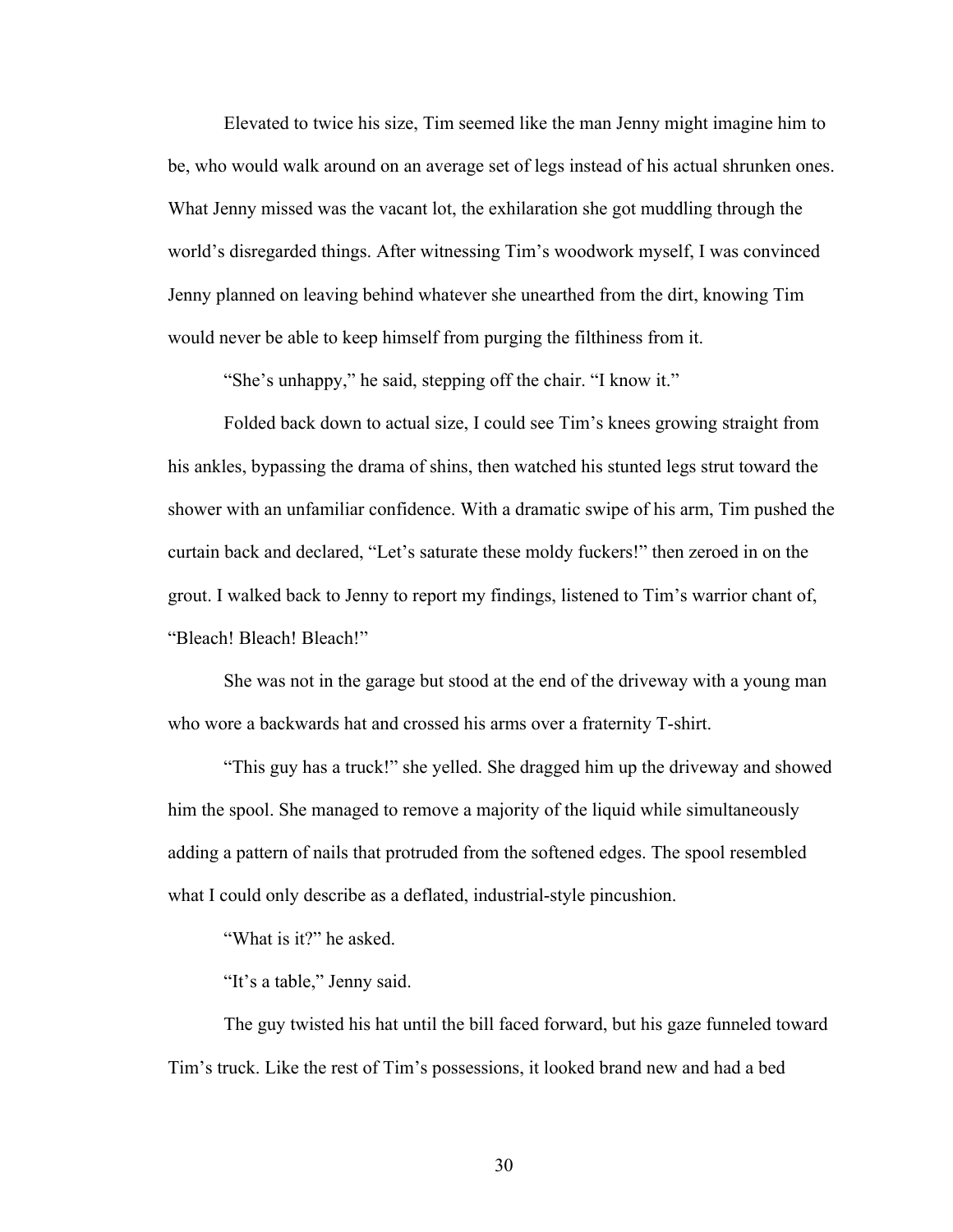visibly longer and spacious.

To divert his focus, I asked, "How do you know Jenny?"

"We just met."

I nodded. "She is very outgoing."

He adjusted his hat again so the bill cocked toward the roof. "She threw seashells at my windshield until I stopped driving."

Jenny yelled inside for Tim to help us transport the spool to the guy's truck, which we later learned he borrowed from a frat brother to dump a load of puke-stained furniture into the empty lot. Together, Tim and the other guy with the truck rolled it down the driveway. Jenny's nails snagged on their pant legs until they tore a hole through the young guys jeans. When he and I were in the truck, he took his hat off completely and tossed it on the dashboard. I dug through my wallet and offered him forty dollars.

"You've been very helpful."

"Whatever," he said, but pocketed it.

Jenny was about to jump in the truck until she remembered the remaining knobs. "I'll hold onto them," Tim told her. "Get them next time."

"We'll see," Jenny said, climbing over my knees and nestling her hips between the young man and me.

As Tim watched us depart, I imagined him running back to his house with his reduced strides, bypassing the spool track's entirely to call that woman from the flea market. I could see her modeling leather jackets, arms extended and revving an imaginary motorcycle, while Tim circumnavigated her in an unusual mating ritual, gently rubbing away the smudges. But what Tim actually did was stand poised at the edge of the garage,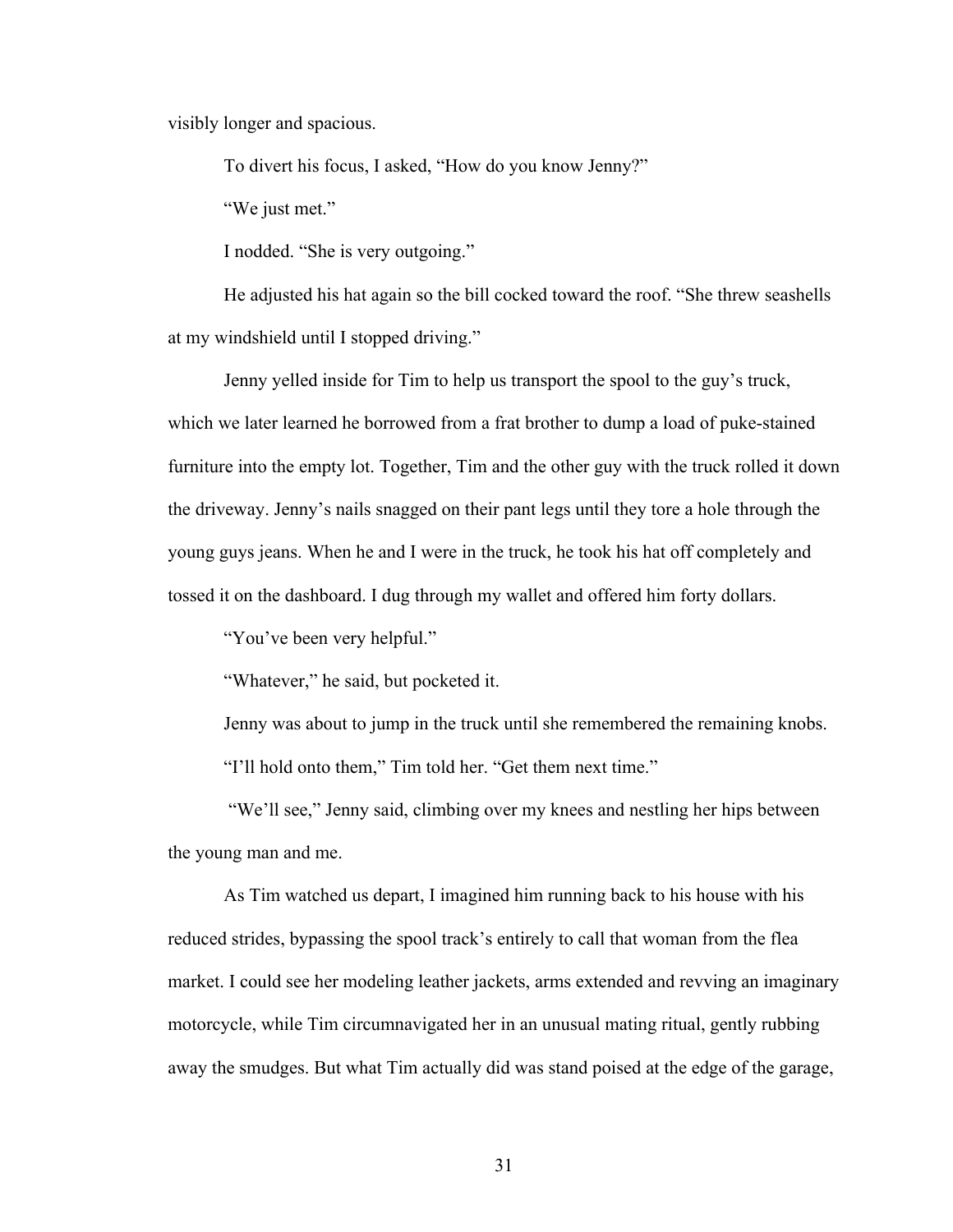cradling the trash bag with both hands and attempting to send Jenny across the cement expanse an expression I couldn't recognize, and one she never saw, her peripheral vision reduced after trying on the young guy's hat.

Jenny and I spent the rest of the evening at her new apartment. The young man helped roll the spool through her front door, but he barely crossed into Jenny's new foyer when she instructed him to, "Leave it there," next to the cast iron coat rack with no bulb or wiring that Jenny planned on updating to a floor lamp. On her back wall was a dresser with several missing drawers; only two protruded crookedly like decayed teeth.

"Where will you put it?" I asked.

"Put what?"

"The table."

Jenny reclined on her sofa. Only partially reupholstered, it's legs and back clashed violently with the arms.

"Somewhere," she told me. "I'll find a place. What do you think of this?"

It was a wrought iron birdcage perched on a cardboard box, blemished with the occasional rusted rod. The wooden door was held closed by a metal loop.

"It's pretty," I said.

"It's a lampshade."

Jenny held the cage from the top hook so it swirled, suspended, over the cardboard. Soft light would eventually fill up the empty space and erase any associations of birds, the original mavens of tools, who transcended their rivals with rocks braced between their beaks, hammering into the eggs nature forbade them to break until the concealed milk hatched forth.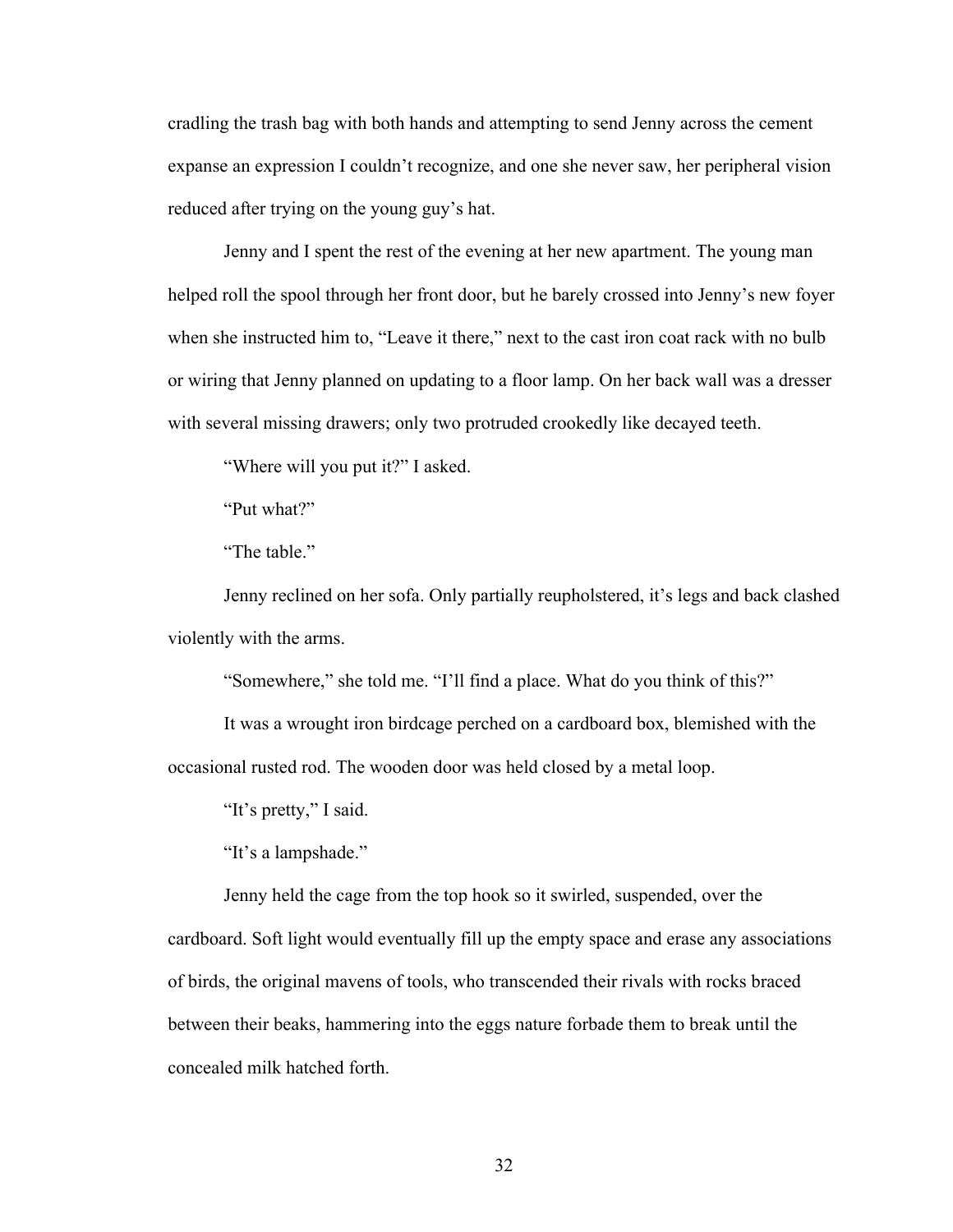## The Lawn Situation

The week after Grandpa moved in, our lawn started sinking. It shifted around in circles like a whirlpool, with grassy icebergs that floated over the surface until the lawn swallowed them. One week in July, it rained so hard the entire lawn filled up. I carried my little brother's aquarium outside and poured his goldfish into the lawn lake. "Be free!" I yelled. Mom had a long conversation with me in the kitchen after. She said I had to stop killing Joey's fish or it would come out of my allowance each time she had to buy new ones.

Mom talked about the lawn while she cooked dinner. "We'll put in new grass, new dirt," she said. "We'll make it even bigger. We'll stretch it all the way around the house so we have a lawn shaped like an elbow."

"Or a jellybean," Joey said.

"Or a lima bean," Mom said.

"Or Grandpa's broken kidney!" I yelled.

"Lucy," Mom whispered. "Be respectful."

Which is when Grandpa walked out of the bathroom with his hair slicked back and a newspaper tied around his shoulders like a cape. "Is this the visitor center?" he asked.

"The what?"

"The visitor center. Is this it?"

"Dad, are you okay?" Mom asked, sounding worried. "What visitor center?" "For Crater Lake."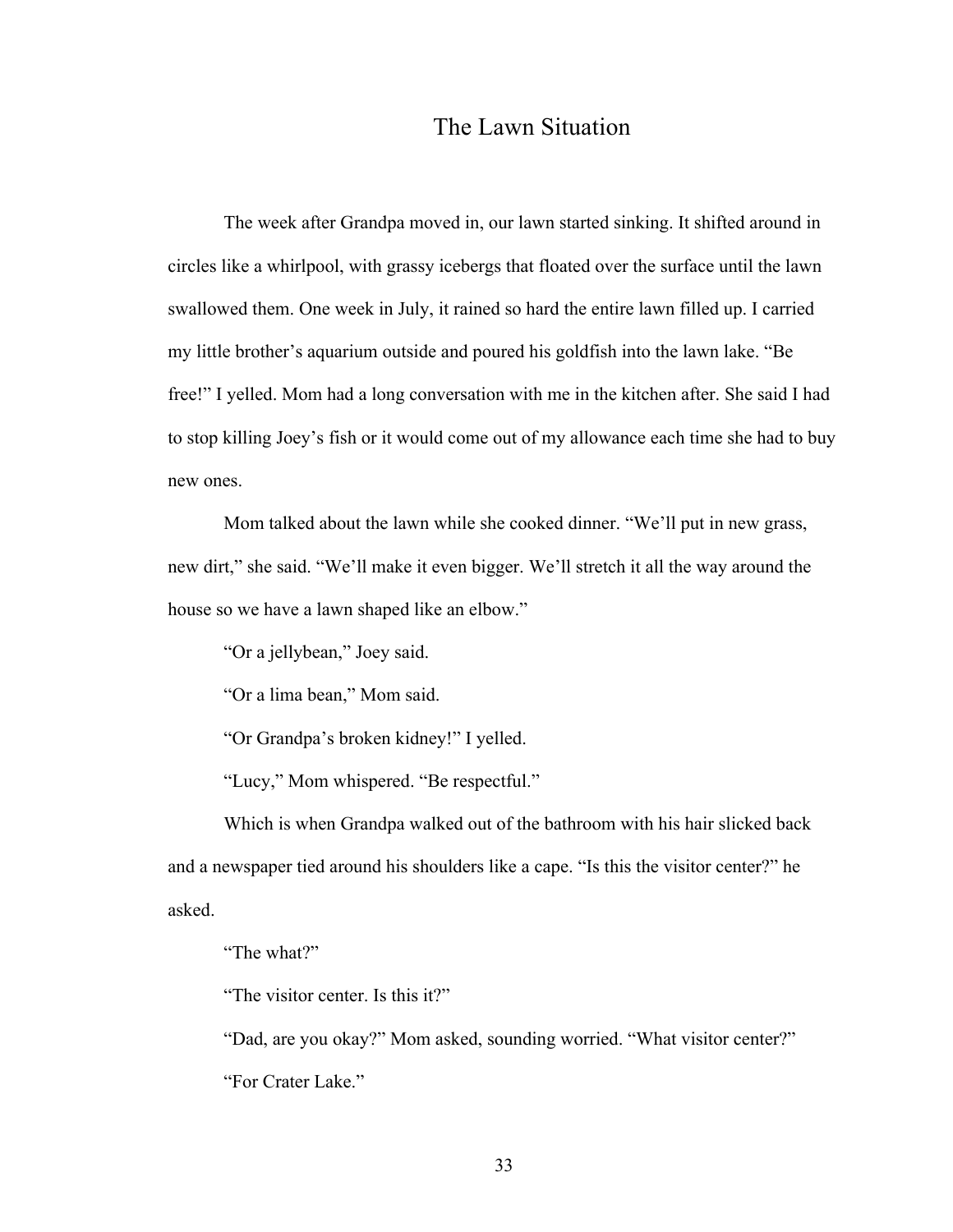Grandpa laughed so hard at his own joke he started choking on it. The laugh got caught in his throat and went down the wrong tube. He tapped his chest to wedge it out until it dribbled over his lips in a quiet smirk.

Mom walked over to check on him. "Are you okay?"

"No," he said. "I'm dying." Grandpa didn't want to talk anymore so he took his teeth out. He propped them on a couch cushion like a crown, and they smiled at Mom off kilter with an extra large overbite.

"Don't say that," she said.

Grandpa turned on wrestling and watched a man in yellow tights jump off the trampoline ropes and squish the other one. Since moving in, he only watched wrestling or black and white shows with tanks. Out the window, Dad circled the perimeter of the lawn with a long stick. He jabbed it up and down, searching for the invisible drain at the bottom. Grandpa was right about the lawn. From all the way upstairs, it did look like Crater Lake. It had the same ledge of hardened, rocky dirt, and a perfect oval of water pooled at the bottom.

"What's he doing?" I asked.

Dad's stick wasn't working. He knelt down to scoop up handfuls of water and toss them toward the sidewalk.

"He's fixing it," Mom said.

Mom never used to cook before Grandpa moved in. All her ingredients were numbered and organized across the counter. I held up number five.

"What are we having?" I asked.

"Blackened Tilapia."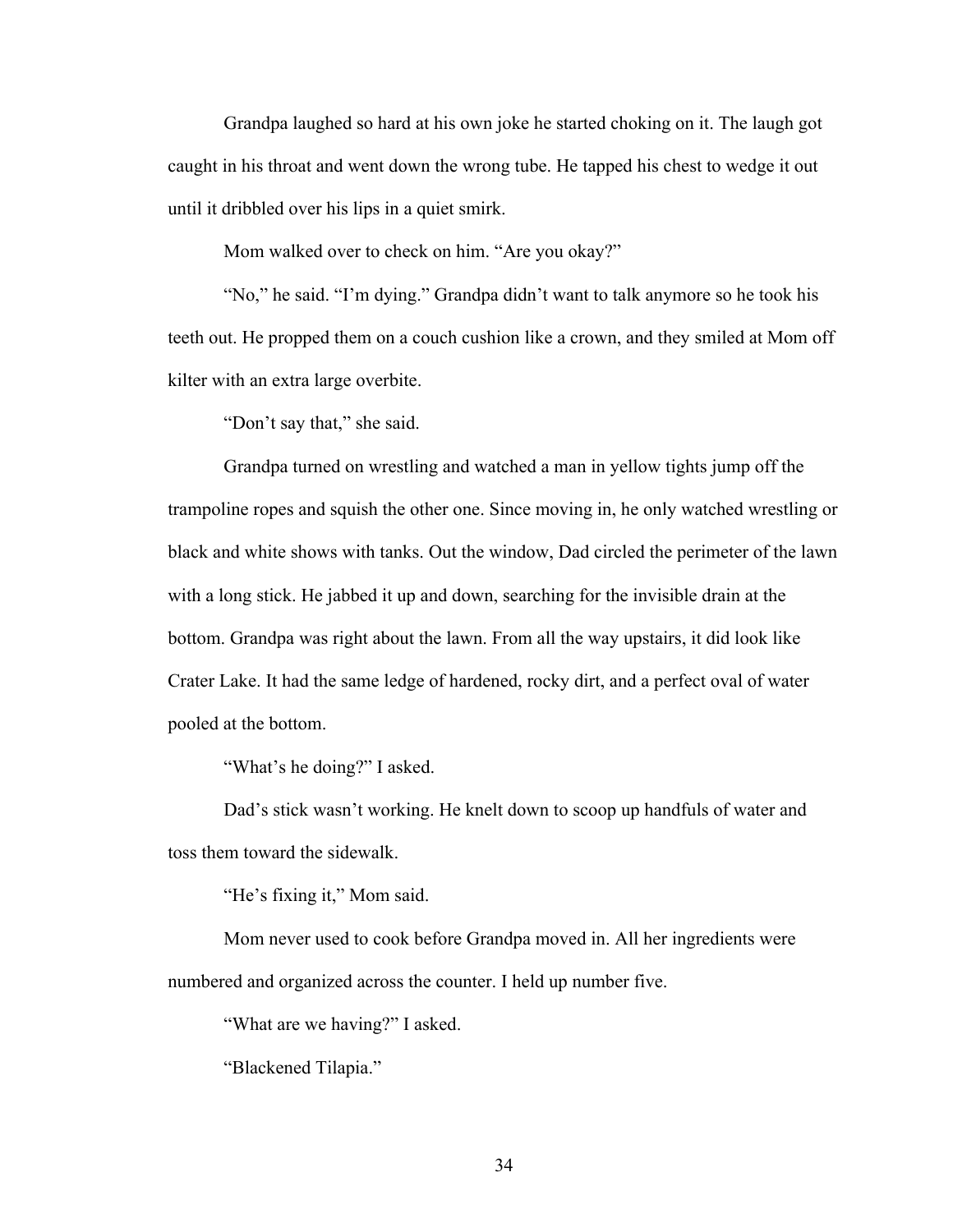"This says Chicken."

Mom checked the label. "Blackened Chicken," she corrected, then instructed Joey and me to set the table. I got the glasses. Joey got the plates. Mom smiled a mushy smile as we maneuvered cooperatively around the dining table, aligning all the forks. When Mom pulled the ice tray from the freezer, her mushy smile slid off the edge of her chin and fell all the way down to her ankles.

"Lucy, this is *not* funny."

Mom tilted the tray to show me the rest of Joey's goldfish, each frozen separately in its own plastic rectangle. I had placed a few inside before I took the others to the lawn hole. Mom twisted the tray, which made the frozen fish jump.

"What were you thinking?"

"I call them Icechovies," I said. I thought of it right then, but she wasn't impressed.

Mom dumped the fish cubes on the counter and they glided into the sink. Joey made a high-pitched squealing sound and I yelled over it, "Can someone turn off the smoke alarms in my ears?" before he punched me in the shoulder and ran to his room, crying. All the noise aroused Mom's concern over Grandpa's blood pressure, but he just stared at the television with his smeary newspaper cape crumpled up behind him like a gum wrapper.

The commotion brought in Dad, whose clothes were wet and glasses severely clouded with watermarks. He marched into the pantry.

"What's going on?" he asked the pasta.

Mom retrieved him to guide him to the sink. After cleaning his lenses, he saw the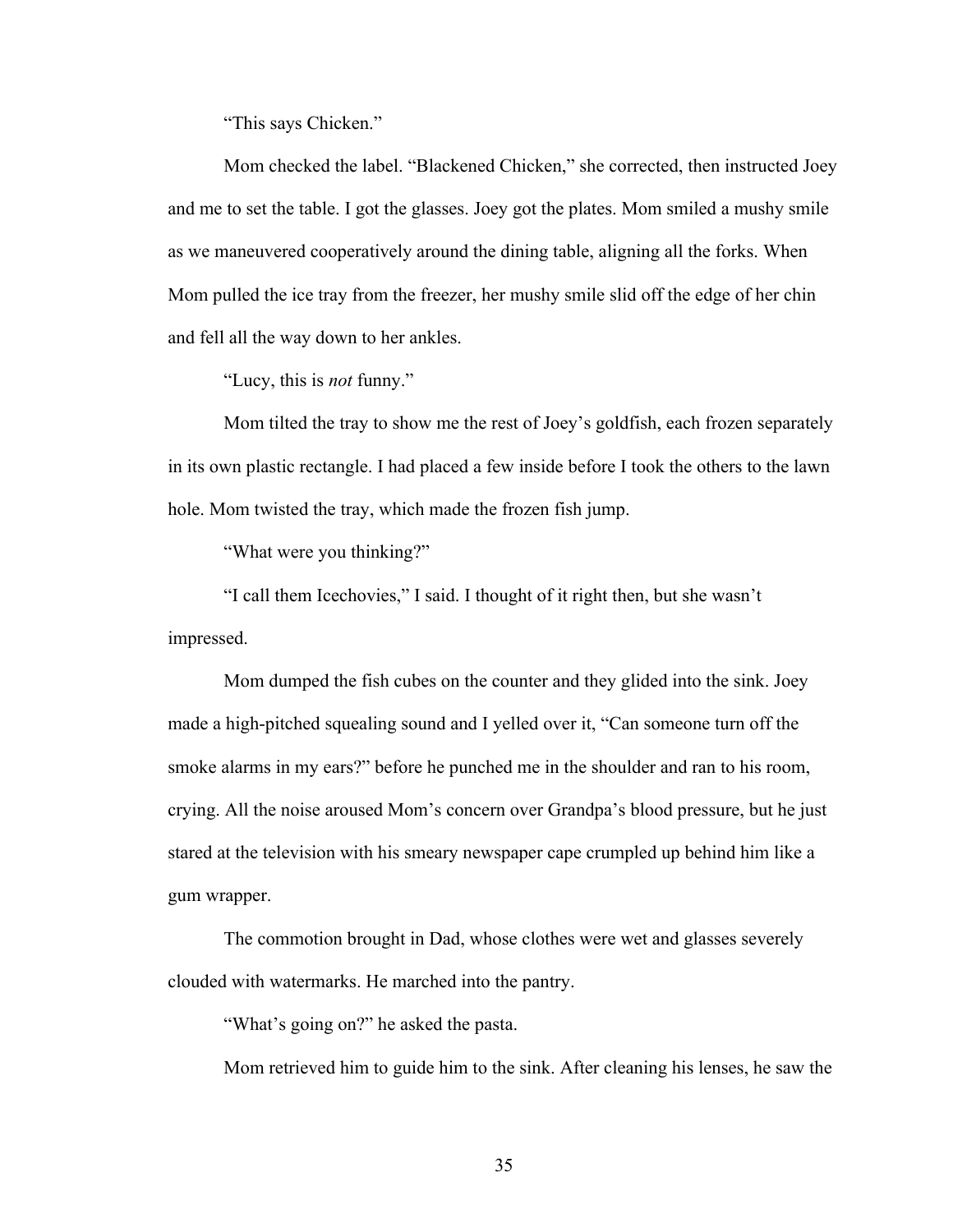melting ice cubes, orange tails exposed out the edges like some recently discovered cavefish.

"You need to punish her," Mom said. "I'm busy." Mom turned and pointed the spatula threateningly toward the oven timer. "I think it's done."

"Now you listen up," Dad began, pointing at my nose, then my mouth, then my ear. When he noticed the puddle expanding around his feet, he went to change into dry clothes.

Mom burnt the chicken and made me eat every last bite of mine even after my teeth got sore from chewing. Grandpa couldn't eat his at all. When Mom asked why, he pulled his top teeth out and bounced them off the blackened surface to show her the tinking sound.

"I get it," Mom said, and gave up sawing through hers.

"It's delicious," Dad said, reaching for another piece.

After dinner, Dad let me sit with Grandpa to watch the Conquistador do somersaults across the screen while his cape rolled around him like a shiny satin wing.

"This is boring," I said. "Can we change it?"

"What do you want to watch?"

"Cartoons."

Grandpa changed the channel to Tom and Jerry. Jerry reached out of his mouse hole and lit Tom's tail on fire. Tom ran all over the screen spitting sparks from his firework butt.

I started cheering.

"You're a terror, Lucy," Grandpa said. He laughed again, but this one got stuck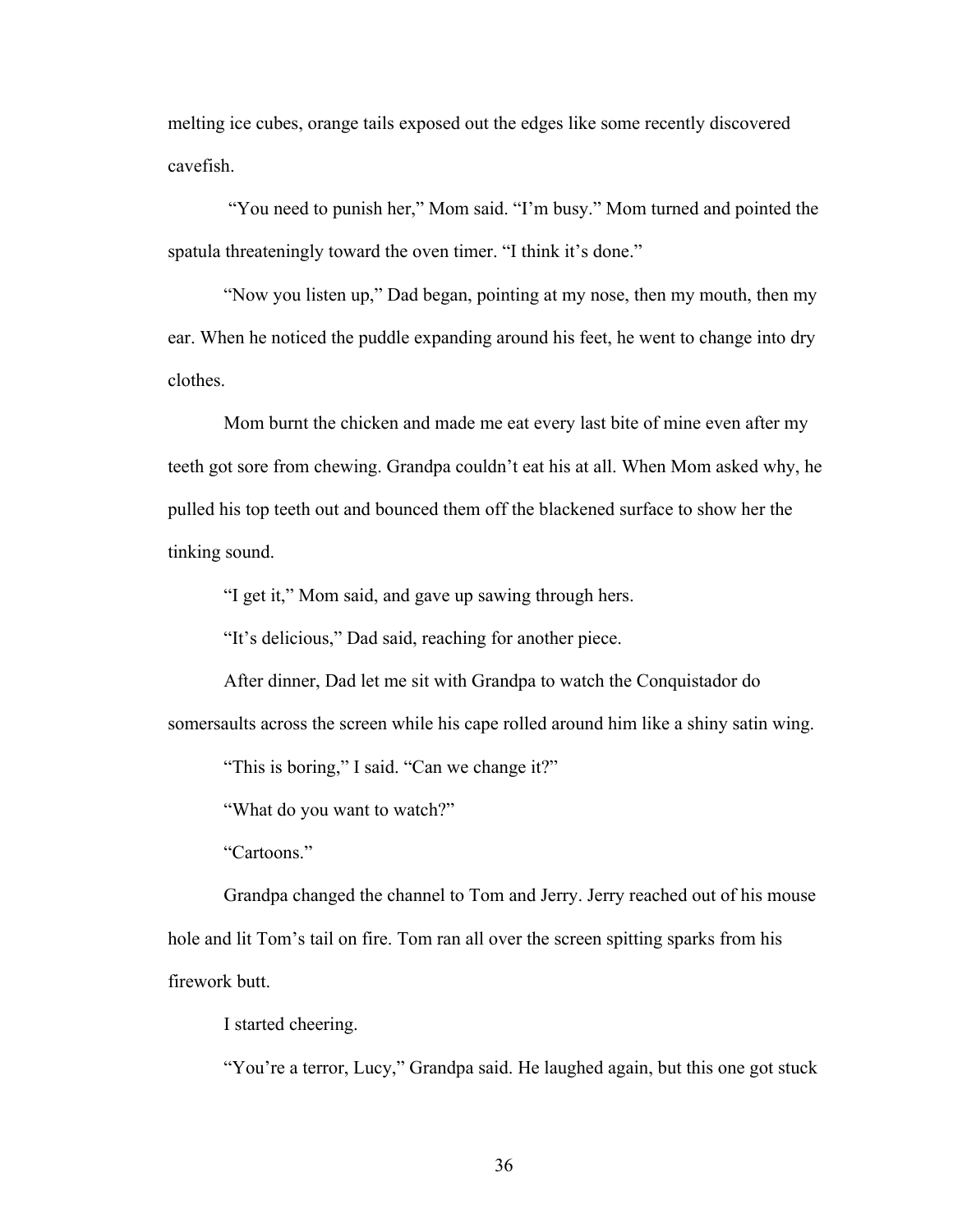even deeper in his stomach, and he winced his face together like he could pause it.

"Does it hurt?"

"Yes," he said.

"Can I see?"

Grandpa lifted his shirt. There was nothing to look at but his white, wrinkled belly. "It's all yellow under there," he said, pointing to a wrinkle.

"Gross."

Mom walked out from the office with the set of glossy pamphlets called, 'The Fog of Grief,' that she ordered from the Internet. She'd been studying them at night before she went to sleep. Joey followed her, wearing pajamas and glaring at me from behind her hip.

"Lucy," Mom said, "Apologize to your brother."

"Joey," I began, "They're in a better place."

Mom's lips tightened until they disappeared inside her mouth. "That's not an apology."

I tried again. "Sorry."

Mom put Joey to bed, then came back and said I wasn't allowed to watch wrestling with Grandpa because the violence was clearly influencing my attitude. She asked Grandpa if he wanted her to draw a bath for him, but Grandpa said he'd just wash up in the lawn.

"I'll get you a flashlight," Mom said. "And some soap."

"How about a fancy loofa? For my final days."

Mom looked at Grandpa with a long look. It accelerated through his forehead then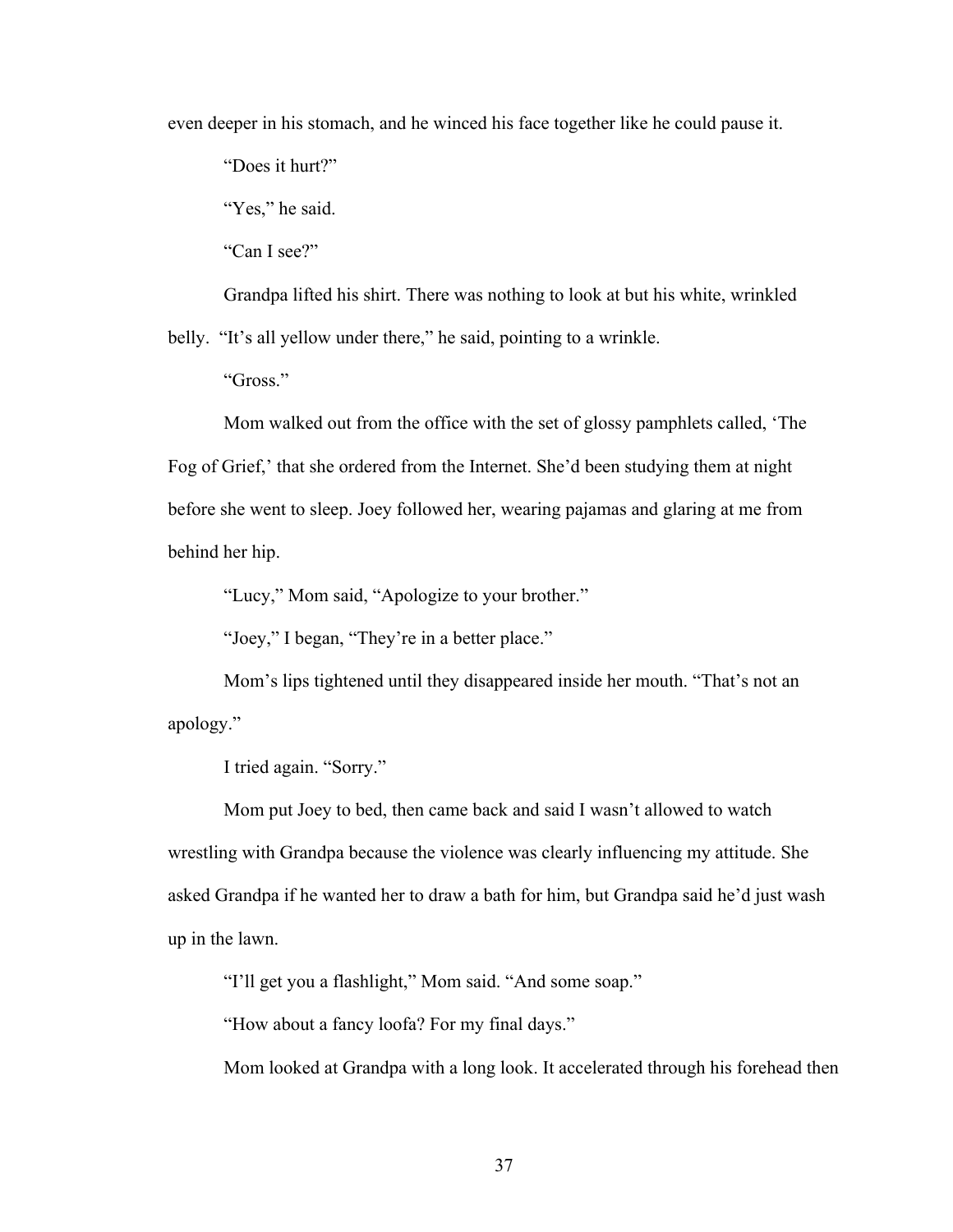ricocheted off the opposite wall and eventually found a parking spot between my eyes, which is how I knew it was time for bed. While I brushed my teeth, Mom lounged inside the bathtub, reading one of the pamphlets and using the faucet for an ottoman. The old woman on the cover closed her eyes and tilted toward the string of sunshine weaving through the tree branches. Beneath her, it said, 'Look toward the light.'

I looked at the florescent light bulb over the mirror and squinted my eyes down to slivers. "My eyes hurt," I said through my toothpaste.

Mom looked in the mirror and then mirror mom looked at me. "Lucy?" mirror mom said.

"Yeah?"

"Don't stare at the sun at school tomorrow. That's not what this means."

In the mornings, Dad stood at the edge of the lawn and looked across it like an ocean. Mom called it the physical manifestation of her emotion. All the water dried up and the lawn got so deep, Dad had to build a miniature staircase leading down into it. Our neighbor's dog kept jumping inside the lawn and couldn't climb out. Dad rescued it with a rope the first time, but let it stay in there a few hours before he pulled it out the second. After a month, Dad finally sought professional opinion on the lawn.

"That there is a sinkhole," the professional said.

"What do you recommend?" Dad asked.

The professional stopped chewing on his pencil and placed it behind his ear. "You're going to need some dirt."

"And?"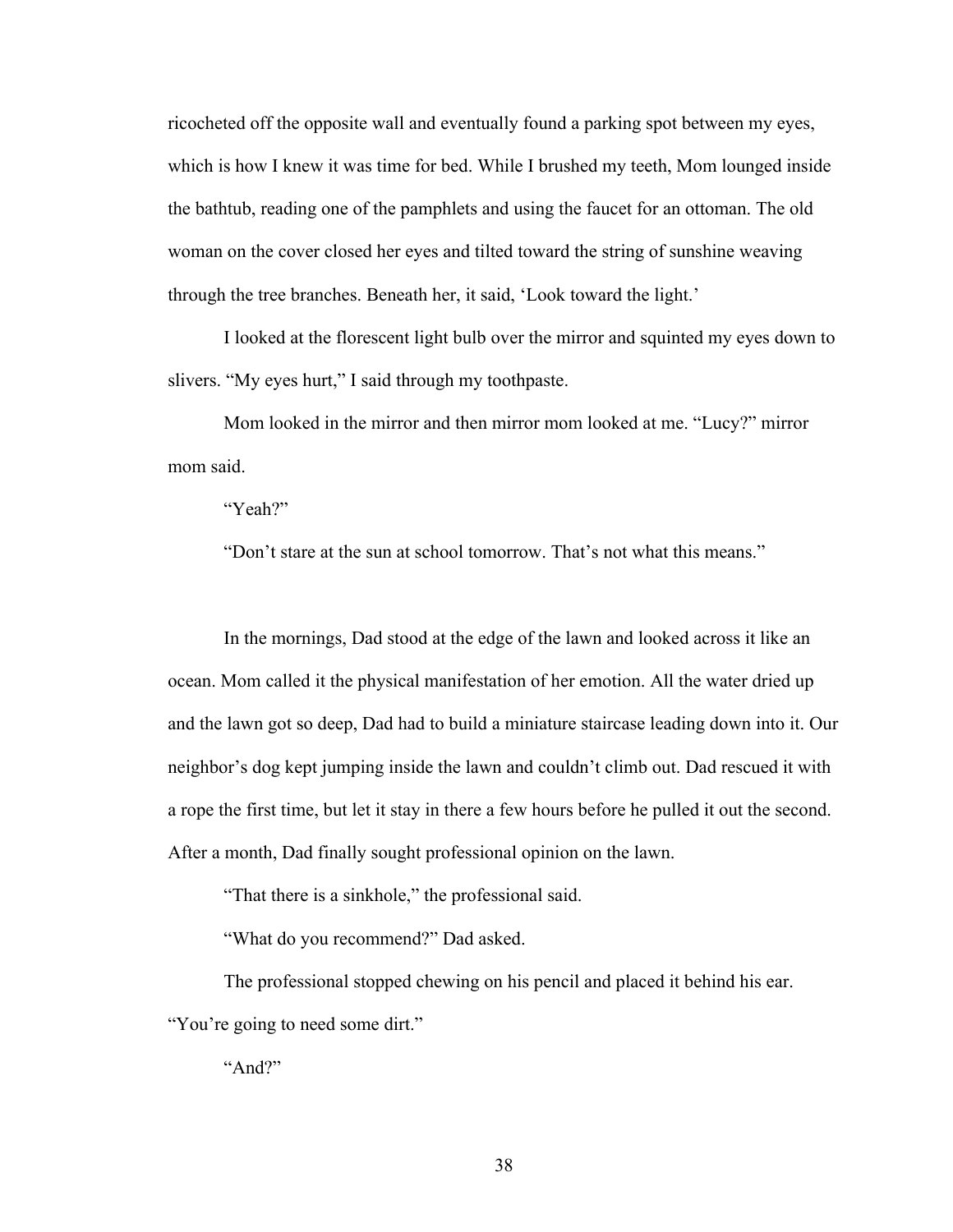"And some rocks."

"That's all? Do I just throw them in there?"

"You could try that."

My father did. He rented a dump truck full of rocks and dirt and took his whole Saturday to unload it into the hole. He raked evenly over the surface and even rolled a few lava rocks on the top to make it look nice, but the lawn gulped it all down overnight, plus a whole section of driveway, which made the hole even deeper. The next morning, I sat on the ledge of the lawn and Dad lay down in the middle of it. The wind had blown all the leaves inside, carpeting the bottom in orange and red. Dad waved his arms up and down like a snow angel, burying himself into the leaves.

"It's a sign, Lucy," he said.

"What is?"

He didn't respond. He placed two leaves over his glasses and stayed perfectly still until Mom yelled down from the upstairs porch, "Get out of there! It's dangerous. You too, Lucy."

Dad brushed away the leaf blanket and climbed out to examine the driveway. After taking one bite, the lawn must have decided that cement was too chewy. Dad looked up at the house with a nervous look.

"It's eating everything," I told Mom later, and she responded by forbidding Joey and me from playing outside or walking anywhere near the lawn. She also got really sick. Dad said all of her worrying was polluting her insides. We stood in the bathroom, discussing her symptoms.

"Maybe it's the flu," Dad said.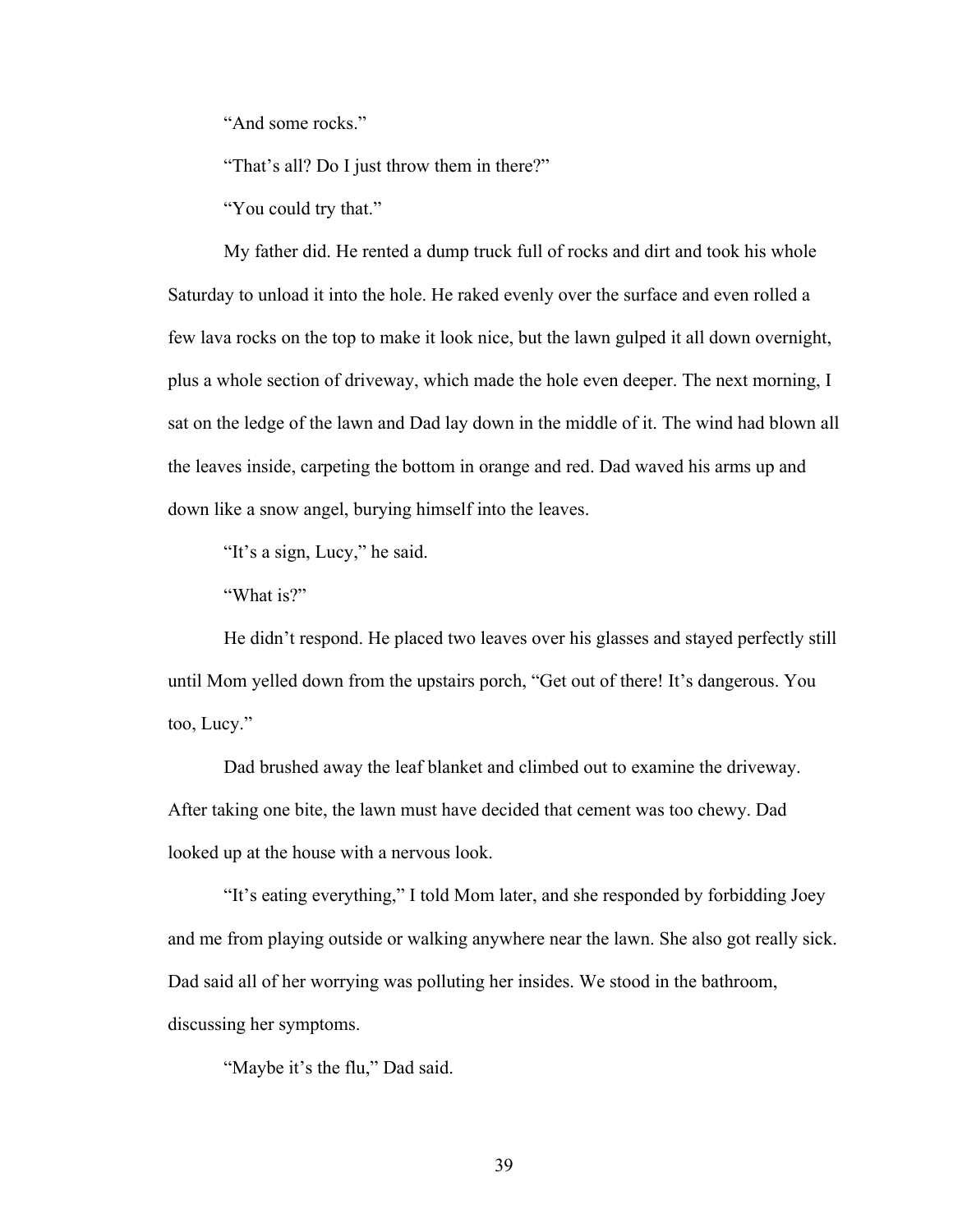"Or food poisoning!" I offered, which seemed more exciting.

"It's the wrestling," Mom said to the rim of the toilet.

Dad sighed. "I'll ask him to watch it in the den."

"Then the kids will see it."

"They're not paying attention," Dad said. He reached out to flush the toilet, but Mom's throw up didn't go anywhere. He tried again.

"It isn't working?" she asked.

"Nope. It might be the plug."

"What if it's the lawn? Do you think it's affecting the plumbing?"

Dad flushed one last time. The two of us looked down inside to find Mom's throw up still bobbing in the water like miniature buoys.

"It's tasting the house," I whispered.

Dad looked down at our feet like he was considering this. He stomped a few times to check the sturdiness of the floor.

"I'll call a plumber," he said, and left for the phone. Mom pressed her cheek up against the bottom of the toilet and wrapped her arms around it in a big hug. Some loose strands of hair stuck to her sweaty face and crisscrossed her cheeks in spider webs. Little polka dot throw up chunks had dried across her chin.

"You look pretty," I said. I knelt down next to her with my ear flat against the floor. Either Mom's stomach growled or the lawn licked its lips beneath us, opened its mouth wide for a free sample. To make sure Mom didn't hear, I tried distracting her.

"Knock, Knock," I said.

"Not now, Lucy."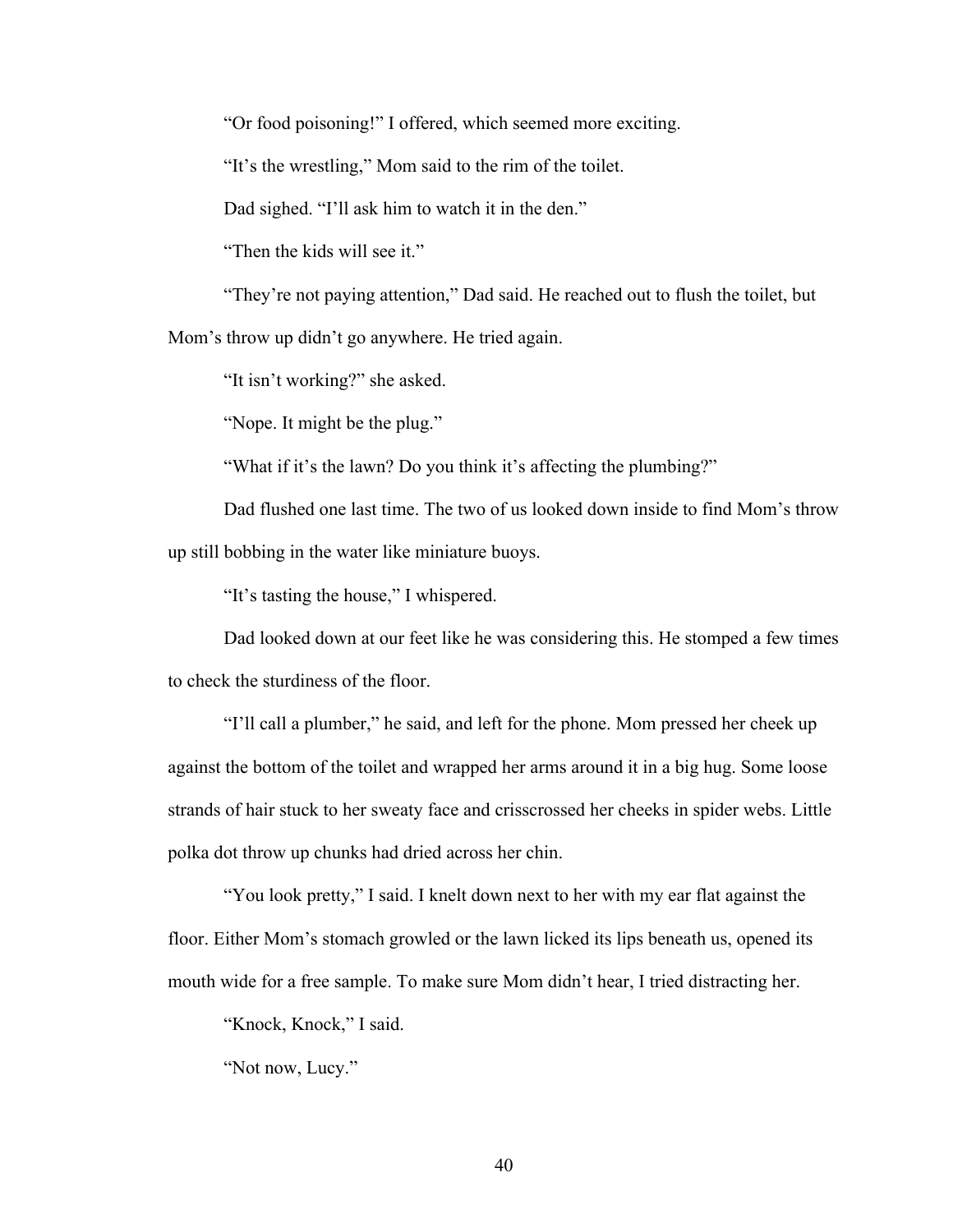Dad came back in wearing work boots and a headlamp. "I'm going in," he said. "In the dark?" I asked, impressed.

Dad told me to stay with Mom, but Mom bargained one free night of wrestling with Grandpa if I kept an eye on Dad from the upstairs porch. I took post at the railing, listening carefully for decrescendo sounds while Dad's headlamp drew yellow lines inside the crater.

"Can you see anything?" I yelled.

"No…wait, maybe," he said, then soon added, "Actually, no."

Dad walked around down there for an hour before he came back inside to report his findings.

"It's a hole," he said.

In all that time, Mom rolled the distance from the toilet to the bathtub. "And?"

"And it's deep."

"Anything new? Did you see any pipes?"

By Dad's expression, it was clear he hadn't thought of this. His face was a maraschino cherry while he mumbled something about ancient, volcanic earthworms. He tried to help Mom to her room, but she wanted to stay there. Before he left, he asked her to remind him of the name of the plumber.

"Cash," I said.

Mom opened her eyes, impressed with my memory. "Cash who?"

"No thank you, I prefer peanuts."

One day, Grandpa forgot where he left his teeth. We woke up to find him roaming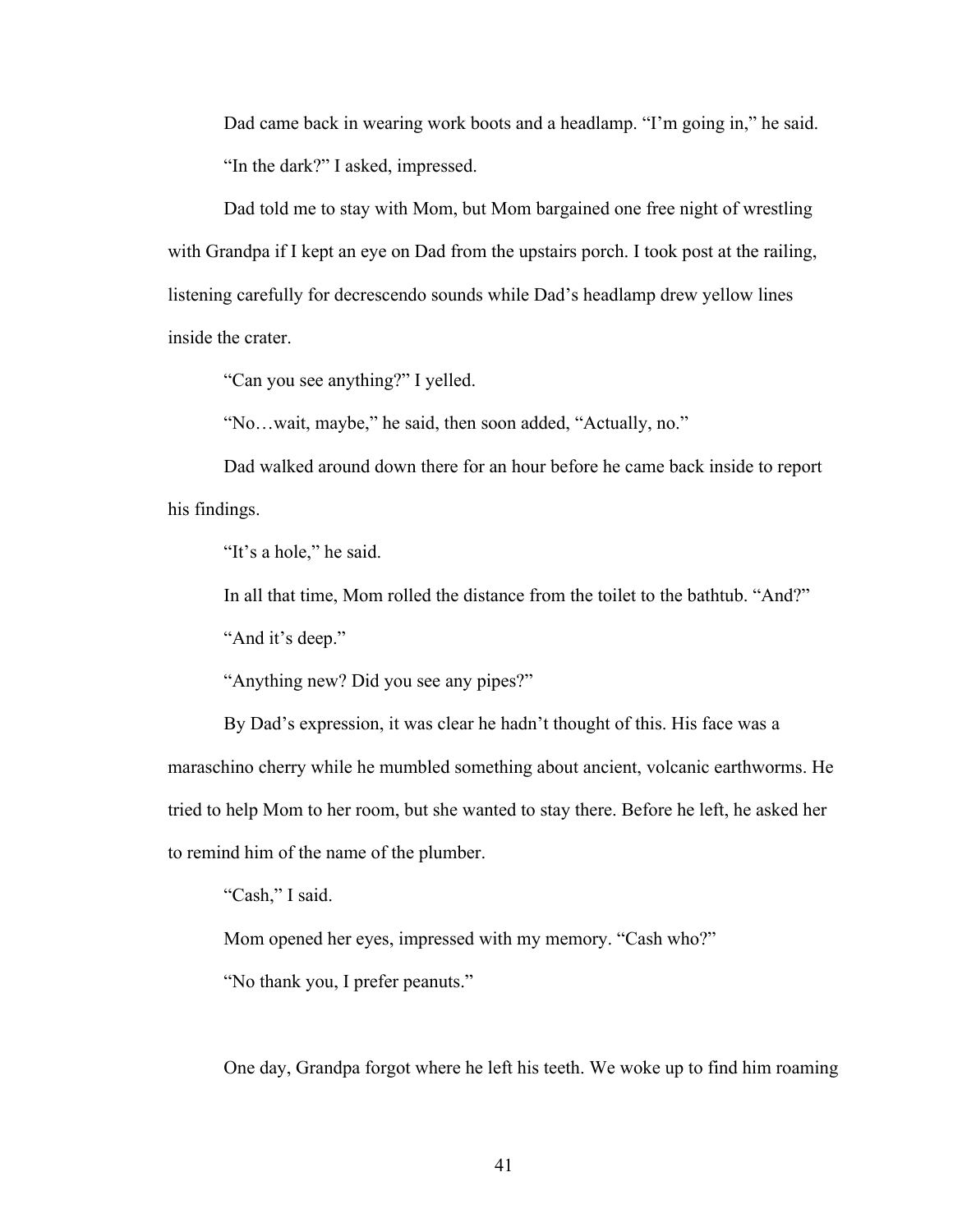the house with the sports section tied around his neck. All morning a lady in a pink skirt played tennis between his shoulders. Mom told Grandpa he should stop taking his teeth out all the time, but Grandpa said false teeth were about as comfortable as the guest room bed. Mom was late for work, so she decided to make a contest out of the whole thing.

"Five dollars to whoever finds them first," she said.

Joey went straight to Grandpa's bedroom. I took a different approach and looked in more obscure places—the garage, the linen closet, buried in the soil of our potted plants. I found Grandpa's teeth on top of the microwave. I warmed them up for ten seconds before giving them back. Grandpa said his teeth slid on like socks that day.

"I reward you five extra dollars for style points," he said, although it was Mom's money.

Mom handed me the ten dollars reluctantly. It doubled the allowance I didn't get the week before from putting two of Joey's new fish in the broken toilet. They floated in there a few days before anyone realized. It was the plumber who found them. Mom said I had to stay in my room the whole night because I embarrassed her.

Grandpa declared there was an additional award for finding his teeth and we all got to watch wrestling while we ate our cereal. We talked about Bam Bam Bigelow and practiced bam-bamming the sky with our fists. When Mom asked Grandpa if he took his medicine, he removed his teeth again.

"Use a coaster," I said, sliding one over before Mom saw, but it didn't matter because she walked straight out the front door after Joey right hooked the couch with his spoon. She didn't even put down her coffee mug. "I'm going out," she said. By the time we stopped listening to the television to ask what she said, she had already closed the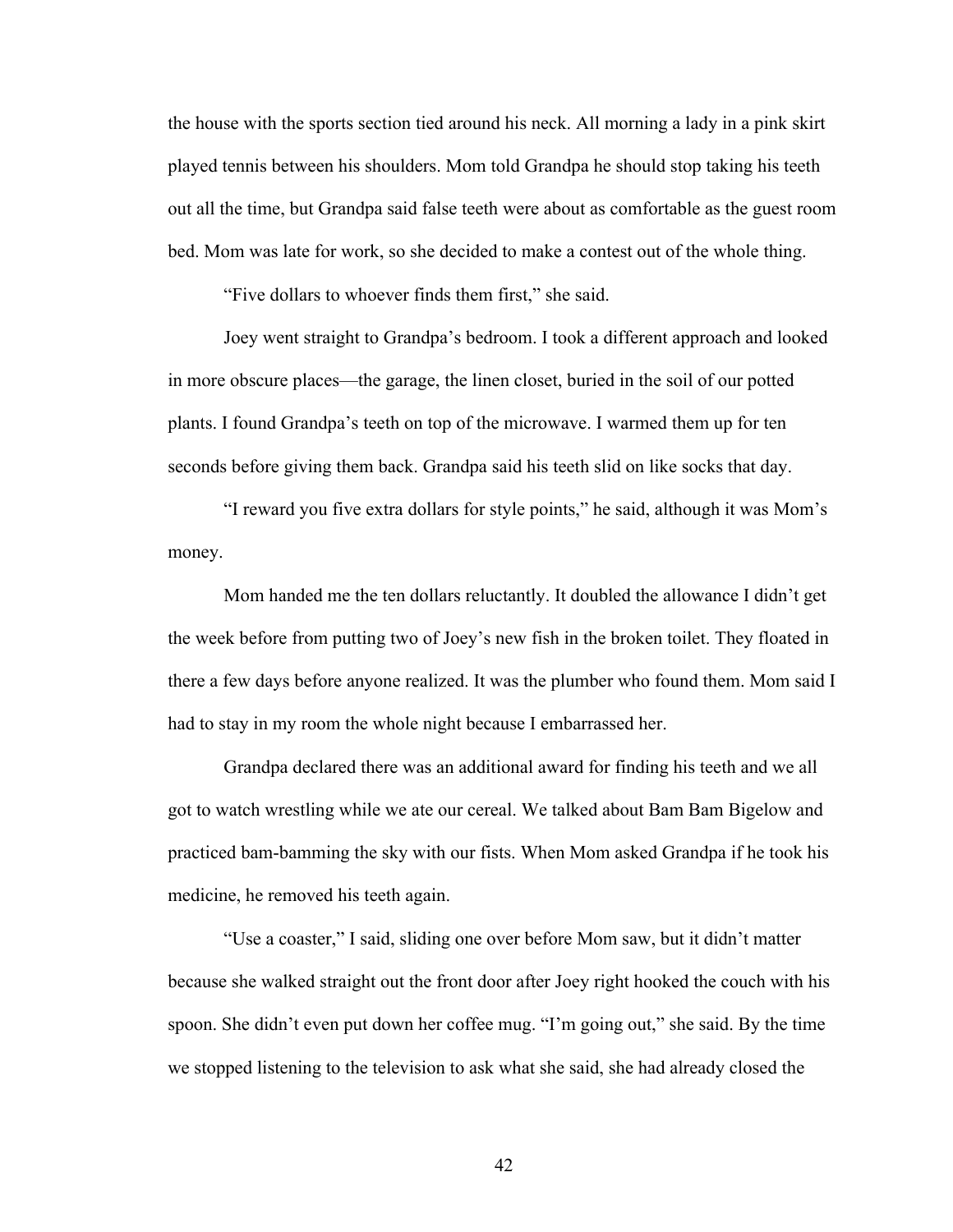door.

Grandpa's newspaper was stiff around his shoulders and looked more like a spacesuit than a cape. Mom claimed he was confusing himself for a wrestler. Dad said he liked confusing Mom.

"What's it for?" I asked.

Grandpa hesitated then adjusted the neck until the paper floated past his ears like an oversized life jacket.

"It's warm under here," he said. He pointed to the forecast printed beneath his elbow and read aloud, "Sunny with a chance of sweat."

Dad came out of his bedroom with no glasses on and a tie knotted around his neck in a giant mess. He stared at Joey's milk, which had knocked out the carpet and my clothes in one quick punch. "Where's your Mom?"

We looked around for a bit because we'd forgotten she left. Dad and I found her standing at the edge of the lawn with the water hose. One hand steered the water and the other held her coffee mug, fingers barely gripping the handle, her arm swaying at her side like a cobweb. From the upstairs porch, it looked like she might drop it in, listen for the clinking sound and estimate the depth.

"What are you doing?" Dad yelled.

Mom lifted the mug to her forehead to block out the sun. When she realized it was Dad and that Dad wore no glasses, she knew he couldn't see from that distance and focused back inside the hole.

"I'm watering the lawn," she said.

"Oh, dear," Dad whispered. He made a face at the river of water streaming into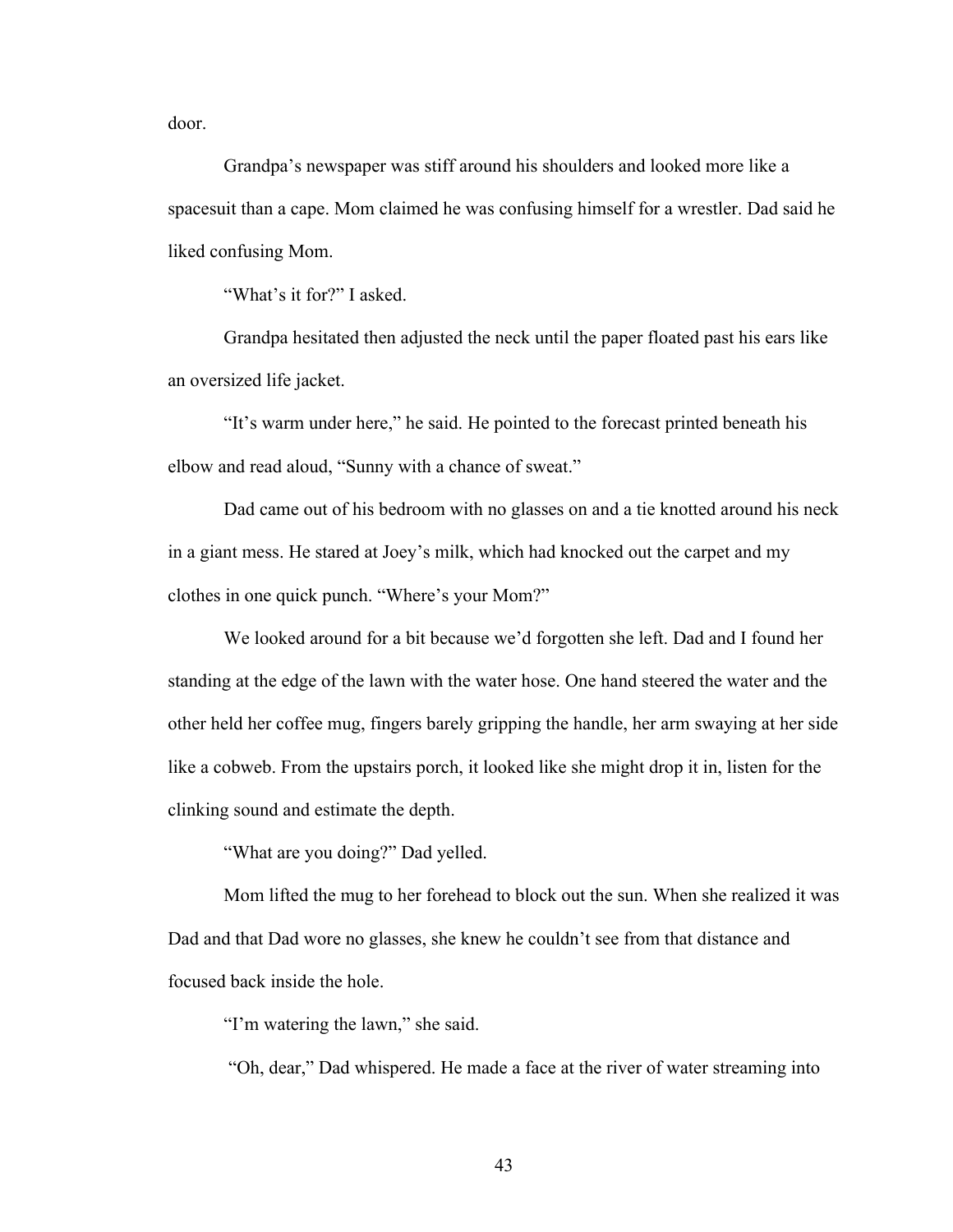the lawn's belly. Mom adjusted her thumb over the water so it fanned out in a glittering triangle rainbow, then moved her wrist back and forth steadily, twisting a little at the hips, our newest sprinkler.

"Where does it go?" I asked.

Dad went back to fiddling with his tie and seemed satisfied once he'd fastened it into an uneven bow. The lawn sponged up the water with its grassy tongue while Mom sipped the rest of her coffee. Instead of standing on my tiptoes, I rested my chin on the railing and let it hold me up like a coat hanger. The wind blew mist into Mom's face, and I dangled there watching all of her hairs curl around each other to stay warm.

Everyone forgot Mom's birthday except me—even Mom. I blew up some balloons and woke Mom by popping them with her eyebrow tweezers. Dad said he had to drive to the store to get aspirin because his heart was startled by all the shooting sounds. Grandpa said it was because he forgot to buy Mom something.

Mom had a headache all morning but she made us pancakes anyway. I helped her with reading the directions. There wasn't supposed to be butter, but butter makes things delicious. The pancakes took a long time to cook. Mom kept peeking under them with the spatula.

"Strange," she said.

"Coffee's cold again," Grandpa said. He placed his mug in the microwave then removed his teeth. He balanced them on the rim and set the timer for thirty seconds. Joey and I pressed our noses against the door and watched the teeth spin round. The little canals where Grandpa's gums went sparkled in the light.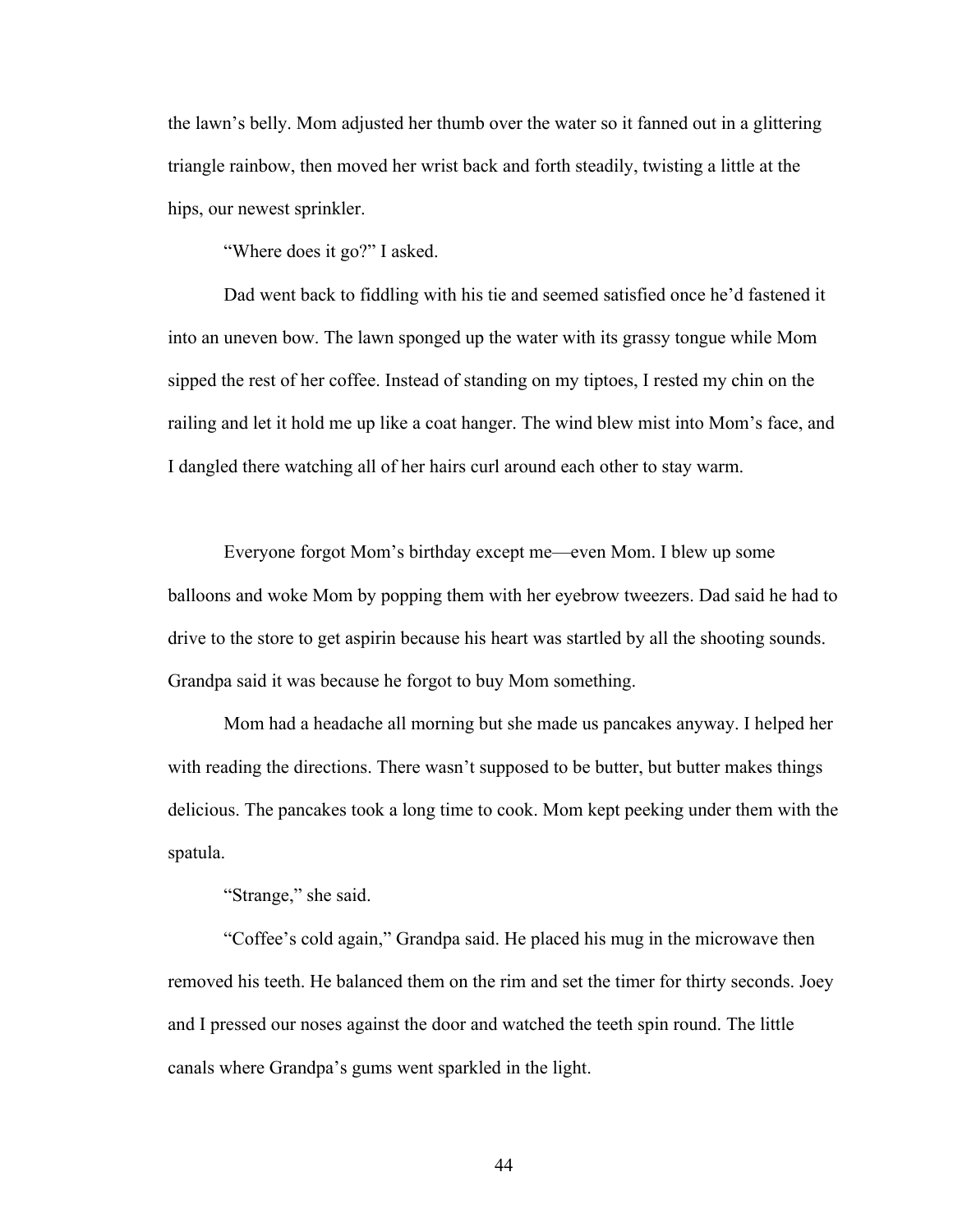"Back up," Mom said. "That's bad for your brain."

"Why?" I asked.

"It will turn it to mush."

"These pancakes are mush," Grandpa said, holding one up. The pancake broke apart in his fingers before landing on his syrupy plate.

"You need to eat something," Mom said.

"I don't even need teeth. I might as well drink this through a straw."

I decided to try it. My pancake slid up easily through the plastic tunnel. I grabbed another straw, using one for the pancake, the other for the syrup, and tried to drink a whole pancake that way, my white straw fangs dangling from the corners of my mouth. I offered a straw to Grandpa, but Mom intercepted it.

"I'll make some toast," she said. She poured Grandpa's plate of liquid pancakes down the sink then burnt the toast to charcoal in only five minutes. For a long time, she leaned over it, letting it blister, smoke rising from the blackened bread like she'd blown out jumbo-sized birthday candles. When the smoke thinned out enough to see again, I showed Mom the side button so she would remember for next time.

"It's the emergency exit," I said.

Mom stabbed a knife into the toaster's mouth and pulled the bread out like a rotted cavity. "I'm going to shower."

Once Mom was gone, I tried to get Grandpa to eat but he just took crumbs of scorched bread and pushed them into a banana with his fork.

"Why won't you eat it?" I asked.

Grandpa looked like he might take his teeth out, but then he rested the banana on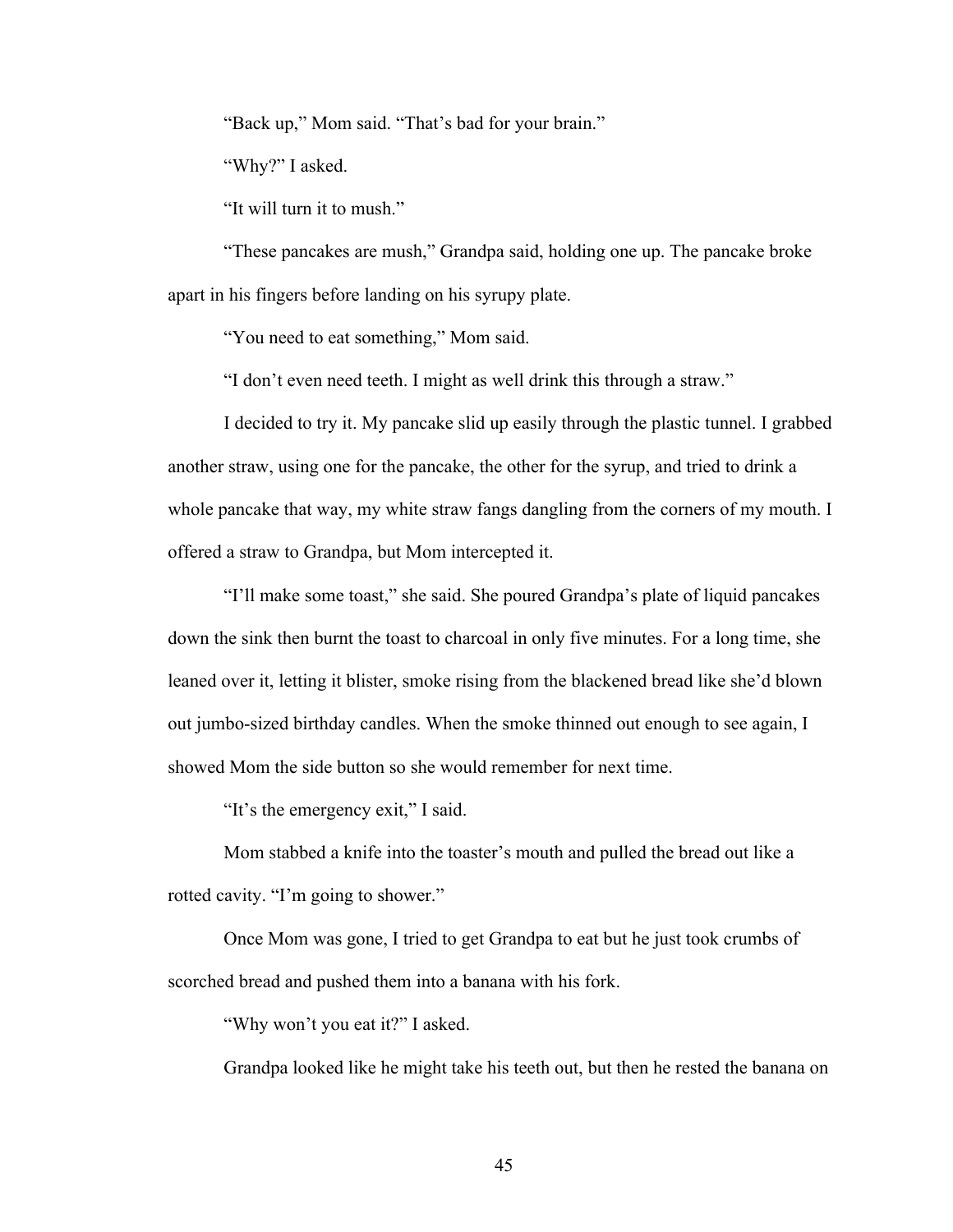his nose and turned it around to face me. It had grown a mustache and one sad eyebrow. The peel buckled around it like an ornate rhumba skirt. "I won't taste right," the banana said.

When Dad got back from the store, he walked into the kitchen carrying a wilted bouquet of flowers. He spotted Mom's pancakes rising up from the counter in a melted sculpture. The whole house smelt like electricity.

"What happened?" he asked, sniffing.

"Breakfast."

Dad sniffed again and nodded. When he went to find Mom, I snuck into Joey's bedroom with the metal bowl that still held half the pancake batter, wanting to see if Joey's fish were powerful enough to swim through it. Their sharp arrow scales layered their bodies with armor. Mom enlisted four of them after the pet store worker claimed they were the strongest fish in the shop.

"What are you doing?"

Mom leaned against the doorframe, her hair wet from the shower and raining onto her shoulders. She looked tired, like she might fall apart like her pancakes and splatter all over my feet. "I don't understand this," she said, sitting on the bed next to me. Her hand rested delicately on the back of my head, like I was a stranger's dog she thought might bite. "A good mother would understand this."

"Try it," I said, handing her the bowl. I was an expert—it only took me a few seconds to catch another fish with the green net. I pinched my fingers together to grab its tail and handed it to Mom while it was still wriggling.

Mom concentrated hard on the fish dancing between her fingertips before she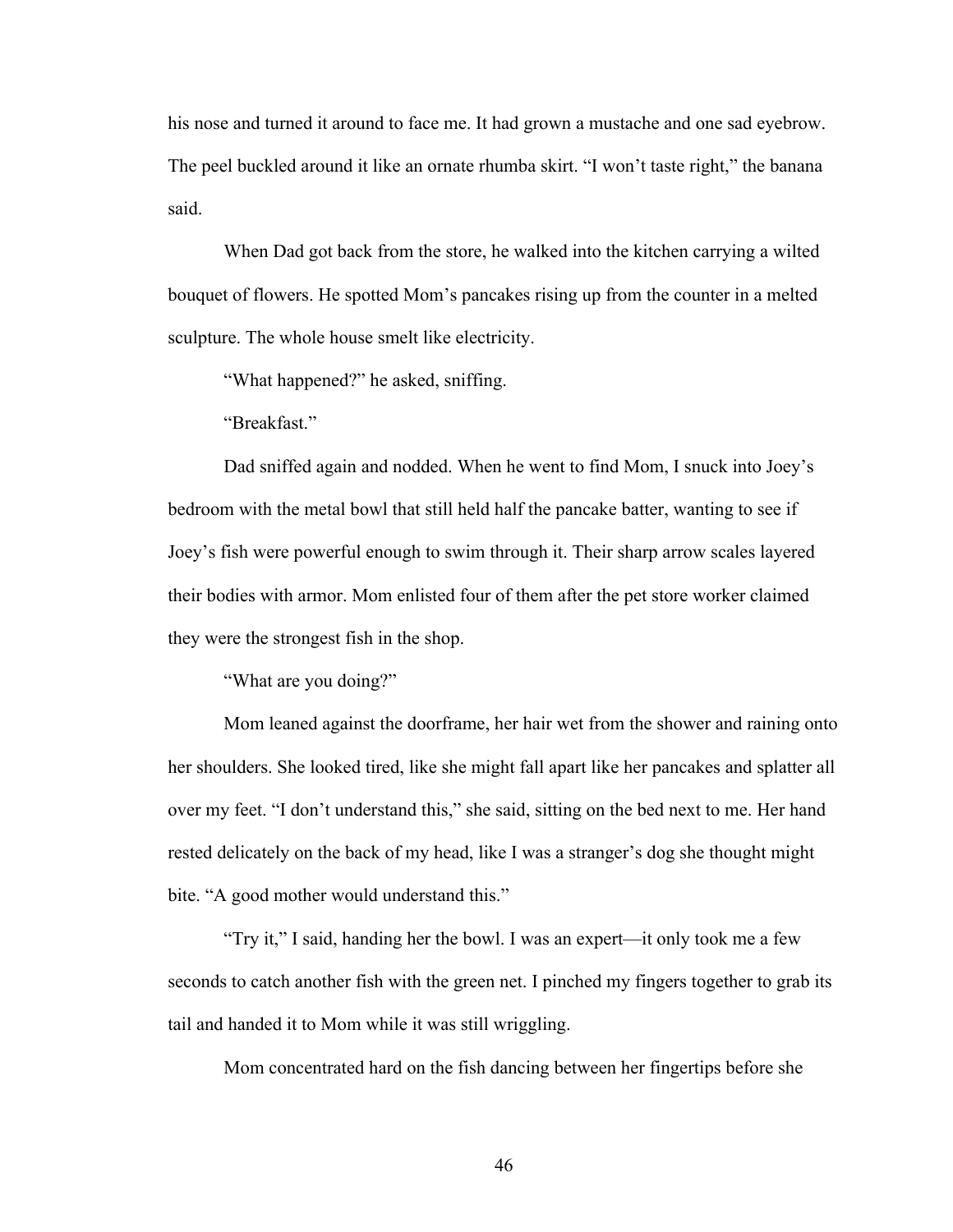dropped it into the pancake bowl. We watched it jump around for a bit, flipping up chunks of batter and struggling through it like sinking sand. In a few seconds, the liquid flooded over its fins and it was completely still. Mom stared down at the fish, not saying anything. The pancake bowl rested in her lap, and she cradled the sides like a watermelon.

"Was it fun?" I asked.

"Isn't it strange, Lucy," she said, "That things die."

By November, Mom decided the directions in cookbooks were too complicated and vowed to make all the dinners in the world by only looking at pictures. "Are these tomatoes or carrots?" she asked. We studied the photo of spaghetti sauce and had unanimously settled on carrots, until Grandpa, whose teeth rested on his plate like the appetizer, interjected with, "Too crunchy." Mom said Grandpa's mouth was getting smaller, so it hurt to keep his teeth in all the time. He was also starting to turn blue.

"All of me is shrinking," he said.

"You look great," Mom said.

Grandpa didn't look great at all. He looked like he'd gotten mixed up in the washer with dark jeans. His lips seemed smaller without his teeth in to pucker them up, and his cheeks hollow, sunken into his face like giant dimples.

"Stronger then ever," Grandpa said. With the fork at his place setting, he did two bicep curls before dropping it on the ground.

"Dinner's ready," Mom said, handing a new fork to Grandpa. "Get your father, Lucy."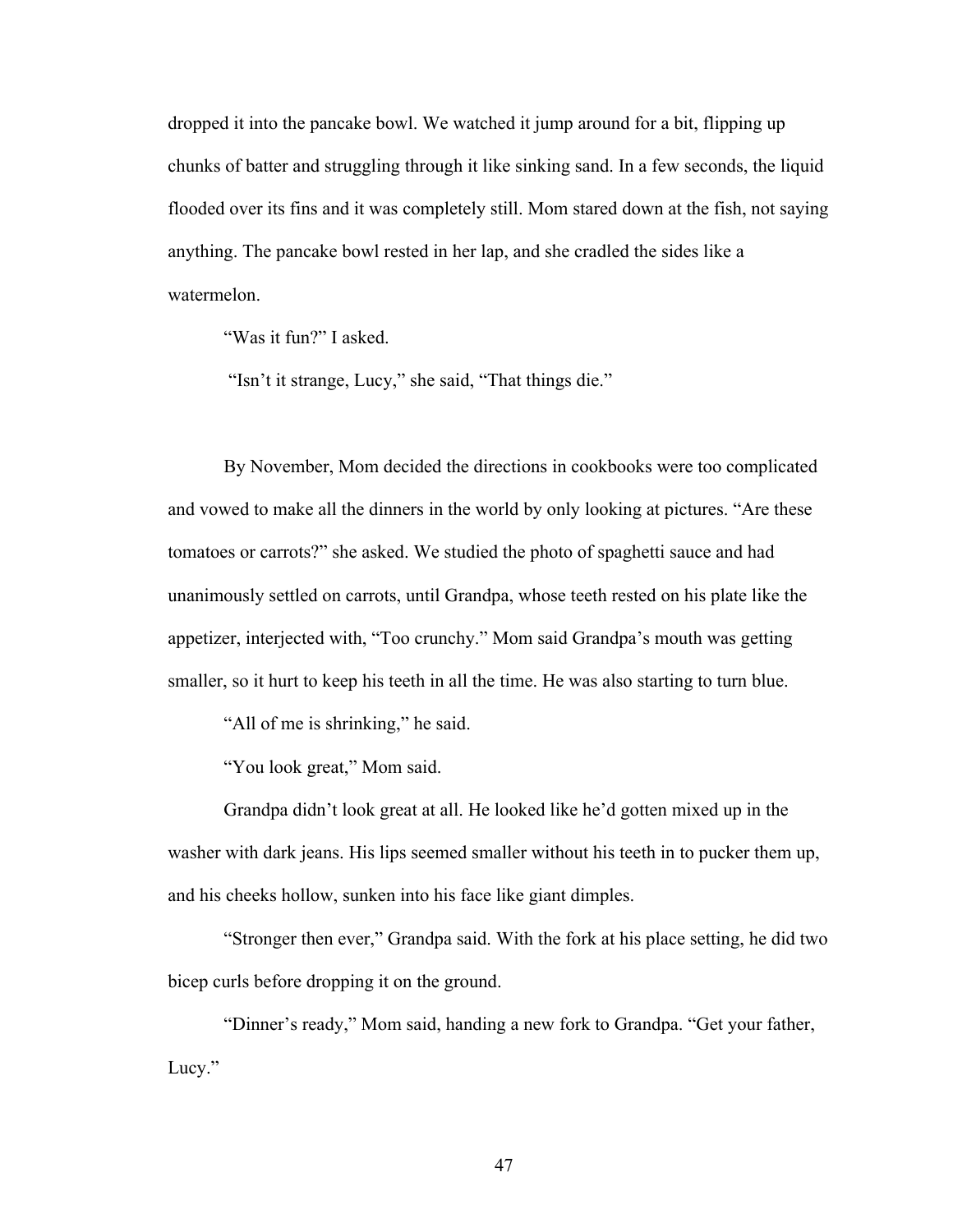Dad had recently been spending more time in the garage. He told Mom he discovered a solution to the lawn situation, but whenever I walked in, he was always just reading a magazine.

"Dinner's ready," I said.

"Look at this, Lucy."

I climbed up on the stool next to him. He recently moved his workbench to the center of the garage for better light. It didn't matter where he sat, because he and Mom couldn't park their cars in there anymore. The lawn had finished off most of the driveway and there were only enough leftovers for the width of our bikes.

"It's starting to slow," he said.

"What is?"

"The hole."

"How do you know?"

Dad unclipped his measuring tape from his belt then showed me a notebook full of numbers. "I've been monitoring it."

There were several equations in the notebook. There was even a map. It didn't look anything like our lawn, but I knew what it was because Dad had written, "Lawn" right above it. His words were scribbled chaotically across the next few pages, some written diagonally and upside down and others seemed organized by a secret code of triangles.

"What's that?" I asked.

"Research."

"What does it say?"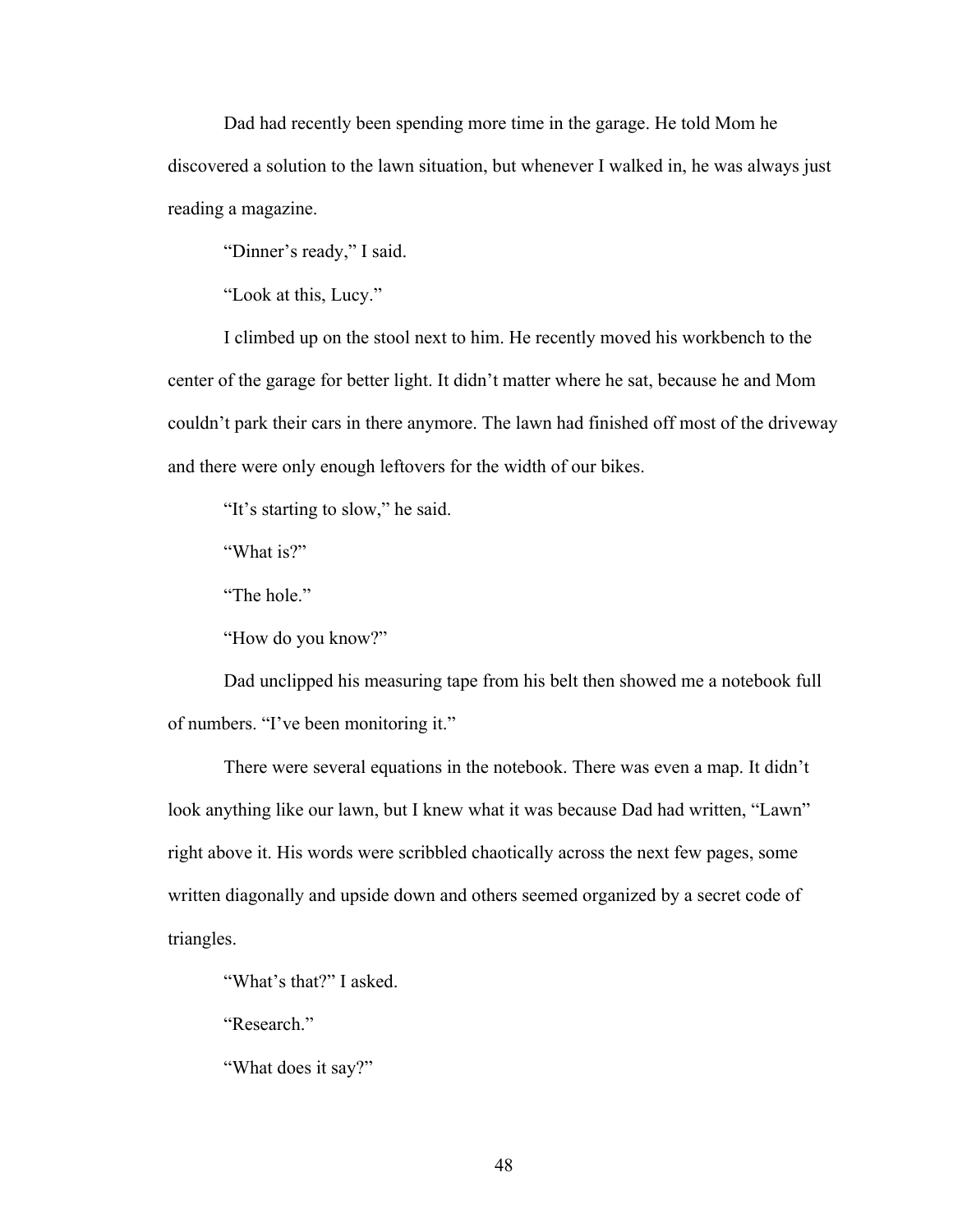"Our soil isn't secure," he said. "The whole town's like this. A sinking ship." Dad looked so hard through his glasses I thought he might crack them.

I tried to be encouraging. "You really are working on it," I said.

"Two inches, to one inch, to half an inch this week." Dad scanned over his most recent set of notes. "At this rate…"

Dad didn't continue because Mom opened the door. "Lucy," she said. "Why did I send you in here?"

I didn't say anything. I actually had forgotten.

Dad was quiet throughout dinner and just peered out the window like he was making calculations. Joey complained about the tomatoes in the spaghetti. I finished mine in three minutes. Grandpa didn't eat at all and just shifted the location of the noodles on his plate. Mom circled her eyes around the table examining everyone's progress.

"Dad, you have to eat," she said.

Since we sat down, Grandpa's face moved three whole blue crayons in the Crayola box. "I can't," he said.

"Aren't you hungry? You barely ate lunch."

"If I was," he said, lowering his nose to sniff the sauce. "I wouldn't eat it."

Mom looked like she might get mad but then said, "Joey, stop picking those out."

"They smell funny!" Joey cried, pretending to gag.

"Slow down, Lucy. Eat your broccoli."

"Joey's not eating his tomatoes!"

"Can I make you something else?" Mom asked Grandpa. "Soup?"

Grandpa didn't respond. He reached down to grab his teeth. He made a big O with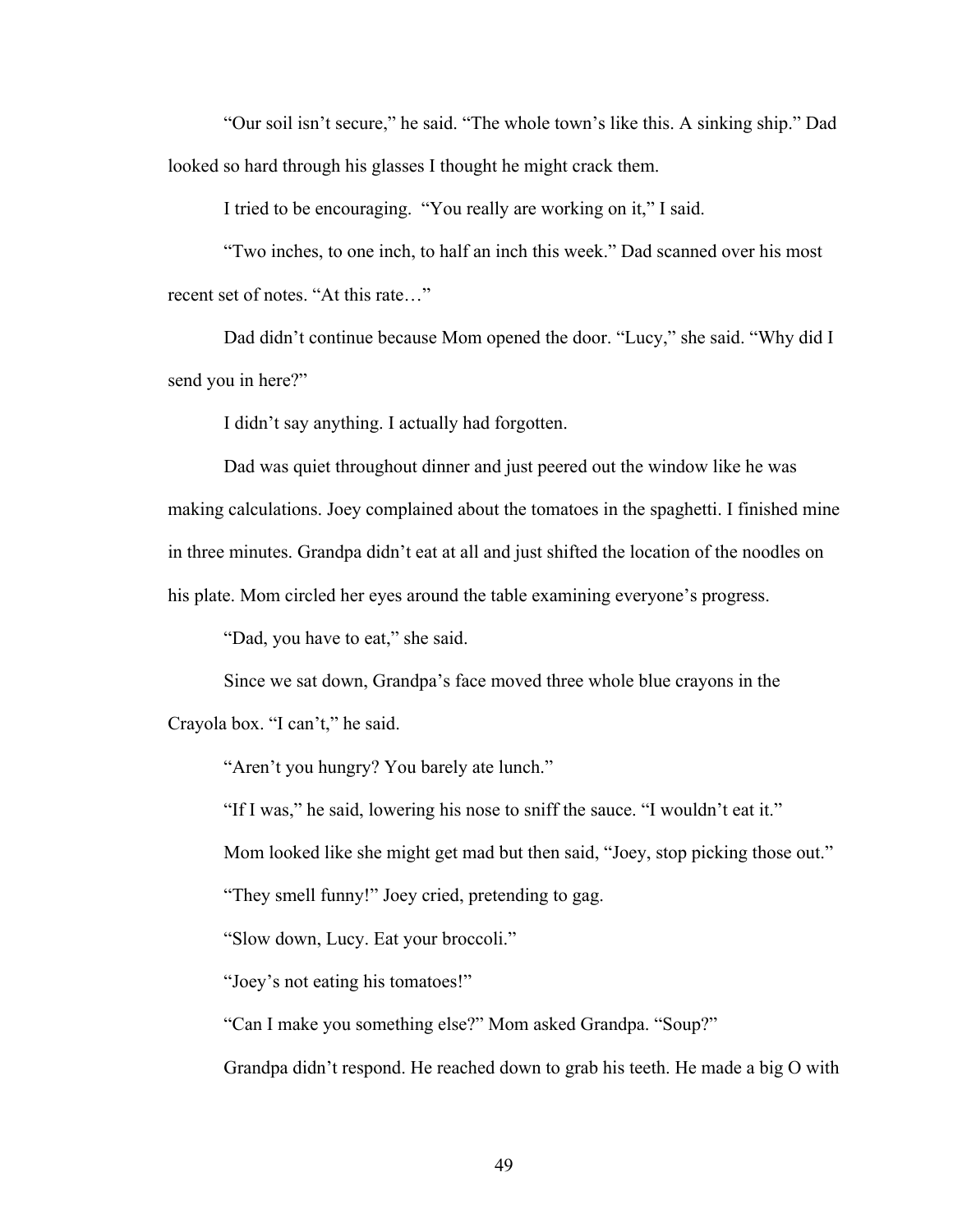his mouth to try and fit them back in, but the squishy ends got stuck and disappeared into his cheeks.

"It's an asymptote," Dad said quietly. "Infinity."

Mom slumped her shoulders, deflating entirely. Grandpa never took a bite and left the table to watch wrestling. Joey got sent to his room for whining about everything, and Dad went back to the garage to locate his epiphany. Pretty soon, it was only Mom and me eating. She stared at Grandpa's plate, his spaghetti stacked high on his teeth in an orange noodle wig.

Grandpa lived in our house for six months before he died of kidney failure. Dad bought two thick pieces of plywood that he built into a bridge that the nurses used to get to the house. Joey and I were at school the last time they came, and when we got home, Grandpa was gone and the lawn stopped sinking. For the first week, Mom forgot she was supposed to feed us. She finally went to the grocery store after spotting me trying to feed Joey chocolate milk powder. Dad decided we couldn't fix the lawn until the following summer, so he put away his notebook and started cleaning out the attic. After the funeral, Mom spent most mornings reading her pamphlets and discussing the status of Grandpa's fog while she made breakfast. Dad called it the daily forecast. Joey cried after because he's afraid of ghosts.

"Dad is out there right now," she said. "Roaming the house."

"What's he doing?"

"I'm not sure." She spread a strangely speckled icing onto the muffins. "But I can feel him."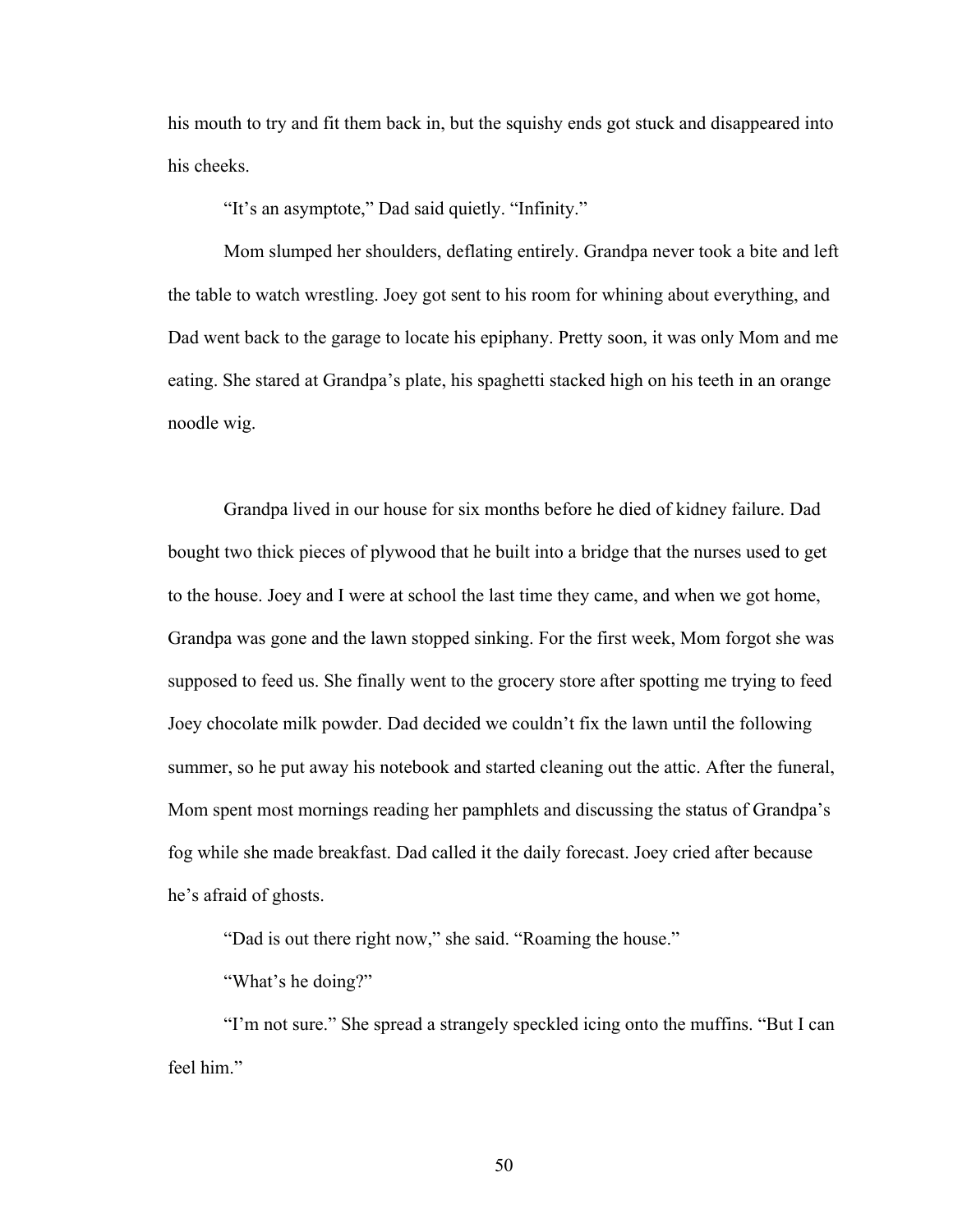I imagined Grandpa floating over the lawn hole with all of Joey's fish. A stiff newspaper cape flowed behind him while he swam froggy-style through the orange goldfish cloud in long, exaggerated strokes. I felt a tightening in my stomach, wondering if it was Grandpa, then realized it felt a lot more like being hungry.

"I don't feel anything," I said.

"He doesn't want to leave."

"Why not?"

She grabbed her nearby pamphlet like the answer was inside it. Her finger moved down the index until it stopped somewhere near the bottom.

"I'm not sure. He's too stubborn."

Dad came out of Joey's room to talk to Mom, but was distracted when she cracked an egg into the frying pan. All the shell pieces got mixed in with the yolks. Mom turned down the heat and tried to rescue them with a fork.

"You have to stop talking about this stuff in front of Joey," Dad said.

"I'm not going to shelter our children."

"Our son believes your father came back from the dead and lives in the lawn."

Mom looked surprised. "I've never said anything like that."

They both looked at me.

"I only said it once."

Dad sighed. "Lucy, this is a very serious situation."

"But there's muffins," I said, which I had never associated with seriousness.

"No more jokes today."

Mom looked out at the lawn hole with her face squished up, like when you stare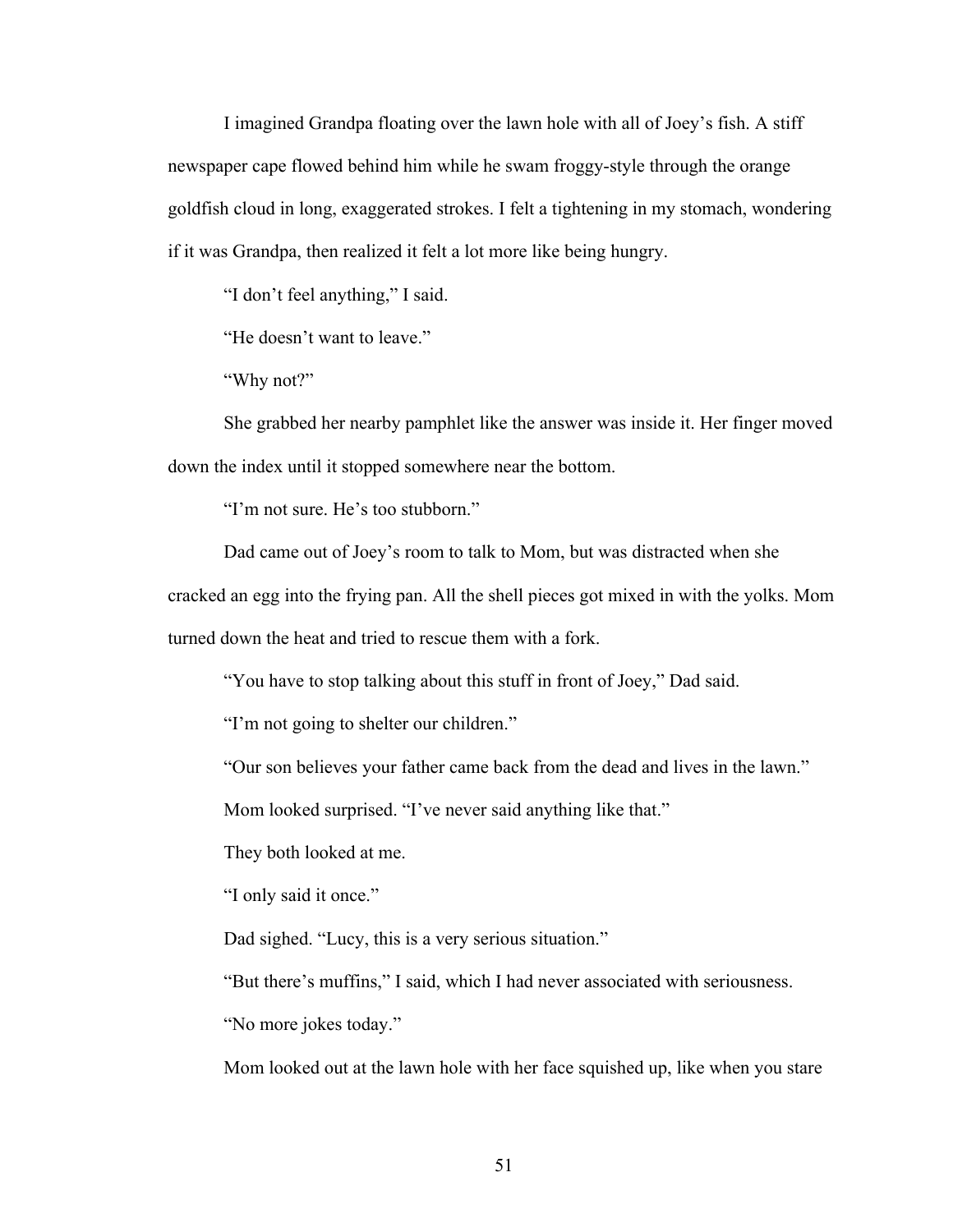at something far away but try to see it like it's close. Frost outlined the edges with diamonds, and the snowplow had been pushing the snow from the whole block inside. Dad never complained. He said this way, none of our neighbors would get those frozen ice towers at the end of their driveways. All of our indentations were carved across it— Dad's footprints, Mom's arms and legs, the deep oval marks where Joey and I had a contest of who could bury their head in the furthest.

"He's out there," Mom whispered to Dad, or me, or the eggs

"Maybe he's looking for his teeth," I said.

"Maybe we don't need a lawn," Dad suggested. "Maybe we could do something different, like a garden."

Mom abandoned the surviving shell rafts in the yellow ocean. She dropped the next egg inside, axing the whole shell up with the spatula.

"I'll eat at work," Dad said. We watched him walk outside, briefcase in one hand, keys in the other, balancing the tightrope driveway until he made it safely to his car. Mom had to leave the kitchen for a minute, so she gave me a muffin still warm from the oven to keep busy. She also pointed at the frying pan.

"Don't get any ideas," she warned.

But I couldn't even if I wanted to. Mom hadn't bought any new fish since Grandpa died and she killed the last one in the batter. By the time Mom got back, my muffin crumbs had taken control of the counter because the icing was vanilla bean and the batter lemon and I ate it faster than our lawn's ever eaten anything. Mom stared at the crumbs like she was wounded during the invasion. "I'll clean it," she said, and waved me off to get ready for school. Defeated, she grabbed a paper towel in surrender and cleared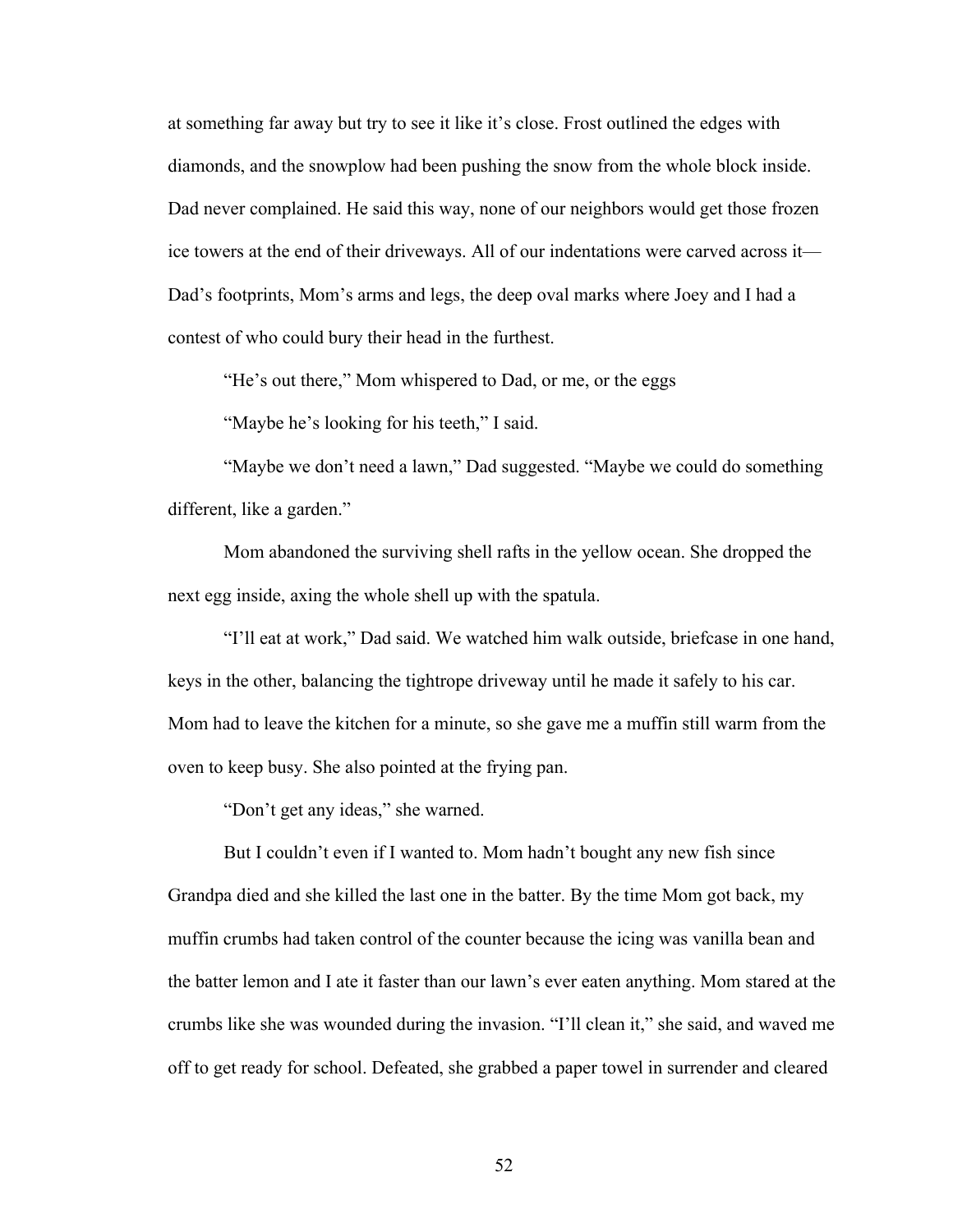the battlefield.

When I came back with my teeth brushed and backpack on, Mom was reading her pamphlet and eating the half-cooked eggs decorated with white confetti.

"Are they good?" I asked.

Mom slurped up another crunchy, soupy bite. "It's my best work," she said.

In the course of turning Grandpa's room back into the guest room, half of Mom's pamphlets got thrown away. All she had left was pamphlet three, "Fog Thickening," and pamphlet seven, "Fog Breaking," so she alternated back and forth between the two and was usually back to thickening by the time she got home from work.

"It's so cold out," she said.

"Maybe you should come inside," I said through the glass.

Mom sat on the upstairs porch waiting for the snowstorm. The two remaining pamphlets balanced loosely on her knees. It was supposed to snow fourteen inches in less than two hours, and she wanted to watch the lawn fill up. Her ears gleamed purple, and I knocked on the window to try and convince her to come in, but she ignored me, even after I claimed I was starving and she was the only one who could save me. She brought her face close to the window so her breath stained the glass between us and erased her entire face.

"It's so white," she said.

I climbed up the ceiling ladder to find Dad in the attic. He was bent beneath the single light bulb, digging through a cardboard box, and surrounded by white moguls of newspapers strewn around his feet.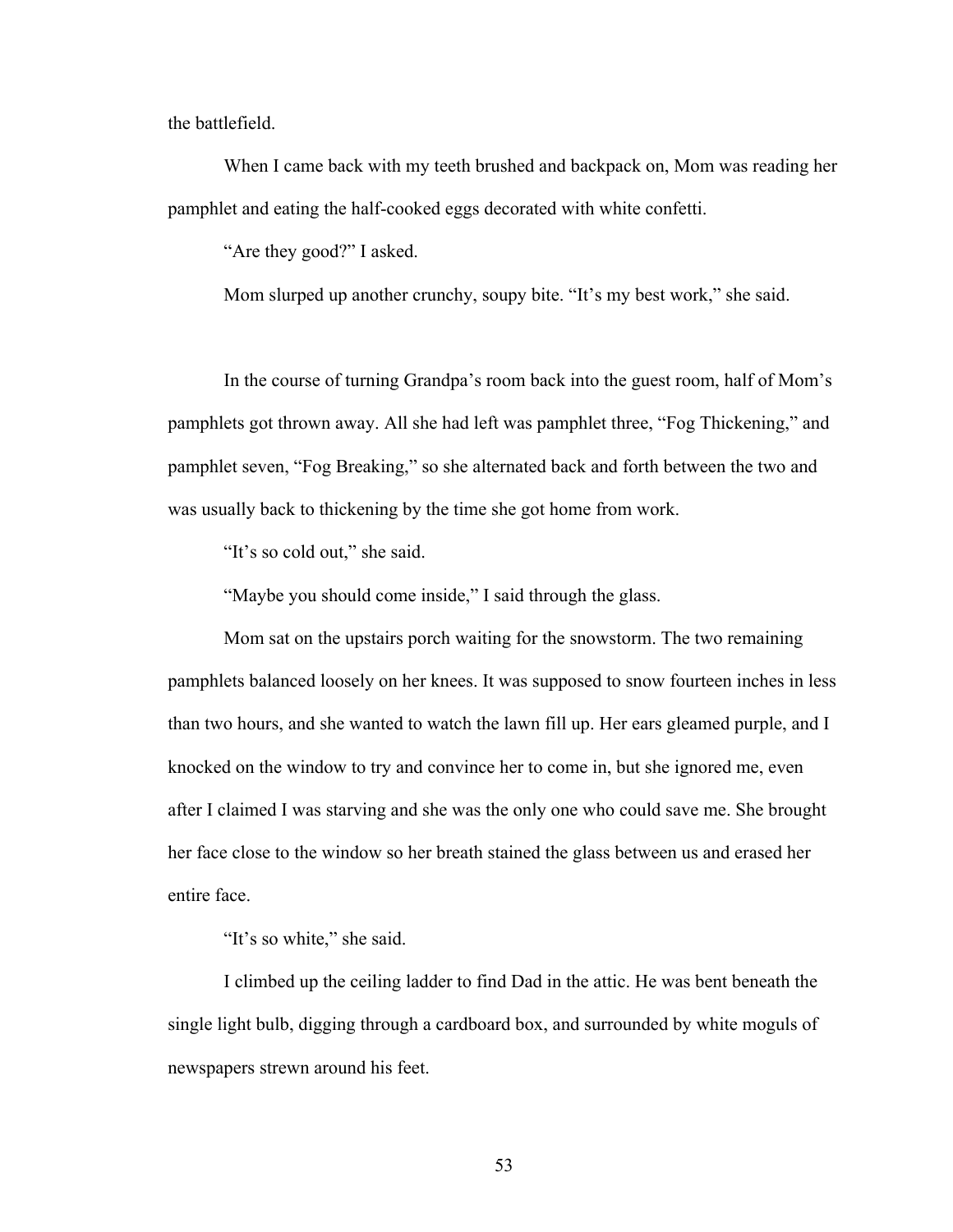"Mom won't come inside," I said.

"Do you remember these?" he asked. He held up the Walkie-Talkies he got Joey and I for Christmas two years earlier. "How did these get up here? You loved these things." He fiddled with the controls until the speakers admitted static.

"Should I make her come in?"

He ensured both were on channel two and handed one to me. "Go downstairs," he said.

Back in the kitchen, Mom had drawn two eyes inside her breath clouds with sparse lashes and pupil hearts. They were my size, and I didn't even have to stretch to see her through them.

"Lucy, come in," the Walkie-Talkie said.

I held down the button and listened for the beep. "Copy."

"What's the status down there?"

Mom smoked imaginary cigarettes on the other side of the window. She lifted her fingers to her lips, inhaled deeply and blew out a long line of air. She flicked the invisible ash with her finger.

"Mom's still outside."

The Walkie-Talkie beeped a few times like Dad was trying to remember Morse code. He finally came through clearly with, "These batteries are incredible, " followed by a sharp squeaking sound like he'd taken them out.

Mom attempted smoke rings with her huffs and I knocked again. "Dad says you have to come in," I said.

"I bet it's below freezing," she said. "Will you check the temperature?"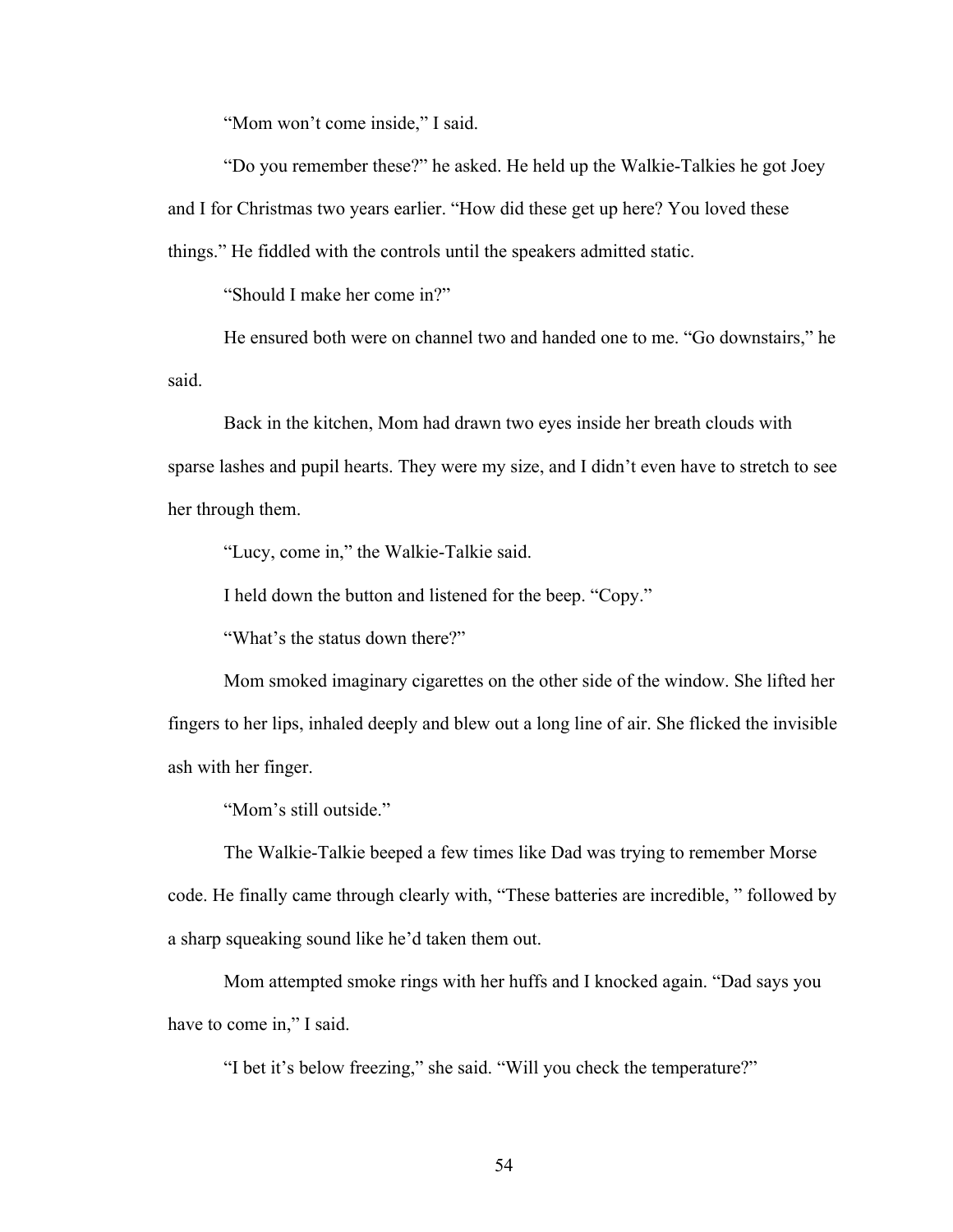I thought of any number I knew was too cold to be outside in. "Eleven," I said.

"Wow," she said. "Eleven." She looked all around her like things seemed different, like she could see those elevens everywhere—the railings on the porch, in jet streams across the sky, a hundred different elevens frozen solid between the icicles lining the gutters. She pulled her chair to the edge of the railing, the iron rods supporting her legs like stirrups, and she unfolded the pamphlets to drape them over her chest. "Imagine all those people driving by," she said. "They won't even know it's there." Her voice sounded underwater, and as she sank deeper into her coat, I wanted to take all my warmth off like a backpack and strap it to her shoulders. I wanted her to wear it to work and show it to her secretary and put her favorite key chains on the zippers.

Dad tucked the ceiling ladder halfway up while I was gone, so even if I jumped, I couldn't reach the string. But I heard his dulled footsteps propelling him across the attic, searching through all our forgotten things. I lay underneath the ladder and watched the orbiting twine, then brought the walkie-talkie to my lips until I kissed it. Holding the button down, I waited for the beep.

"Is anyone out there?"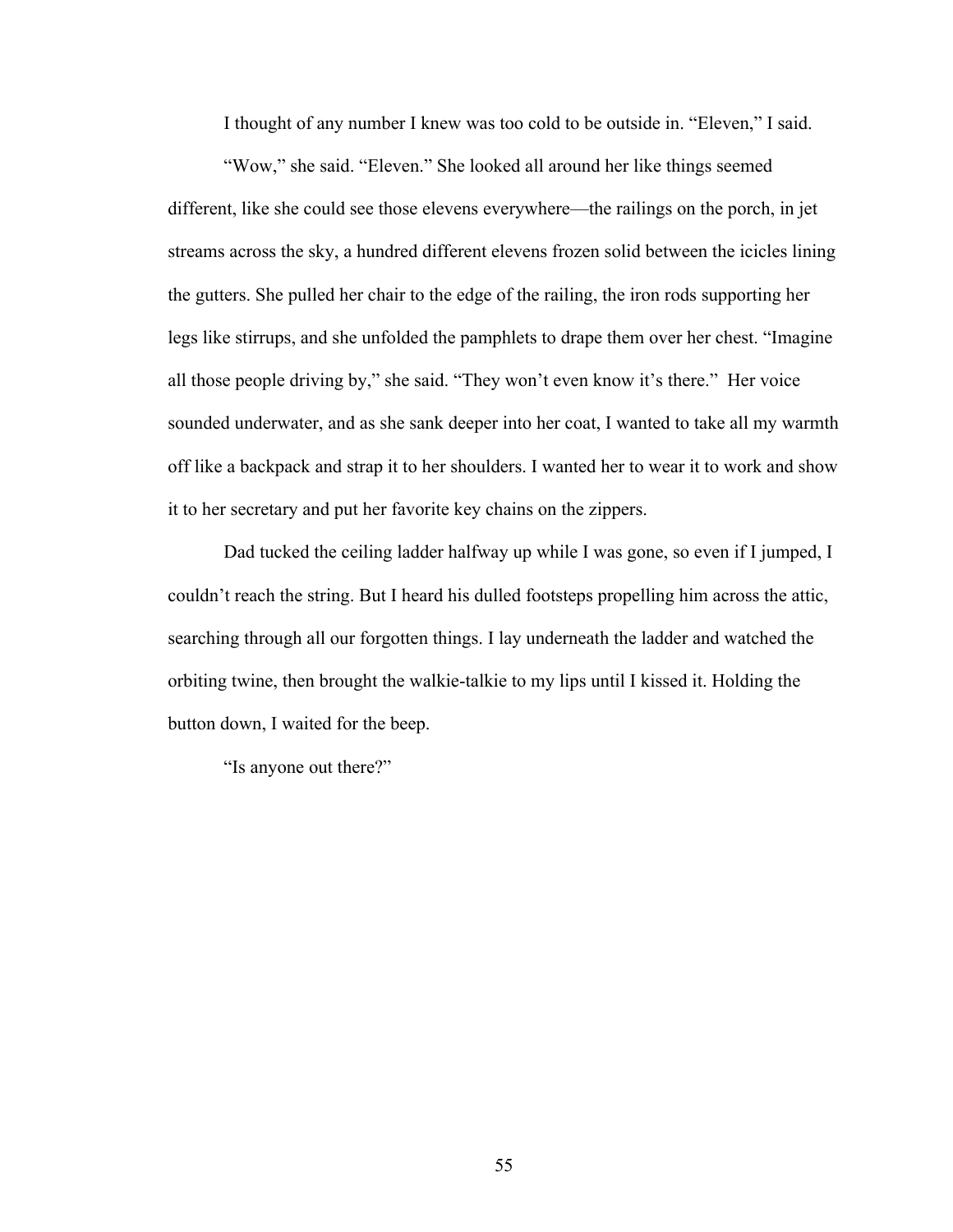## A Way to Get Better

The kids took turns sitting in the cockpit. They wanted to help the father with the controls and argued over who was better at turning the wings, but the flight was six hours—eventually all three got bored and stayed in the cabin to play cards. Lately, they liked Slap-Jack. Whenever their hands smacked the fold out tray table, the father imagined it snapping from the cabin wall.

"Careful," he warned from the cockpit.

"Just hit softer," the oldest instructed.

The youngest yelled, "I am!" until her next slap ejected all the cards from their places.

The boy was easily bored with games and claimed the youngest cheated, kept her hands too close to the pile. He deserted his cards and moved forward to the copilot's seat, lengthening his neck to peer over the nose.

"How much longer?" he asked.

"Look there," the father said, pointing to the GPS.

The boy read the numbers aloud. "Ninety minutes."

"Till lunch. Then three hours after that."

The boy slumped at the news. He wore a Mariner's baseball cap beneath his

headset. His favorite position was second base and his favorite player Ken Griffey Junior. Last June, the father flew the boy to Seattle to see a game at the Kingdome, but in baseball that spring, the boy lost track of fly balls and never sprinted around the bases, rarely made it to first with his awkward, lackluster jog. Last practice, the young coach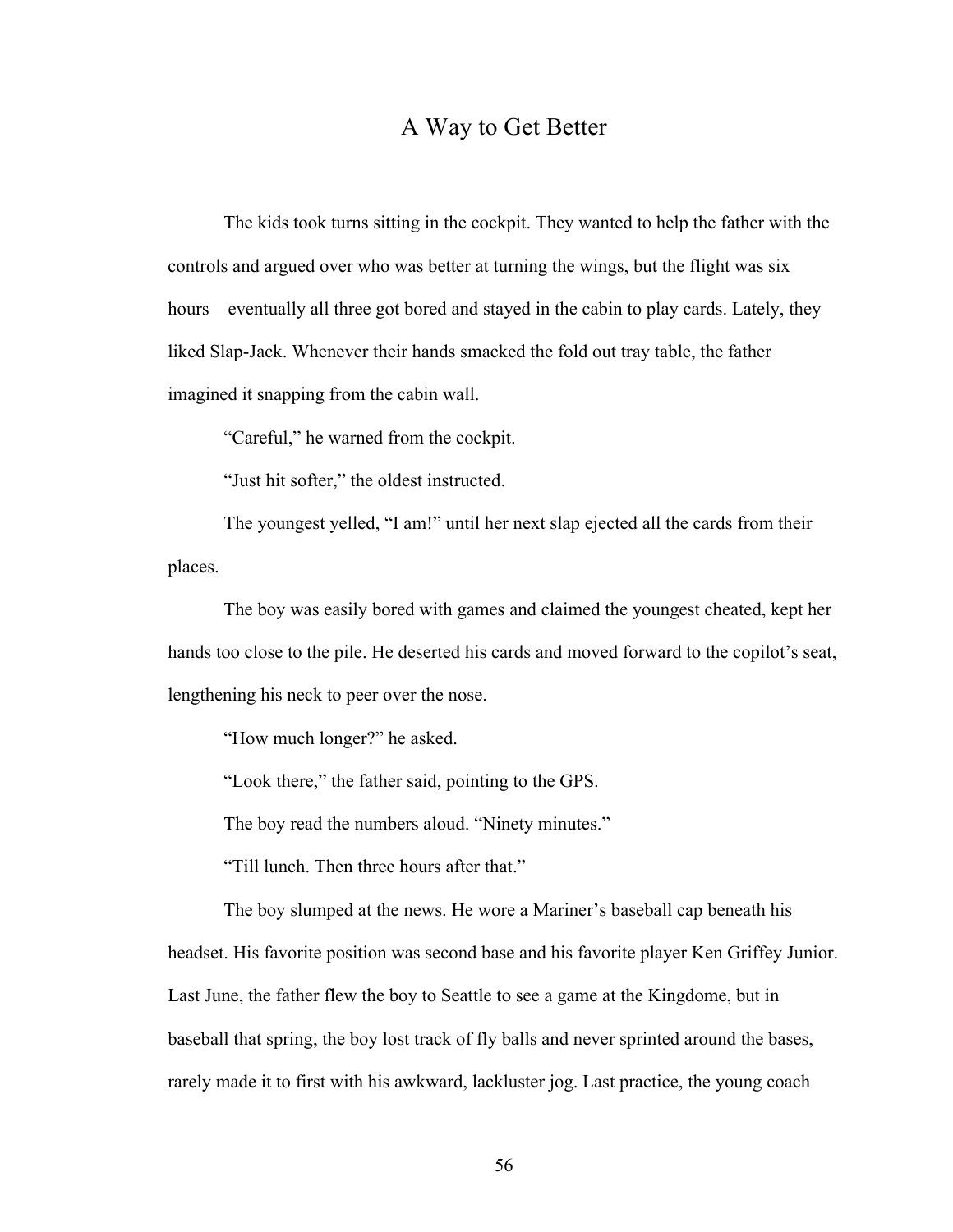pulled the father aside to express concern. The boy preferred to camp in the dugout and toss sunflower seeds through the chain link diamonds rather than practice with the other boys.

The father watched him now staring blankly at the instruments. The boy bent his headset wire back and forth so it made a popping sound over the frequency.

"Don't play with that," the father said, so the boy stopped.

Behind them, the girls gave up their card game and folded away the tray table. The oldest grabbed a book from her backpack while the youngest kept the deck out and attempted shuffling on her thighs. All the cards plunged to the floor.

"I remember it now," she told the oldest, bending over to search for a missing Heart. Loose pieces of her ponytail floated around her ears from the static.

The oldest unbuckled to find the card wedged between the wall and seat and easily retrieved it. "Put them back," she said, returning the card to her sister.

"Once more."

The oldest watched the trick two more times before the youngest got it right.

Ten thousand feet beneath them, the mountains appeared as purple inkblots smeared across the earth, their peaks drawn with cursive lines of half melted snow. The youngest studied them with partial interest. "Do you think it will explode?" she asked.

"One day," the father said, "But a long time from now."

"I hope not too long." The headset was too big for her, even tightened all the way. When she didn't pay attention, the receiver slid beneath her chin and failed to transmit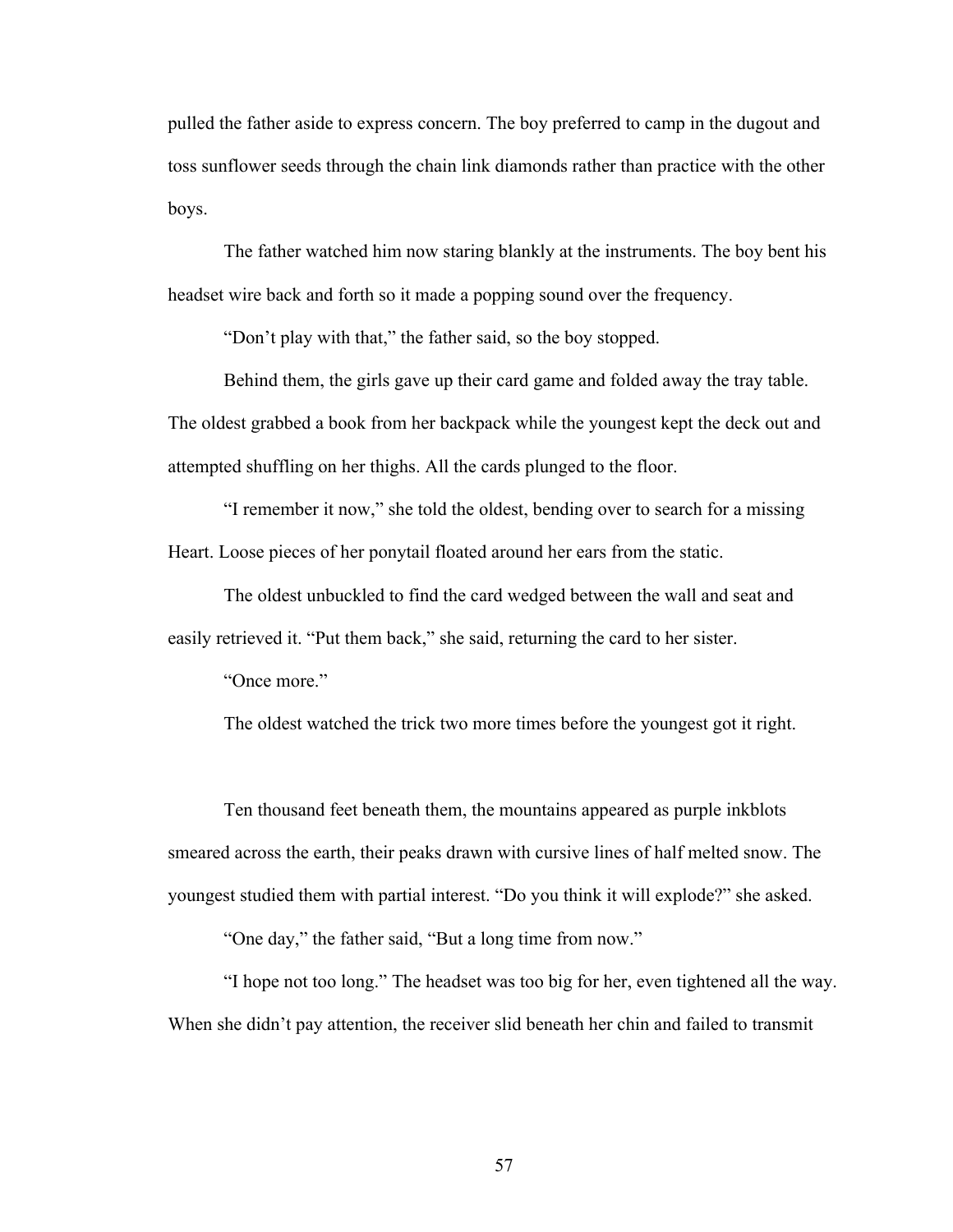her voice. She continued narrating the scene outside the window, although the father couldn't hear her.

He adjusted the wire so it rested firmly on her chin. "Say it again."

"I want to do volcanoes," she repeated.

"What happened to hurricanes?"

"Volcanoes are better. And I need a poster board when we're back."

"Your sister has one, I'm sure."

The oldest was the most resourceful. She sticky tacked her projects so she could reuse the materials. Often, she coordinated crafts to entertain her siblings and she executed them religiously, outlined numbered instructions, pre-cut or traced the designs.

"I need an orange one," the youngest said.

From the back of the cabin, the oldest confirmed, "I have orange."

The youngest scrunched her face together in disappointment and adjusted her position in the seat. With every movement, the seatbelt loosened until it hung uselessly across her knees. Whenever she got restless, the father assigned her tasks that didn't actually affect the instruments.

"Push that button," he said.

"Why do we need the lights? It's day out."

Before returning to the cabin, she asked to unbuckle, familiar with the rules the father long before established in the plane: no moving seats without permission, no touching the door after its closed, and absolutely no talking while he taxied or communicated with air traffic control. Preferably, he wanted fights saved for after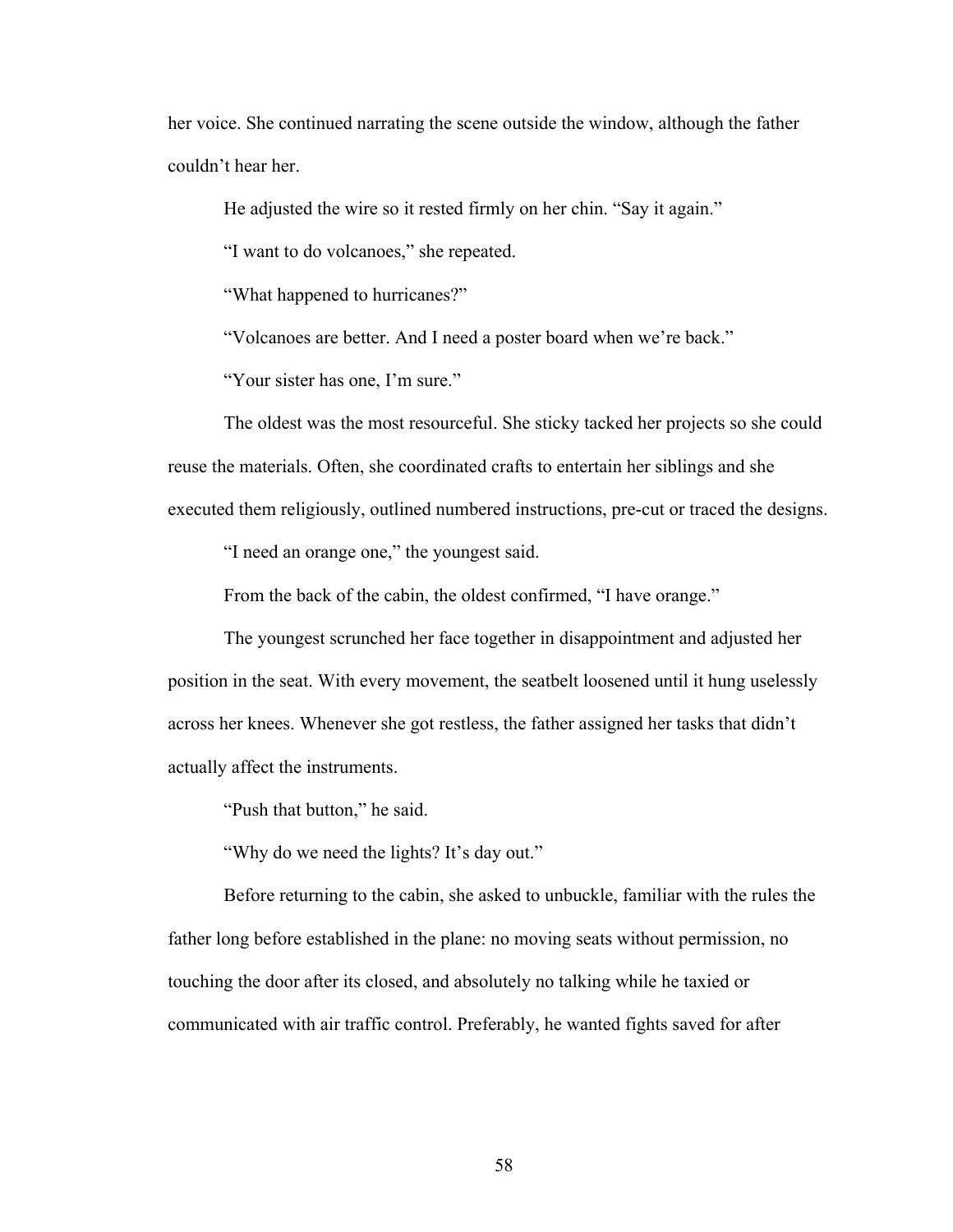landing, but this rule was broken most regularly, particularly on the longer flights like the one to and from Arizona.

The father granted his permission and watched the youngest unplug her headset before maneuvering between the front seats. He held the chord up so she wouldn't trip, ensuring she didn't step on any of his charts, which he kept organized in a compartment between the front seats. After situating herself across from her sister, she expertly plugged her headset into the closest jack.

"I need neon orange," the youngest told her, "Or it won't look like lava."

"He's not sharing," the youngest yelled.

"It's mine," the boy argued.

The father looked to the oldest for assistance. She turned away from the instrument panel to face her younger siblings behind her. "It's his Gameboy."

"He has to share."

"You can play when he's finished," the father concluded. The youngest kicked her brother's seat in frustration. The boy sang, "You have to wait," in three different octaves until the youngest removed her headset so she couldn't hear him.

The oldest liked to sit in front when they landed, because the father let her hold the throttle whenever he needed to adjust it. She gripped it loosely, while the father's hand firmly covered hers as guide. At school, she told all her friends and teachers that she knew how to fly a plane. All three wrongly believed their father owned the airport. He was just the manager, and of a municipal runway barely long enough to handle twin prop planes. One Friday, he gave the nanny the afternoon off and arranged for the bus driver to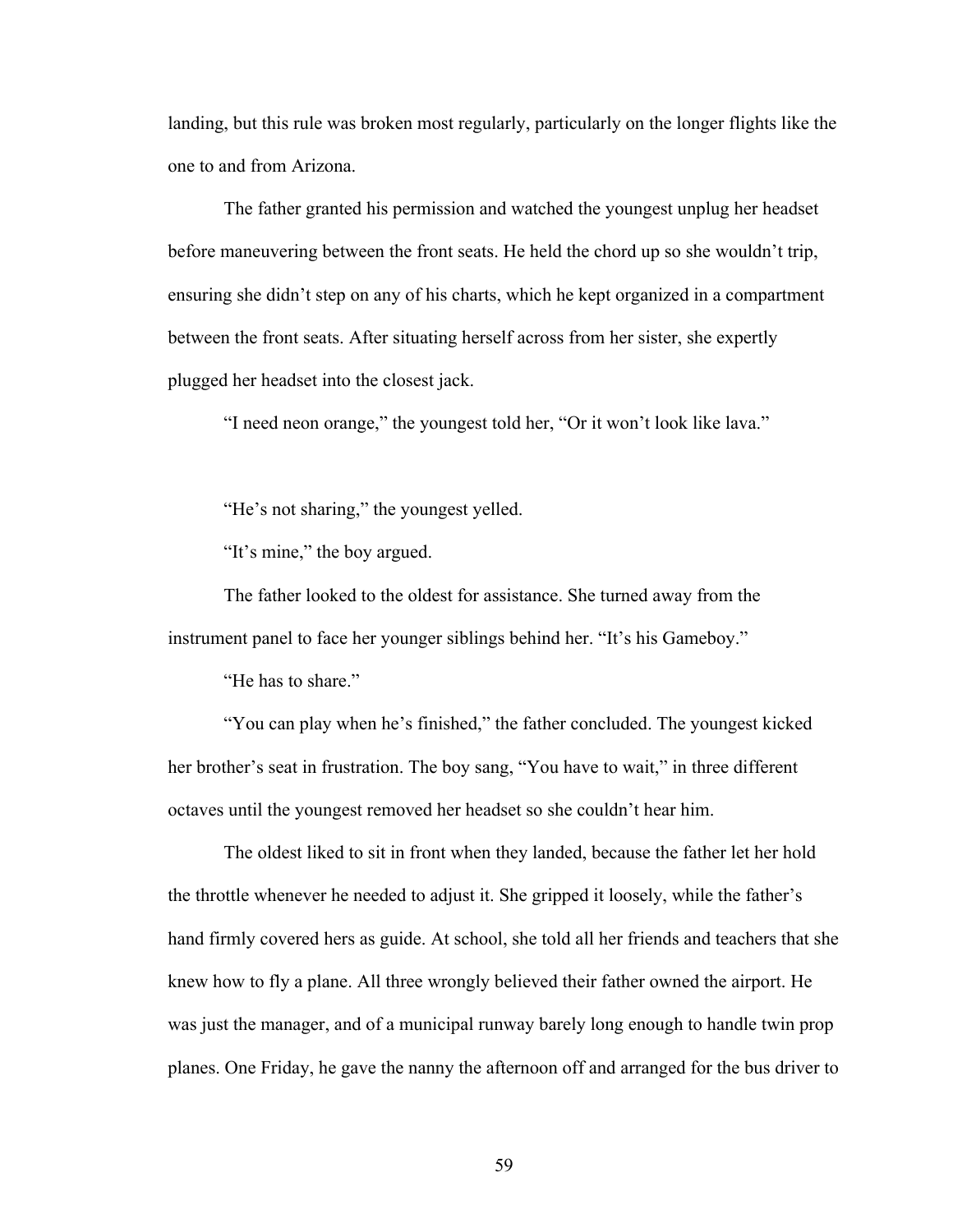drop the kids at the airport. Alone in the terminal, he watched them strut from the bus with backpacks hitched high on their shoulders, exuding the confidence of the gang that ruled the block. Behind them, twenty children gawked through the windows at the few planes that had parked overnight on the tarmac.

The oldest pointed to the parallel white lights framing the runway. "There," she said. With every flight, she got faster at spotting it.

"Great job. What direction is that?"

She located the sun over her right shoulder and the mountains to the west. "North"

Before starting their descent, the father motioned for the youngest to put her headset back on. "Clear your ears," he told them. Immediately, they all plugged their noses and blew out with mouths closed, the technique that he taught them for combating the changing pressure. He instructed them to keep clearing until they heard the pop. For a few minutes, everyone looked like they stuffed marshmallows in their cheeks.

"I'm popped," the boy said first. He released his fingers and returned them to his Gameboy.

The youngest tended to get earaches after flights. At the start of that trip, she had one for two days. Sometimes the father could release the pressure by blowing hard into her sore ear, but that time, it didn't help. She fell asleep with her wet face pressed into her father's side, whispering, "My brain is coming out of my ears." The next morning, the father ushered them to the condo pool and had the youngest jump in the deep end. He wanted her to swim down to the bottom, but she was afraid of deep water, and couldn't propel her feather body that far beneath the surface. Finally, with the help of the others,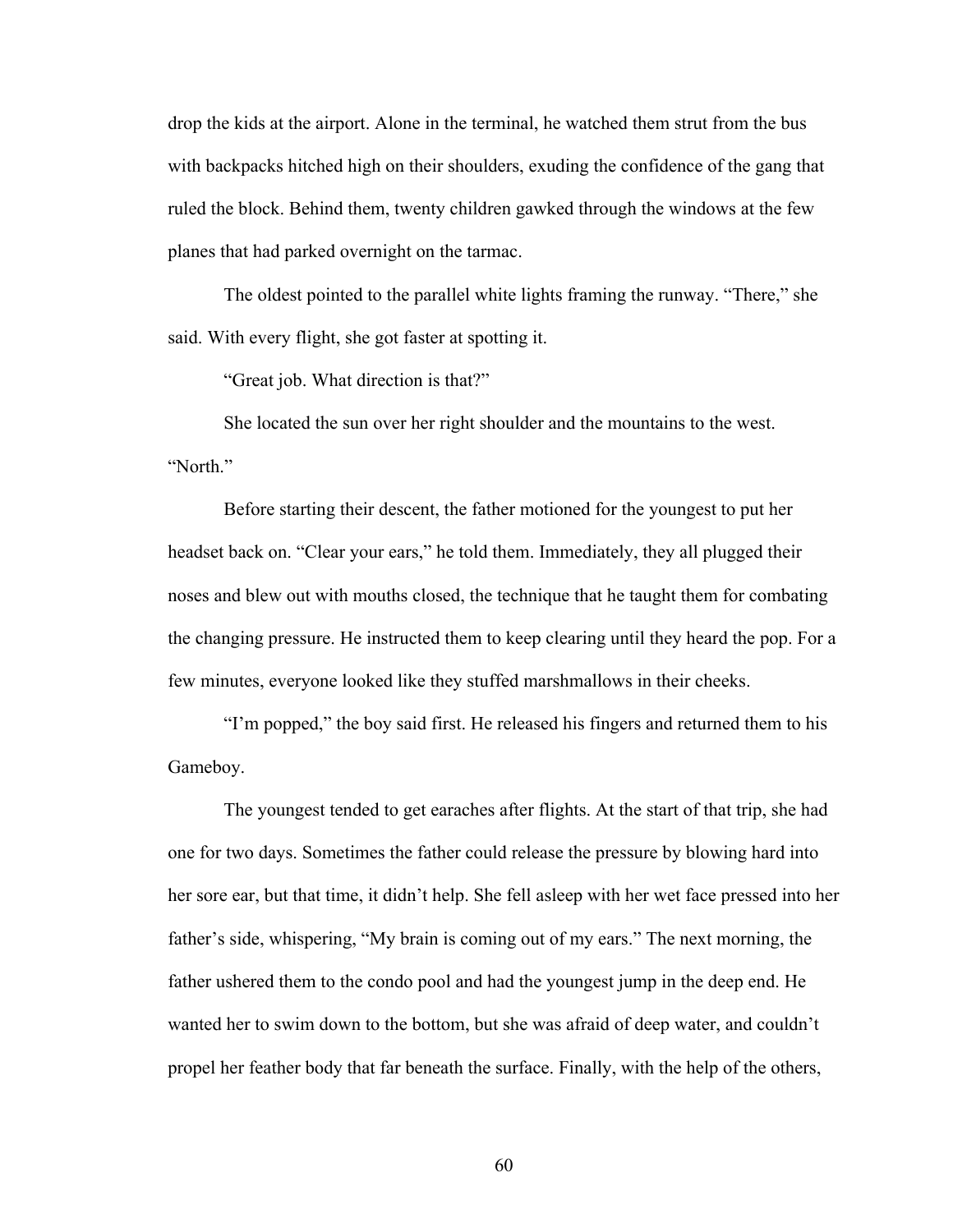he convinced her to let him stand gently on her shoulders, and she squeezed his ankles when she needed to come up. The water pressure helped, and later that night, her ears felt less sore.

"You popped honey?" the father asked.

The youngest pinched her nose with one hand and offered a thumbs up with the other. For their entire descent, she kept her nose plugged and gazed out the window in concentration, her cheeks puffing out every few seconds until the ground was firm beneath them.

The father once asked a pilot friend about the earaches. He said his youngest got them too, and that in a couple years, they'd likely stop. The father thought of his children sitting on the ledge of the pool with their legs submerged to their knees, how the youngest clutched the wet cement with purple fingers, sobbing, while her siblings tenderly repeated, "It's the way to get better." The father treaded the water in front of them, willing his youngest to let her hands go. She told her siblings to count down from three out loud for her, not too fast, and they did.

"I want a cheeseburger plain," the boy said. Like a metronome, the youngest tapped his elbow with a steady rhythm in request of the blue crayon. "Just wait," the boy said, then pushed her hand away.

"Don't hit." Feigning a wounded wrist, she looked to see whether the father saw the exchange. Because he did, she settled with the red crayon and scribbled on her menu.

The oldest reached out and broke the blue crayon in half before returning to her word search.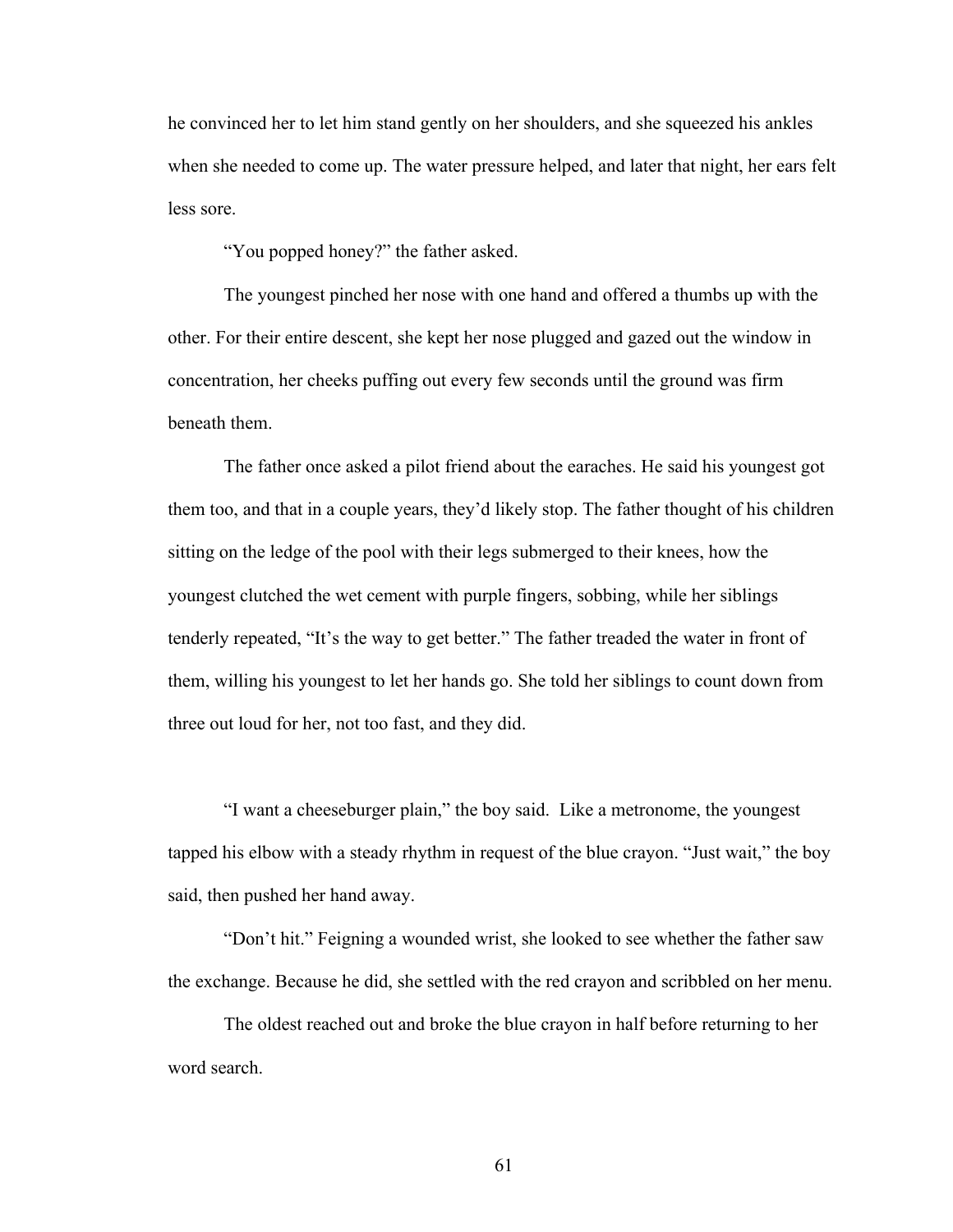In the empty terminal restaurant, the waitress flirted with the father and the kids as well. She brought them extra crayons so they'd have more colors, and refilled the father's coffee frequently to the brim. The father noticed she was pretty and had three piercings in her ear. The oldest had her ears pierced when she was six-months old, although the father thought it silly to have them done so young. It was less painful for infants, her mother argued, and their daughter would want them pierced eventually; this way, she would never remember the pain, and it would be less dramatic for everyone. Recently, the youngest started asking why she never had hers done.

The boy folded his menu into a crooked fighter jet. "That's a fancy plane," the waitress told him, and he smiled at the compliment.

Unimpressed, the oldest redirected her brother's focus. She was wary of most women, and never humored the girlfriends the father introduced to them in the past. They took their vacation to Arizona three times per year, and the father had brought women before. It helped to have another set of hands with the boat and the condo—the kids knew more about the plane—but mostly to have a companion in conversation, even if he was confident the relationship would never last.

"Where you headed?" the waitress asked.

The youngest loved talking with adults and spoke up first. "Oregon," she said.

"Oh, I love Oregon. All those mountains."

"They're volcanoes."

The waitress laughed. "You're right. They are volcanoes. You know the difference?"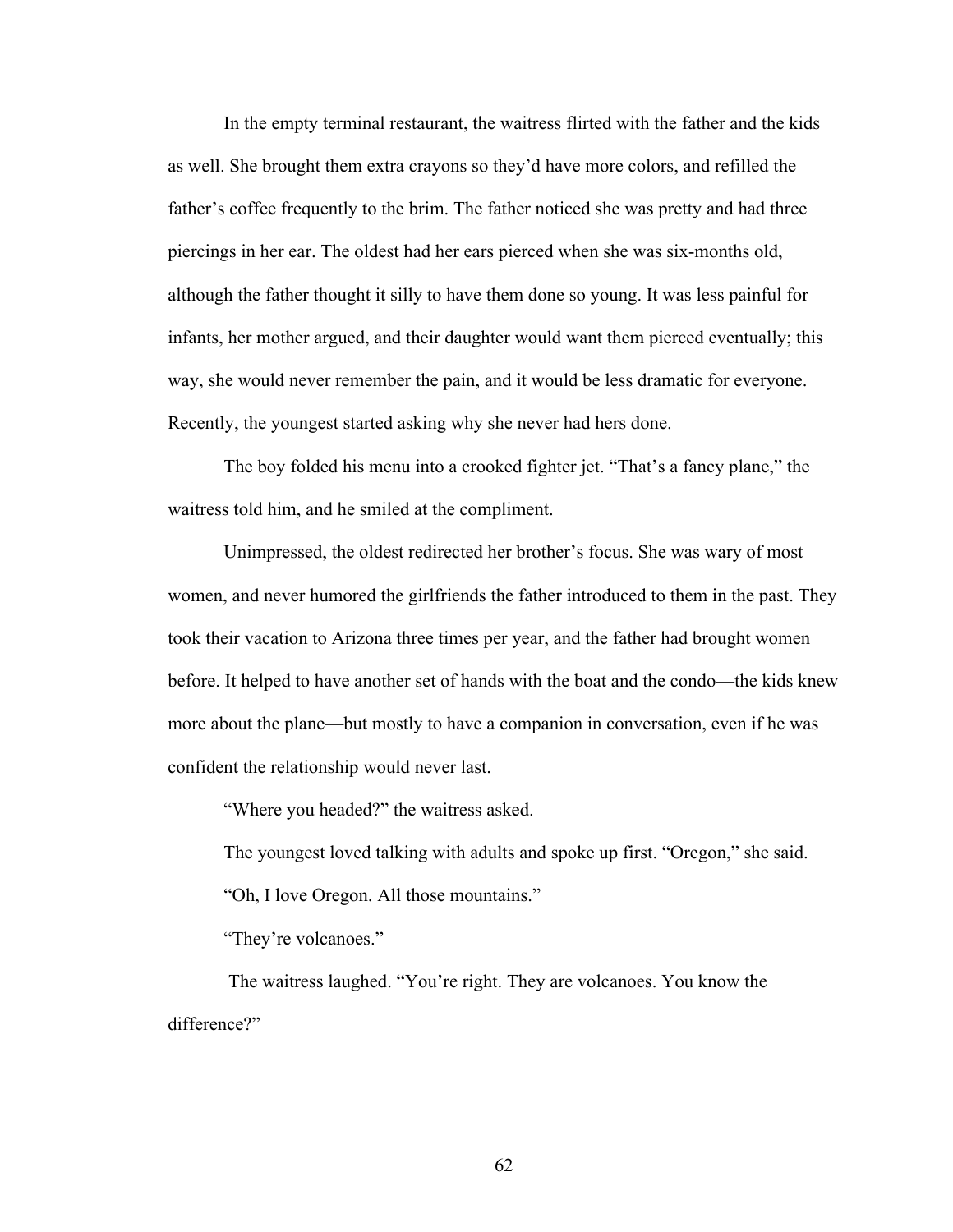The youngest gaped a bored expression, like the difference was an obvious, wellknown fact. She already believed she knew more than the adults around her, and increasingly resembled her mother's dry, sarcastic humor, accompanied with her accelerating habit of continuously talking back.

When the burgers came, none of the kids could get the ketchup out of the glass Heinz bottle. The boy stuck his knife through the spout to get it to pour, which caused the ketchup to drip from the knife and land on his pants. The father cleaned off the spot with a napkin dipped in water, then grabbed the ketchup bottle to show them how to do it.

"Look at this," the father said, holding the bottle up. They leaned forward on their elbows so they could see where he pointed. "See that 57?"

They nodded.

"You have to hit it." The father made a fist and tapped it until the ketchup poured out smoothly over the boy's fries.

"Let me," the boy said. They passed the bottle around the table so that everyone could practice. The youngest poured out so much, it leaked through the wax paper and formed a red ring on her placemat. The father took fries from each of their baskets so no one would complain that the others got more.

Later, the waitress visited their table again to offer the kids dessert. "No dessert," the father said, but the oldest still recited all the options aloud: "Chocolate Fudge Cake. Bread Pudding. Mudpie…"

"Mudpie!" the boy repeated, and the other two cheered. It was the first time all day that the three of them agreed on anything.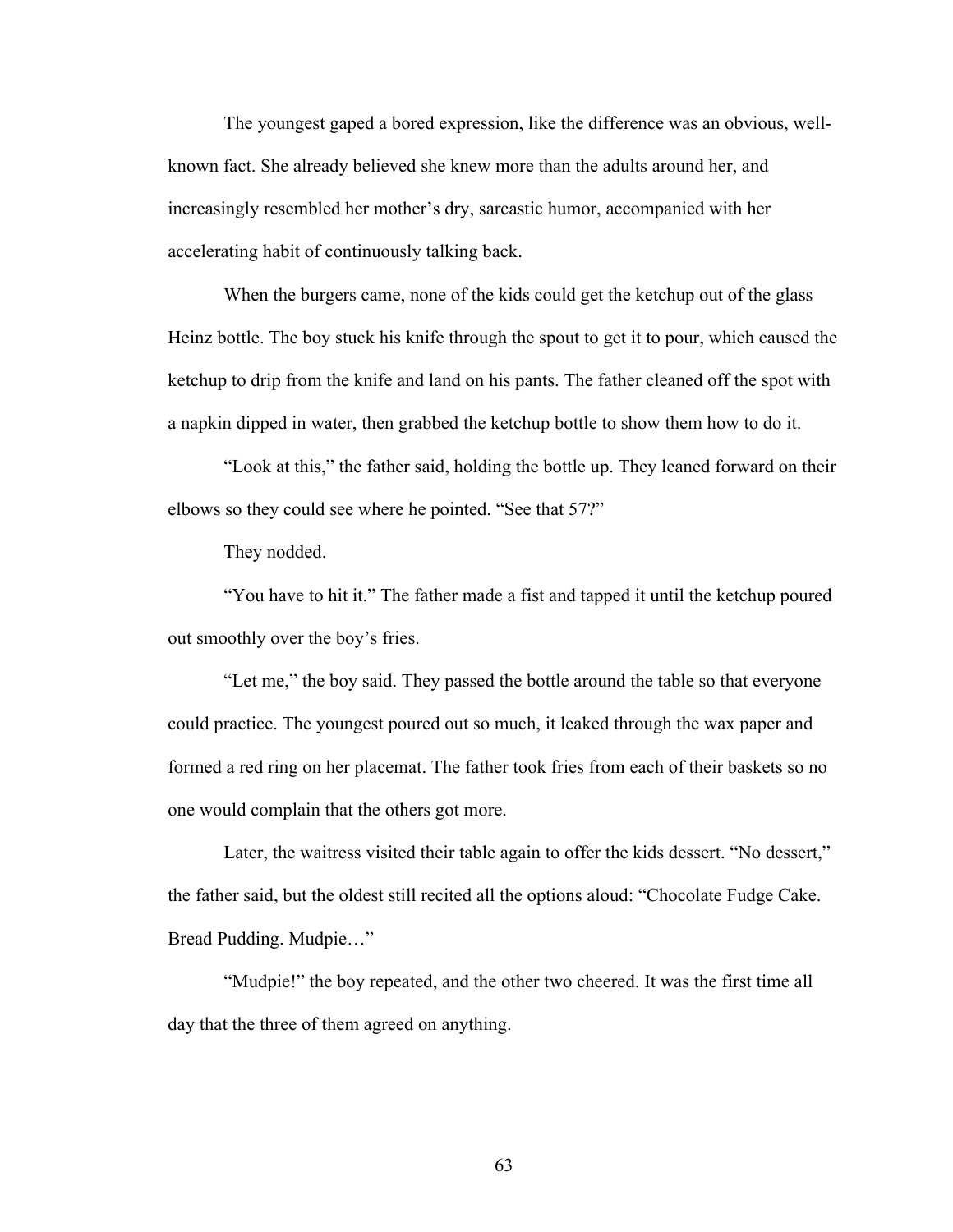The father was working on saying no. Their grandfather thought they were spoiled, that they had too many toys. And it was true—their own rooms, the boat, the plane—the grandfather once listed them all to the father. He claimed that because the father gave them everything, they were failing to learn work ethic, would always expect to have what they did growing up. He also thought flying was unsafe, believed the kids would roughhouse near the nose and the propeller would chop their arms off.

The youngest ate her ice cream too fast and got a brain freeze. The other two yelled out remedies through bites of pie.

"Rub your ears," the oldest offered.

"Clench your teeth," the boy said. Ice cream streamed from his bottom lip onto his chin. He barely chewed his oversized bites before swallowing them. "It always works."

The kids each had their favorite jobs during pre-flight. The oldest was the only one tall enough to reach the wings, so she unhooked the chain tie-downs suspended from beneath them. It was the most envied job, and sometimes the other two fought over who would hand the chain to their sister.

The youngest reminded the father, "I get to do that when I'm bigger."

"I know you do. I need help with those blocks though."

A pair of yellow blocks cradled the front tire. The youngest ducked her head beneath the propeller to retrieve them. They were connected by a white string, and after backing away from the plane, she draped it around her neck so the blocks fell behind her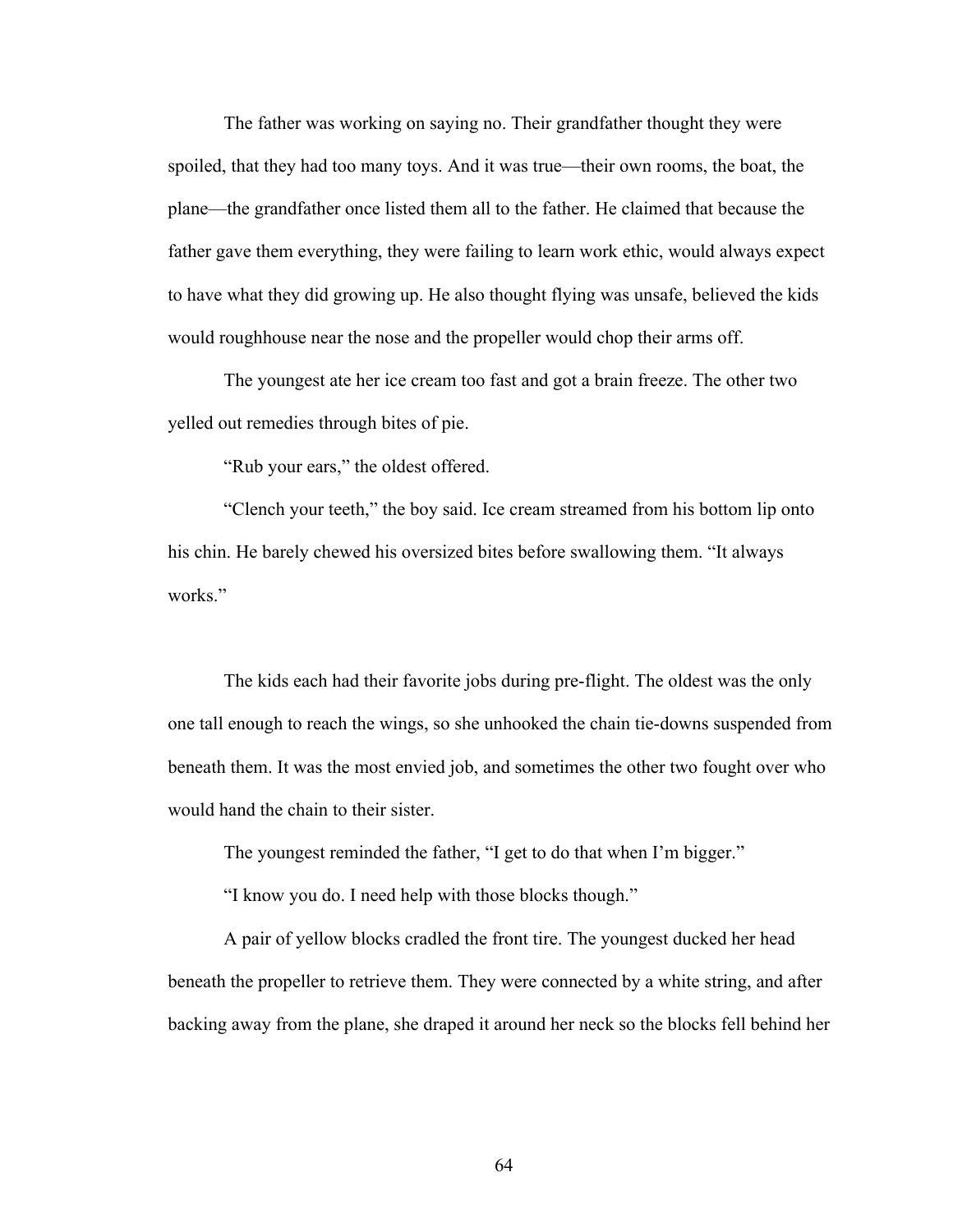shoulders in bulky wings. She spun in circles, and the blocks floated out behind her. The father grabbed her arm to make her stop.

"Those are filthy," he said.

When he removed the blocks, the string scraped her chin and left a greasy smudge. The father licked his finger to clean it off, and the youngest whined, "That hurts," until he stopped rubbing.

The boy liked to check the oil. He had to be lifted to reach the compartment on the nose, so the father held the boy with one arm and a rag with the other. The boy was particularly careful with the dipstick, brought it gently to the rag, because he once got in trouble for dripping oil on the father.

"Full," the boy said. The stick got stuck momentarily as he maneuvered it back in place until the father reached in to help the boy wiggle it out.

When they were all seated in the cabin with headsets on, the kids passed around the preflight checklist and took turns reading off the items. "Flaps up," the boy said. The father responded, "Check," from the cockpit. The boy handed the list to the youngest.

"Car…Carba," she stuttered.

The oldest leaned over to inspect the word. "Carburetor," she told her sister.

"Carburetor heat cold!" She tried to read another, but the oldest delegated the rules and took the booklet from her.

Because the kids were not aloud to speak while they taxied, it was usually when they fell asleep. For the first twenty minutes of the flight, the father climbed to cruising altitude in silence. He programmed the autopilot before tossing his chart on the open seat next to him. Outside the window, a fixed line separated the mountains and desert. From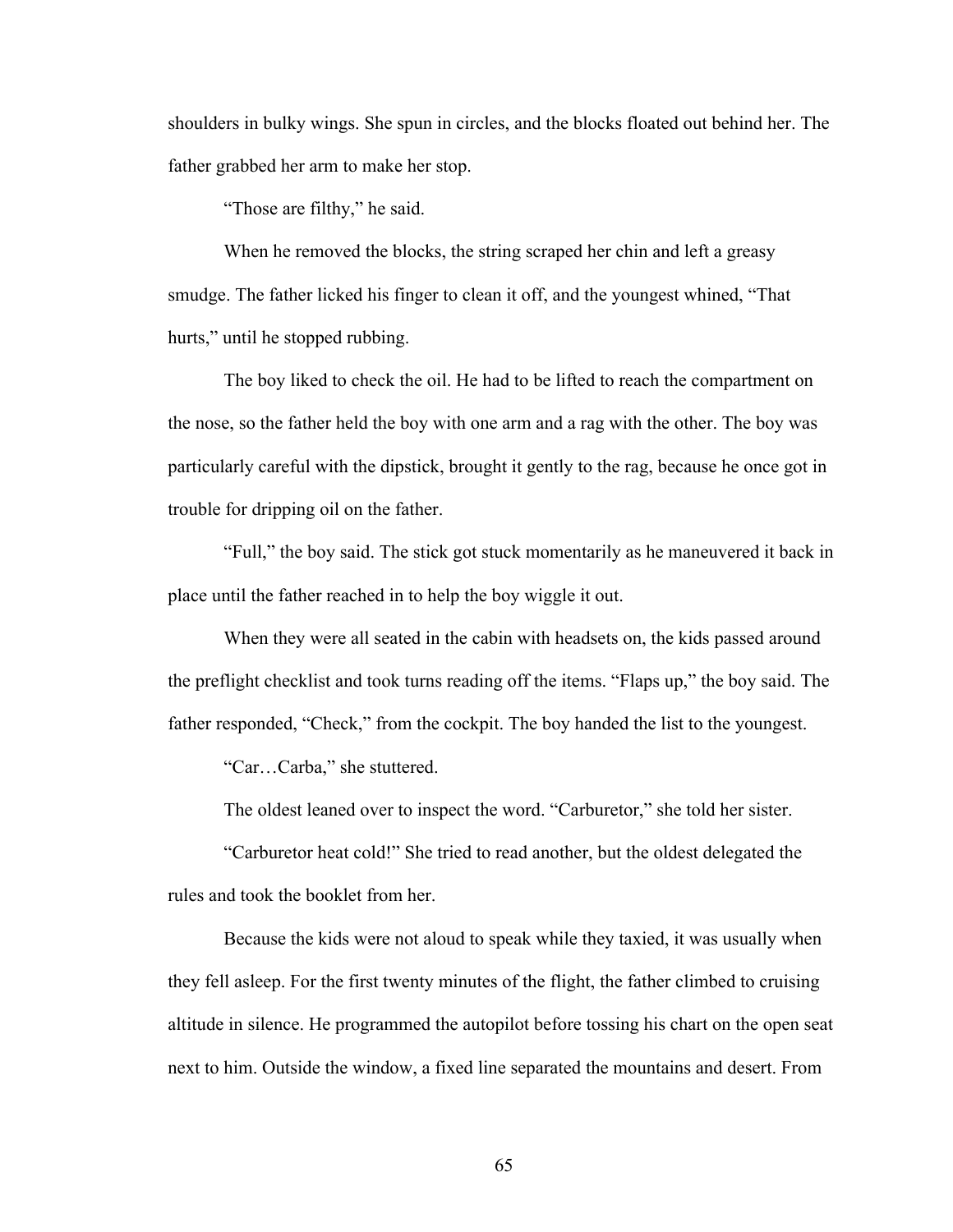the sky, the earth had harsher angles, and he always noticed it. In his thirties, he spent five years flying seaplanes in Alaska, carried mapmakers over the wilderness to document the forests and peaks, and to give names to the endless expanse of lakes. Once, the father was given the opportunity to christen one, and he named it Boden Lake, after his roommate, a hundred-pound Bernese mountain dog. When the father made deliveries to remote towns and hotels, Boden took the flights with him, filled the entire floor of the cabin. They hiked and fished together, spent five summers swimming in crystal ovals that the father dove into as deep as he was able. When his ears tightened from the pressure, he twisted back, saw Boden's four white paws, suddenly small, peddling, his thick, wet strands floating and sinking about his feet, and he rose lazily toward the surface into the aqua light until there was air, and sky, and Boden, and both their tongues flowing blissfully out the sides of their mouths as they lapped up the holy water.

"Can we skip school tomorrow?" the boy asked.

"No."

"But I'm sunburnt." The boy pressed his fingers against his tinted face. When he pulled them away, white, oval fingerprints dotted the space across his cheekbones.

"You have baseball in the afternoon."

The boy looked like he might cry at the mention of it. The father never had interest in sports and didn't force the boy to play; it was the boy who originally requested it. He spent hours organizing his collection of baseball cards yet dreaded going to practice. The father wondered if he was to blame, if this was just an early sample of what the grandfather had been prophesying—because the boy wasn't automatically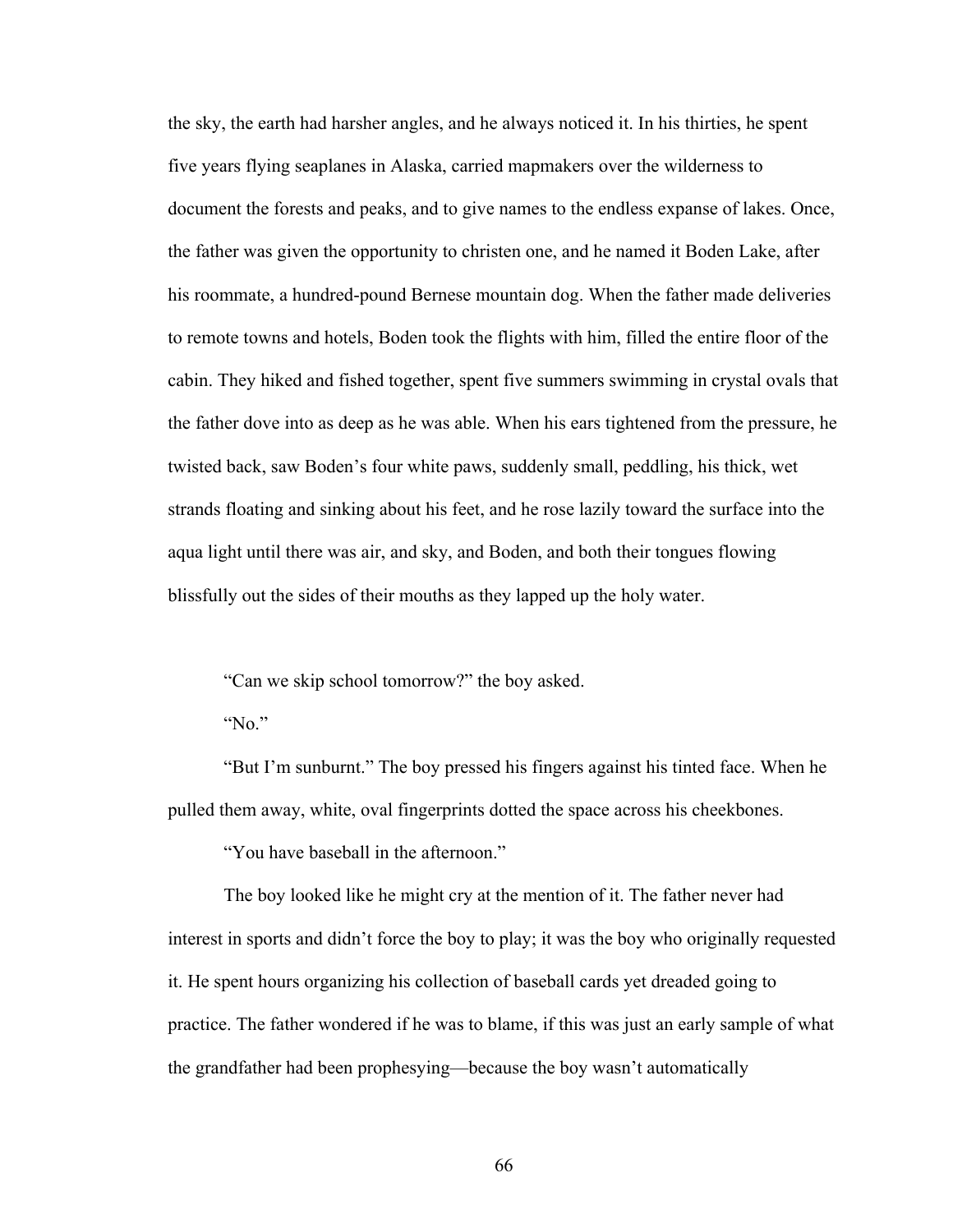succeeding, he already gave up and ceased trying.

"Put your hand on the throttle," the father told the boy, trying to distract him.

"That's okay."

"Just try."

The boy didn't like to touch the throttle because he knew it made the plane go. He was nervous he'd pull it out too far and the propeller would stop. When they went to Seattle, the father pulled it out all the way to show him. He started crying, "Don't do it Daddy, please don't," even after the father did and the propellers continued churning. The father raised his voice and yelled, "It won't stop," which made the boy cry harder. The father instructed the boy to breathe, breathe deep, and pushed the throttle in to make the plane speed back up.

The father encouraged him again, but the boy asked to trade places with his sister.

"My turn," the youngest said. She buckled in then reached for the copilot's yoke to try and turn the wings.

"Ask first," the father said.

She huffed, returning her hands to her lap. "Can I go?"

The father nodded and grabbed his yoke as well. "Let's go right," he said. Both yokes had control of the ailerons that made the plane turn, and because their feet didn't reach far enough, the kids didn't understand that turning also required the rudder pedals. He timed his turn with the erratic pacing of his daughter. When the plane rolled to its side, the ground moved into her window and forced the sky behind her head. For ten minutes, the father let her make occasional turns in the air, pausing in between to return the plane back to the heading.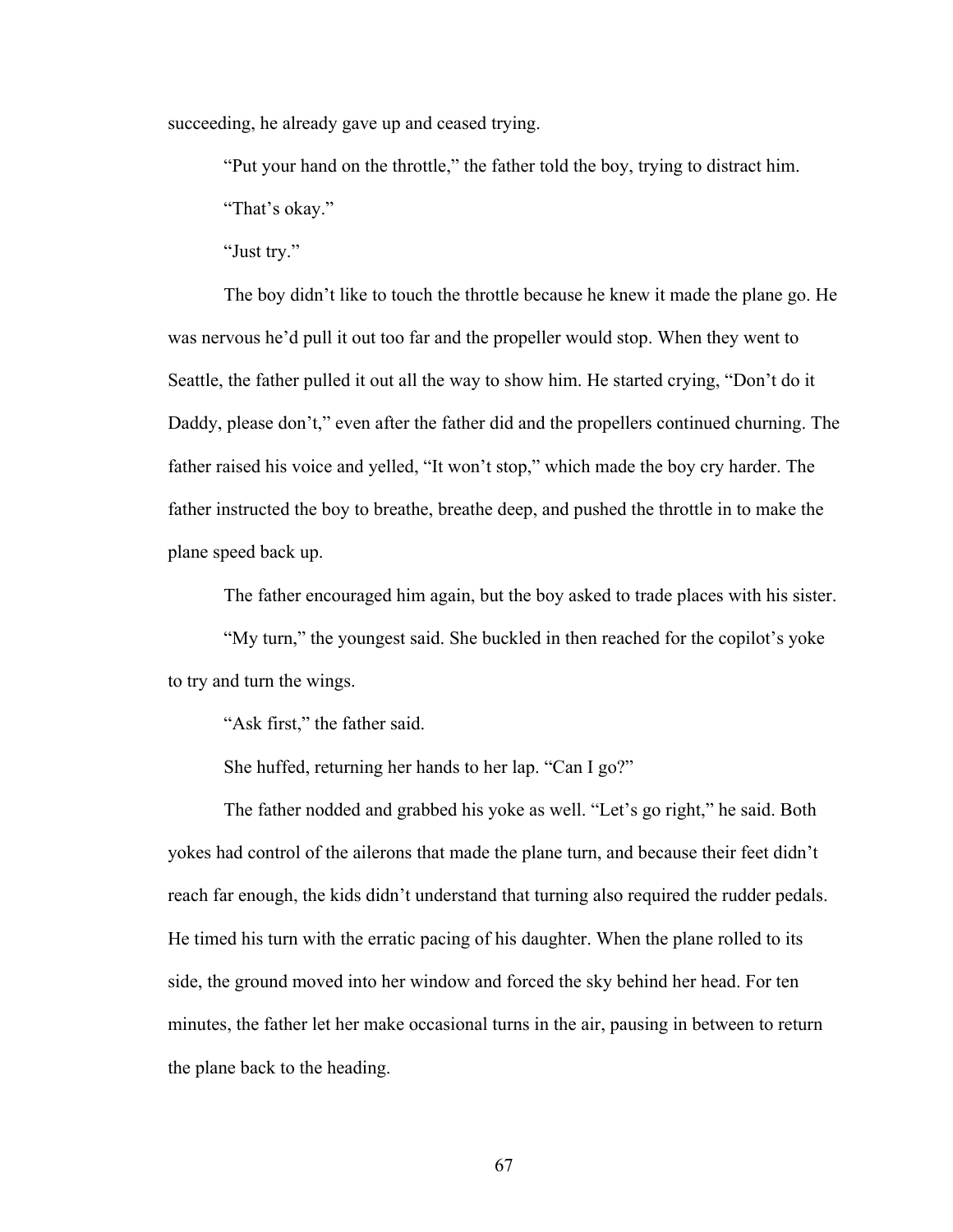From behind him, the oldest tried to speak, but her voice broke in and out over the frequency.

"Say it again," he told her.

"Can you do a G?"

Next to him, the youngest laughed in agreement. "Yes, do a G!"

The father didn't remember the first time he showed them a g-force, but now they asked for it every flight. They liked the sensation of their bodies stretching out between the earth and sky. Sometimes the maneuver made the boy feel airsick, but when the father glanced back, he saw the boy was smiling too. The father pulled the yoke sharply to make the plane climb. The abrupt force caused their stomachs to drop as the plane rose, and all four felt their bodies drag behind them. The kids yelled "Whoa!" and laughed through the headsets. After the father leveled, the three of them decided that's what it feels like to be silly putty.

Eventually, the Cascade Mountains welcomed them in the distance. The evening tilt of the sun kindled the tops of the pines trees and draped them with golden hues, and amidst them, countless rivers and streams, some still frozen, carved their paths to the rhythms of the slopes.

The father turned to the youngest. "Do you want to tell them?" he asked.

She nodded, held the microphone wire tight against her lips then turned to face the cabin. "Clear you ears!" she declared. When the other two kept laughing and didn't reach for their noses, she repeated, "You have to clear right now," and stared sternly at her siblings until both of them obeyed.

\* \* \*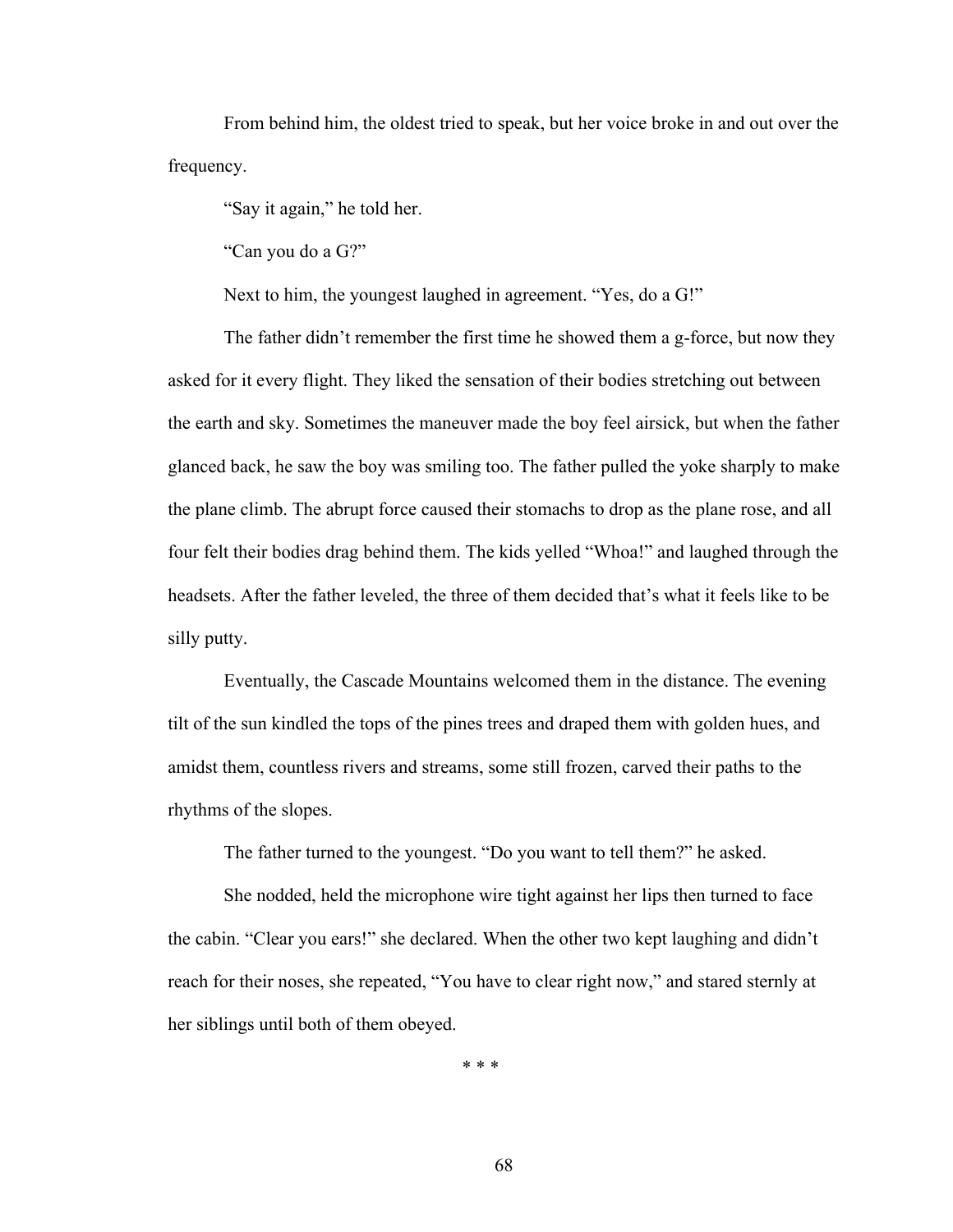By the end of their trips, the kids were exhausted and grew less helpful. They knew that when the father turned the engine off and the plane sat still before the hangar, they were supposed to begin their search for garbage beneath the seats. Instead, they stood outside the plane waiting for their father.

"Not until the plane is clean," he said, also feeling tired.

With displeasure, they climbed back into the plane. The father said they weren't allowed to exit until they collected at least three pieces.

"Three," the youngest said. She showed her father the small chunks of lint hovering over her palm. She dropped her findings into the plastic bag that the father held before her.

"Not quite. Two more."

Once the father let them into the hangar, the girls immediately lined themselves in front of the massive garage door. The boy, the last one inside but the only one to deliver actual trash, screamed, "Wait!" as he ran toward his sisters.

"I'm waiting," the father said.

"Okay, ready." The boy signaled for the father to press the green button. With a lethargic pace, the hangar rose, and when it was just above their heads, the kids reached up and grabbed the ledge of it. They had contests of who could hang on the longest, and it steadily lifted them—their favorite kind of flying—until their toes separated from the cement. Their six legs swayed beneath them and their shirts lifted up past their belly buttons. The oldest let go first, then the boy, and the youngest kept hanging on even after her feet passed the heads of her siblings. The father paused the hangar, and walked over to position himself directly beneath her.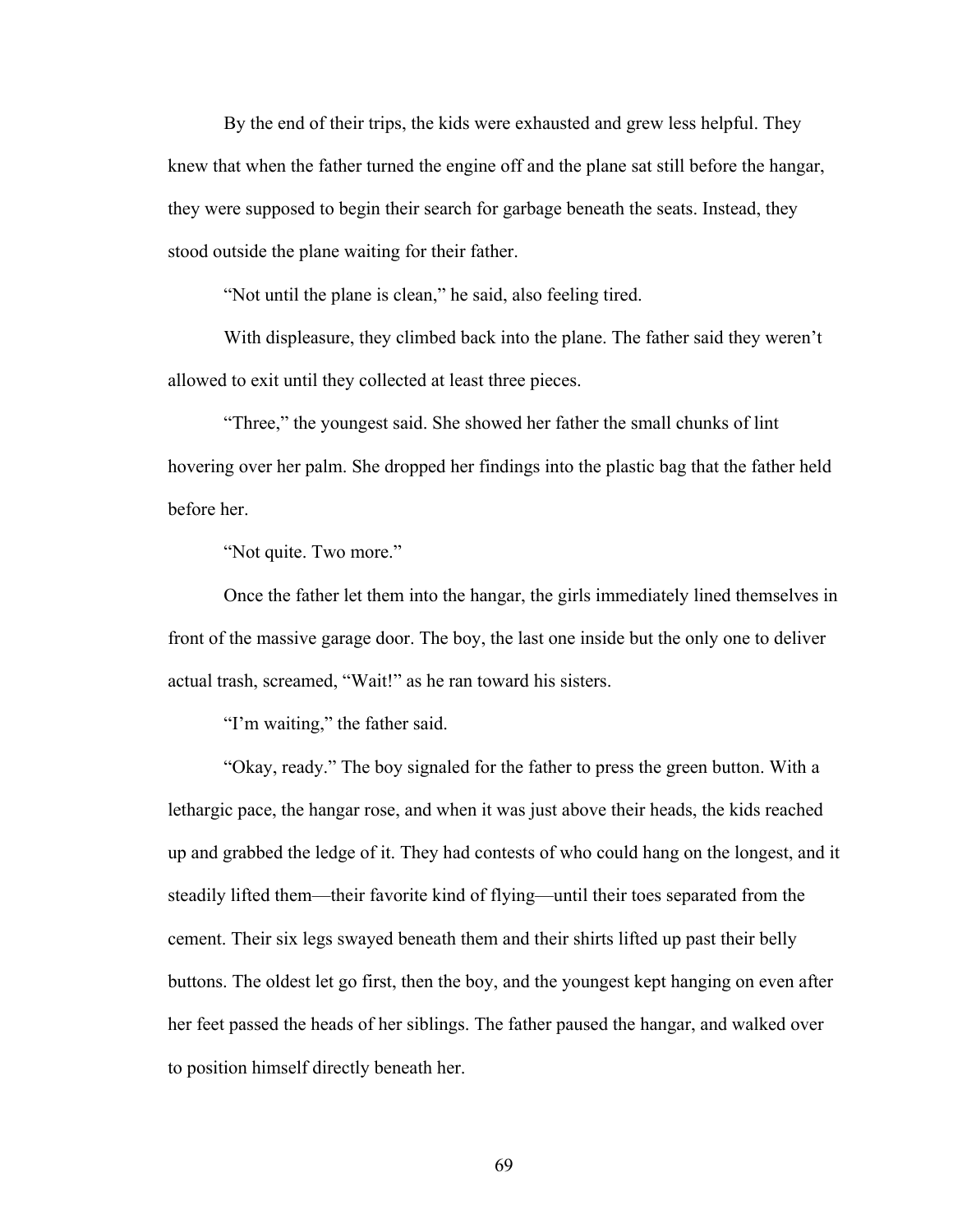"Time to let go," he said.

"Keep going!"

When she did let go, the father caught her under her armpits. The oldest and the boy grabbed her legs awkwardly to help lower her to the ground. She kept her arms raised in victory, knowing she had won.

"You're getting too brave," the father told them. "All of you."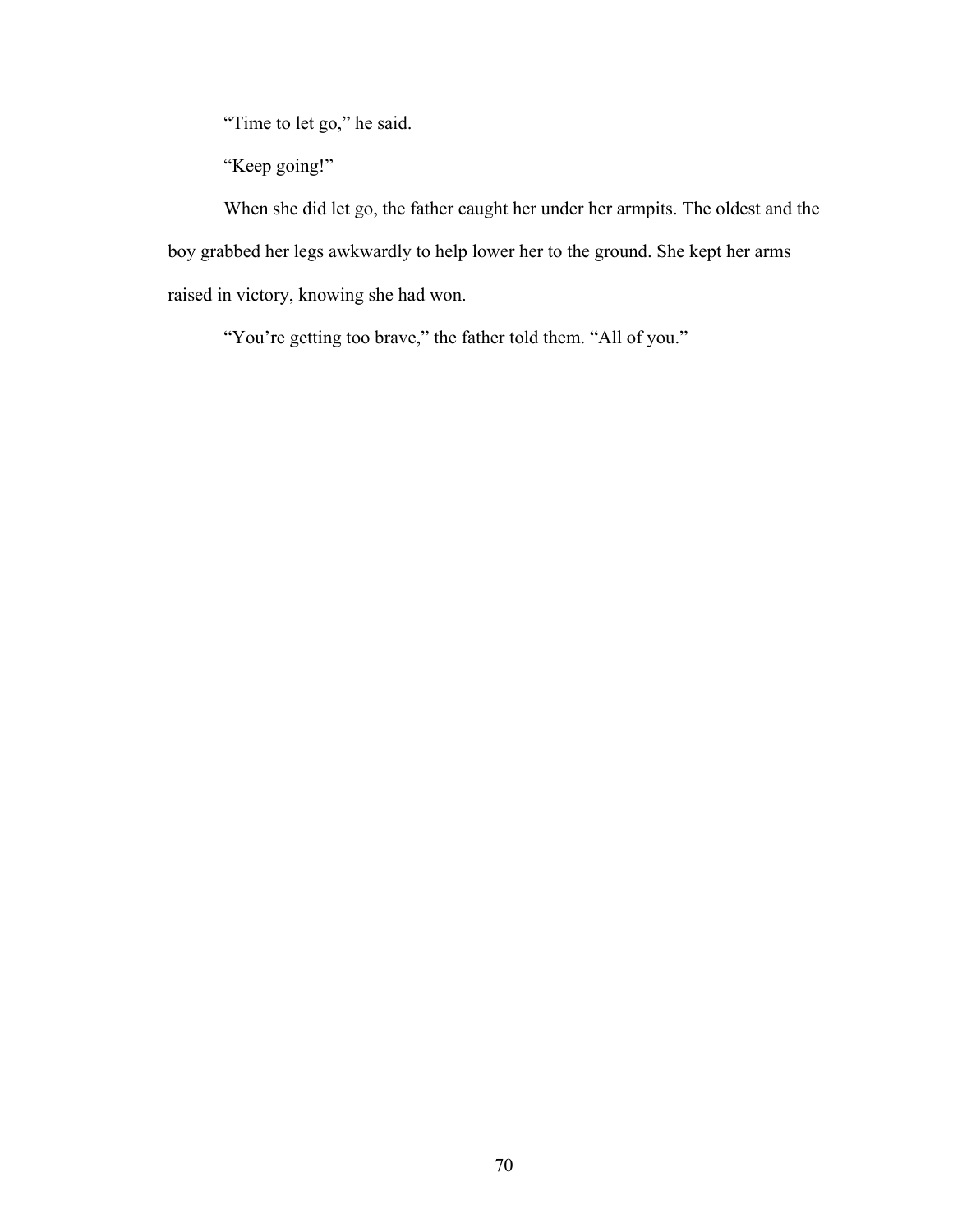## Full and Hungry

Last September, I quit my job cleaning fossils at the museum. I couldn't take all the equipment—the lab coat, how the rim of my goggles left a red line around my eyes, and all the miniature brushes, the sounds they made scraping against the bones. I stayed in my apartment for three months after, closed the blinds and asked my neighbor from upstairs to take my dog out for walks. She thought I sprained my ankle, brought me meals sometimes and picked up Petra without asking any questions. When I did leave my apartment, it was Christmas morning, and I flew down the three flights of stairs. My arm hit the wall first, followed by my body, the force of which crushed and shattered all the bones in my elbow.

There are four metal pins inside me now. If I stretch my skin a certain way, the outlines appear on the surface of my flesh. They remind me of tiny needles, and I like to imagine them sewing my bones back together. The doctor told me it would be a year before the pins could come out, but even then, it would still bother me. His name was Dr. Zarosinski, and because the pain medication blurred everything, made the room slightly erased, I often focused on the cursive letters stitched on his coat. After the surgery, he arranged for me a Nutritionist, whose name is Dr. Sue Li, but I call her My Nutritionist because her name is too simple. Five letters doesn't seem like enough for her. Every Thursday, I take the bus downtown to her office and we talk about my body and my mind.

That's how I met Charity.

She sat across from me under the bus map, the colors of the different routes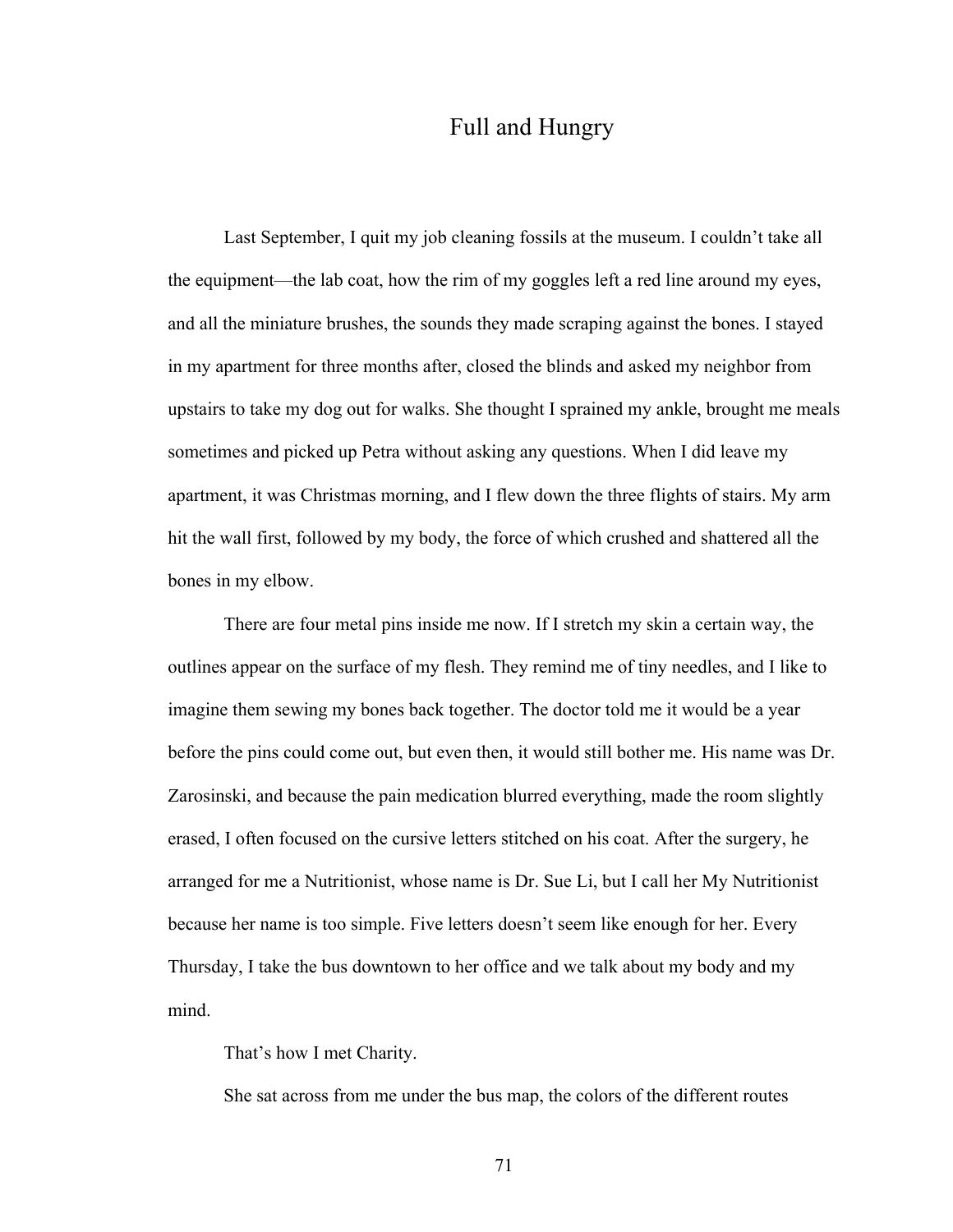twisting over her head in a distorted rainbow. Her hair was long, streaked red, and friendship bracelets orbited her wrists, the kind I collected in middle school. Whenever she moved, they repelled down her forearms in clumped dreadlocks. I didn't often speak to other people on the bus—my thighs overflowed into the neighboring seats and prevented people from sitting next to me. But Charity wore her apron and nametag from work, and I fixated on the bold, capital letters.

"Do you ever feel pressured by your name?" I asked.

She removed one earbud then unpinned the nametag. "Nope," she said, dropping it in her purse. I waited for her to put the earbud back in, but she didn't.

"Do you?" she asked.

"Sometimes."

"What is it?"

"Juliette," I told her.

"What's wrong with that?"

"I don't know. I think it sets up unrealistic expectations."

"Why? Because your so fat?"

"I guess."

"My kid was real fat when he was little," she said. "His cousins used to put him in the dryer to make him shrink."

"You have a kid? You look so young."

"I am young," she said. "Too young for a kid."

"What's his name?"

"Jericho. But I call him piece of shit."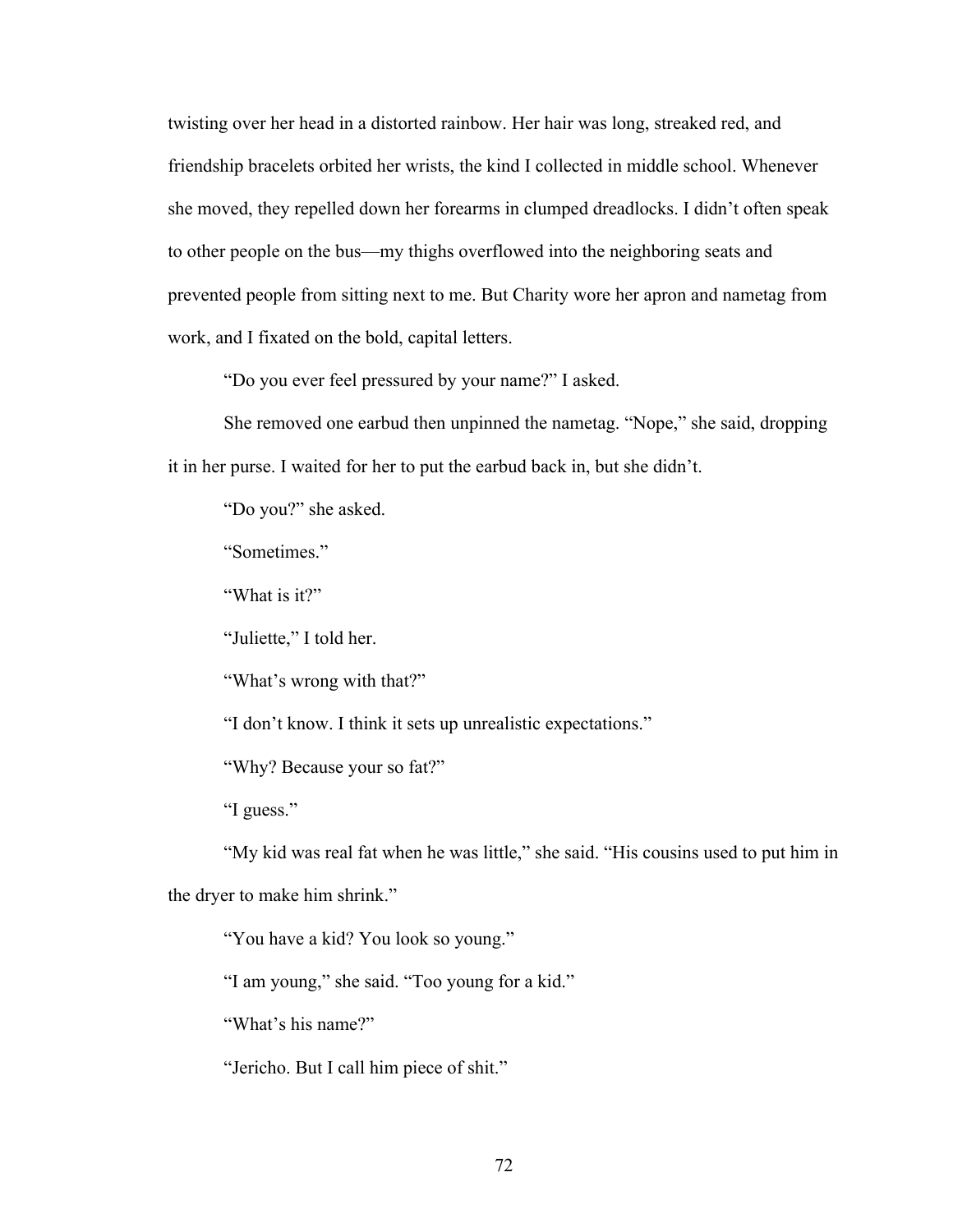"That's a beautiful name. Jericho, I mean."

"You into names or something?"

When I was seven, I found the baby name book my mother bought during her pregnancy with me. The book had three thousand names, and I read them aloud to her, "Agatha, Agda, Agnes," loving how similar they sounded, the way my tongue popped off the back of my front teeth as it repeated the same motions inside my mouth.

"It's weird right?" I said. "That everyone just lives with them."

"Not really," Charity said. She didn't share my fascination, but continued to talk with me, told me that Jericho was awaiting trial for robbing a schoolmate's house. He was seventeen years old, held a nine-year old boy at gunpoint for an Xbox and fifty bucks. "It was a joke," Charity said, "The kid gave him a hard time at school, so he did it on a dare. The little mother fucker."

Before her stop, Charity invited me to go to lunch the next day.

"It's hard for me to leave my apartment," I said.

"Why?"

I tried to think of a better way to explain it. "It hurts my ankles after."

"Okay, I'll bring you food then," she said. She pulled a pen from her apron and wrote my address on her palm.

Charity brought me soup the next day. She walked into my kitchen like she'd been there before, like she already knew where the silverware drawer was. Taped to my refrigerator, a list of food reminded me of the things I could and could not eat, and I tried to hide all the bad food before she came. The "bad foods" were printed in red, and bold,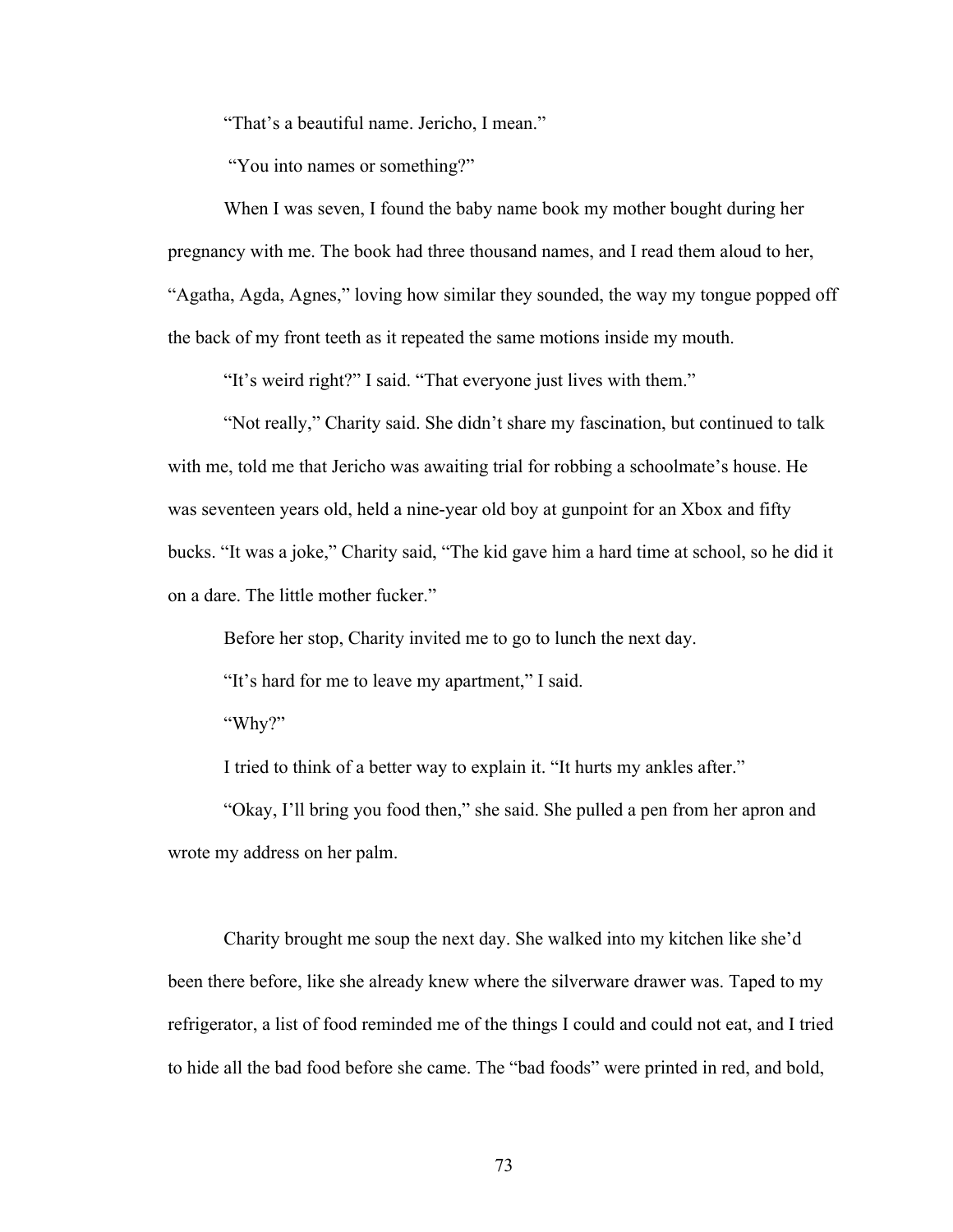and a bigger font so I couldn't keep telling My Nutritionist I didn't see them on there.

"Soup's okay," I told her.

Charity transferred the soup to my ceramic bowls then brought them to the table. She drew a pack of cigarettes from her purse and offered one to me. We smoked instead of ate, the white billows drifting above us, diffusing into the ceiling while the top of the soup condensed with a shallow layer. I told Charity about the notebook from My Nutritionist, how I was supposed to write down everything that I ate. My mother claimed I used food to cope with my insecurities, but My Nutritionist said it was neurological, that there was no chemical distinction between the sensations of full and hungry.

"You ever think she makes up that shit?" Charity asked.

"I've never really thought about it."

"Maybe I work for her and am just pretending to be your friend. You can't really know right?"

"I guess not. But I think it's helping. I used to be fatter."

Charity nodded. "I used to be so cracked out I beat my kid. But I still think about crack all the time. I was thinking about it when I walked up the stairs, because of all those white specks on the walls."

We never touched the food, because I wasn't hungry, or maybe the cigarette filled me. I felt like I could say anything around Charity. When she pulled her braids back into a loop at the base of her neck, I asked if she could do my hair the same way, and she never teased me about it after, just told me white girls' hair is too weak, can't handle braids that tight. Later, she poured the soup down the drain and put the bowls in the dishwasher like I was her guest. When she pulled out the bottom rack, she paused.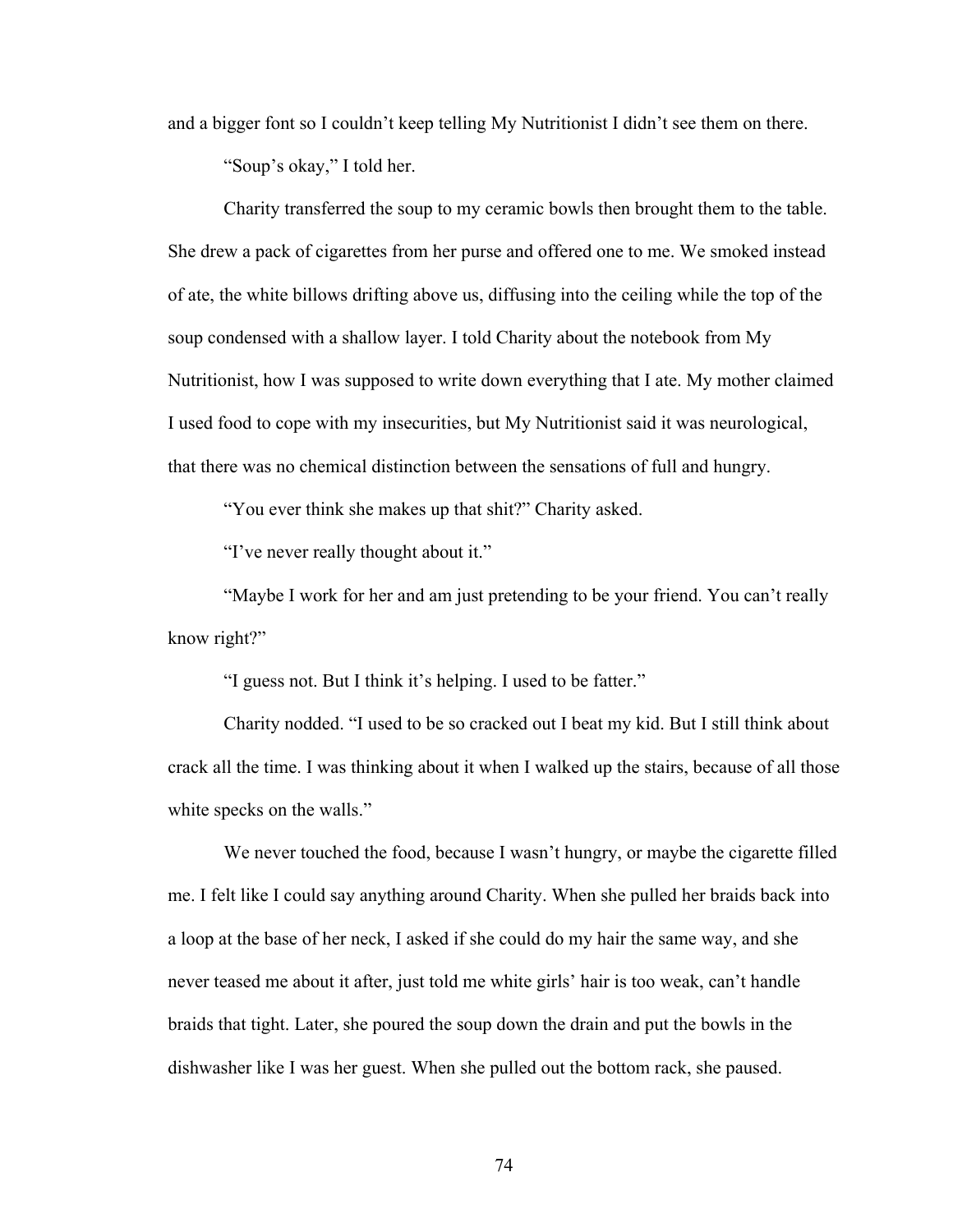"Why are all these bags of chips in here?"

"I'm hiding them from you," I said.

Charity set the bad food on the counter and replaced it with the bowls. "I get that."

She invited me for dinner at her place the next week, but I told her I didn't like leaving Petra, that he barked if I wasn't there.

"Okay," she said. "I'll come over again sometime."

After I locked the door behind her, I turned on the heater in my apartment. It made a low murmuring sound, and I could feel the vibrations through the bottoms of my feet if I sat on the side of the sofa closest to it. For the three months I stayed in my apartment, occasionally I let the heater run for hours until my clothes melted to my skin and I had to peel the sweaty cotton off my body like a wrapper. Petra shook as I picked him up with my good elbow. He was going blind, I had lost weight, and sometimes he didn't recognize me, barked for hours at my feet. To remind him, I scratched behind his ears in the familiar place he loved the most, where his little bones stuck out like horns.

On the wall of her office, My Nutritionist had a poster with the outline of a nameless person's head. It was drawn in black sharpie, and arrows pointed from the mouth to the brain to the nerves, where a burst of red stars erupted in the center. "This is what happens when you eat," she told me. "Pleasure signals fire in your brain like electric shocks."

She said there were other ways to experience the stars—exercise, sex—and if I worked hard enough, I'd learn to crave these other types more than food.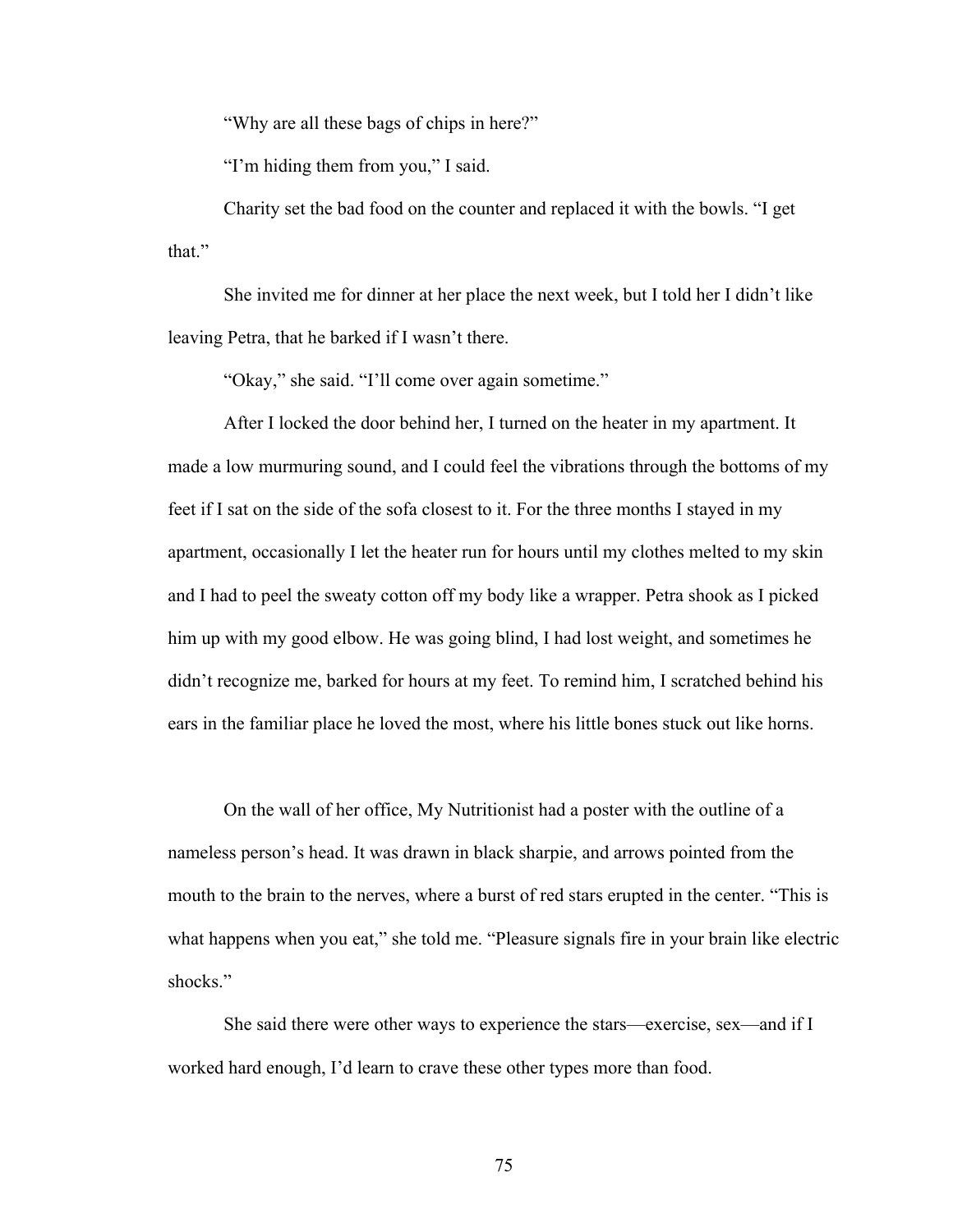"Can you think of anything else other that stimulates that sensation?"

The day I quit my job, the museum received a bison molar in the lab. It was the size of my palm, and I marveled at the preservation, the rich brown and blood red color. The entire chewing surface, enamel, and root were still visible, over ten thousand years later, and it made me think of losing my first tooth in kindergarten, how I loved to rub my tongue along the gummy space. When the paleontologist came in to discuss the restoration, I had the fossil halfway in my mouth, was grinding it between my top and bottom teeth.

"Not really," I said.

She nodded and scribbled on her legal pad, which she did often, but never bothered me. It just reminded me of all the food I didn't write in my journal. At the end of my appointment, My Nutritionist told me to write down three times during the week when I felt the pleasure signals without food. On the bus home, I remembered the final month of what she called my dark time, how after ordering take-out every night, I ran out of money, so I started chewing on things in the apartment. Paper. The sofa cushions.

When Charity came over again, I told her about the assignment.

"I went to an addicts group for a while," she said. "They gave us assignments like that too. We had to go to their service twice a month, for communion, and I always took a hit right before, cause I felt so fucked up, you know?" she laughed. "You want some crazy stars?"

The last four cookies in my apartment were hidden inside my sweatshirt pocket. I filled it before Charity arrived and took bites when she wasn't looking or stepped near the window to smoke, although she never would have cared. She claimed she used to crave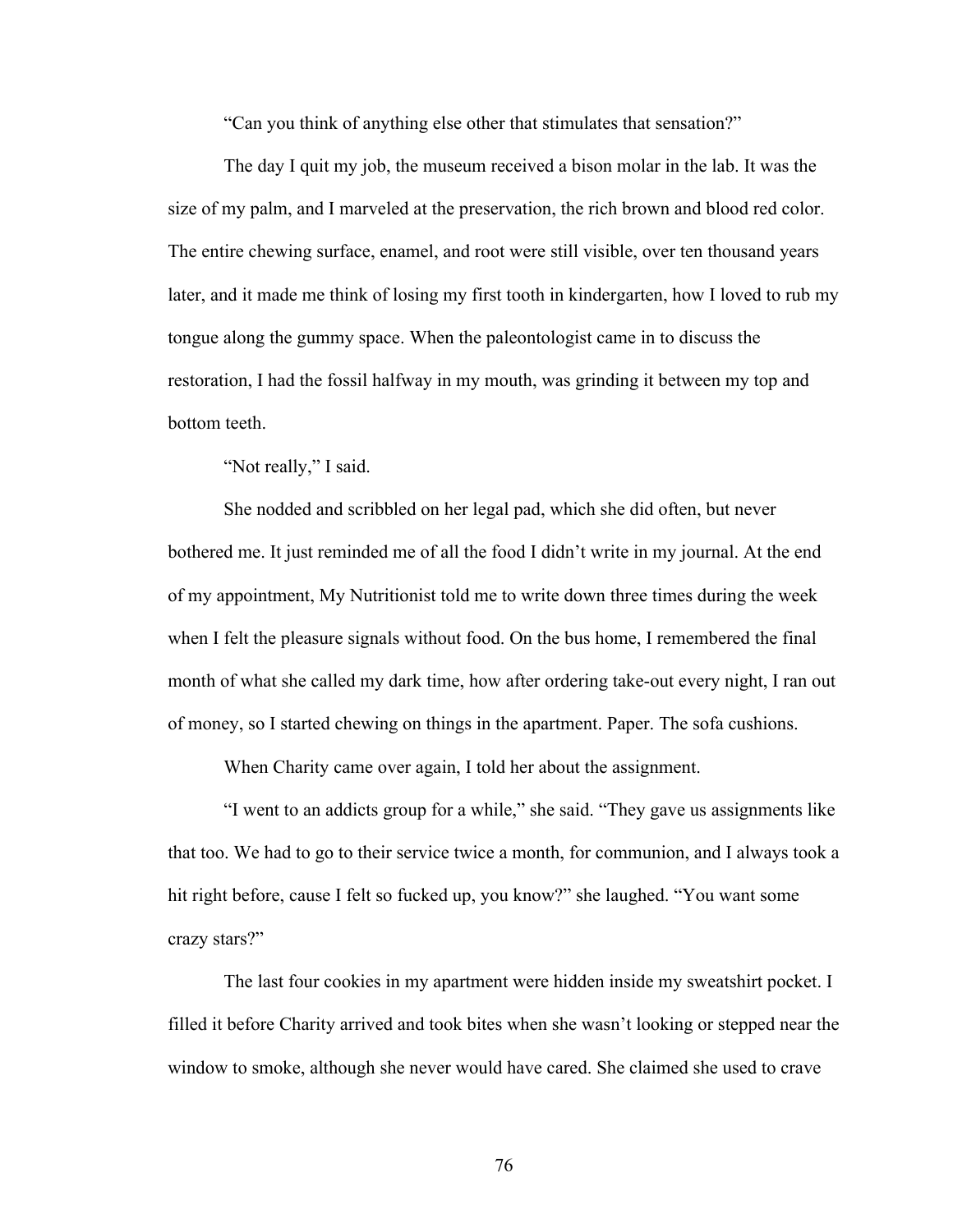sweets too, because of the crack, but now she doesn't like sugar, doesn't even have thoughts about it. The crumbs littered the bottom of the cotton, and I alternated rolling them between my forefinger and thumb so they dissolved into smaller pieces, or pushing them into the constricted space beneath my fingernails.

"You should go with me sometime," Charity said. "I think you'd like it." "Maybe."

On the opposite wall, teeth marks were printed on the bathroom doorframe. They were near the bottom, a half moon of oval dimples carved into the wood. When Charity went to the bathroom, I placed a handful of cookies in my mouth. They tasted sweet and processed, with heavy grains that sunk into the craters of my molars. I felt the pleasure shocks—they were the sugar stars, the best ones, and I leaned back to watch them fire out of my ears and nose and mouth and surround my head like a halo.

Charity took me to the seven o'clock Mass because she worked at nine and wanted to go to breakfast in between at the Golden Apple. She worked numerous doubles a week to pay for Jericho's lawyer, and sometimes I felt guilty around her because I hadn't worked since September. My Nutritionist said my job was getting healthy, and I told Charity this, although it didn't take long for me to wish I hadn't. If I ever told her to have fun at work, she said, "You too," and laughed a little bit.

She waited for me on the steps outside the church smoking with a man named Jim. Her streaks had faded into a neon orange color, and her head reminded me of Halloween.

"You came," she said.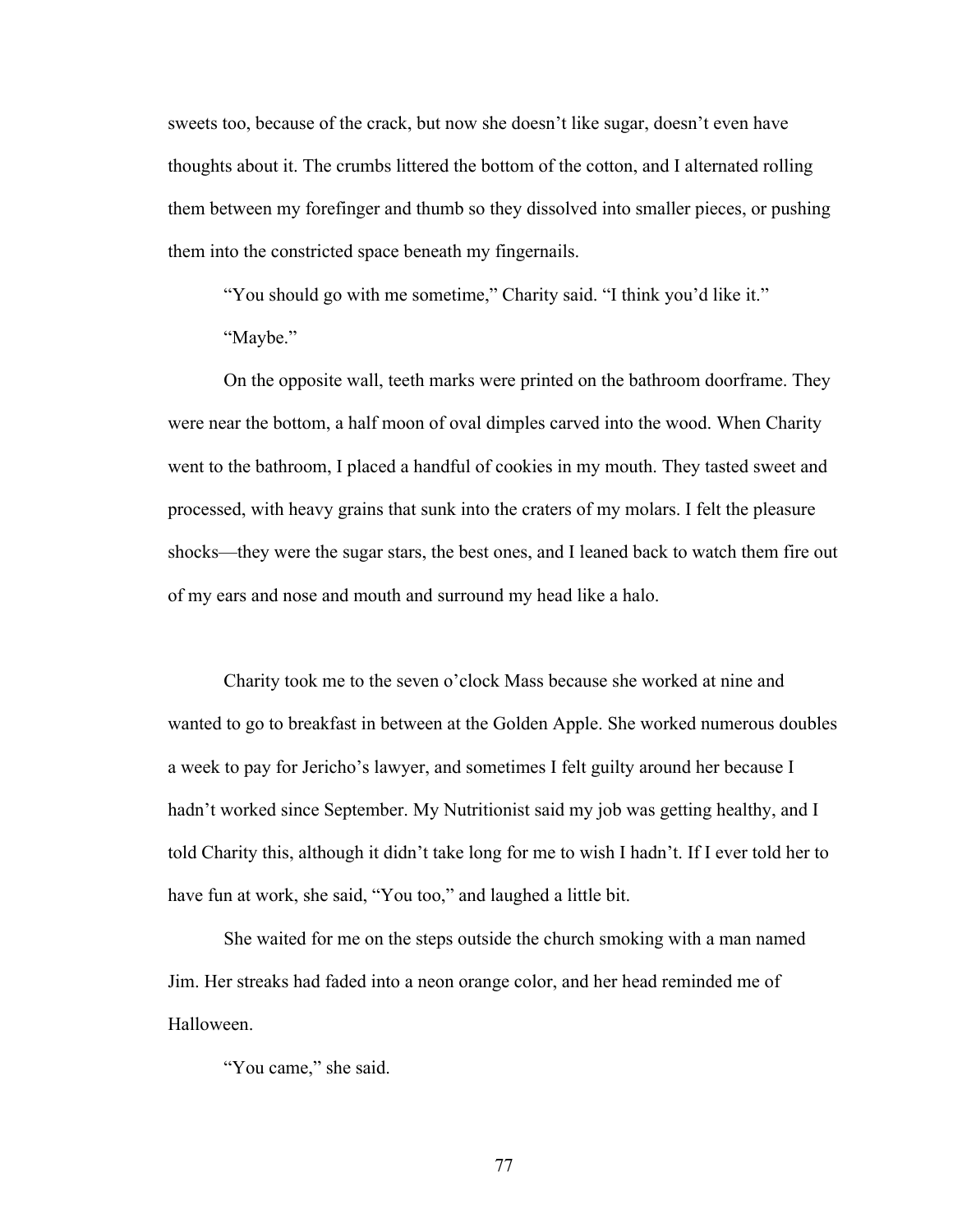That morning, it took me twenty minutes to walk down my stairs. "Sorry I'm late," I told her, but Charity didn't rush us inside, just offered me a cigarette.

"I told Jim you wouldn't show," she said, and Jim nodded. His hands were in his jacket pockets, and a cigarette balanced loosely between his lips. He never reached up to adjust it, only opened his lips slightly to exhale around it. The three of us stood, scattered on our own steps, listening to the morning traffic. When Jim finally did lift his arms, I realized he had no hands, just stumps that ended where wrists normally began. He smiled, waved them back and forth like a crossing guard, and when Charity laughed, I realized he did this for fun, surprised people with his stubs.

During the Mass, Charity explained the different parts as they happened. "He has to say those prayers and shit," she told me. "So it becomes Jesus."

Until it was time to stand up, I played with the skin at my elbow, rolled the pins underneath, then showed them to Jim, who reached out to feel them. His skin was doughlike and cushioned without the twenty-seven bones that construct the human hand. I'd seen the bones before, when an entire set was sent to our lab. The paleontologist identified them as female, three thousand years old, and I scraped away the fused rock without altering any of the specimens. For weeks, I worked late into the night, thinking if I kept scraping away, her name would rise up through the discoloration of the metacarpals. Gradually, I pieced her hand back together like a paperclip chain.

I kept thinking about those bones, even when the priest put the flaky cracker on my tongue. When he brought the silver cup to my lips, I felt overcome by the sensation of the sturdy surface inside my mouth. He tried to pull it away, but couldn't, because I had bitten hard into the metal rim, wondering if the sharp edges could slice through the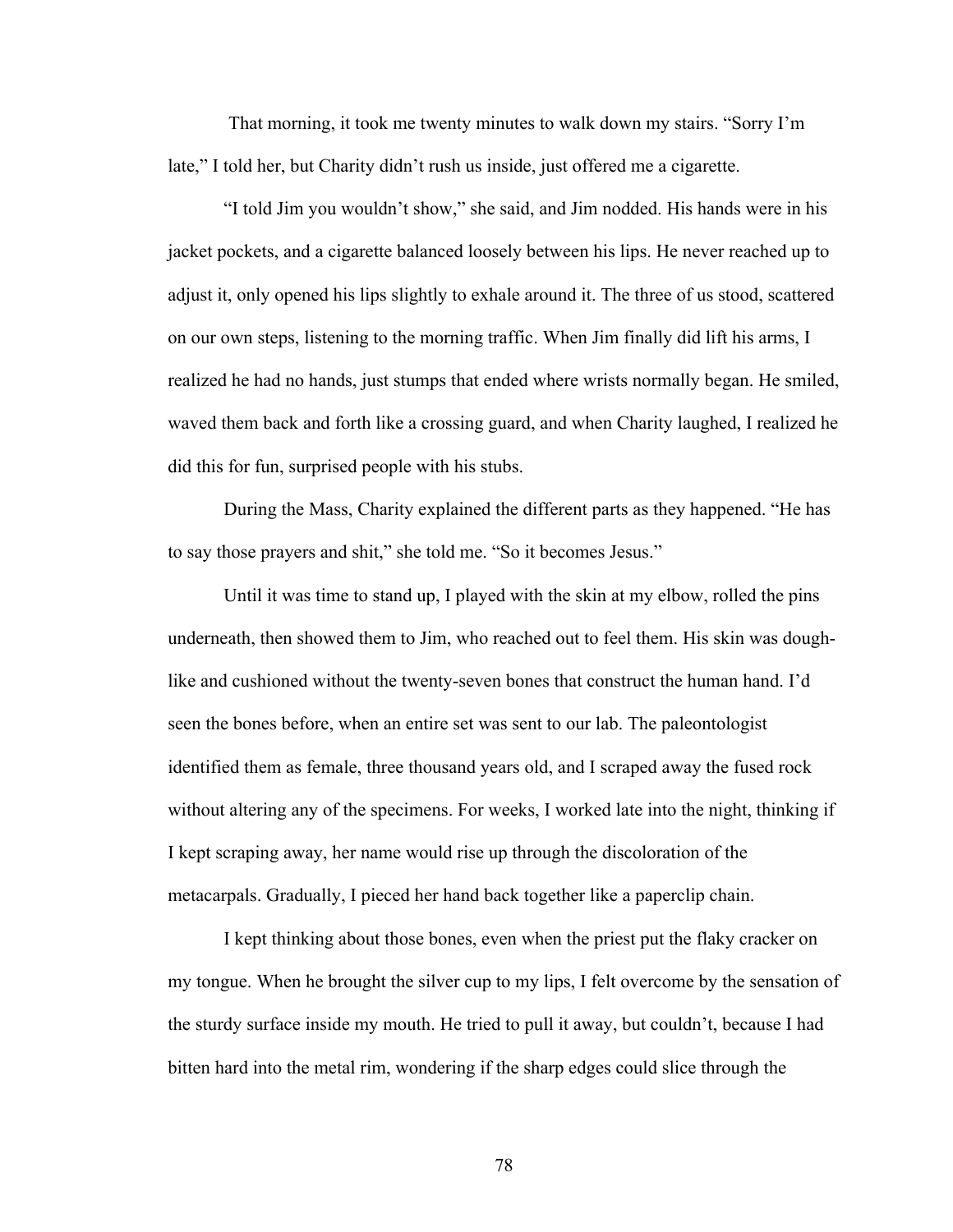corners of my mouth. It took him three more tugs before I finally released it.

"Doesn't it make you feel guilty," I asked Charity later. "Going there?"

Her cigarette rested loosely between her fingertips. "Guilty for what?"

"Never mind."

"For the drugs?"

"Yeah. Or, I don't know, for everything."

"You kidding me? I don't regret one moment I got high. When I'm on crack, I rule the fucking world. Nothing is wrong with me or with anything. That's real life. That's the real me. This," she waved her arm, drawing a curving line of smoke. "This is sloppy seconds."

At home, I wrote, *Bread, Wine, Cinnamon Roll*, in my notebook and drew stars around the entry. My Nutritionist asked about it during our session the following week. She smiled and told me I didn't need to write down Communion food.

The day before Jericho's trial, Charity needed to take her mind off everything, so we rode the bus together and made bets on how many homeless people were selling tickets at each stop. I agreed, because I liked the open space of the busses, how I could always see my feet. We rode around my neighborhood for three hours, and it was the first time I told her about my accident.

"Stupid shit happens, you know? To everybody," she told me after.

This is how I like to remember Charity—the light from passing buildings coming behind her in flashes, every few minutes igniting her orange streaks and crowning her forehead with bent shadows.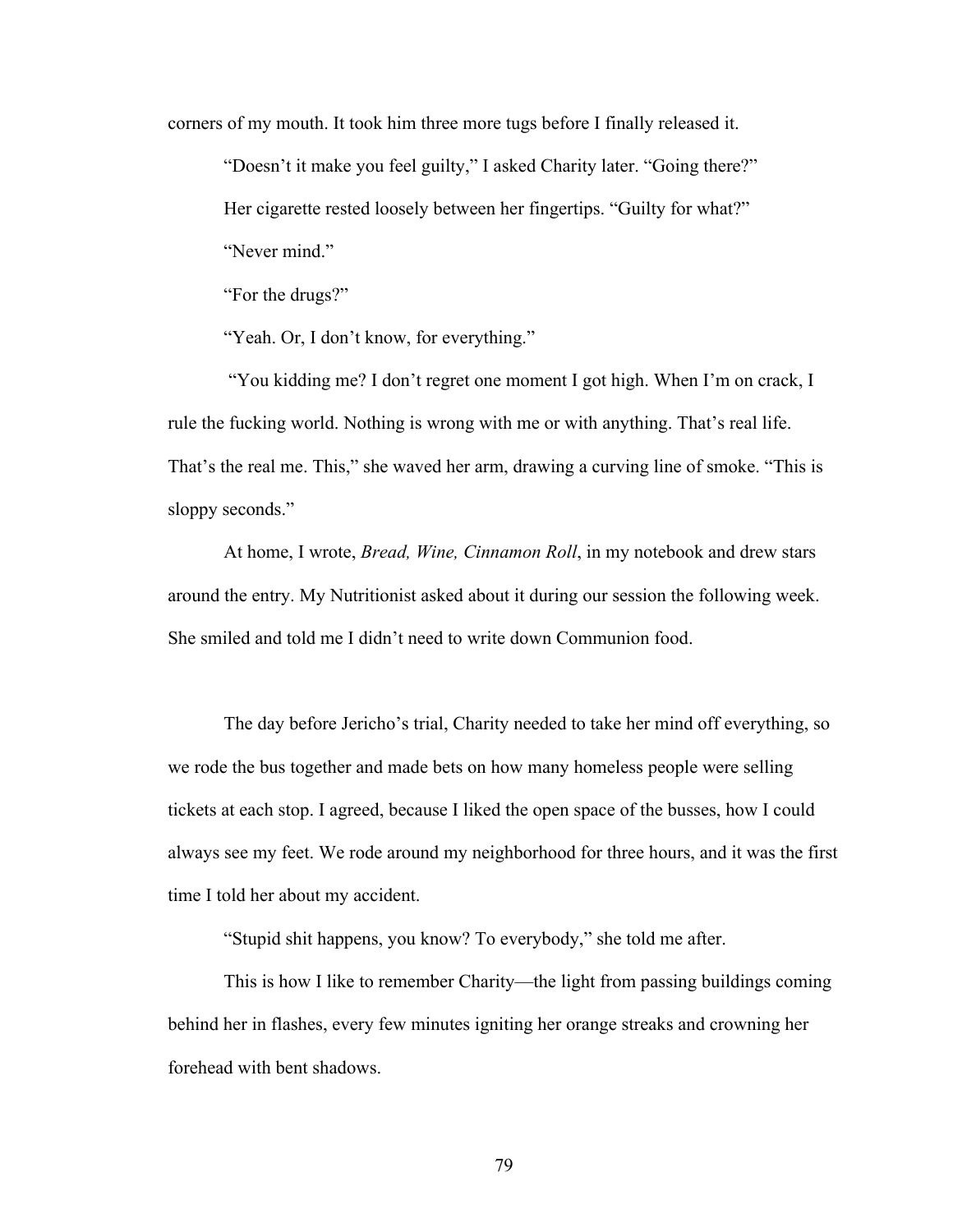The night after the trial, she begged me to come over, but it took me an hour to get to her. I stood at the top of my stairs thinking about the men who came, how they grunted instructions to maneuver me around the corners, steadied their backs against the walls for support until they had carried me like a coffin down the four flights. By the time I found Charity's apartment, the remnants of cocaine lines sprinkled her coffee table. It reminded me of powdered sugar, and I wanted to lick my finger, dip it in the bag and taste the sweetness.

They charged Jericho as an adult, and I told her everything would be okay, even knowing how irrelevant it sounded. While she cried, I pictured myself sprawled on my kitchen floor, chewing on a cereal box, and before I left, I grabbed the plastic bag of cocaine, sealed it, and went to Charity's kitchen. I stared at her cupboards and sink and refrigerator, then opened the dishwasher and stuffed the bag in the silverware rack next to some dirty forks.

My Nutritionist says that I look healthier every time we meet. I only go to her office once a month now, and it's in a new building, with the furniture arranged the same way it is on Oprah. She said it again today, asked me if I feel as healthy as I look.

"I don't really know the feeling," I said.

"Do you feel different?"

"I feel happier."

"Why do you think you were unhappy?"

"I think I liked it."

"Most people avoid unhappiness."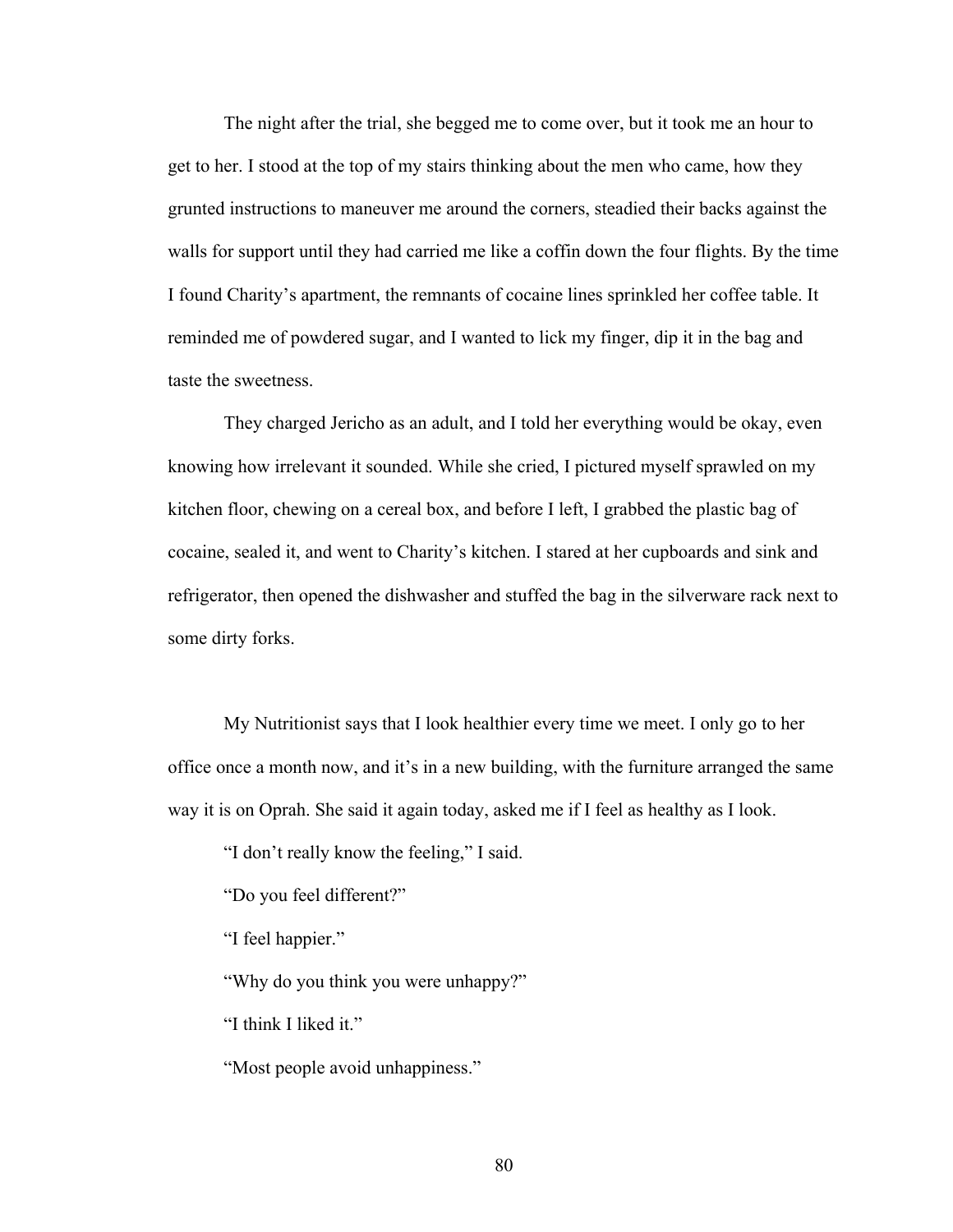"I know. But I was good at it. It made me feel numb."

"Do you still feel numb?" she asked.

"No. I can't. My elbow hurts all the time."

"What will happen? When your elbow heals?"

"I'm not sure."

She set her legal pad on the nearby end table then scooted closer to me. "Do you realize that *you* are doing this, Juliette," she said. "Not me. *Your* good choices are helping you get better, just like when you chose to leave your apartment on Christmas. You saved yourself."

That winter morning, I did not think about my life, or my future, or that beyond my apartment walls, mountains towered into a cerulean sky and that below them, white valleys spread. What I thought of was my mother's honey roasted ham and sourdough rolls, and the delicious pasta salad she makes with pesto. I imagined those little green chunks getting stuck underneath my permanent retainer, behind my bottom teeth. I grabbed a magazine off my coffee table, and I bit into it, clenched my teeth around it and started crying, picturing the Marion Berry cobbler, how she puts crystalized sugar around the edges.

Only I know the truth. I'm not the one who saved me—food did.

When I come to this church on Franklin Street, the bread is given to me to eat. It is the only time when eating is good, the most important thing I can be doing. I don't understand God, but I understand food, and things seem more certain to me, when I feel the bread inside me, traveling down my esophagus.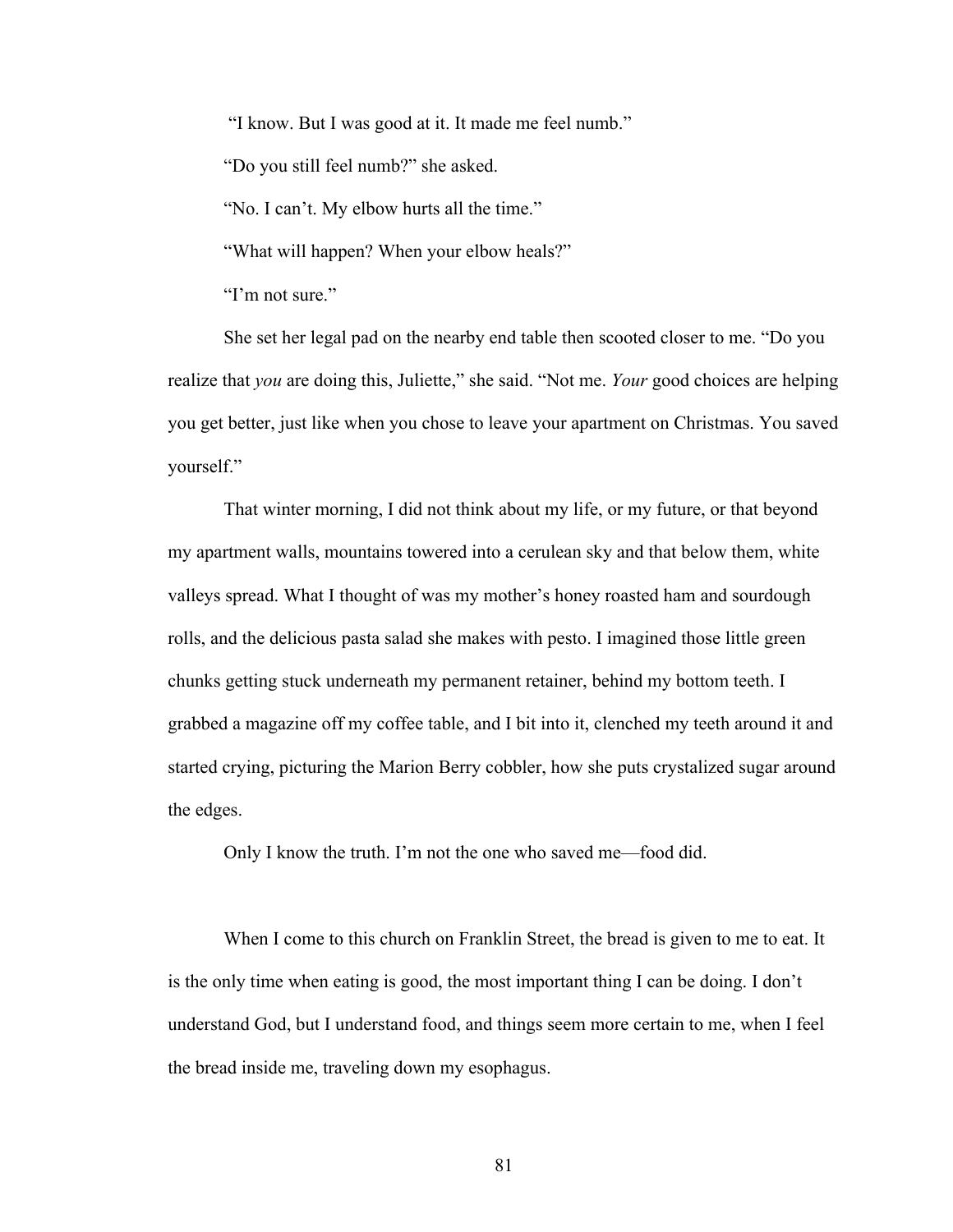Before I walk home after the Mass, I smoke on the front steps, hoping I'll see Charity. After, I take Petra for a walk through the park. I sit at the edge of the fountain, and the sun settles on the tops of my shoulders and neck. I lean over and untie my shoelaces, and feel the slight pain in my elbow. I wonder if there are still shattered bits inside, microscopic pieces of my bones floating up and down my forearm like a current. I lift my legs steadily over the edge, and I place my bare feet in the cloudy water**.** On my way home, I pass a bakery on Bond Street. When I smell the mixed aromas of rising flour and melting chocolate, I stop inside to buy an éclair. I take the long way back, stopping to look at the buildings, the trees, and alternating Petra's leash between my hands until I've I licked the stickiness from my fingertips.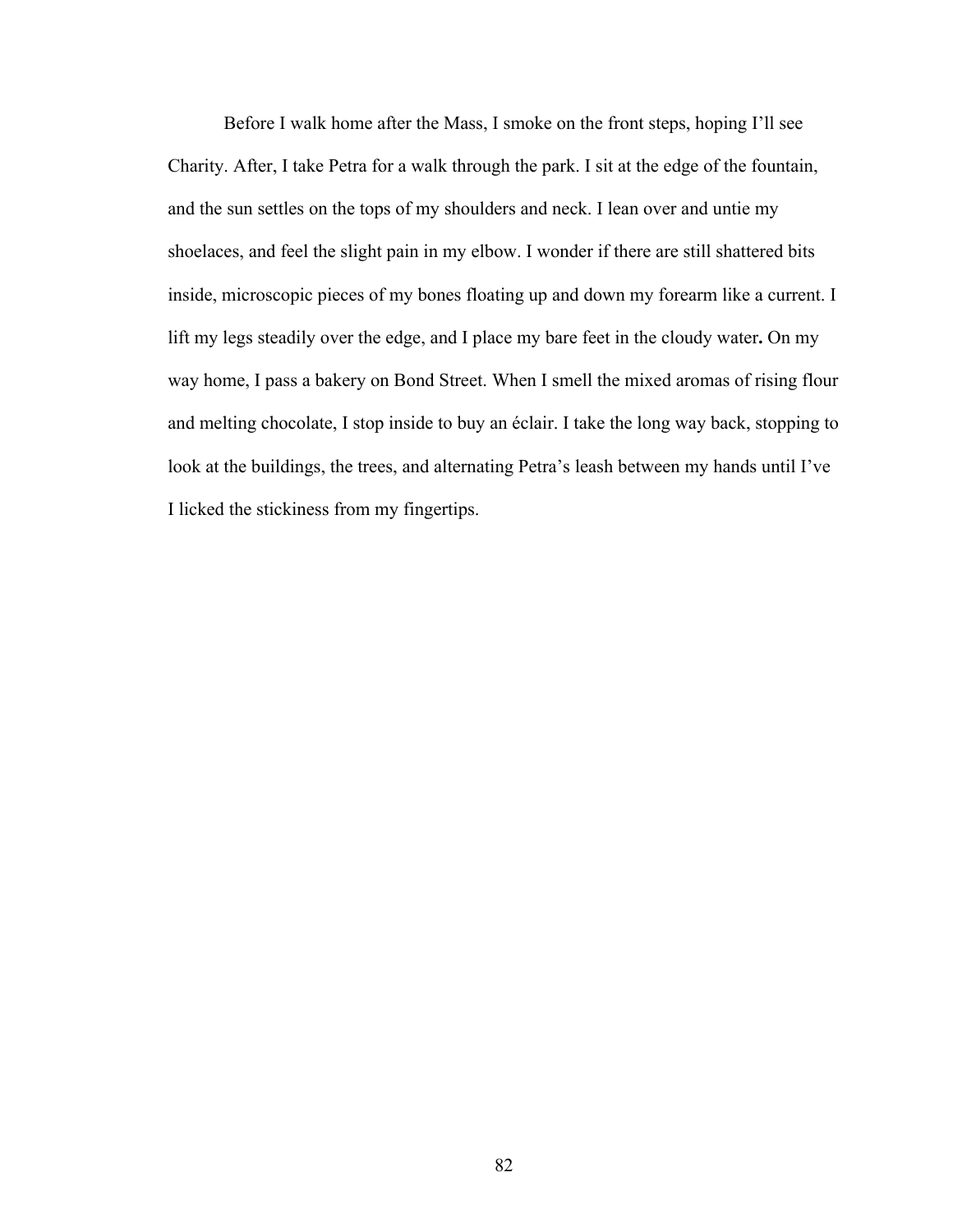## Maiden Voyage

Not long into the party, I decide to drive George's boat. The fact that I've never driven a boat is not a problem to me. From here, the controls seem much simpler than a car. My heels wedge down between the wooden planks when I walk across the dock, but the imbalance only exhilarates me. All the other boats belonging to the other mansions bob quietly next to their docks, looking permanently bored. My emerald dress with ruffled flowers on the back has produced an electric reflection in the water, or at least raised the temperature, and this communion with nature instills a confidence practical experience can't inspire.

We're celebrating George's return from a two week cooking vacation in Italy, but I am here because my mother needs me. Instead of rehearsing her tour commentary, she spent the hour before the party reciting obscure passages of scripture through which to impress George's pastor's wife. She chose the conservative taffeta dress with the blazer in matching fabric since, "George said he liked it!" The blazer hangs unfortunately near her hips and transforms her hourglass figure into an obtuse triangle protruding from a mushy square. When she finally reeled me through the mansion along with George's friends' wives, she bypassed the vaulted ceilings to overture about George's endearing hobby of tying his own flies. The women's pitying looks combined with the dizzying pattern of George's floor tiles, necessitated my stepping outside. My plan was to overturn several of George's potted plants, but the ceramic bases are surprisingly heavy. On my way to the lightest looking one, I found the path to the dock.

George's mansion flutters with clinking champagne glasses and faint laughter,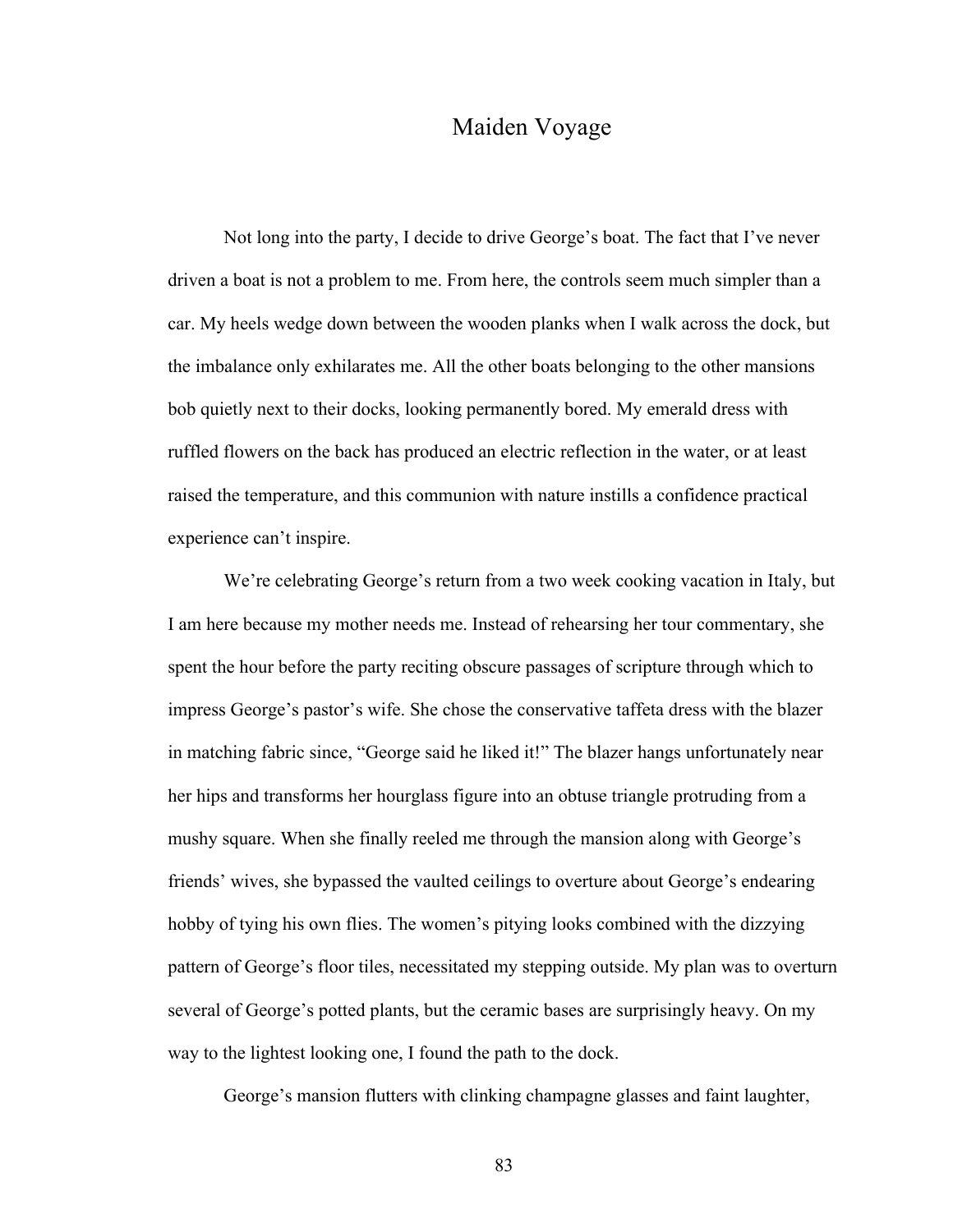and I look back at it longingly, wishing I'd brought my drink. My first taste of the open sea air should be consumed with a clean palate. The second course of George's sixcourse meal is activating my tongue in all the ways he claimed it would, and the accuracy of his prediction, the sweetness at the tips, the saltiness along the edges, irritates me. All evening, George has greeted guests in his Have Faith the Size of a BBQ!™ apron because he wants to appear like a modest, personable millionaire who doesn't unpack after vacations but unwinds with elaborate meals and live bands.

George responds to all compliments on his wealth by clarifying how *blessed* he is. "What a beautiful home, George!" *I'm very blessed.* "What an attractive three-thousand dollar Rolex!" *My life has been blessed.* George is blessed by a large fortune built through his innovative line of biblically themed office products—the Rock of Ages Paper Weight!™, the Make Time For Jesus Desk Clock!™, and the Jesus is Coming, Look Busy!™ post-it-notes, and George's personal favorite, the Don't Get It Twisted, I'm Blessed!™ porcelain coaster set. George has utilized the midweek party to ensure all outof-town guests are aware that his products, when ordered in bulk, are eligible for free shipping. George's grill tongs have already targeted every CEO on the property with original slogans: "Make meetings more fun! Gift the entire corporate office!" or, "Nothing says appreciation like products inspired by Christian morals and clean jokes!"

Standing right here, I wouldn't match this boat up with a *blessed* man. I've sailed on boats with private crews and glass-enclosed gyms and swimming pools that George's boat could do laps in. George claims there's something innovative about the built-in fish finder and wide bow. Despite bragging about it all evening, George has not walked anyone down to see it, and understandably so—the thing is a major disappointment. A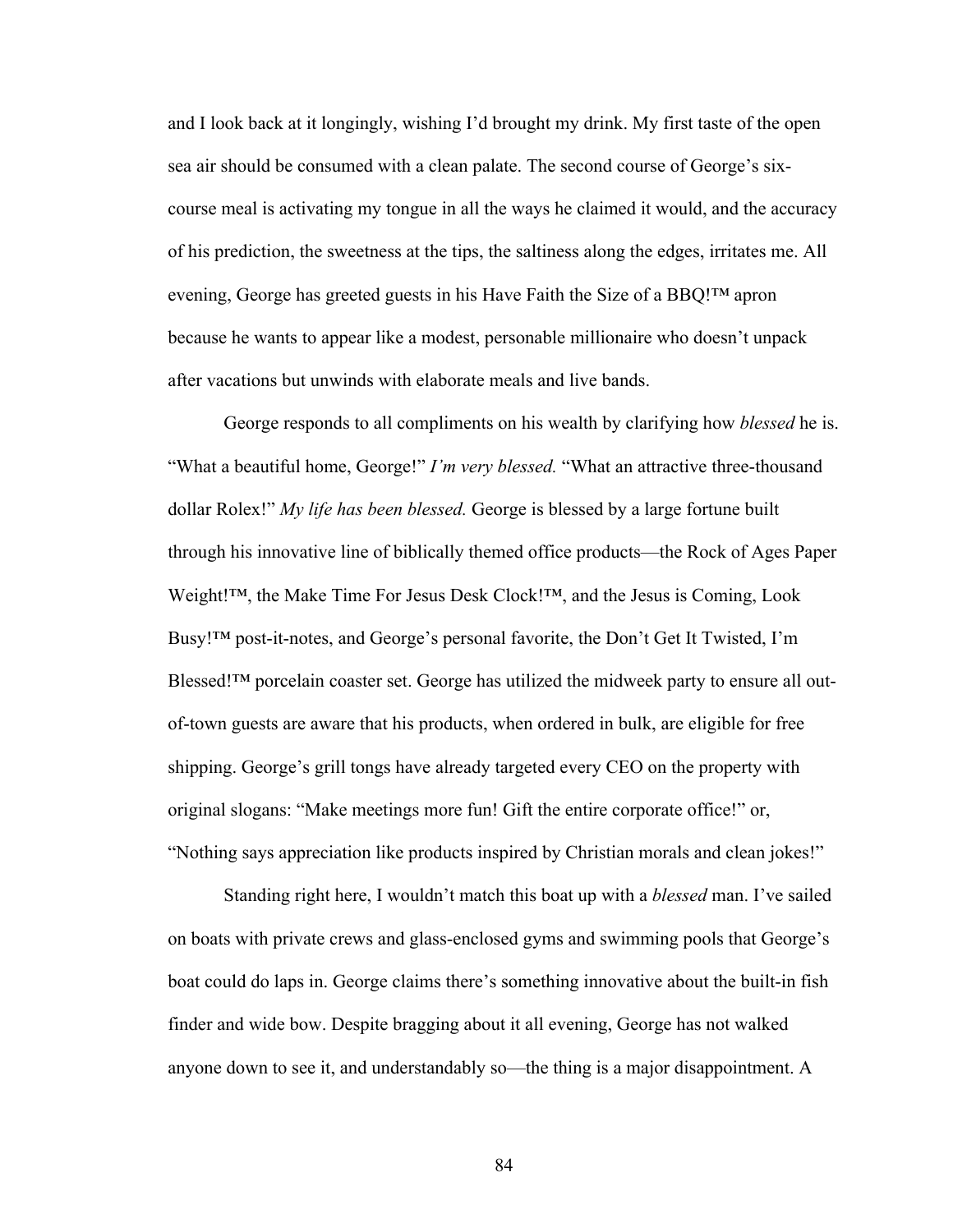flag soars from the stern until I knock it down with my elbow, as I imagine this is what pirates do. There is no one around, but I huff out, "Ha-ha!" triumphantly into the night sky simply because it feels good. The flag floats toward shore, a relic of my looting, until the current pulls it beneath the dock where it remains trapped. I remember these flags are safety reflectors of some kind, but the gaps in the dock are wide enough to fit my fingers through, not my knuckles, and retrieving the flag will require at least the length of an arm, so I leave it, dismissing the risk.

Only two minutes into my maiden voyage and I already feel disinterested. Driving George's boat is less thrilling than expected. All it took was turning the key and pushing the throttle forward. It seems silly to require a license for the thing, there aren't even lanes! Earlier, George raised a glass to the exceptionally stubborn fish he he's been attempting to catch for weeks and has creatively named Tom. He held my mother's geometric waist with one hand, the crystal flute with the other, and toasted, "To Tom! Who has *blessed* me with months of repeated sleepless nights and is in blatant cahoots with the crickets!"

Pressing the throttle forward I think, "Well, who is the one out here taking the advantage? Not you, George." I envision arriving back to the party somewhere between the mustard parsley lamb chop and the hazelnut-crusted chicken, cradling that ten-pound elephant trout, water streaming from the rainbow scales and meandering through my ruffles. I already hear George's friends saying, "What a catch!" and me saying, "And I come with a fish!" and the entire room laughing at my funny joke, and his business partner commanding, "Get this trout on the grill," and everyone forgetting courses four, five, and six because, hey, we've got fresh fish.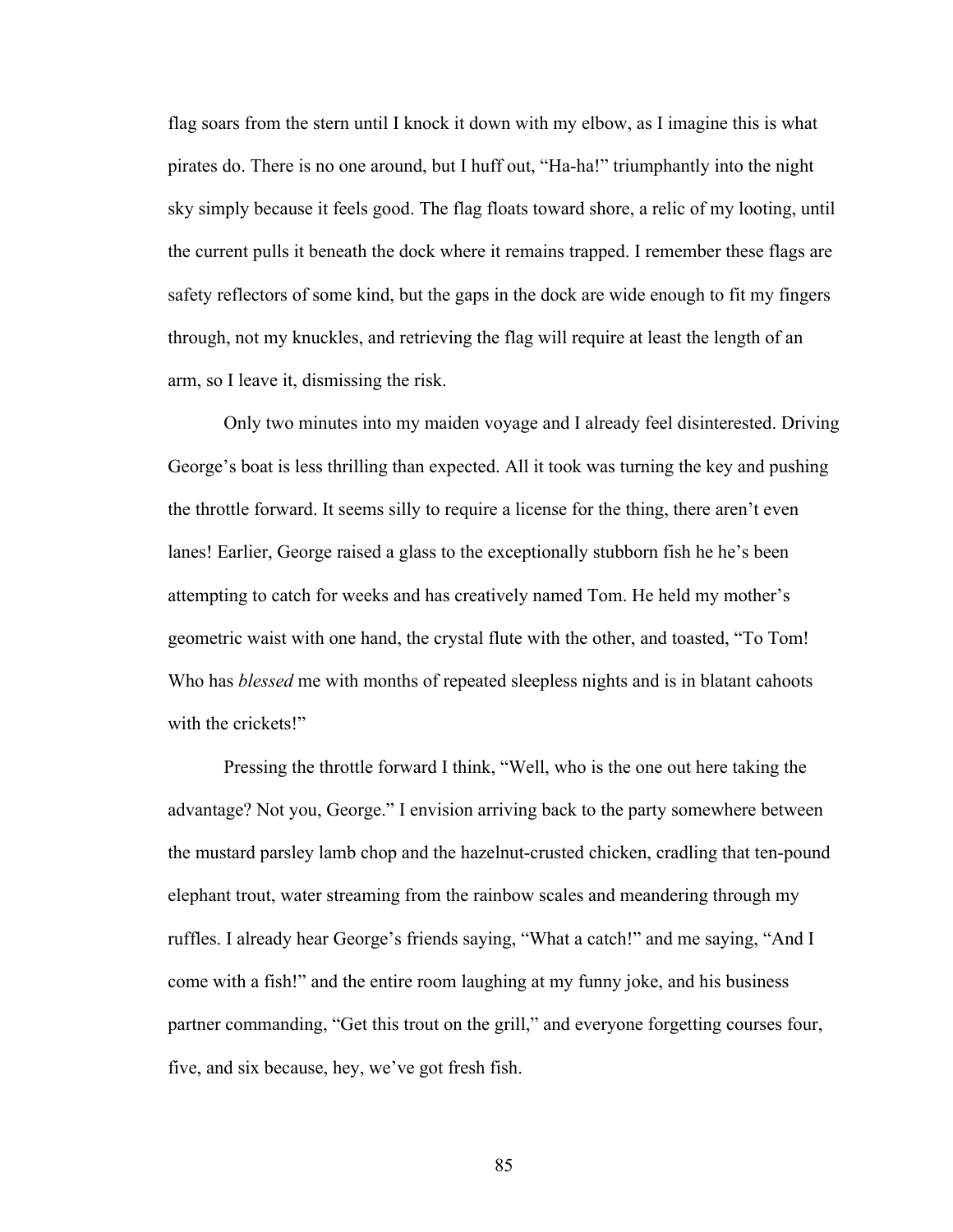Without a fishing pole, I wonder if my heel could serve as some kind of spear then realize I'm the most interesting fisherman these fish have ever looked up at. I'll just skim my French manicure over the surface and they'll be jumping suicidal into my boat! The fish finder reveals the pixelated fishes putting on a show for me, swimming diagonally and in swirls across the purple screen like the premier of Swan Lake underwater, me the *prima ballerina*, them the *corps de ballet*, pumping their fins beneath me to jump from the lake in synchronized *poisson* arches. I steer in the direction they seem to be swimming from, and soon, there are not enough pixels to distinguish them all. The curtain's been drawn, the screen completely black, and I think, "This is it! I've hit the goldmine!" Then I feel a large jolt and realize I literally have hit something.

The dock I've smashed into looks much lengthier than the others. It appears I've been driving toward shore for some time and the entire population of the lake has deceptively taken shelter beneath this one dock. I've nearly burst through the width and created another Northwest Passage simply by accident. Everything is spinning, but I distinguish a shadow weaving down the trail from the nearby mansion. It transforms from a dizzy silhouette to a colorful blur and arrives unexpectedly as a handsome man. The handsome man walks halfway down the dock until he reaches the point where it is no longer a dock but the bow of George's boat. He looks at the dock first then the boat and then me last, and not for long, which annoys me.

"What are you doing?" he asks.

I brush some shattered glass into the water casually, and it makes a pleasant sound like wind chimes.

"Boating," I say.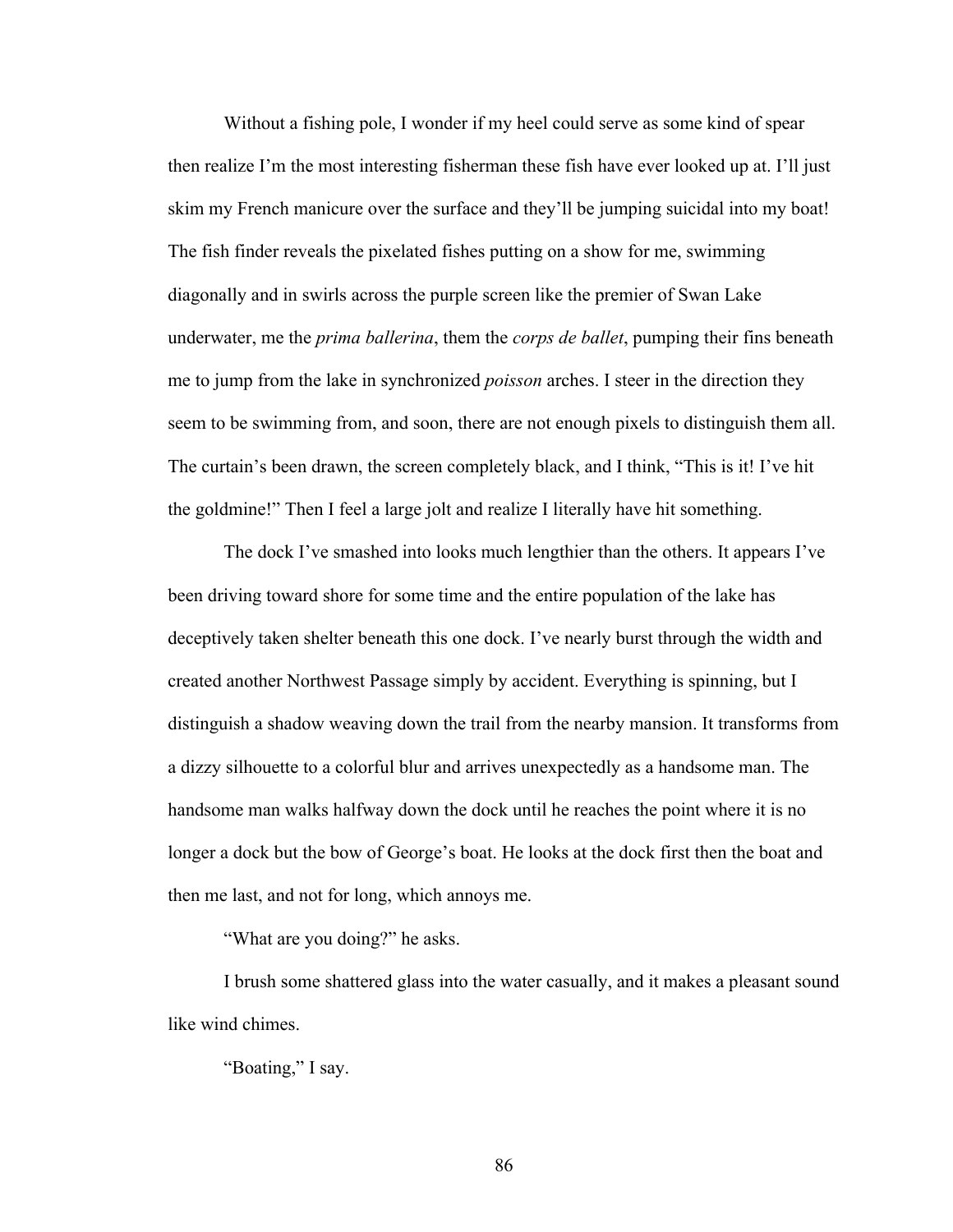The man points at the water flooding steadily in through the bow. "It appears you are sinking."

"I see," I say.

The handsome man is wearing a captain's hat but it isn't convincing me of anything. He is right about one thing—the front of the boat does not look to be in great shape. There are shards of wood protruding at multiple angles and I am uncertain as to which fragments belong to George's boat and which to the man's dock.

"You realize you will have to pay for this," he says.

"No problem," I say, then noticing the man's confusion, elaborate, "I am a woman of great means."

And it's true—the divorcee of a large fortune that unlike George's doesn't have to sell cheaply manufactured Christian goods but just multiplies itself from monotony, carrying the ones indefinitely between the first digit and the eighth. In my examination, the man's structurally inferior dock is barely the cost of the now-dirtied bottom half of this dress, which I imagine from the handsome man's perspective is standing out in great contrast to the black water. I pirouette to maneuver the moonlight over the satin in a compelling way, but the gown feels heavy at the bottom, and when I look down, I see the water is practically past my shins.

"You should get out," the man says. "Before it capsizes."

Getting out is rather easy. The boat is nestled amongst the wooden debris so the driver's seat and dock have formed a convenient kind of staircase. All I have to do is *jeté* from it. As a resourceful woman of opportunity, I hesitate, envisioning the story this man and I could share—the tearing of wet fabric to prevent hypothermia, two stretched out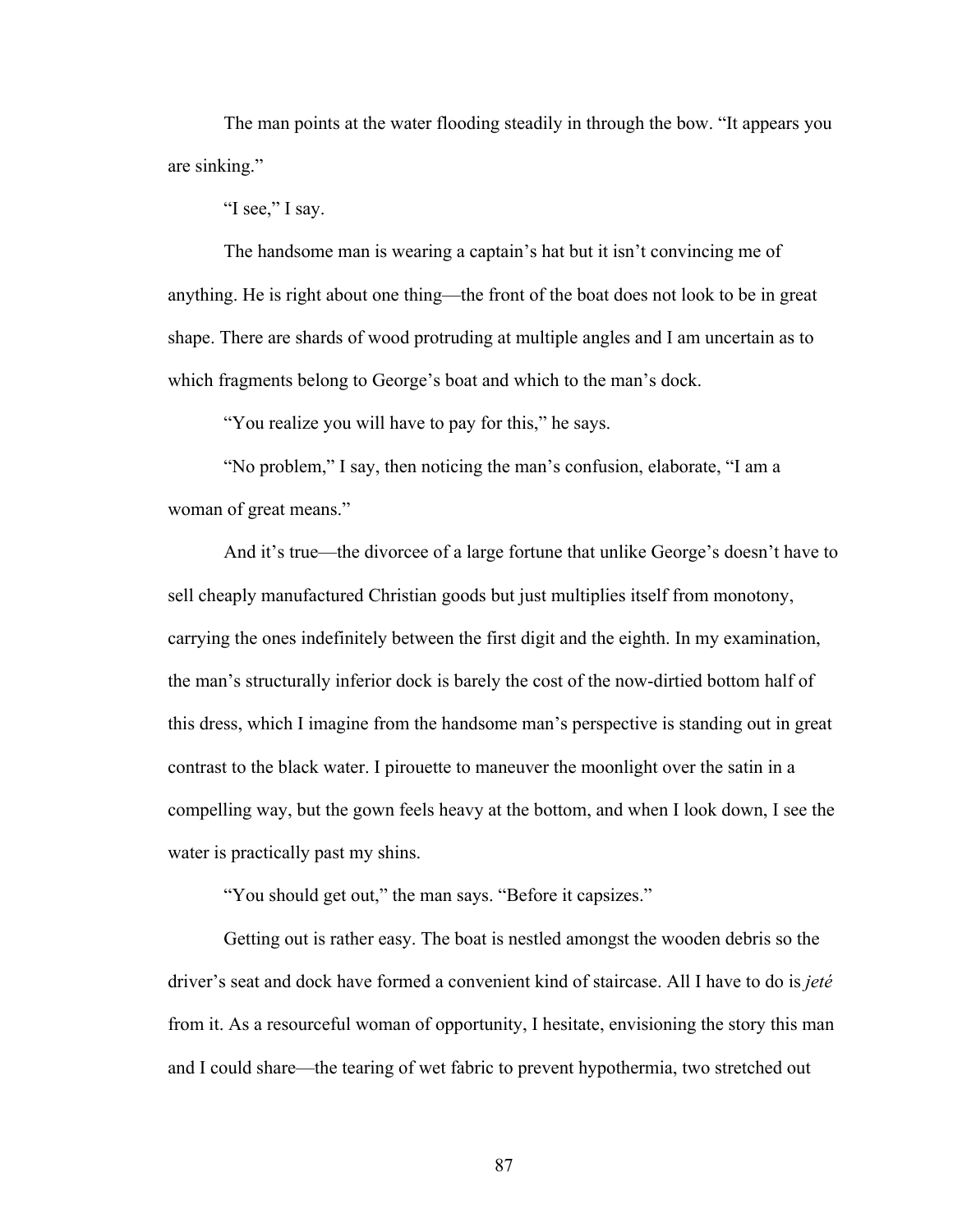naked bodies drying on some kind of animal skin turned rug, and ascending George's staircase wearing only the man's linen shirt, pausing long enough to offer the guests a tip of my newly acquired captain's hat—so I yell out, "Help!" even though the man is right next to me and we've been conversing in moderate tones for several minutes.

"Use the seat," he says.

The man's linen shirt has golden anchor buttons that sink heavily from the slits like they'd prefer to be unfastened. Through the thin fabric, I can already tell the handsome man has handsome muscles and reasonable skin. I offer my hand for him to assist my exit, and he ignores it, reaching instead for the railing along the bow. I'm worried this lack of physical contact disqualifies him as my rescuer. Although I can remove myself from the boat effortlessly without assistance, I attempt to balance my hand on his shoulder. My blurred vision disrupts my aim and lands me somewhere around his chin.

"Please. Stand back," he says.

The handsome man proceeds to lift the warped bow onto the undamaged portion of dock, and despite the weight, partially accomplishes this, enough that the water ceases to pour into the cabin. When he leads me toward his mansion, I look back to see the silhouette of the bow sticking up at a sharp angle, nearly perpendicular, and I think of the Titanic and how I left that movie thinking it all looked so fake. But here I am, a survivor of a freak boating accident, and I'm already feeling different, feeling *blessed,* and not in the George way, but in the two-syllable religious way, because George's bestselling My Lifeguard Walks On Water! $TM$  beach towel was not a gimmick but the truth! Except my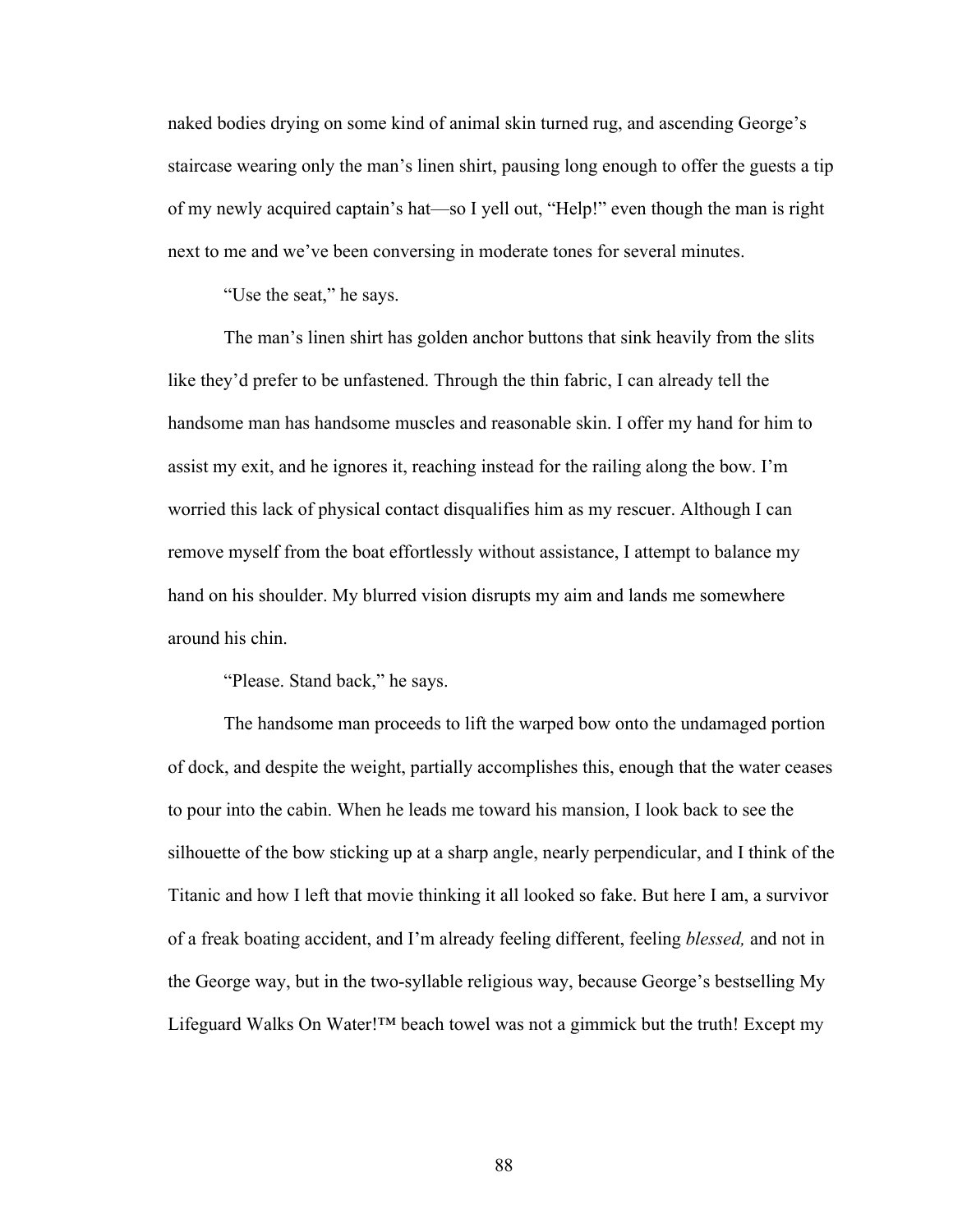lifeguard doesn't walk on water because he's too busy being excessively handsome and rich.

A rebirth is happening in me, like all those nearly dead people talk about, and I vow to be a more honest woman, to tell my mother I'm happy for her hasty engagement, to retract what I said earlier about George's appetizers having a charcoal flavor and leaving a filmy residue in my mouth.

The handsome man moves in front of me and examines my pupils with concern. "What are you saying?"

I've been speaking aloud, and from the tightness in my throat, at high frequency. "I could have drowned."

The handsome man looks back at the lake, considering this. "Not likely," he says. "The water only gets five feet deep."

"But my arm," I say, and show him my right elbow, which is bent in the opposite direction than it should be. I am double-jointed, so this causes me little discomfort, yet I pout my bottom lip out like I am in great pain. It is too dark for him to tell and my flexibility is credible.

"I'll look inside," he says.

Inside is even more elaborate than I anticipate. The handsome man is obviously much wealthier than George, a collector of some kind, with Turkish carpets draping the walls and backlit cases of Oriental ceramics casting turquoise ovals onto them. We walk a hallway with Arabic calligraphy protected by gold frames. The handsome man is no stranger to exotic travel, and I laugh, imagining George anywhere besides the dominion of his mansion, distributing business cards to foreigners, trying to globalize, while my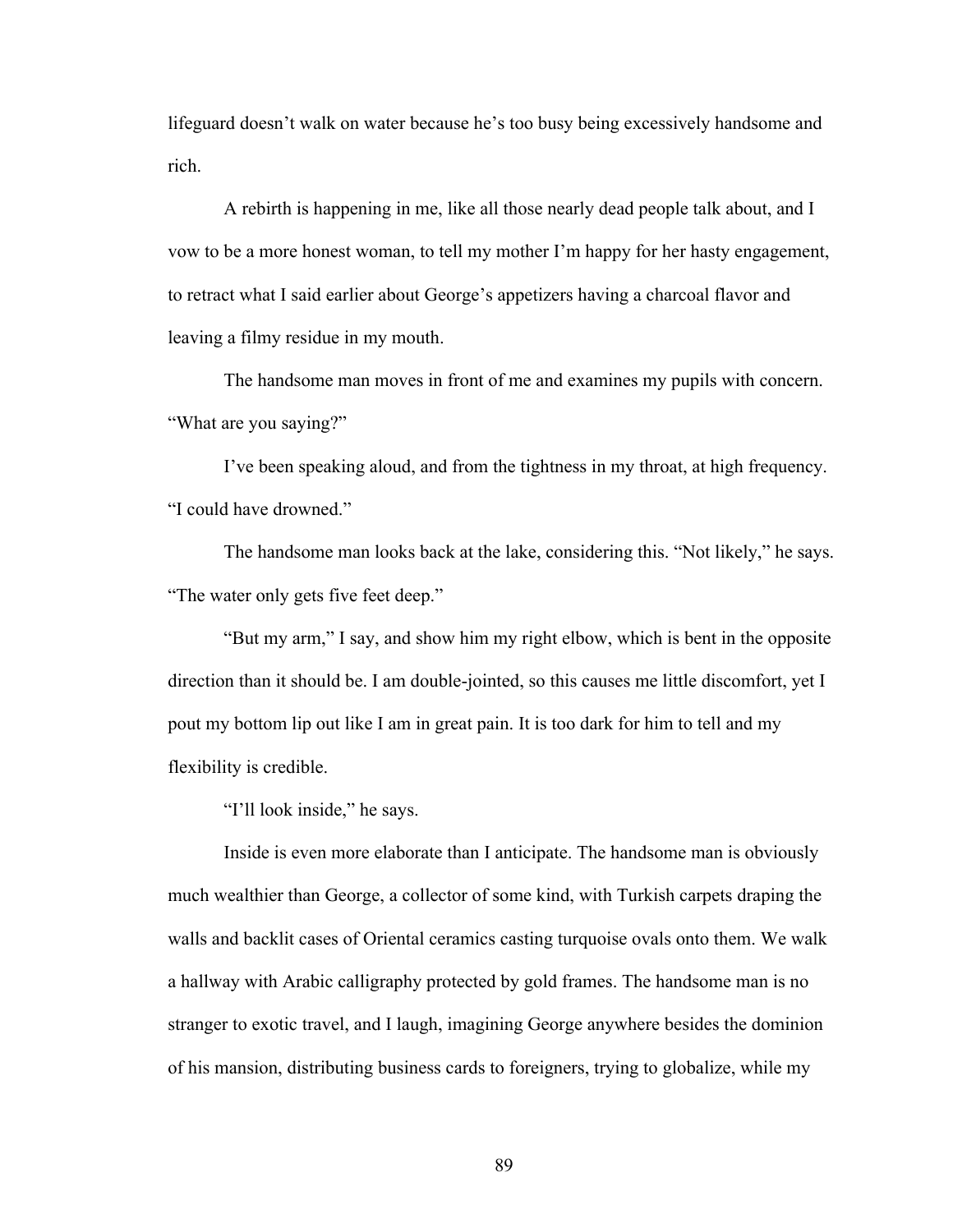mother lounges on some beach nearby wearing a deathly floral one piece and a shapeless modesty shawl, bragging about George's accomplishments—customizable slogans for the witty church kid in us all! Everything about the image is pathetic to me, so I try to focus on the handsome man's colorful chandelier, which I can't see well because he isn't turning on any light switches. In the room with the fireplace, it takes him several seconds to find one, but it's actually the switch that ignites the fire. He seems satisfied, leaving it burning. The firelight reflects off my skin in a welcoming bronze color, so I cross my arms and let my teeth chatter mildly, slight enough to produce concern, but not dramatic enough to draw any attention to my jaw which in the past it has been described as skeletal.

"Your arm looks better," the man says.

It's too late to reverse this mistake but I am quick on my feet. "My dress," I say, exaggerating the weightiness of the train as I walk. He looks near the general vicinity of my feet where I'm expressing worry.

"What about it?"

The gown is only slightly damp around the bottom and the fabric is drying quickly, so I try again. "It's my dress," I say.

"There are some clothes in there," he says.

In the adjacent room, the drawers are filled with long dresses and loose skirts, not one item with a fitted waist, and all this rifling through ugly clothes exhausts me. The handsome man has a wife, who, judging by her impoverished fashion, is severely dissatisfied. Even removing my dress can't aid me in mustering the will to try on a somewhat shapely shirt because the clothing smells flat, like it's been stowed in a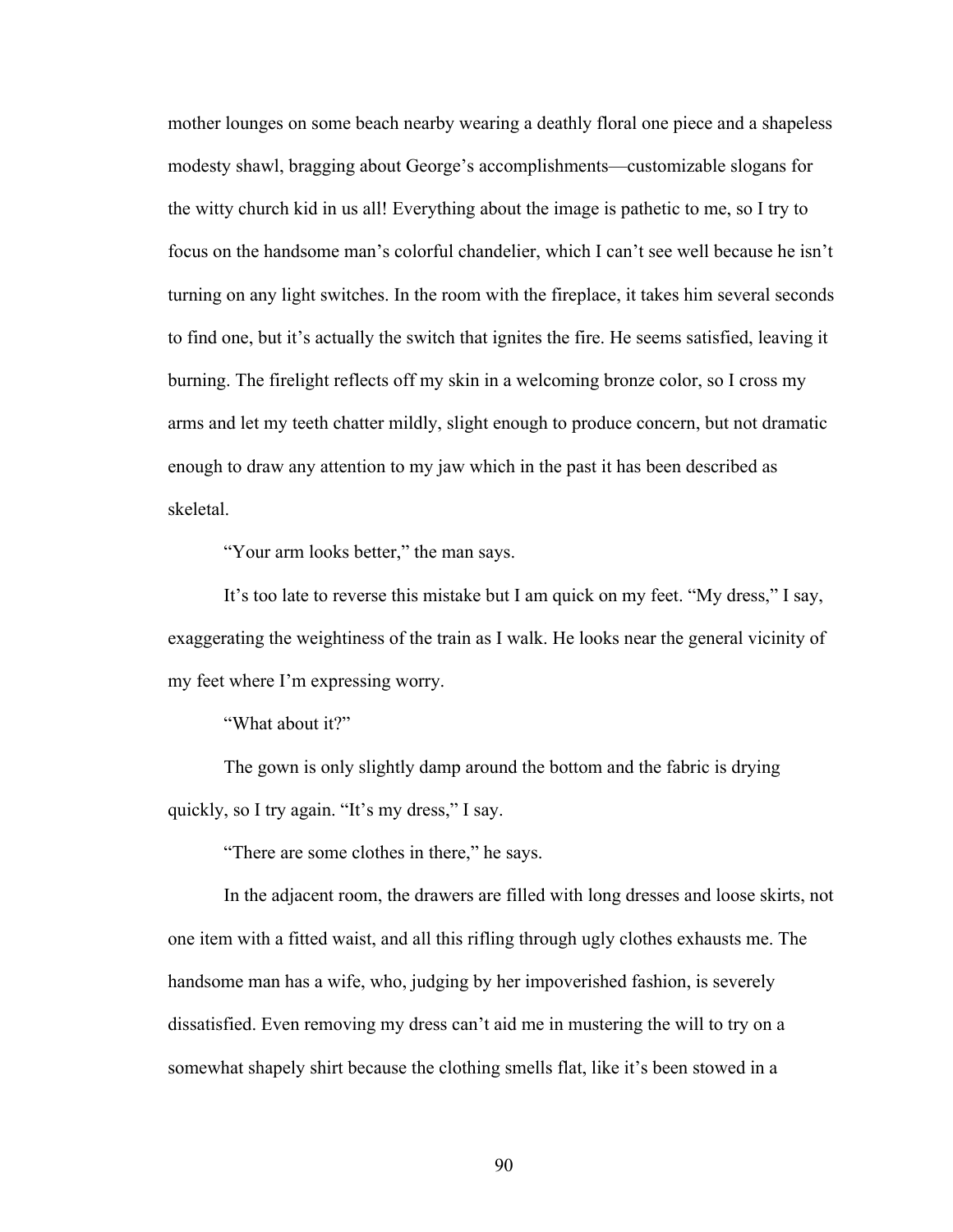second-hand trash bag beneath a storage container of self-loathing. Briefly, I feel sad for her, can see the handsome man seeing her getting older and thicker, then seeing her again—looking so the same—then I stop feeling sorry, feel only the adrenaline of sex and pillaging. I'm gorgeous and rich, and more importantly, naked, standing in a dimly lit room with breasts firm and skin damp about to offer myself to the handsome man like his own private harem dweller. Without him, I'd be just another dead divorced woman with an exorbitant settlement sunken to the bottom of some lake. I *glissade* toward him, pretending to be deeply engrossed in the painting of the Oriental palace over the fireplace. When I arch my back slightly, my nipples perk up in the direction of the Sultan.

"Nothing fits," I say.

The handsome man sighs, as if his premonition of my return went something like this. Yet his eyes stay on me like darts, I feel him bite, and next comes the tricky part, the gentle but steady reel. I ponder stretching myself advantageously across the couch until I step back and notice the fire casting my slender shadow across the entirety of the room. The handsome man is not only staring at the naked me, but the amplified shadow of the naked me, and I begin to contort myself into various positions that highlight my generous curves.

"I called Chuck," he says.

My elegant poise, acquired through the ballet lessons I started after two years of marriage, impresses me. "Who's Chuck?"

"He owns the property."

I consider my oversight. A man in a captain's hat is clearly not capable of such exotic interior decorating. The handsome man is not a millionaire, although I mistook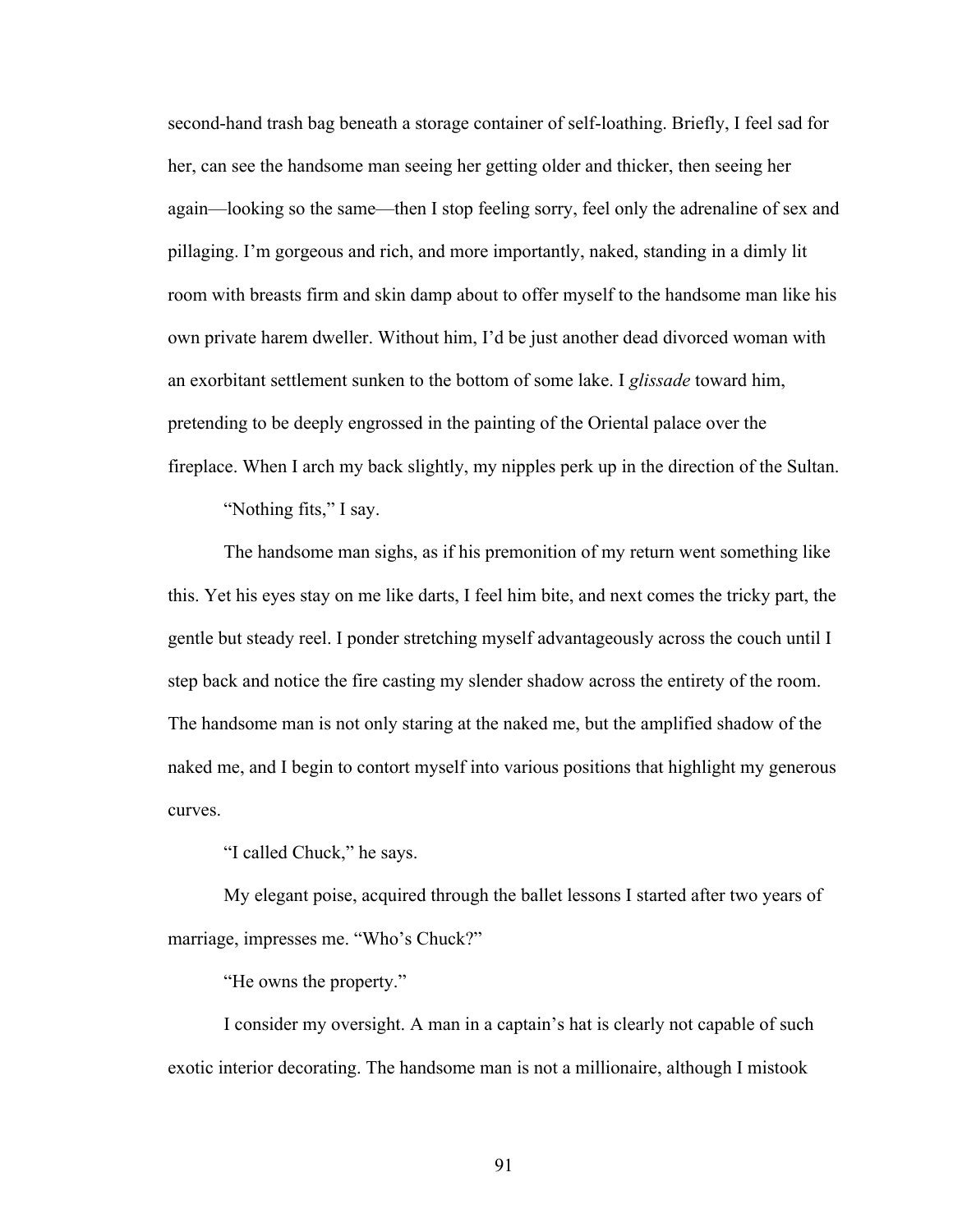him for one easily. His effortless demeanor, like lifting up boats, or saving women, or conversing with naked strangers, arouses me.

"I've also called the police," he adds.

"Why would you do that?"

"You stole a boat. Then crashed it."

The handsome man's wording sounds incredibly illegal. My plan was simply to drive it, to prove it wasn't the mythical fuss George had fabled it out to be. In three miserable weeks, it will be *more* of my boat, and any decent judge will dismiss the case as some petty step-parent, step-child rivalry. I say, "It's my boat," which gets a laugh so rough it tosses his anchor buttons about his chest until he takes a deep breath to calm them.

"Everyone knows that's George's boat," he says, sharing a similar awe as the men at George's party, but his expression is mixed with mourning, like he's picturing all those floating wooden splinters traveling transmansionental back to George's dock.

"And who are you?"

"I work on all the boats here," he says. "I was next door at a costume party when I heard the crash."

The handsome man is a non-millionaire who fixes boats and went to a costume party as a boat captain. His lackluster effort disappoints me, and the revelation that there is another midweek party happening on this manmade lake financed through a millionaires' homeowner's association fees sickens me. My sexual fascination with the man relied on anonymity, and I feel all the parts of me go soft, like I'm just now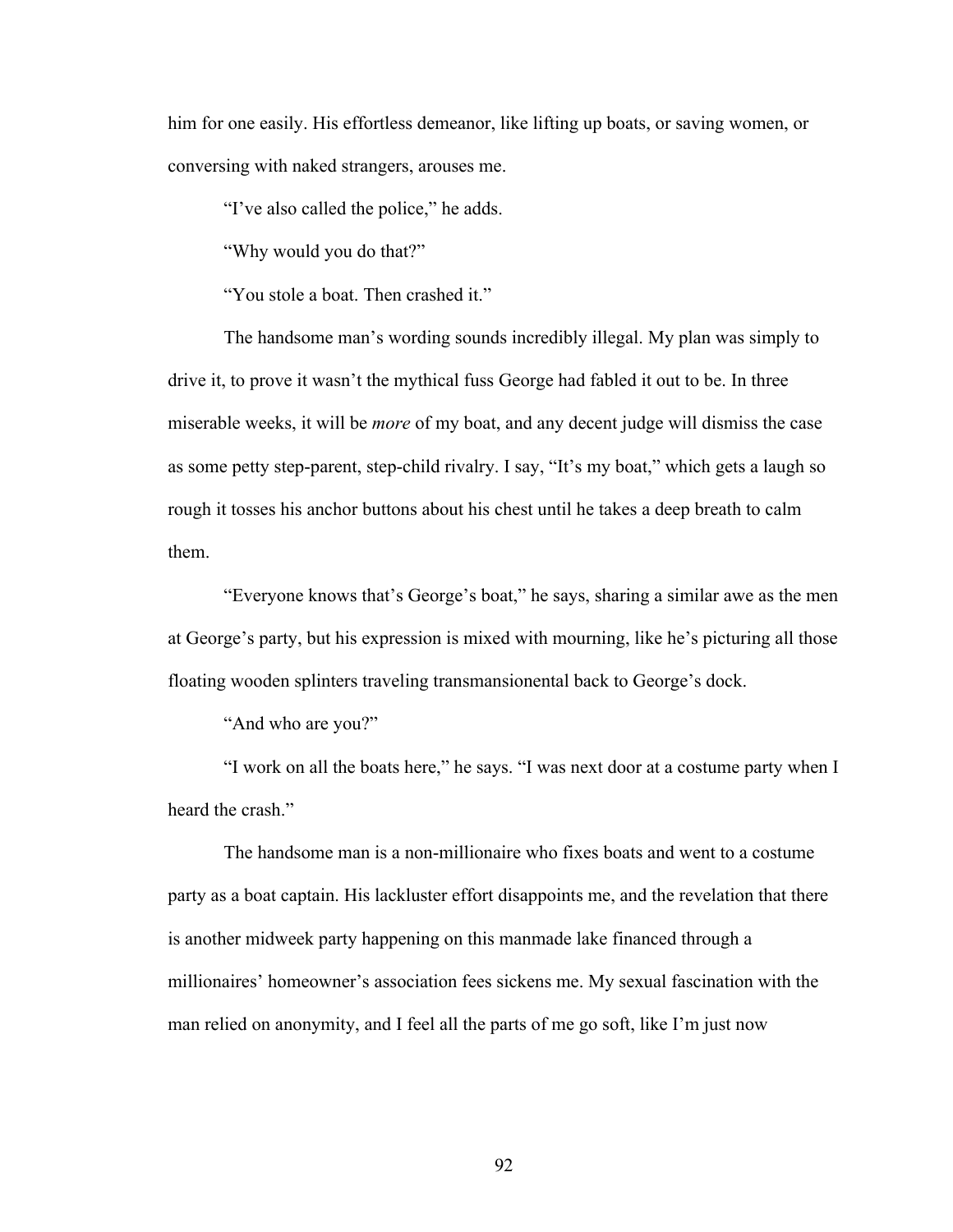perceiving the sounds of the boat crashing, the scraping fiberglass, the motor blending up the wooden dock until the chopping dies.

"I feel dizzy," I say.

"You have a concussion," the handsome man says. He leads me to the couch, and there are clear signs of his regret as he tosses a blanket over me. I let it fall, or don't even reach for it, refusing to be rejected by his ugly clothes and poor face. When I turn around, the couch is pushed flush against the wall and all I can do is bang my forehead against it in a kind of aristocratic protest. It doesn't feel good, actually hurts severely, but I'll do what is necessary to make a statement. The handsome man has no idea how to make me stop. He feels so uncomfortable that he eventually leaves the room, which requires me to bang more forcefully so he can still hear it.

Two police officers arrive and interview the handsome man next to the fireplace. Instead of my swanlike figure elongating across the room, there are only two murky blobs destroying the ambiance of the fire, and when the fat blob asks, "George's boat?" the handsome man confirms, "I'm certain," to which the other blob adds, "How bad?" and the handsome man only shakes his head solemnly. The metal of their handcuffs and their guns and their knifes and their Billy Clubs flicker against the flames while they radio the station about no casualties and one survivor. The radio asks, "Who is she?" which is when I decide to resume my pounding, speeding it up into a Grand allegro waltz, my best of all the dances, which I had plenty of time to learn because it was my husband's favorite, and he only came home every four nights, left me alone with enough space to fit the southern arm of George's mansion. So our driver took me to the ballet studio, almost every night, so I could hear the instructor describe my pliè as *très belle*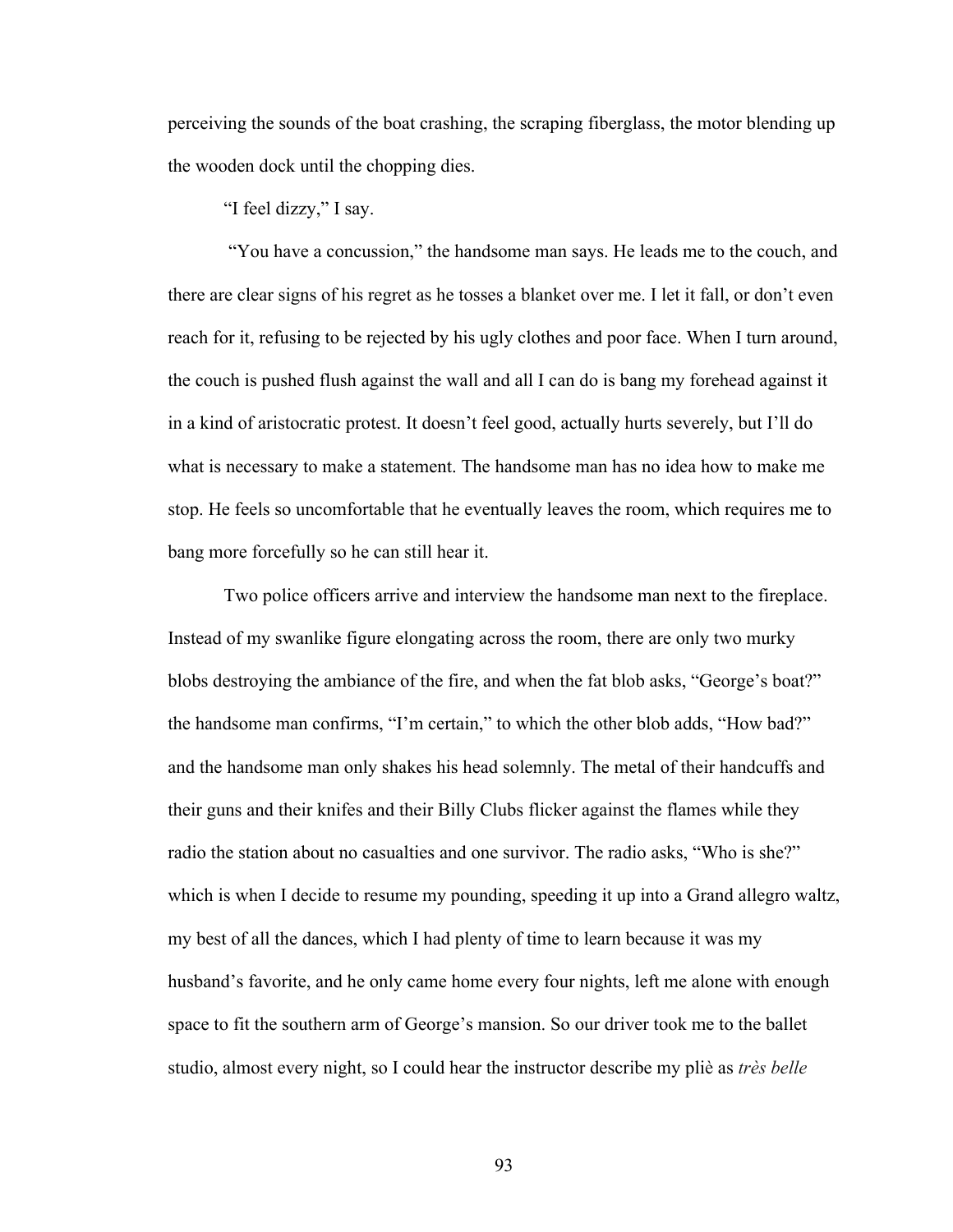while all those ten-year-olds stared up at me in wonder, thinking—Who is this woman? So beautiful? And so alone? And so rich? Look at her diamond?—their ears budding like soft petals and their hair spiraled at the tops of their heads in stems, and me wanting to reach out and pluck just one of them, take her to the fields of my empty mansion and plant her amidst the furniture and with a grand Mamma Warbucks wave proclaim her inheritress of it all.

"Where is she?"

It's my mother—entering the room with her panicked voice and incongruous shape while George trails behind her wearing a Hooked on Jesus!™ windbreaker. When he realizes I'm naked beneath the blanket, sees the bright red blood running from my forehead into my eyelashes due to a sharper section of wall plaster, he looks genuinely concerned and horrified. He explains to the officers that I've been missing for hours, then shakes their hands to thank them for their selfless public service before advising the whole group to, "Let her mother handle this," but my mother keeps her distance. George pulls on her shoulders like I'm someone from whom he must protect her, and I hate him for doing this to her, for bringing her into this life, into his mansion of high ceilings and bay windows, because nothing will ever be lonelier than that wingspan of extravagant emptiness, and I'm certain from the look on my mother's face, which is too tender to bare, too understanding, too filled up with fellow divorcee compassion, that it will only take one season for her to wither into the dark canopy of that house.

The door I escape out of leads to a kitchen, a bedroom, and eventually a sunroom with a sliding glass door that ejects me outside. I'm halfway back to George's boat when I hear the voices yelling my name, but distantly, like I've achieved a significant head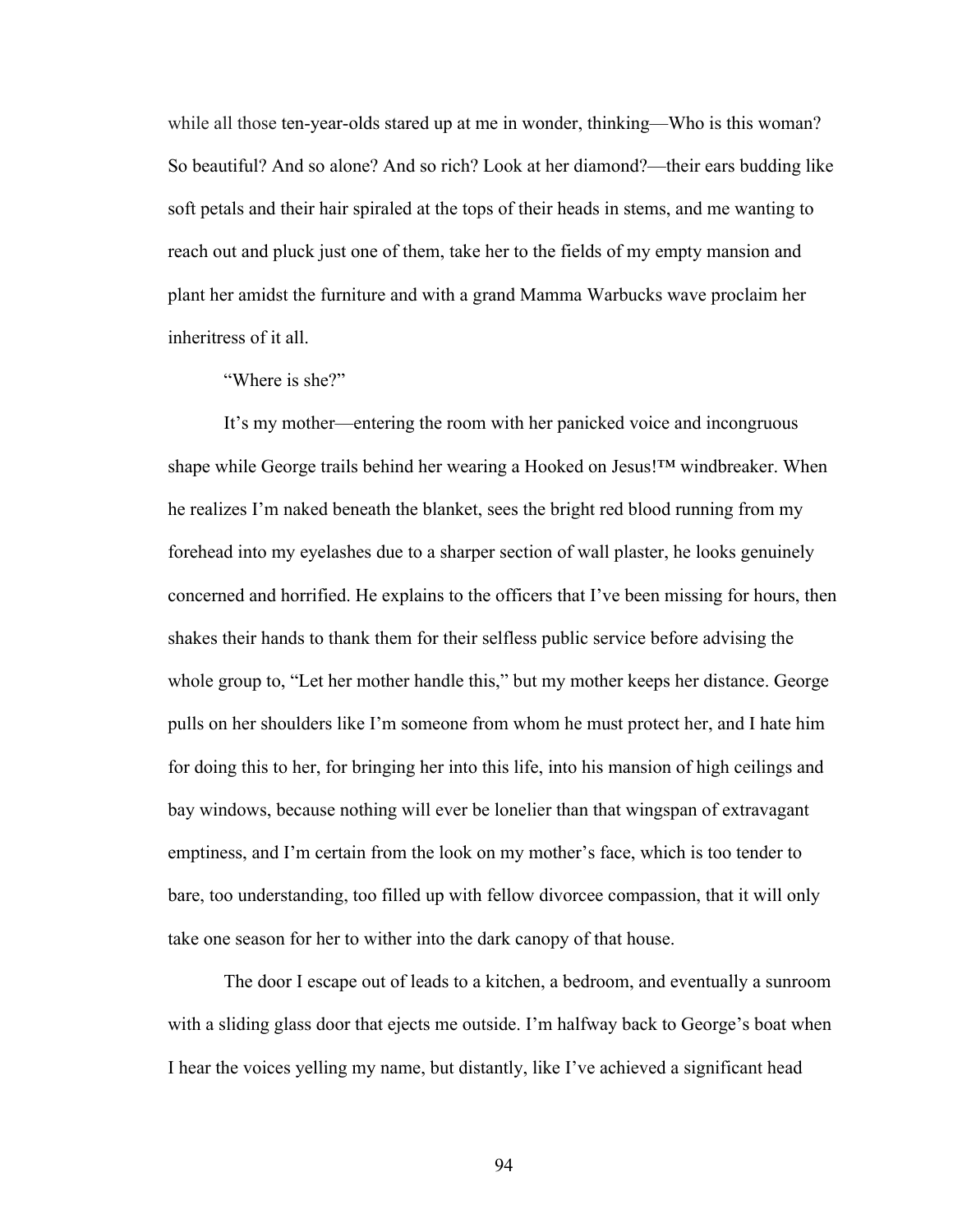start, and the substantial lead thrills me. At the new edge of the dock where it is still George's boat, I dive in and start swimming toward nothing, or George's mansion, or a new mansion, to someplace with a real millionaire who would never let me escape naked and unravished. My head throbs and lures me beneath the surface like a lead weight sinking. Even though I remember what the handsome man said, I let the water bear me, forge me across the surface, while I remain still and released from the burden of my body. From the edge of the dock, George yells at me to stand and the police yell at their radios the detailed state of George's boat, while the handsome man dismisses our familial drama completely to commiserate with the millionaire who just arrived and will eventually clean up all of it—my dress, the property damage, the neighbors' endless gossip—and my mother, the stranger who grabs George's hands and begins to pray, is desperate to be the bright beacon that draws me back to shore.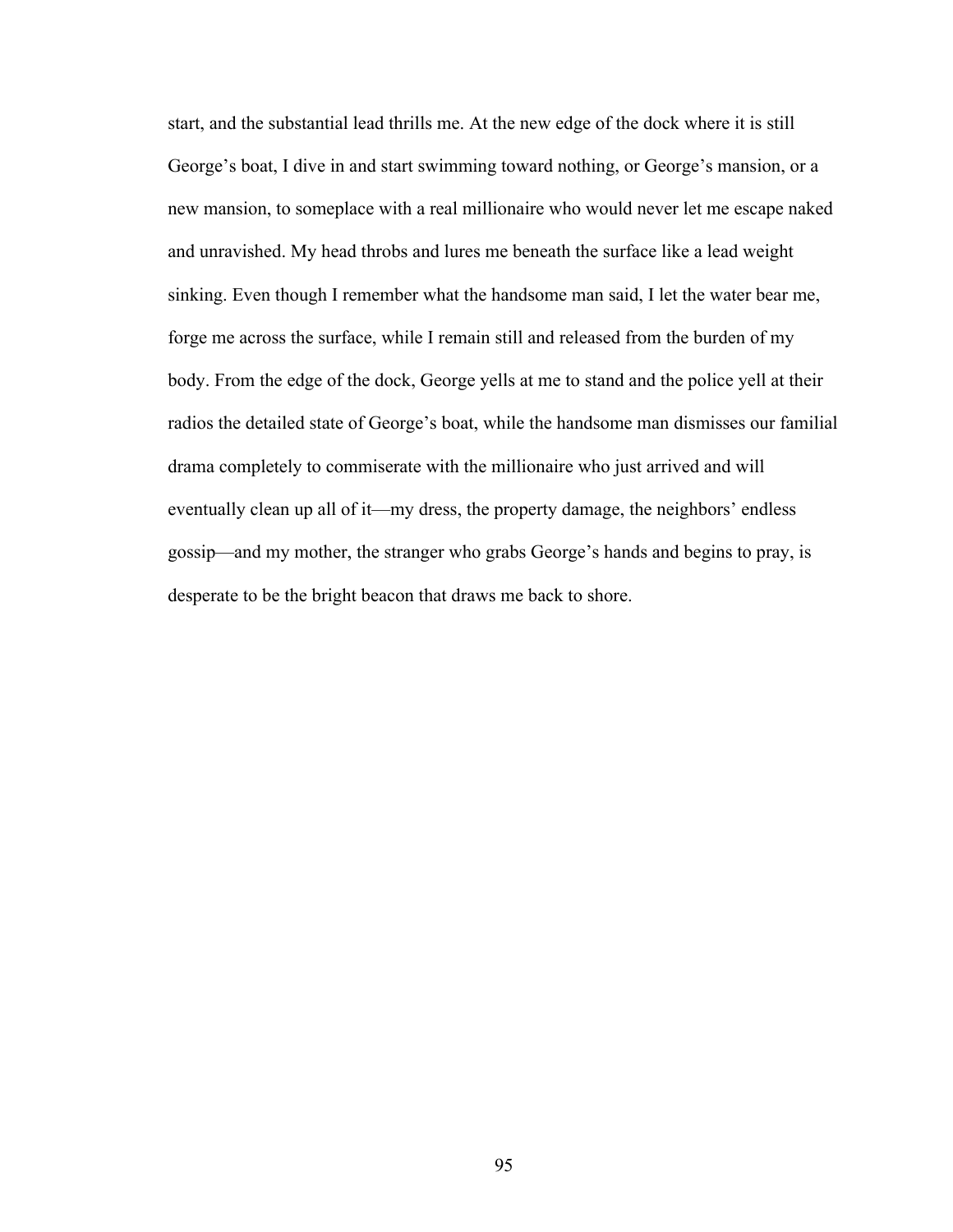## Takes Dying Animals

My brother woke me up in the middle of the night to search for the ferret. Most nights David shuts up the house after me, but last night he fell asleep tending to the other ferret's cancer. There are two ferrets with cancer. One has it in pancreas, the other the blood. Cancer is cancer to me, but according to my brother this is not the case.

We stand in the kitchen pondering the ferrets viable escape routes. "The garage allows immediate street access," David says, "But the backdoor leads straight to the pond."

I can't imagine the ferret practiced this level of execution, but David is convinced. I put up my hands. "Okay, brother," I say, because he is the expert. David has a way with animals; there's no denying this. When he was nine-years old, he climbed up to the roof of our foster home and all the sparrows in the city came and perched on his head and arms until he transformed into a giant sparrow crucifix.

It even made the newspapers—'GIANT SPARROW CRUCIFIX'—but these things have a way of dying down.

The ferret we're searching for is pretty noticeable. Most of his hair has fallen out from the pills. Balding is a side effect, and it started two weeks ago around the ferret's tail. It traveled across his belly and whittled a weaving barbed wire shape down the length of his back. The other day I told him, "Cheer up, people pay big money for those tattoos," but it didn't cheer him up one bit. He just stared at me with his red, pointy eyes, his paws dangling limply out the bars of the cage. He sniffed, shifting the two remaining whiskers near his nose.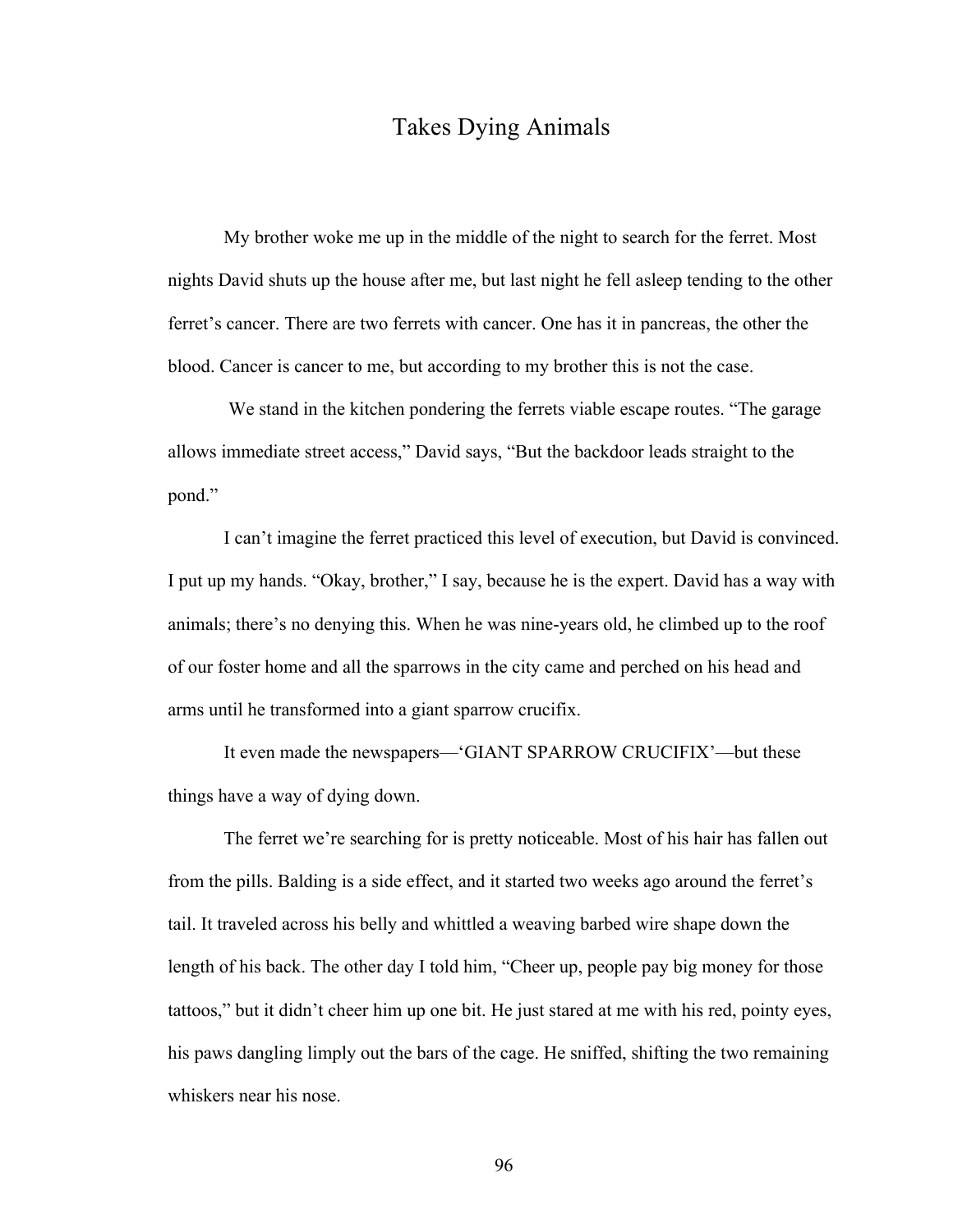There's no talking to a ferret is what I've always said.

We eventually search all the bushes in the yard and discover only a small frog with a bloodied leg.

"We're too late," David says.

The frog makes no sounds or movements. Sprawled on David's palm, the webbed foot of the wounded leg slings off the ridge of the thumb. Judging from its bulged eyes, the frog's last sight was not a pleasant one.

"The cruelty of nature," I say. I'm not sure what I mean, but I like how philosophical it sounds and it seems to relate.

David thinks I'm joking and gets upset. "This is your fault," he says.

"Now, Now," I say, then repeat, "Now, now,"—stalling.

David drops the frog in his breast pocket like a valuable clue: the ferret, in the front yard, with the candlestick!

There are reasons we're jogging along the main road at night with no flashlights. Dead batteries are two, but the third is, I love to open—jars, books, windows—it's the pathway to possibilities. The closing, however, I have trouble with, and I left the front, back, garage, and cage doors ajar while David fell asleep administering the ferrets' medications. Normally, the animals are too weak or sick and just glance at their newly acquired getaways with halfhearted longing, resigned to their fate, but this ferret crawled from his cushion toward the cage wall and pressed his nose to my amplified face, begging*,* and when I unhooked the clasp, he burst from the cage, then the room, at full speed.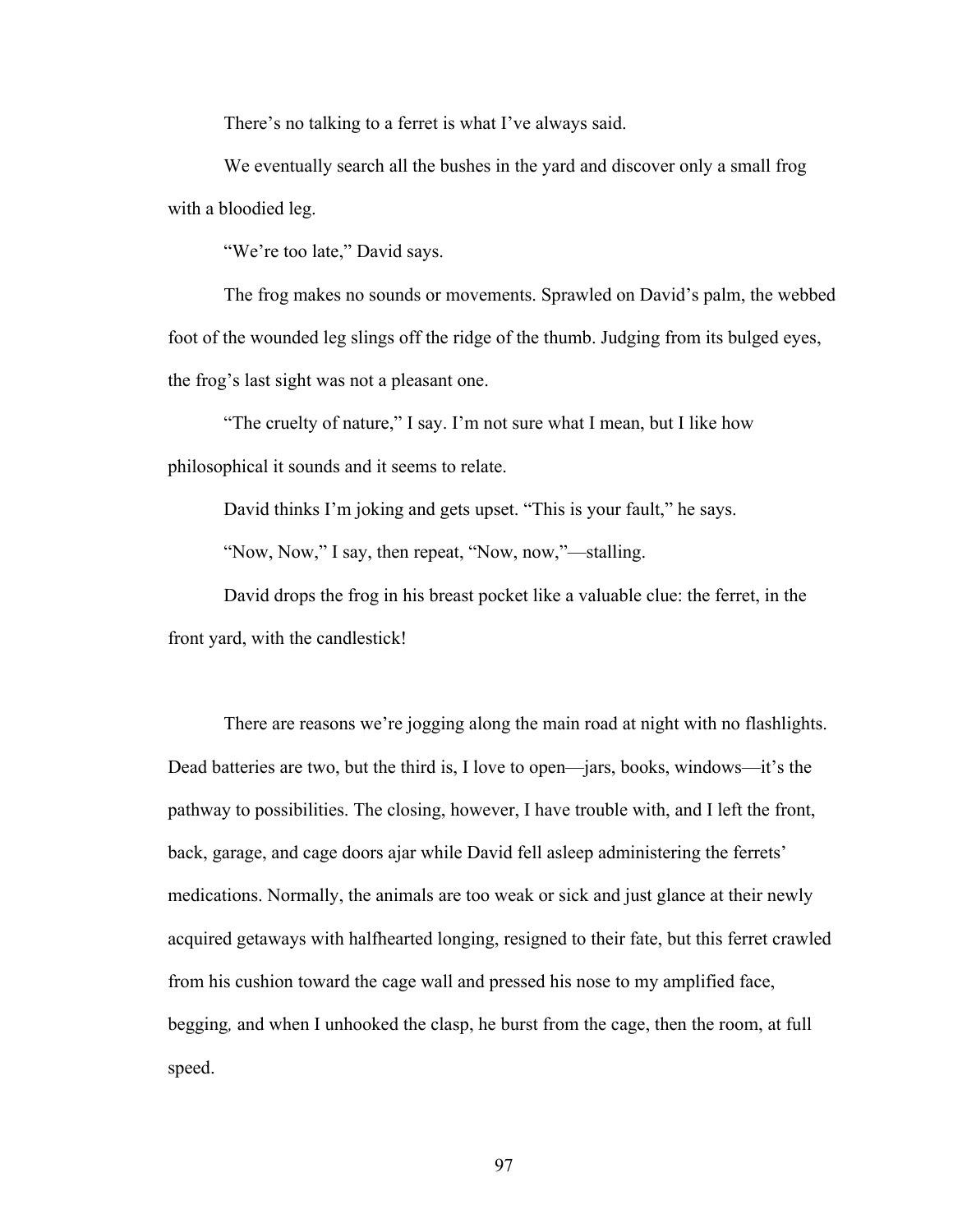I picture his weepy eyes just moments before, and all I can say is, what an act.

If asked, David describes the foster home where we once lived as a large barn with children galloping around everywhere. Because I was so young, I am unable to confirm the specifics, but David seldom exaggerates. He claims it is the place I first exhibited my obsession for opening. The story goes that David sat next to my two-year old self, feeding me mashed sweet potato airplanes while I refused to swallow.

"Close the hangar," David said.

"Ga, ga," I said.

"Close the mouth door."

David emptied large spoonfuls onto my tongue, and I just laughed as the paste melted and leaked from the corners of my mouth. Eventually, he raised and lowered my chin in a forced chewing. An adult probably should have been nearby. The next year, I passed my days opening cupboards, toy boxes, toilet lids, then, when I got taller, the boxes of bulk foods stocked on the higher shelves of the pantry. We shared a corral with three other boys, and David says that after we were put to sleep, I crawled from my bed, swung open the gate then immediately stared back as if daring him to canter through it. There was nowhere else for us, so David stood up and closed what I'd opened, coaxed me back to bed, then watched me fall asleep with my eyes open.

At the top of the hill, our town is a constellation of golden flecks, and some of the house-stars flicker as if they too are opening their eyes to missing things. I long for something to open, to peel back the night sky and find the ferret curled beneath it,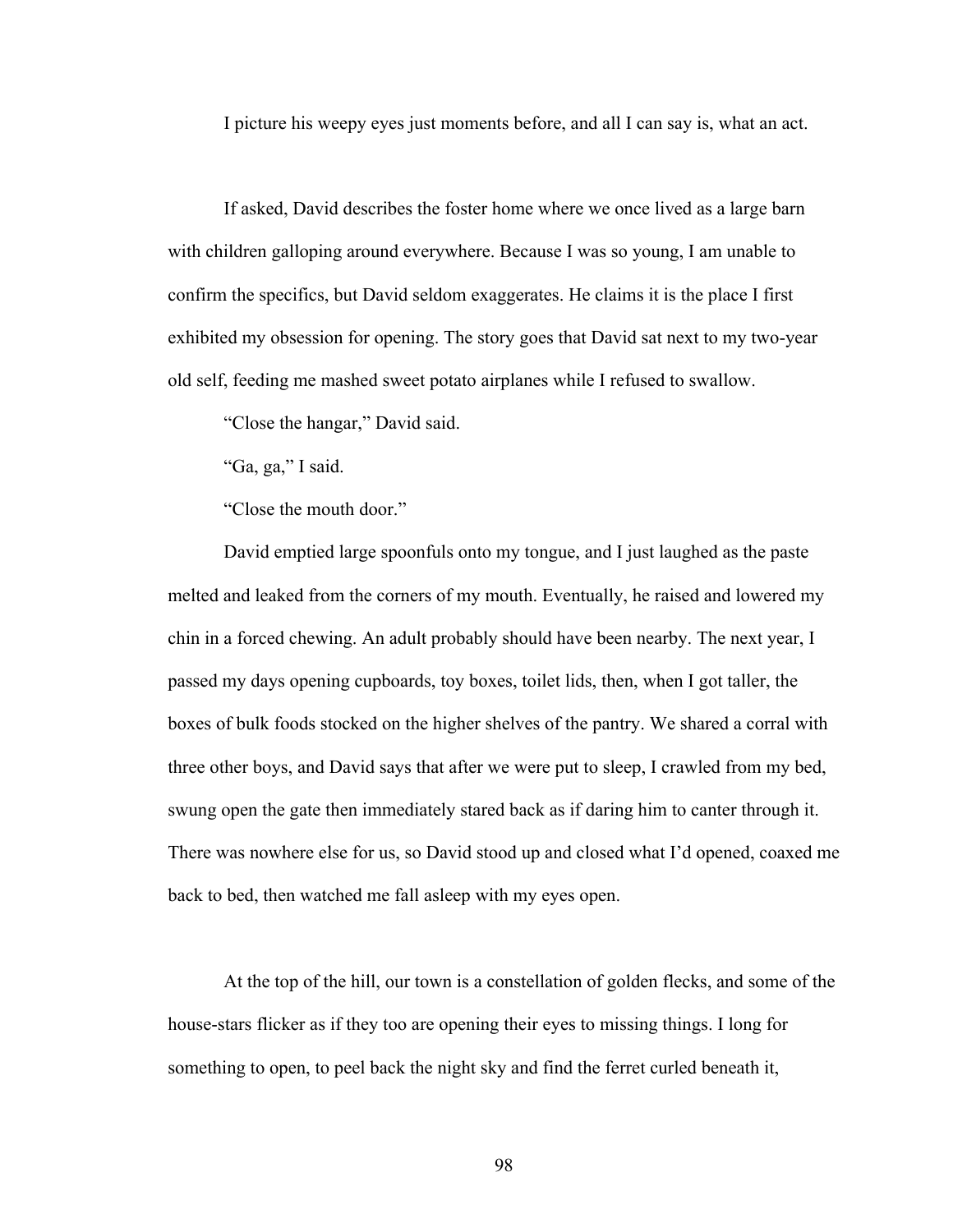nibbling at the stars like his tiny ferret food pellets. The ferret hasn't eaten for days, just pawed at his insects as if making amends, which David interprets as a sign of his impending passing. David often predicts his residents' deaths to the hour, and I recognize his body language now as he straddles the gravel strip along the cement examining a dying raccoon. The creature has large tears through his stomach carved by what I assume is an animal much larger than a ferret.

"What's happening?" David asks.

Around its eyes, the raccoon's hair is matted with a thick, yellow goo that seeps from its tear ducts. A rectangular band of black hair frames his face like a midnight bandit, and two cutout holes funnel his night vision eye beams. They transit the road now as David drags the raccoon to a more peaceful location in a nearby alfalfa field.

"That's what happens," David says when he's back. "Everything just swells up in there, looking for holes."

My brother only takes dying animals. Last summer, he posted the ad on Craig's List for the opening of his animal hospice. He assumed that people pay the money to put down their cats and dogs, but might be more hesitant with the less practical pets like rodents and birds. His first client showed up the next day wearing a leather eye patch and carrying a cardboard box full of creatures that didn't have ears or tails and crawled around each other like obese earthworms.

"What are they?" David asked.

The man raised his eye patch, double-checking.

"Puppies," he said.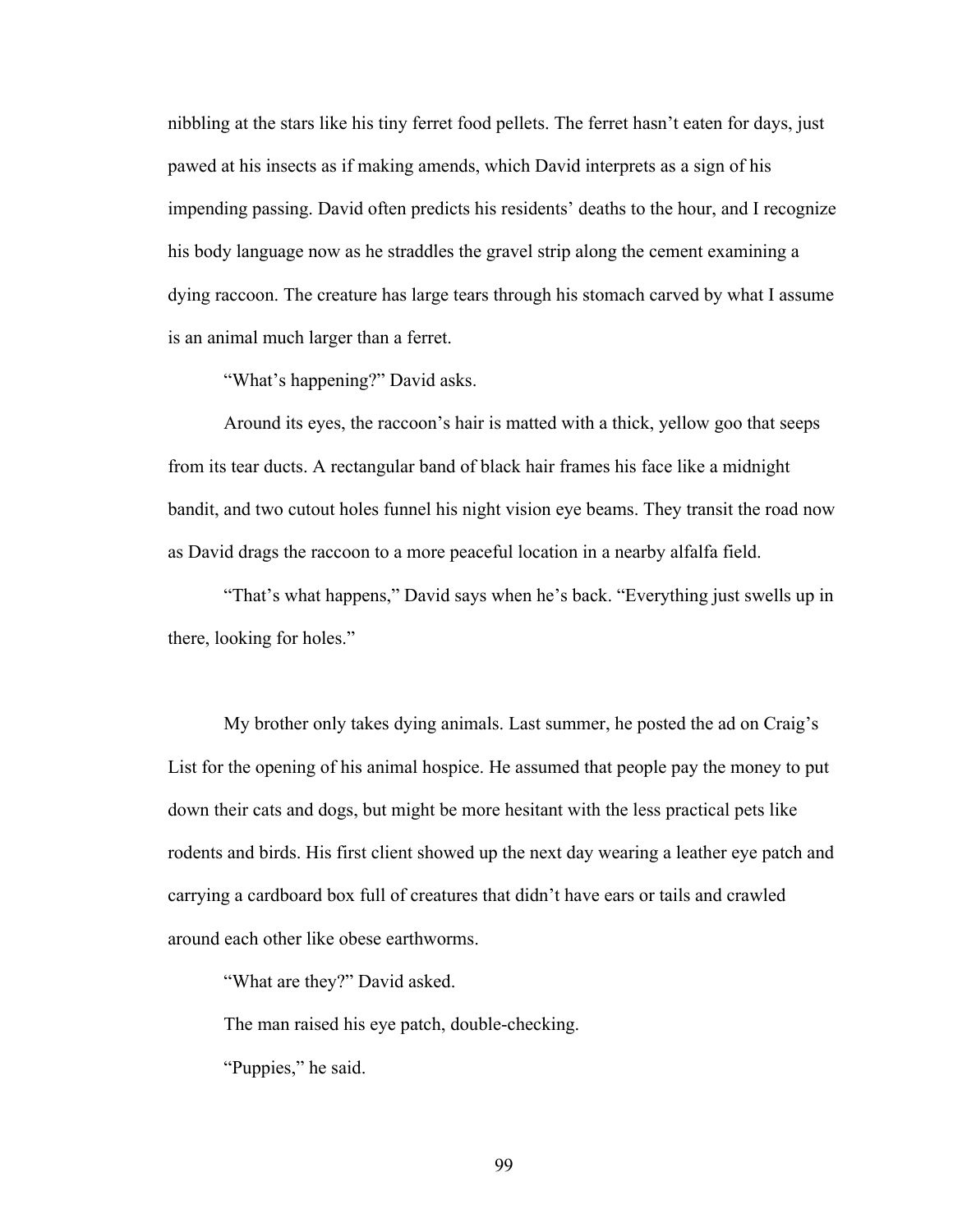David handled the box pro bono and called the police station. That morning, the box was reported stolen from a nearby lab. Some scientists in lab coats arrived shortly after to confiscate it. Naturally, David felt discouraged after this, so the next day I pulled over when I spotted a squirrel struck badly along the highway. I opened my jacket and nestled the squirrel against my chest in a sort of kangaroo pouch. When I got home, I showed it to my brother.

"Look what I found," I said.

"This isn't a zoo," he said.

The squirrel claws poked out like pencil tips from my inside pocket. I set it down on the carpet, and it laid at our feet belly up in a stunned way. Turns out it was stunned. All it took was the smallest nudge of my brother's toe to wake that squirrel right up. Luckily, I'd left the front door open, and the squirrel returned miraculously back to the wild. It appeared to be perfectly healthy.

"We saved a life here today," I said, but David didn't agree.

At first it was all reptiles—iguanas, snakes—but those things live for years. Duke the turtle has been "dying," in my favorite fruit bowl for over a year. He guards my bedroom door in his clunky suit of armor, and I fall asleep watching him claw habitually at the edges, dragging his shell in an endless circle along the porcelain curve.

People still try to pawn off animals on David all the time, like the woman with the thirty-five pound cat with three legs that you couldn't see until you rolled the calico on his back and dug around his ballooned stomach to wedge them out. David now only accepts animals with terminal, not chronic, diseases.

\* \* \*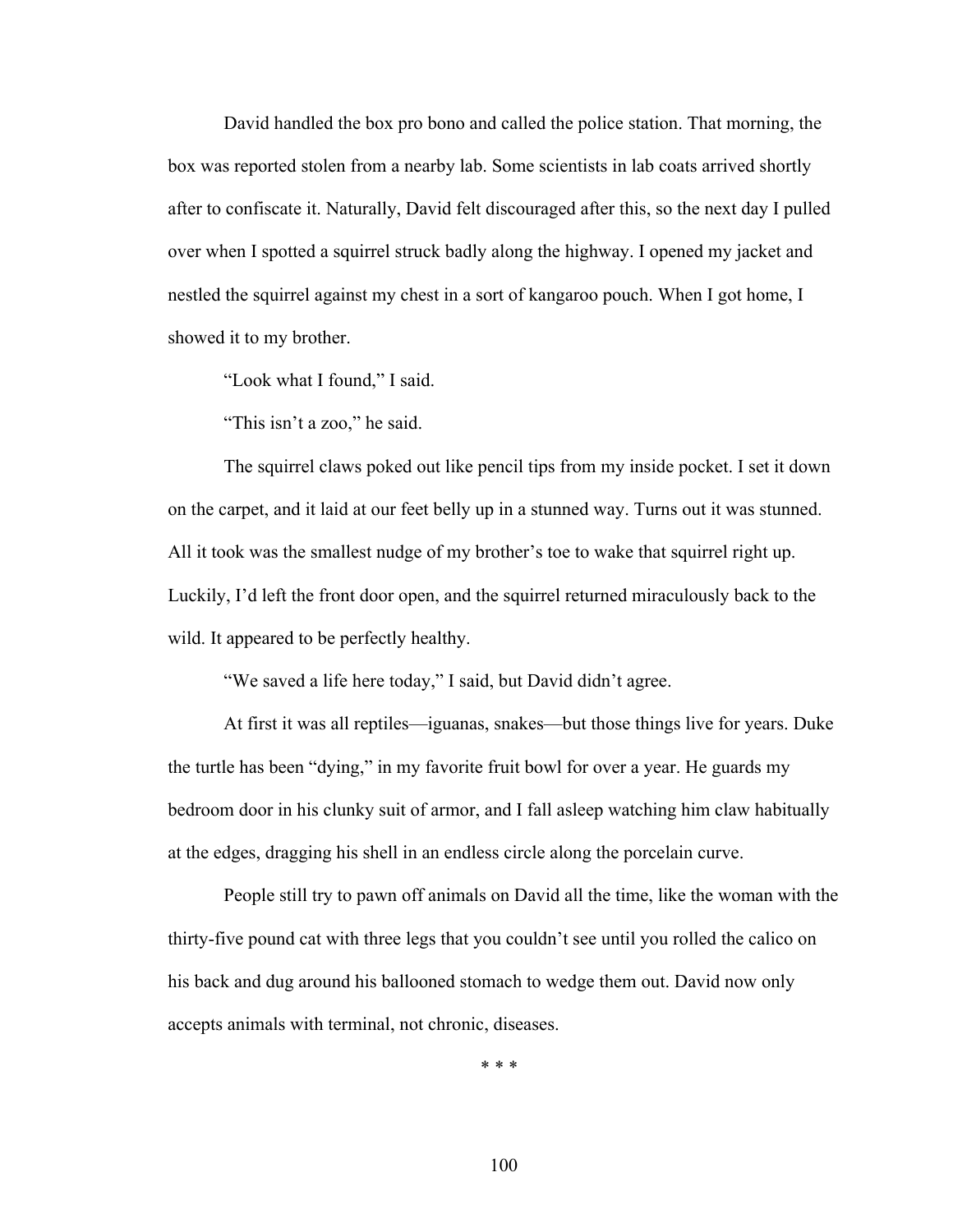The first hopeful sign is a pair of headlights that rise like twin suns from the horizon. They expand before us, bursting yellow stars that speed forward from the distance, eclipsed occasionally with the road's sharp turns. We soon realize they belong to a taxi, all the way out here by our place, and I want to declare it a miracle, but David seems skeptical. We wave it down, and the driver decelerates just enough that we have to maintain a brisk jog to explain the situation with the ferret.

"It's a what?" the driver asks.

"A ferret," David repeats.

"It's like a rat combined with a small dog," I offer.

"Oh, yeah," the driver says. "I think I saw that thing."

"Where?"

"A few miles back. Scary looking fucker."

We ask him to retrace his path to the location of the sighting. David sits in the front seat for a better view of the passing fields that blend, indistinguishable, into each other. One hand braces the dashboard, the other floats over the door handle, his whole body tensed and prepared to dislodge from the car at the slightest moving shadow. The driver is fairly chatty and begins to tell us stories. Originally from the city, he recently moved to our side of the mountains. He loves the open spaces, rising every morning to be swallowed up in sky.

"Makes me jealous of clouds," he says. "Hanging suspended in that elastic blue." David is unimpressed by the poetry and asks him to step on it.

"What's the rush?" the driver asks.

"He could be hypothermic."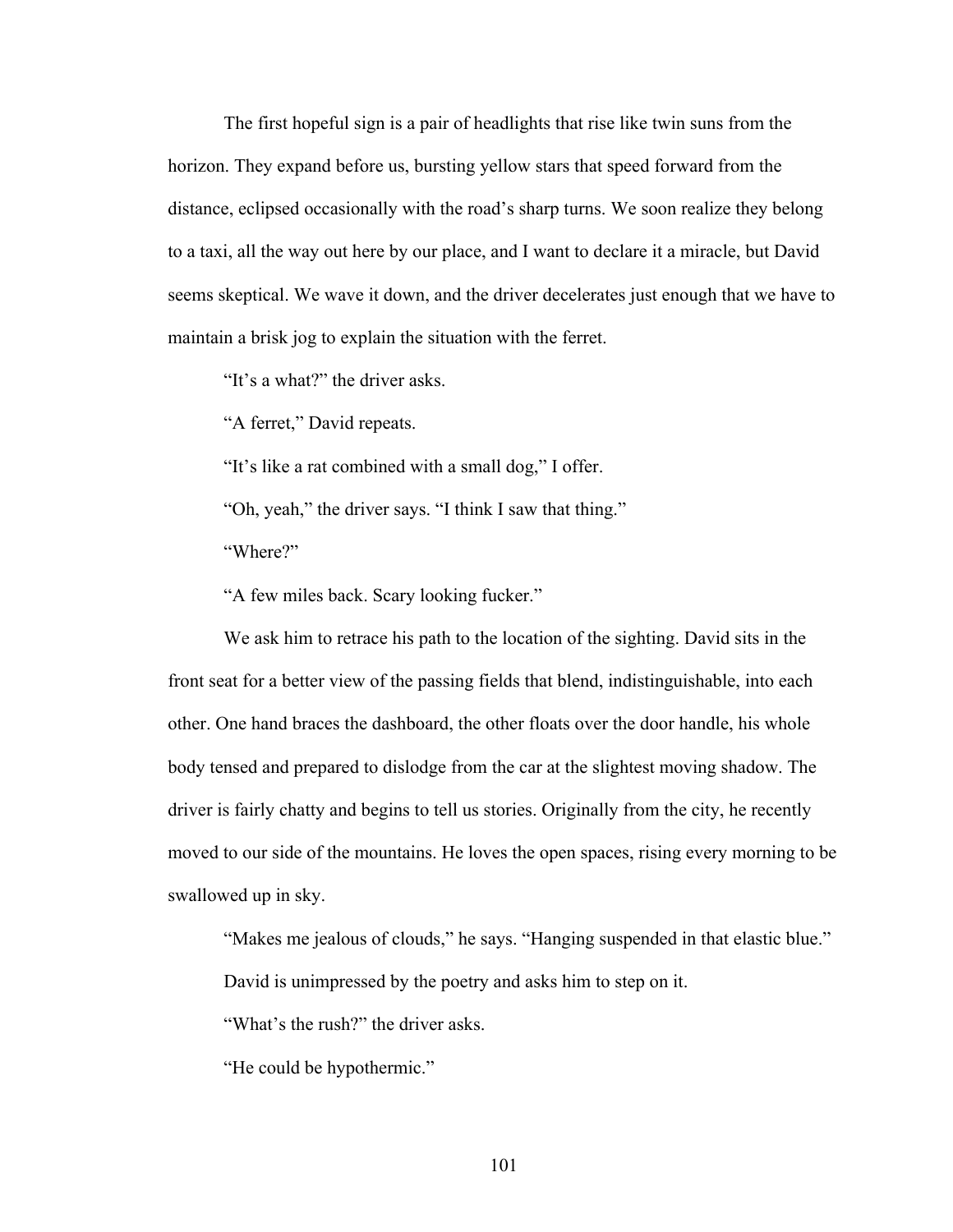In an attempt to increase the urgency I also add, "Or eaten."

"This isn't charity," the driver says. He perches his arm on the open windowsill then taps the meter several times for emphasis.

By chance, David ended up with the two ferrets. At first, he attempted to get them to play together, to form a species-sickness camaraderie, but whenever he aligned them on the carpet with a tactical wall of plush toys between them, the other ferret just looked at the balding one with Darwinian disgust then curled into himself, clearly depressed.

"It's the worst way to go," I say, referring to the cancer, its evolutionary slowness, unnoticed at first, than erasing genera entirely.

The driver offers a confirming nod. "My parakeet had a brain tumor. Inoperable." "I'm sorry," I say.

"Paralyzed her left wing for a bit. But she stayed chirpy throughout."

"How inspiring."

"Can we all just be quiet?" David asks. He normally has a better bedside manner, but he is distracted, leaning out the window with his eyes searching prayerfully across the horizon. He has always been the spiritual one in the family. When Lo was alive, he used to walk her to the neglected church down the street for exercise and to feed her leftover communion wafers. One afternoon a priest showed up and explained to David that animals have no souls then strongly discouraged him from administering the Eucharist to gerbils.

"She's a Slow Loris," David corrected.

Lo sat upright on the wooden pew with a wafer between her opposable thumbs.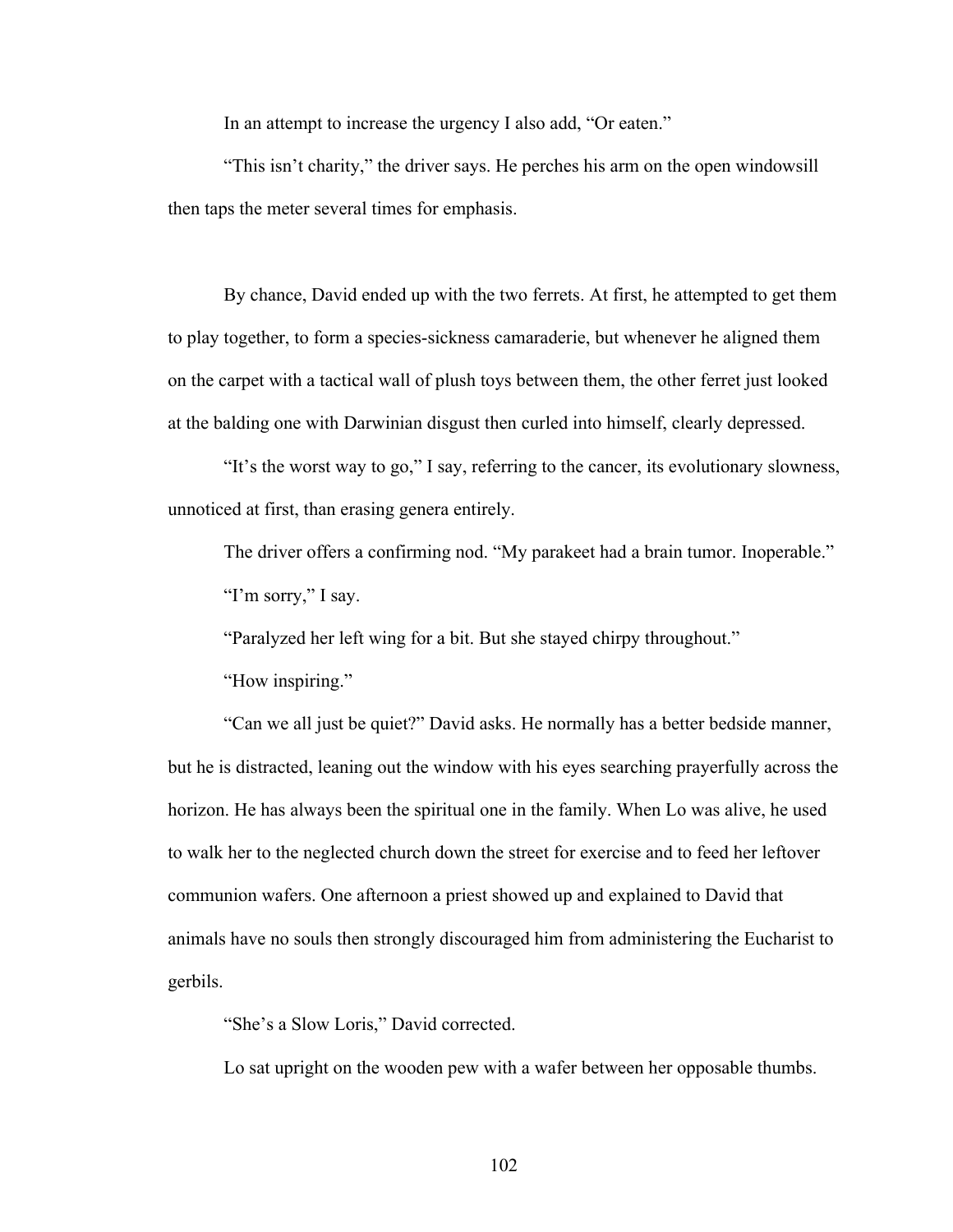Her large, porcelain eyes tracked the birds in the rafters, and she continued to lick at her palms even after the priest emptied them. She had liver disease, and the owner couldn't take her to the vet because she was imported illegally, and there are laws about treating exotic, potentially contaminated, animals. For the two weeks that David cared for her, he grew particularly attached to her human-like personality, her adorable sluggishness, the way she sat next to him every morning at the kitchen table while he reviewed his medication chart for the animals then unfolded her five-fingered hand for hers, washing down the white ovals with a shot glass of water.

The meter reaches sixteen dollars before we turn on a narrow path cut cleanly through an alfalfa field. It eventually convenes with an open span of wet grass and reeds. Rising above the roof, clusters of cattails sway heavily at their tops, the skyscrapers of the marsh, while a haystack surges at the middle, the center of this damp, concealed cosmos. The driver turns on his high beams to illuminate it.

"I saw your dog," he says. "Right there."

Using the haystack, David draws an imaginary axis across the marsh from which he coordinates our search—I revolve along the outside circumference as David works the infinite diameters. While he waits, the driver keeps the meter running and lounges upside down on the hood of the taxi with his ankles crossed over the windshield and his head capped by the license plate. He examines the milky sky, and I listen to his unintelligible admirations, pretending they are incantations offering David and I good luck.

David presses on, digs through the marsh with a dedicated endurance, even as the clumps of wet grass dampen his pant legs to the knees. Fifteen minutes in, he freezes at

103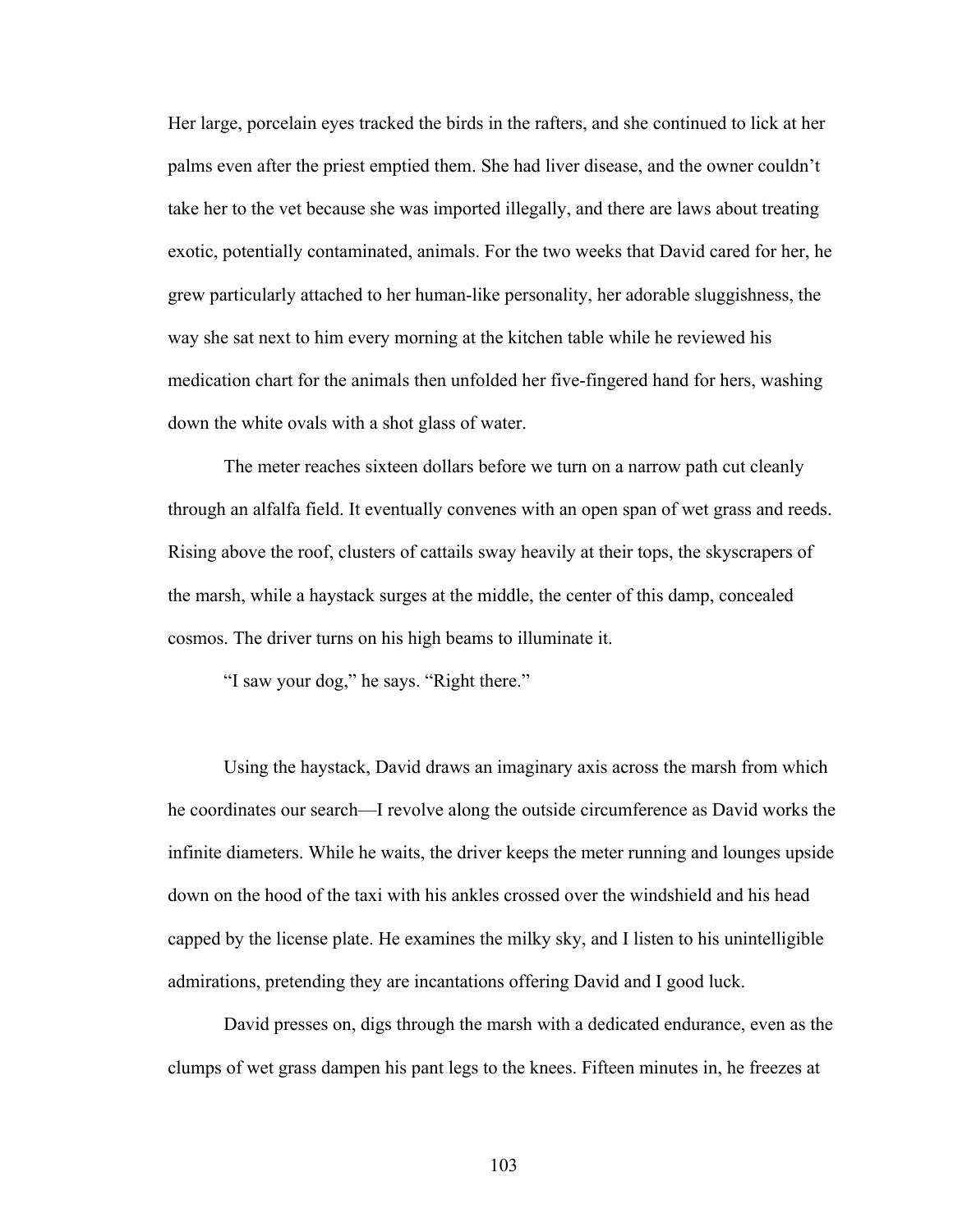the sound of a splash.

"That was me," I realize.

"No," David argues. "I saw the water rise. Over there."

I am certain it is a false lead, but David wants to wait near the splash anyway. Around us, the headlights brighten the marsh with a gray, synthetic glow that tarnishes our skin with a ghostlike sheen. No other sounds surface from the muddy water except our condensed breathes, the squishing of the soaked reeds under our feet, and the driver's whispered spells, all of which speed from this sphere so quickly, I struggle to imagine anything as fast as light. David's eyes, rimmed red from little sleep, lack hope. Yet, he removes the frog, still dead, from his pocket and reaches toward the splash I'm certain I made. He holds it out as a kind of bait, and I step back, waiting, watching my brother reach into the cloud of millions of invisible particles contained in this tiny universe of air, as if his eyes have fixed on just one of them.

Why is it that this is the moment I am certain we will not find the missing ferret, that there are no mysterious things that come after, that all we can do is close our eyes tight and think of the empty open road, all four paws sinking into the wettest, deepest marsh, knowing none us are the animals that will keep on living?

104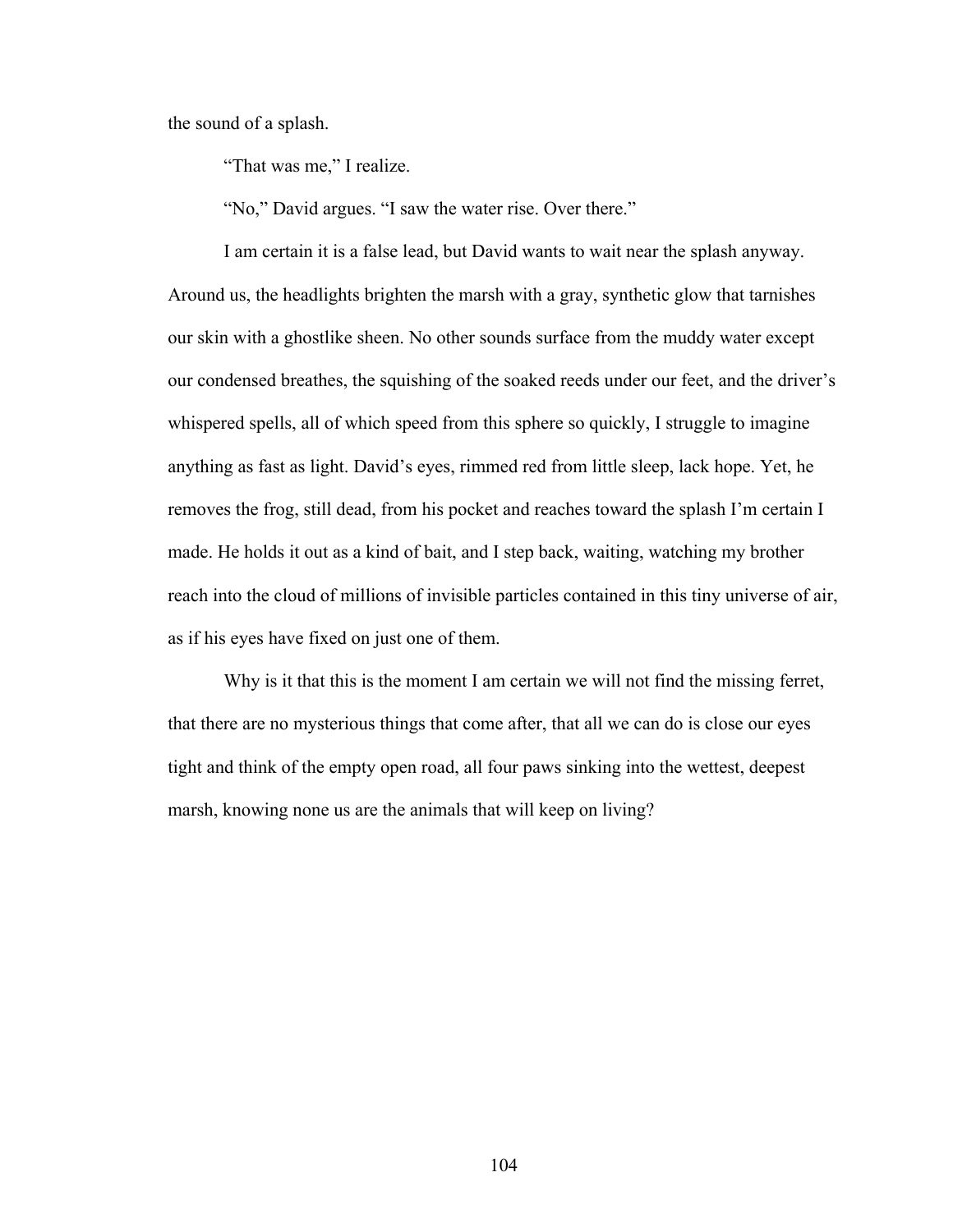# VITA

Graduate College University of Nevada, Las Vegas

### Brittany Leigh Bronson

#### **Degrees**

Wheaton College, Wheaton, IL Bachelor of Arts in English: Writing, 2010

#### **Teaching Experience**

*Graduate Assistant* **Aug 2011 – May 2014** University of Nevada, Las Vegas Courses taught: English Composition I, English Composition II, Business Writing, and Introduction to Creative Writing: Fiction and Poetry Developed syllabi, lesson plans, major projects, and in-class activities for classrooms of twenty-five undergraduate students and responsible for all lecturing and grading in semester-long courses

*Writing Center Consultant* **Aug 2011 – May 2012**

University of Nevada, Las Vegas

Assisted undergraduate students in developing, researching, editing, and revising student essays, resumes, cover letters, research papers, and personal statements in forty-five minute tutoring sessions

### **Related Experience**

NeonLit Reading Series, Las Vegas, NV

Organized, promoted, fundraised, and executed monthly non-profit reading series featuring poets and fiction writers from the UNLV Masters of Fine Arts Program

*Event Coordinator* **Aug 2013 – May 2014**